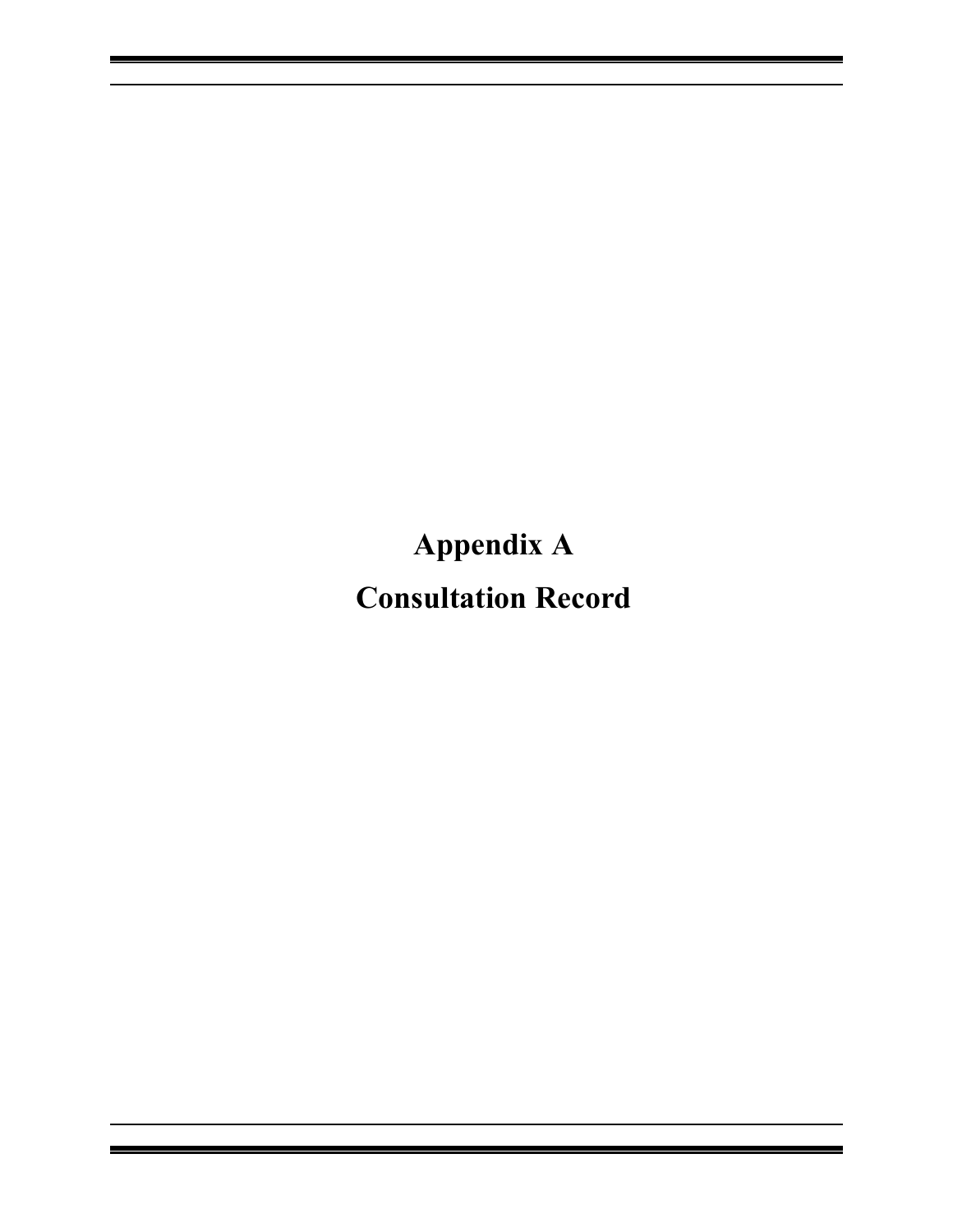Person Called – Scott Smith, Affiliation – Virginia Department of Game & Inland Fisheries Phone Number – (434) 525-7522 Ext. 106 Call Originator – Wayne Dyok Date – March 23, 2015

### **Summary of Discussion**

I contacted Scott Smith to discuss potential licensing issues for the proposed Scotts Mill Hydro Project and the FERC licensing process. Scott suggested that fish passage for American eel, American shad, and resident species would be a significant issue. In further discussing fish passage, Scott agreed that a trap and transport approach might make the most sense for eels and shad because there are seven dams that fish would need to pass. A second issue would be the type of operation. Scott thought a run of river would make the most sense. Wayne commented that the applicant may ask that a run of river with some deviations might be proposed. A third issue identified by Scott related to project effects on resident fish species. Scott also mentioned the issue of dam removable may come up and may need to be addressed.

With respect to the FERC licensing process, Wayne stated that the applicant would like to use the traditional licensing process (TLP). He asked Scott if the Virginia Department of Game and Inland Fisheries would support a TLP. Scott responded that a TLP would be a better process than the alternative licensing process (ALP). Scott said that he would work with the applicant in a TLP.

Prepared by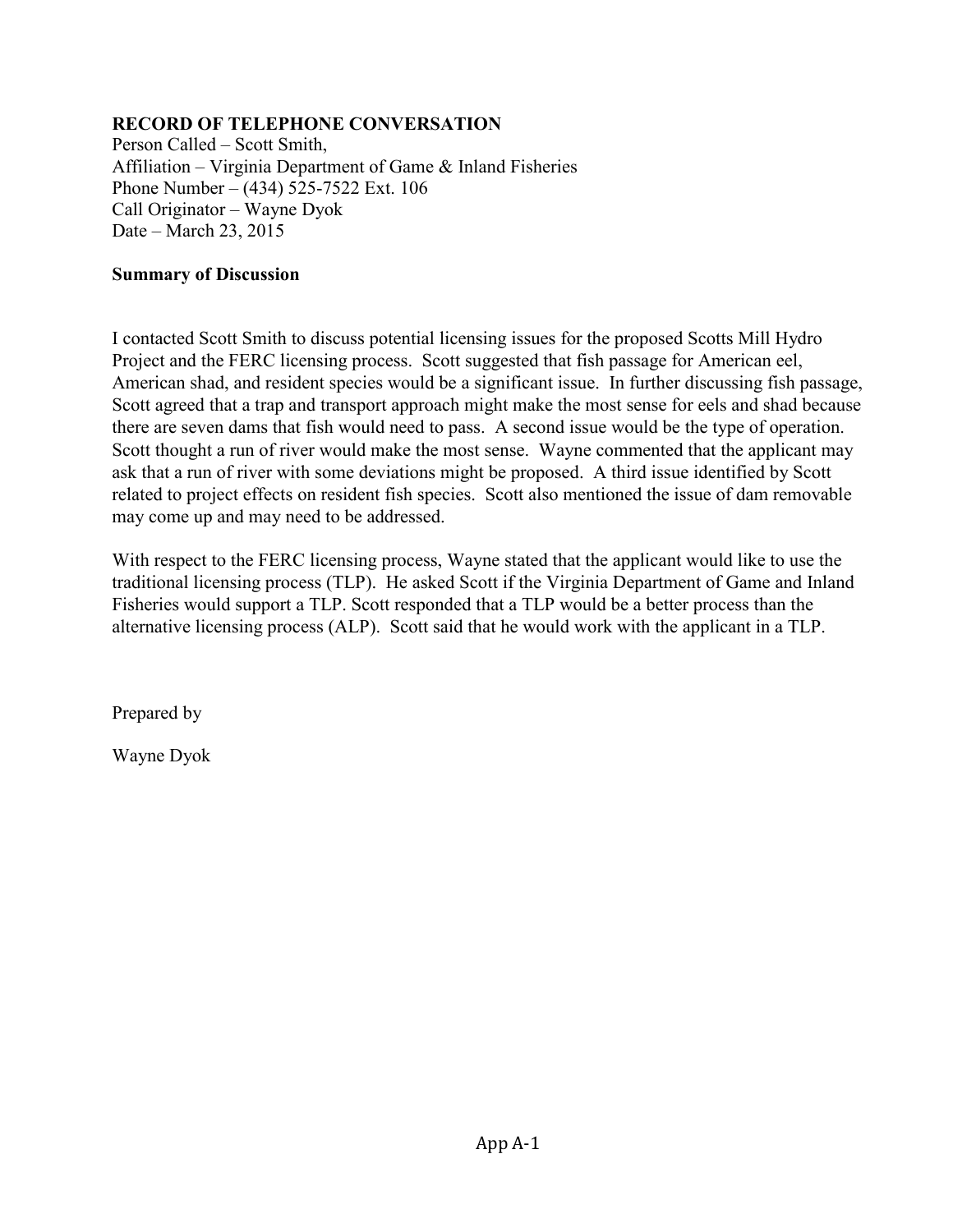Person Called – David Sutherland, Affiliation – U. Fish and Wildlife Service Phone Number – (410) 573-4535 Call Originator – Wayne Dyok Date – April 21, 2015

### **Summary of Discussion**

I contacted David Sutherland to discuss potential licensing issues for the proposed Scott's Mill Hydro Project and the FERC licensing process. I had previously forwarded him the Record of Conversation that I had with Scott Smith of Virginia Department of Game and Inland Fisheries. David agreed with Scott on the issues and suggested that we also add river herring as a candidate species for fish passage.

With respect to the FERC licensing process, Wayne stated that the applicant would like to use the traditional licensing process (TLP). He asked David if the USFWS would object to the TLP. David did not commit to the TLP, but he also did not object to the applicant proposing to use the TLP.

Prepared by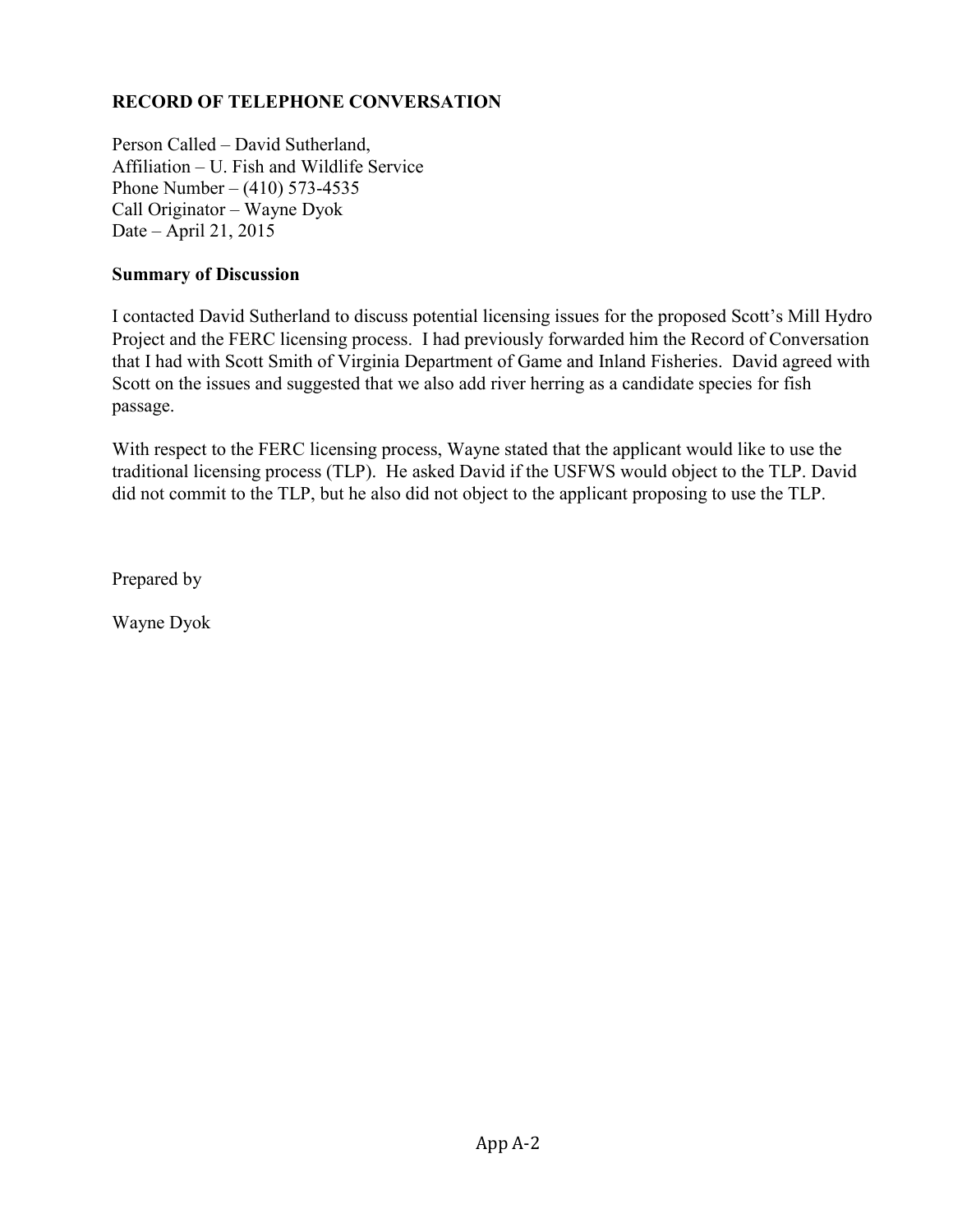Person Called – Brian McGurk Affiliation – Virginia Department of Environmental Quality Phone Number – (804) 698-4180 Call Originator – Wayne Dyok Date – April 16, 2015

# **SUBJECT: Proposed Scotts Mill Hydropower Project**

### **Summary of Discussion**

I contacted Brian McGurk of the Virginia Department of Environmental Quality to discuss the proposed five MW Scotts Mill Hydro Power Project on the James River near Lynchburg. I explained that Liberty University has a preliminary permit issued by the Federal Energy Regulatory Commission. The applicant (Liberty University) is in the process of preparing a Pre- Application Document (PAD). The applicant would like to use the Traditional Licensing Process (TLP). I asked Brian if he had any objections to using the TLP. Brian responded that he had no preference for the licensing process. He has some familiarity with the TLP.

I mentioned that I had **spoken** with the Virginia Department of Game and Inland Fisheries and the US Fish and Wildlife Service. They indicated the following preliminary issues of concern; fish passage for American eel, American shad, river herring, and possibly resident fish species; recreational access to the headpond and downstream; and a portage around the dam.

 I asked Brian what issues of concern DEQ would have; Brian responded that DEQ is concerned about both water quantity and water quality. I commented that a great deal of water quality and water quantity information exists for the James River and that the PAD would include existing information about water quality and quantity. Brian and I agreed that it would be premature for him to suggest studies until he had an opportunity to review the PAD.

Brian asked about the schedule for the issuance of the PAD. I responded that our goal is to distribute the PAD around the end of May. At that time the applicant would be requesting the use of the TLP from FERC. Assuming FERC approves the TLP, the applicant would hold a joint meeting about thirty days after FERC's approval.

Prepared by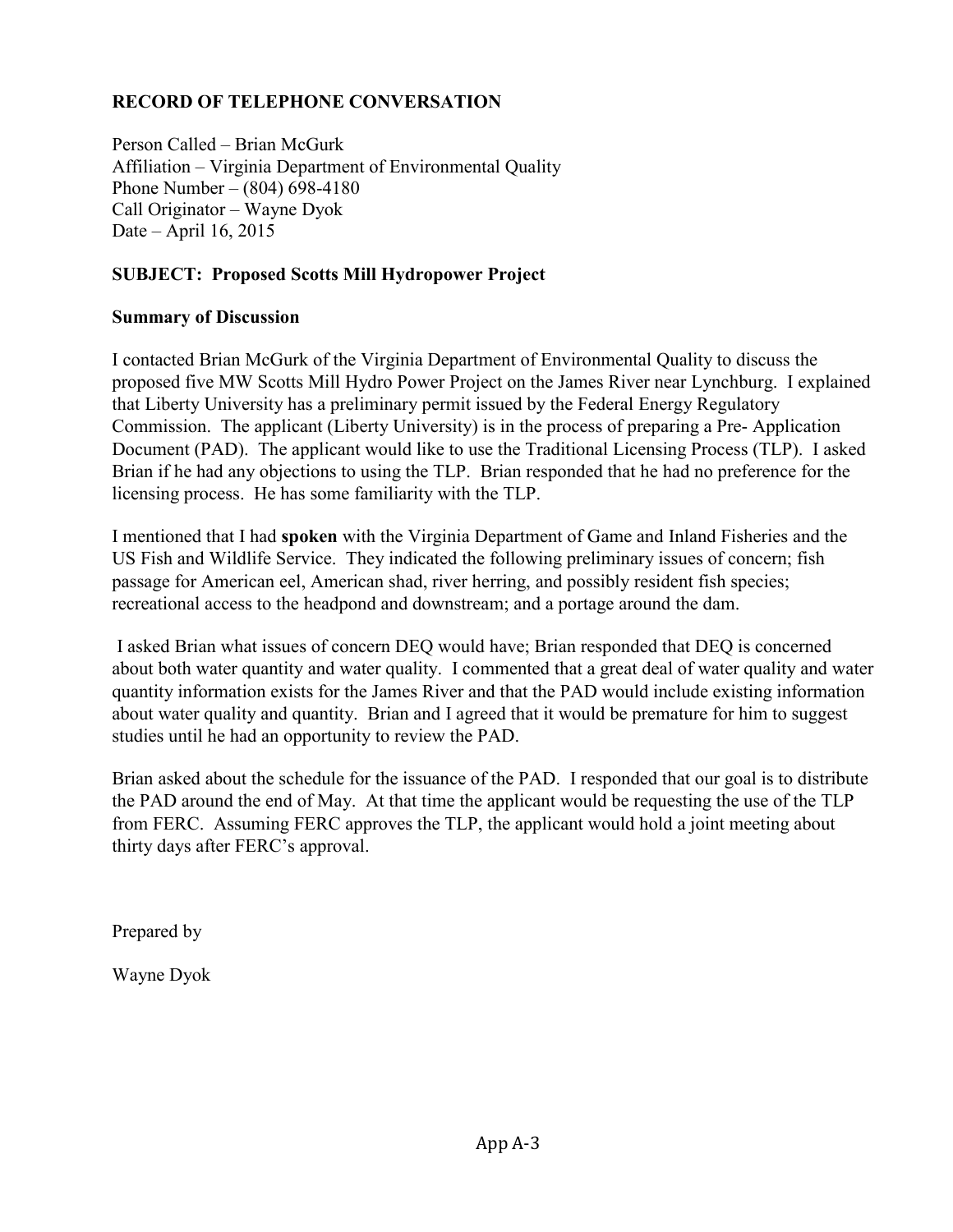Person Called – Jesse Thomas-Blate, Associate Director of River Restoration Affiliation – American Rivers Phone Number – 202 347-7550 Call Originator – Wayne Dyok Date – June 11, 2015

# **SUBJECT: Proposed Scotts Mill Hydropower Project**

### **Summary of Discussion**

I contacted Jesse of American Rivers to discuss their May 26, 2015 letter to Luminaire Technologies wherein they were investigating the possibility of decommissioning Scott's Mill Dam. I explained the complexity of the situation given that there are 6 dams upstream of Scott's Mill within about 22 miles. Jesse understood the complexity of dam removal.

I asked Jesse if American Rivers would assist Luminaire Technologies in funding fish passage since that was one of AR's goals in removing dams. Jesse said she would talk internally and get back to me.

I explained that Liberty University was in the process of preparing a Pre-Application Document for Scott's Mill dam. I asked Jesse if American Rivers would support the Traditional Licensing Process. She responded that she was not the appropriate person for that. She directed me to AR's licensing staff. We agreed to talk again when the PAD was completed.

Prepared by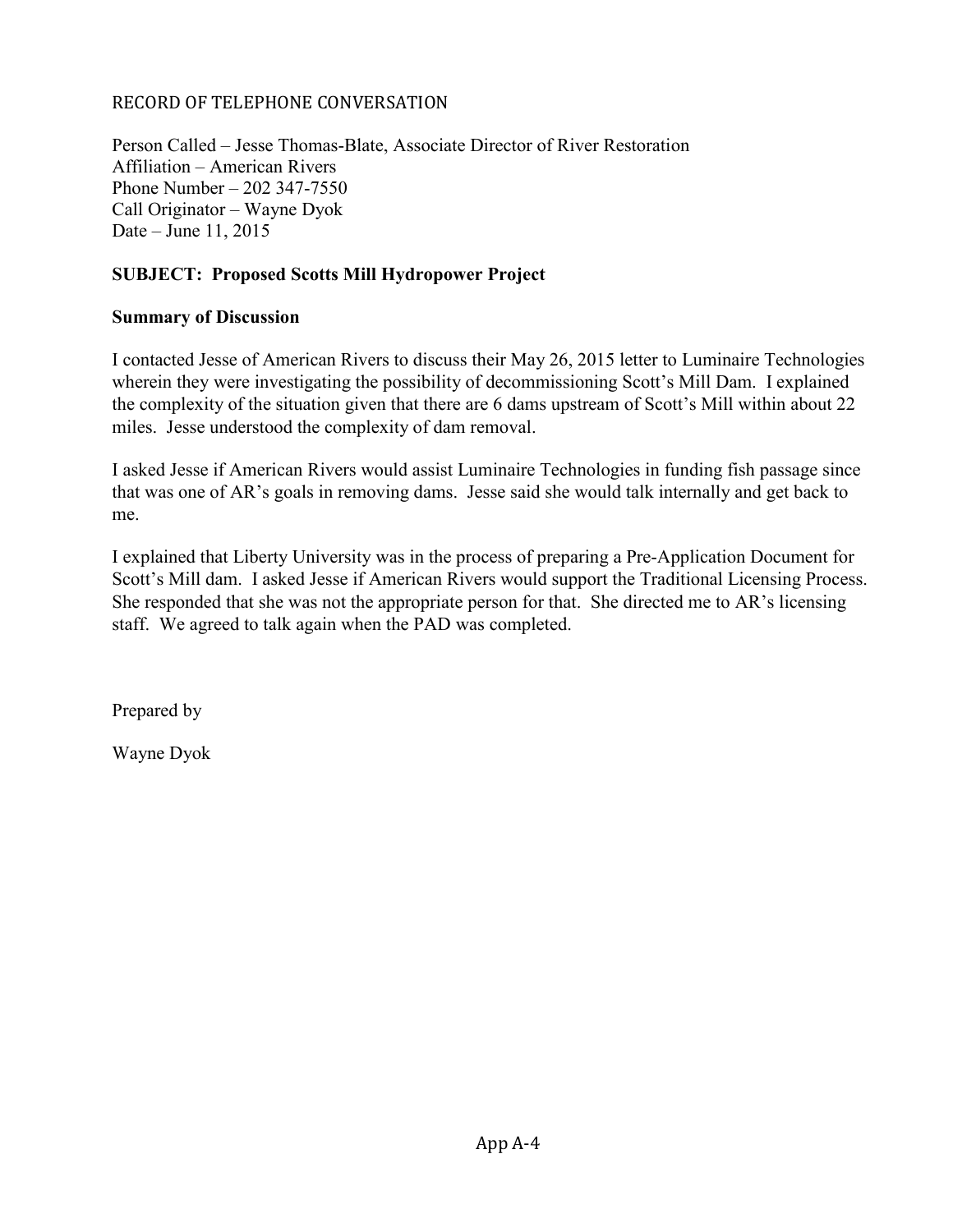**From:** LaBudde, Gregory (DHR) [mailto:Gregory.LaBudde@dhr.virginia.gov] **Sent:** Thursday, May 21, 2015 11:58 AM **To:** Ben Leatherland **Subject:** Scott's Mill Dam Repairs (DHR File No. 2015-3292) | e-Mail #02913

#### Dear Mr. Leatherland,

The Department of Historic Resources (DHR) has received through our ePIX system the Scott's Mill Dam Repairs project (DHR File No. 2015-3292) for our review and comment. Our comments are provided as technical assistance in assessing the potential impacts of this project on historic resources. Although a U.S. Army Corps of Engineers (Corps) permit will likely be required for this project, at present, we have not been notified by the Corps or any other Federal agency of their involvement or the applicability of Section 106 of the National Historic Preservation Act. If a Federal agency is involved with this project in the future, we reserve the right to provide additional comments under Section 106, if warranted.

It is our understanding that the project involves repairs to the Scott's Mill dam on the James River in Lynchburg. Efforts will be made to repair existing stonework by replacing loose or dislodged stones. If damaged stonework cannot be repaired, then poured-in-place concrete will be used. Ground disturbances, limited to the parking of vehicles and equipment on the south riverbank and the placement of temporary cofferdams in the river during construction, are expected to be minor.

A review of our archives indicates that project area includes the James River and Kanawha Canal Sites in Lynchburg (DHR Inventory No. 118-0209), which is listed on the Virginia Landmarks Register, and the associated canal lock (Site 44CP0069), which is considered potentially eligible for listing in the National Register of Historic Places. However, based on the information submitted for our review, it is DHR's opinion that the proposed repairs will not adversely affect the dam and associated lock.

Thank you for giving us the opportunity to provide technical assistance on this project. If you have any questions concerning our comments, or if we may provide any further assistance, please do not hesitate to contact me.

Sincerely,

Greg LaBudde, Archaeologist Review and Compliance Division Department of Historic Resources 2801 Kensington Avenue Richmond, VA 23221 phone: 804-482-6103 fax: 804-367-2391 *[gregory.labudde@dhr.virginia.gov](mailto:roger.kirchen@dhr.virginia.gov)*

Wayne Dyok  $\langle \text{dvok}(\hat{\omega})$  prodigy.net $\rangle$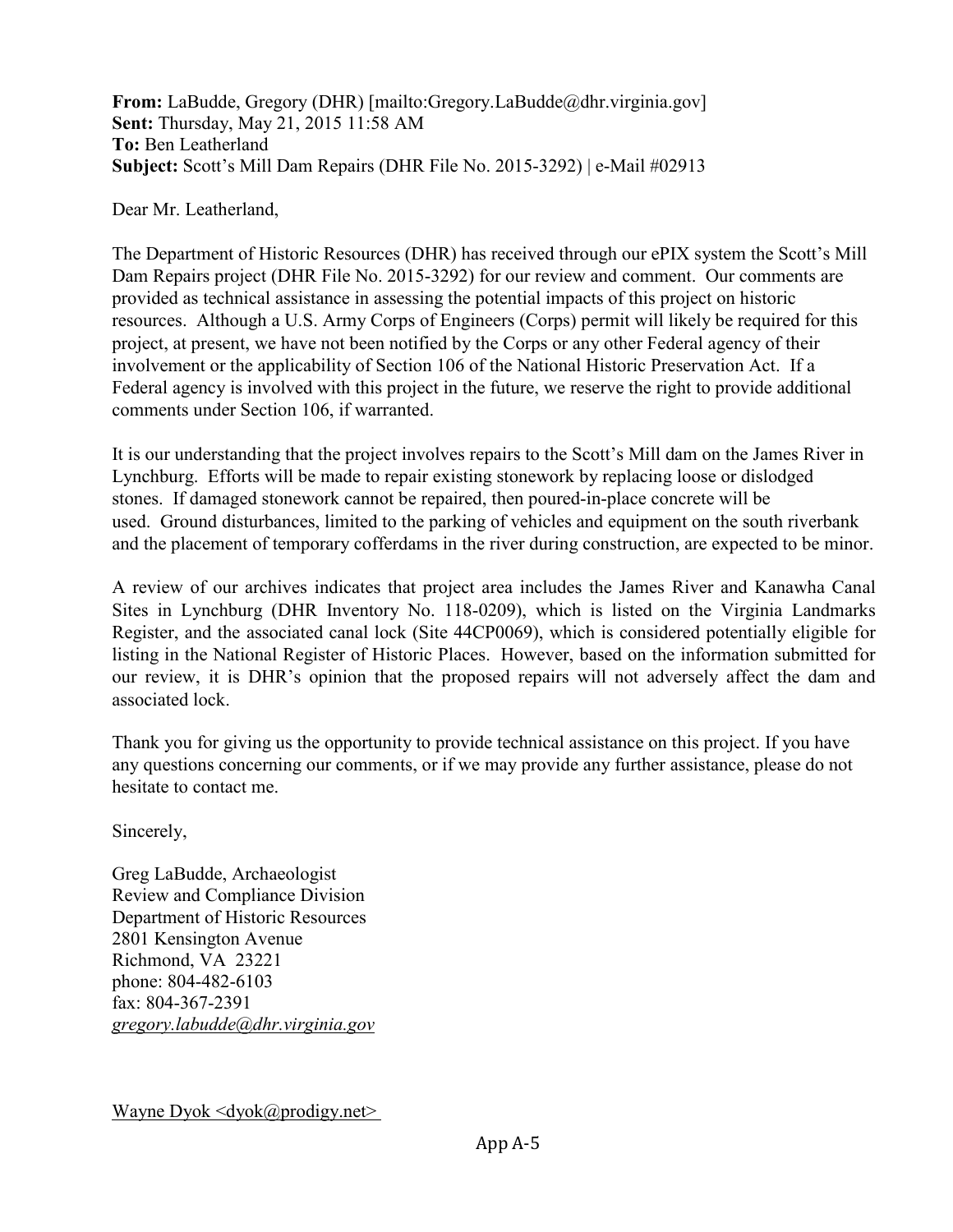# To: [Scott Smith](mailto:scott.smith@dgif.virginia.gov) [McGurk Brian \(DEQ\)](mailto:scott.smith@dgif.virginia.gov) [jody.callihan@ferc.gov](mailto:jody.callihan@ferc.gov)

# CC : [Mark Fendig](mailto:mfendig@aisva.net) [Mark Fendig](mailto:mfendig@aisva.net) [Ben Leatherland](mailto:bll@handp.com) [Ben Ward](mailto:bll@handp.com)

# 11/13/15 at 12:18 PM

Good afternoon Scott, Brian and Jody. Attached is the agenda for our December 2, 2015 joint meeting. Jody, even though FERC would not be participating in an official capacity, we hope you can make it. Brian and Scott, I look forward to catching up with you. If you have any questions, please contact me at 916 719-7022. I am currently on the east coast and will be until the joint meeting.

I hope you also get a chance to take a quick look at our website. Our plan is to keep everyone undated on project status via the website.

Regards,

Wayne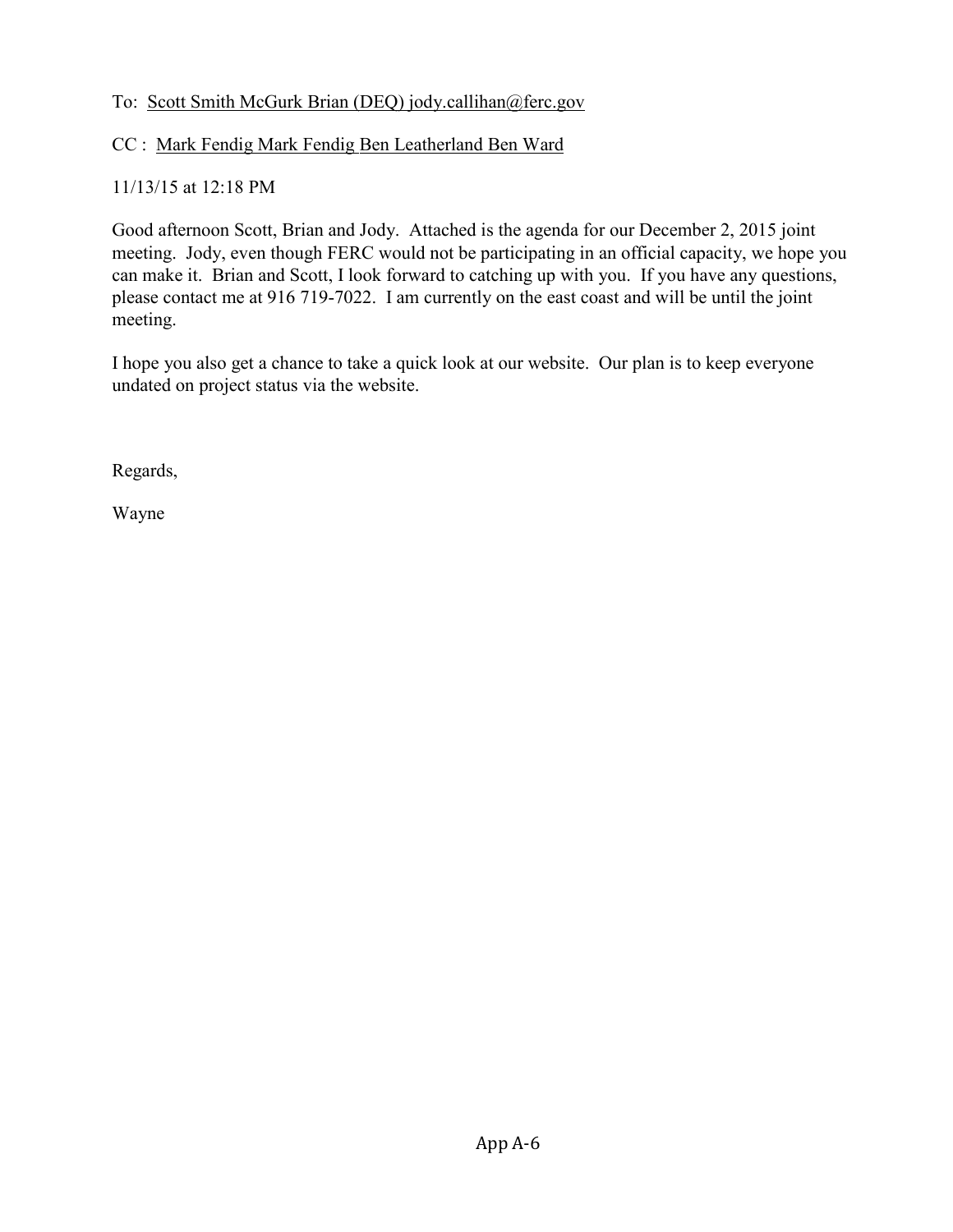**Ben Leatherland**  $\text{Coll@handp.com>}$ 

To [roger.kirchen@dhr.virginia.gov Marc.Holma@dhr.virginia.gov](mailto:roger.kirchen@dhr.virginia.gov)  CC [Wayne Dyok](mailto:dyok@prodigy.net) [mfendig@aisva.net](mailto:dyok@prodigy.net) [Randy Lichtenberger](mailto:rml@handp.com) 12/16/15 at 10:45 AM

Hi Roger/Marc,

Here are some photos of the existing Scotts Mill foundation (at the Scotts Mill Dam site on north/left bank side of the James River) that we are discussing on the conference call now (see attached). Please call with any questions. Thanks.

Ben Leatherland, PWD, PWS, CPESC Sr. Environmental Scientist

# **HURT & PROFFITT** *CIVIL ENGINEERING & SURVEYING SINCE 1973*

2524 Langhorne Road, Lynchburg, VA 24501 Phone: 434-522-7686 - Fax: 434-847-0047 - Cell: 540-520-1533 Email: [bll@handp.com](mailto:bll@handp.com) - Web: [www.handp.com](http://www.handp.com/)

| 4 Attachments<br>$\bullet$ |                       |
|----------------------------|-----------------------|
| View all<br>$\bullet$      |                       |
| • Download all             |                       |
|                            | Download<br>$\bullet$ |
| IMG 1198 .jpg              |                       |
|                            | Download<br>$\bullet$ |
| IMG 1193 .jpg              |                       |
|                            | Download<br>$\bullet$ |
| IMG 1194 .jpg              |                       |
|                            | Download<br>$\bullet$ |
| IMG_1195 .jpg              |                       |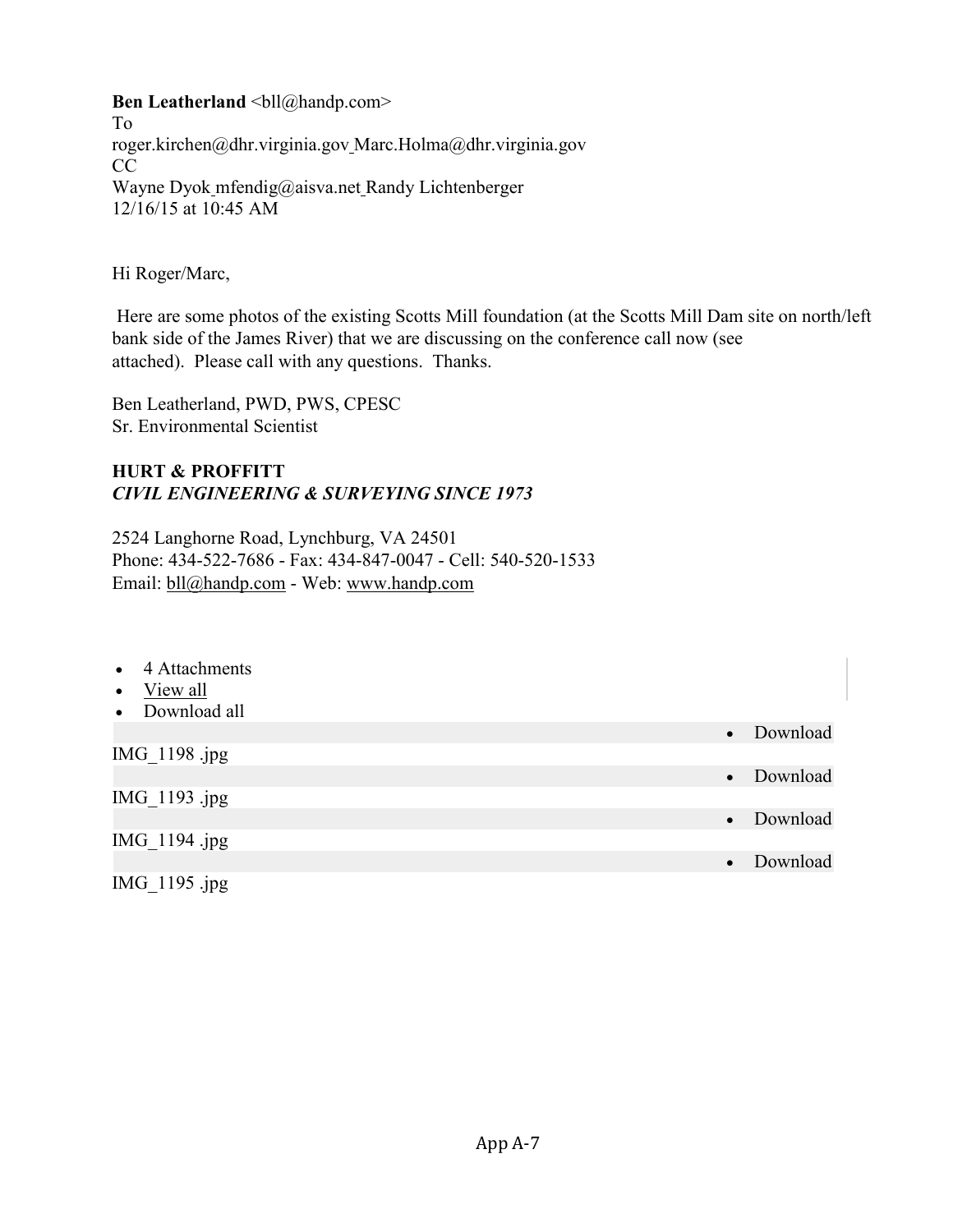Conference Call Participants Roger Kirchen and Marc Holma, Virginia Department of Historic Resources Phone Number – (804) 482-6069 Ben Leatherland and Randy Lichtenberger, Hurt and Proffitt – (434) 522-7686 Call Originator – Wayne Dyok – (916) 719-7022 Date – December 16, 2015

**SUBJECT:** Proposed Scott's Mill Hydropower Project, Cultural Resources Work Scope

#### **Summary of Discussion**

#### **Update on Dam Repairs**

Ben provided an overview of last week's meeting among the U.S. Army Corps of Engineers, the Virginia Marine Resources Commission and Luminaire Technology on permitting requirements for necessary dam repairs to Scott's Mill dam. Permits needed for the repairs will depend upon the repairs to be conducted. It is likely that a nation-wide permit will be needed and that Luminaire Technology will need to submit a pre-construction application. The Virginia Department of Historic Resources (DHR) will have a future opportunity to review any filed permit applications. Ben added that as the Federal Energy Regulatory Commission (FERC) licensing process moves forward, DHR will have an opportunity to review that information as well. Responsibility for implementing the National Historic Preservation Act (NHPA) rests with FERC.

### **Discussion on Scott's Mill Licensing**

Wayne provided a summary of the December 2<sup>nd</sup> Joint Meeting including a description of the project. DHR representatives said that they had numerous questions on the project. In particular Marc and Roger asked to see maps showing the alternative powerhouse layouts as the Pre-Application Document (PAD) was not clear on the specific location of the powerhouse. **Action Item.** Wayne and Ben agreed to provide a map of the alternative layouts of the powerhouse.

### **Cultural Resource Issues and Study Plan**

Randy began a discussion of potential cultural resources issues by noting that an Area of Potential Effect (APE) has not been firmly established. He continued that there are two known cultural resources: Scott's Mill VLR is National Register of Historic Places (NRHP) eligible but not listed. There are multiple properties listed. The canal lock on river right is identified as an archeological resource.

Randy stated that Figure 9 in the PAD shows the preliminary APE, but Ben added that that was just for the repair work. Roger said that typically the FERC project boundary serves as the APE for FERC projects, but other facilities outside the boundary may be included. For Scott's Mill, Roger thought that for the new powerhouse there may be a need to include other areas downstream. Randy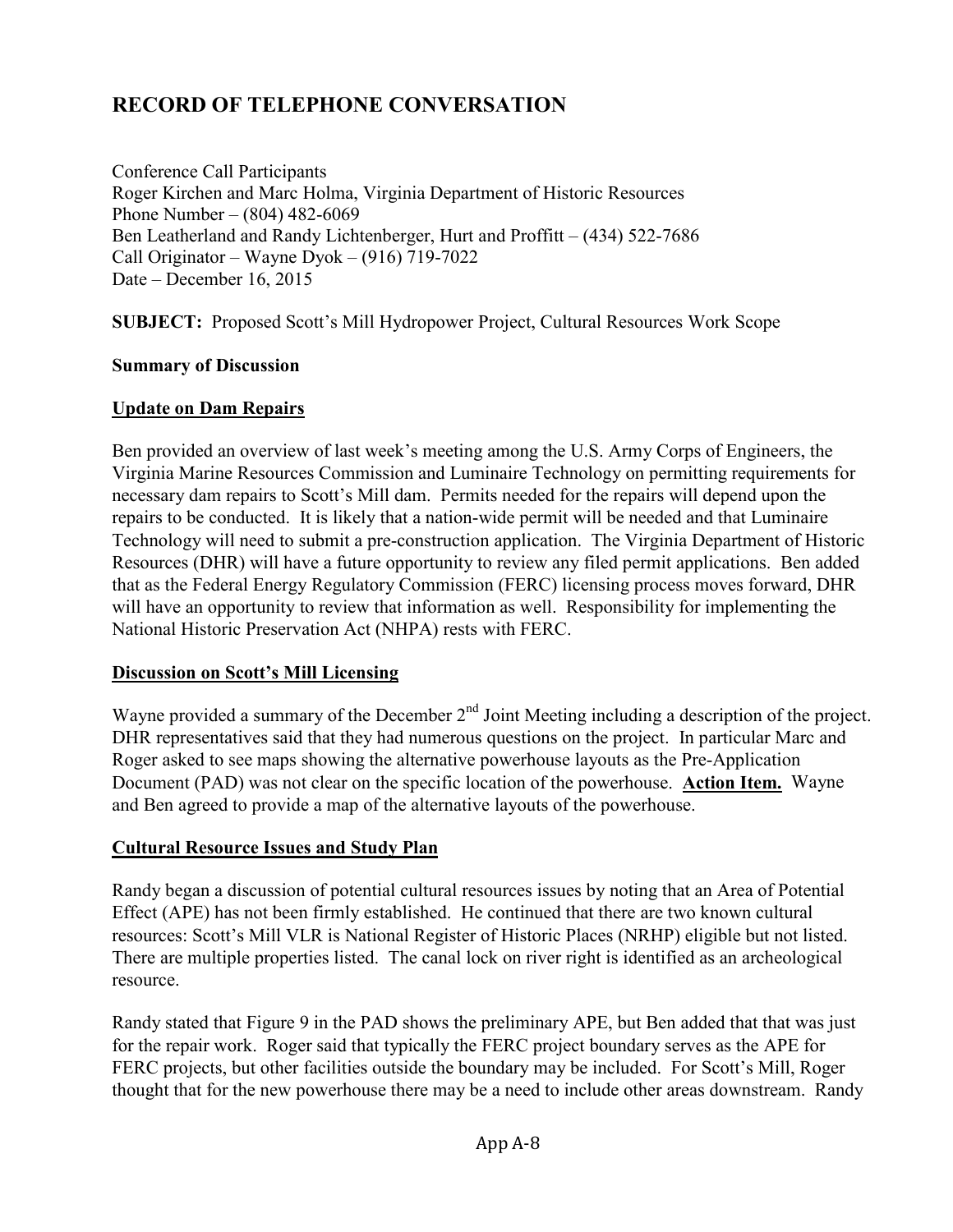further stated that the Daniel's Hill Historic District is in the viewshed, but Marc thought that unlikely.

Wayne noted that the powerhouse would likely be about the same height as the dam so water could flow over it during flood conditions. Randy commented that the old Scott's Mill on river left is being considered as an alternate location for a powerhouse. If the powerhouse is not on that side then there is likely to be some type of recreation bypass facility (e.g. portage or sluiceway) and/or a possible cut for fish passage. Roger stated that the Scott's Mill ruins have not been recorded. **Action Item.** Ben agreed to provide DHR with an historic photo of the ruins showing what is currently at the site. Roger asked that the ruins be included in the cultural resources study.

Randy continued that the Liberty University (LU or applicant) plans to solicit feedback from the consulting parties on the study plan in early 2016. The applicant proposes to develop an inventory of cultural resources in 2016. In response to a question from Marc on who the consulting parties are, Wayne responded that the applicant has an initial list of contacts including a number of Indian tribes, but it is preferable if the applicant could work with DHR to ensure that the list was comprehensive. A list of parties consulted to date is included in the PAD. It was agreed that the Virginia Canals and Navigations Society (VC&NS) should be a consulting party.

**Action Item.** Wayne agreed to prepare a Record of Conversation for the conference call.

Randy said that an intensive survey of the dam would be needed as part of the cultural resources study. Roger responded that it may be useful to have a full inventory. The dam is listed as part of the NPD and several aspects may be impacted by the proposed project. Marc concurred that because the dam contributes to a larger resource it would be a good idea to do the inventory.

Roger said that if the pool is raised, potential impacts to cultural resources that could be flooded and subject to erosion would need to be considered. Wayne responded that the applicant plans to provide a Digital Elevation Terrain (DEM) model of the upstream area, but that the applicant does not plan to raise the flood pool. Randy added that the shoreline of the upstream islands was relatively steep (e.g., Daniel's Island) so he did not anticipate that shoreline erosion would be a problem.

Roger said he would take a look at the upstream water level changes and then make a determination as to whether a survey would be needed. Wayne noted that the island immediately downstream of the project was flooded during the Joint Meeting site visit on December 2<sup>nd</sup> when flows were about 10,000 cfs.

Randy stated that the transmission line would be a buried 500 foot-long line across the Griffin Pipe yard and this would require a cultural resources survey. Wayne suggested that because this area has been highly disturbed, it should only need a Phase 1 survey.

Roger said that he has already been receiving calls about the project. He recommended that all cultural resources elements be discussed in LU's license application even if they are later dismissed as not being affected.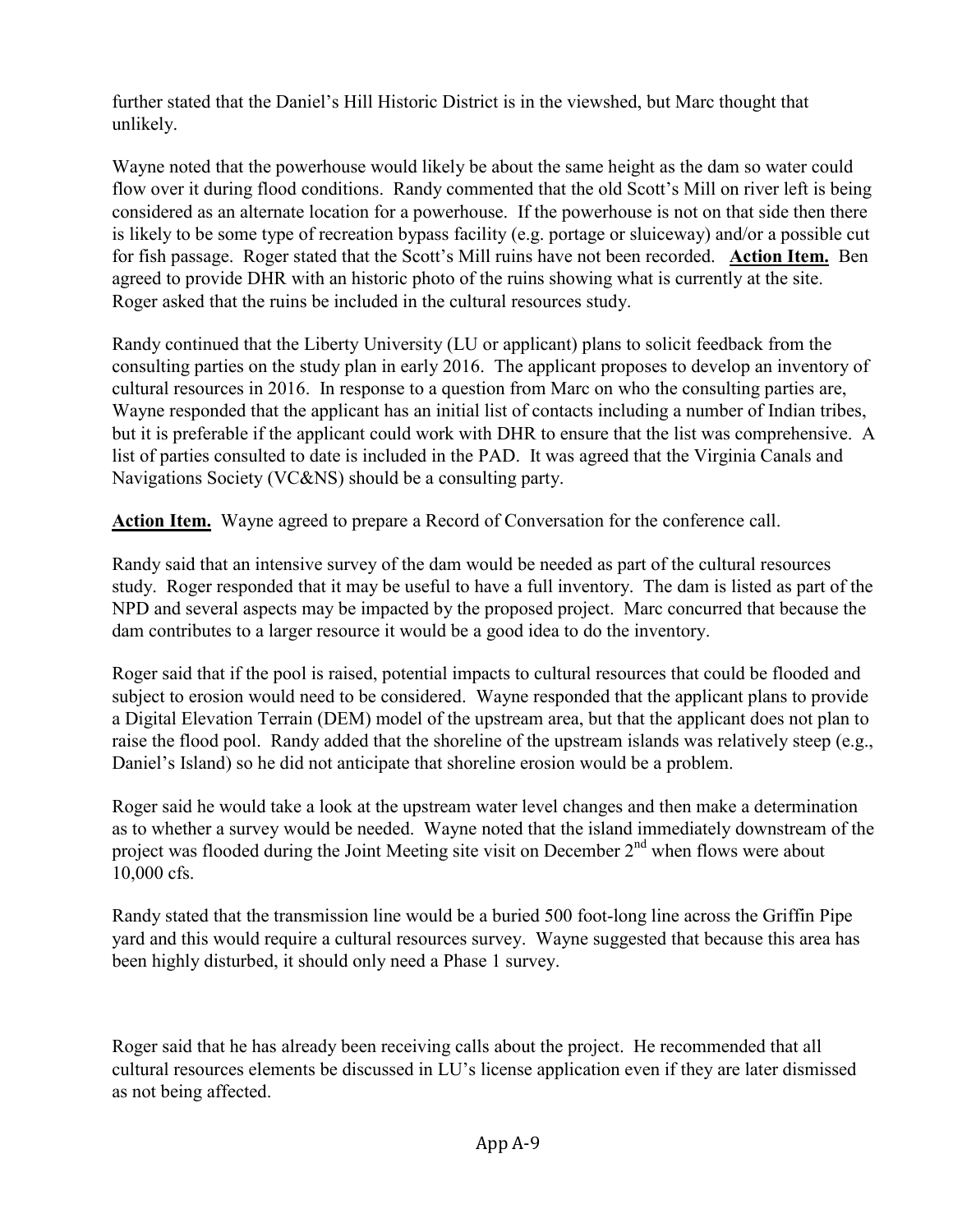Randy asked if Roger could pass on the names and numbers of the consulting parties who have expressed an interest in the project. Roger responded that DHR has not coalesced the list yet. The parties agreed that they would share contacts as appropriate among LU, FERC, and DHR.

Wayne proposed that similar to the FERC licensing process for the upstream Cushaw project, the cultural resources effort should include the cultural resources study which would feed into a Programmatic Agreement (PA) and a Historic Properties Management Plan (HPMP). Roger responded that that was DHR's expectation as well.

**Action Item.** Randy proposed to conduct a reconnaissance level survey and then develop a draft study plan for DHR review in January. Randy agreed to include photographs in the study plan. The study plan will be circulated to consulting parties. Roger noted that underwater archeological resources should be considered in the study plan.

Roger asked that LU consult directly with DHR on cultural resources issues. Wayne responded affirmatively, adding that as FERC's designated Federal representative that was appropriate. Randy will be LU's principal contact with DHR. LU will also add DHR to the project e-list so Roger and Marc will receive addition correspondence associated with the project to keep them informed of other developments as well.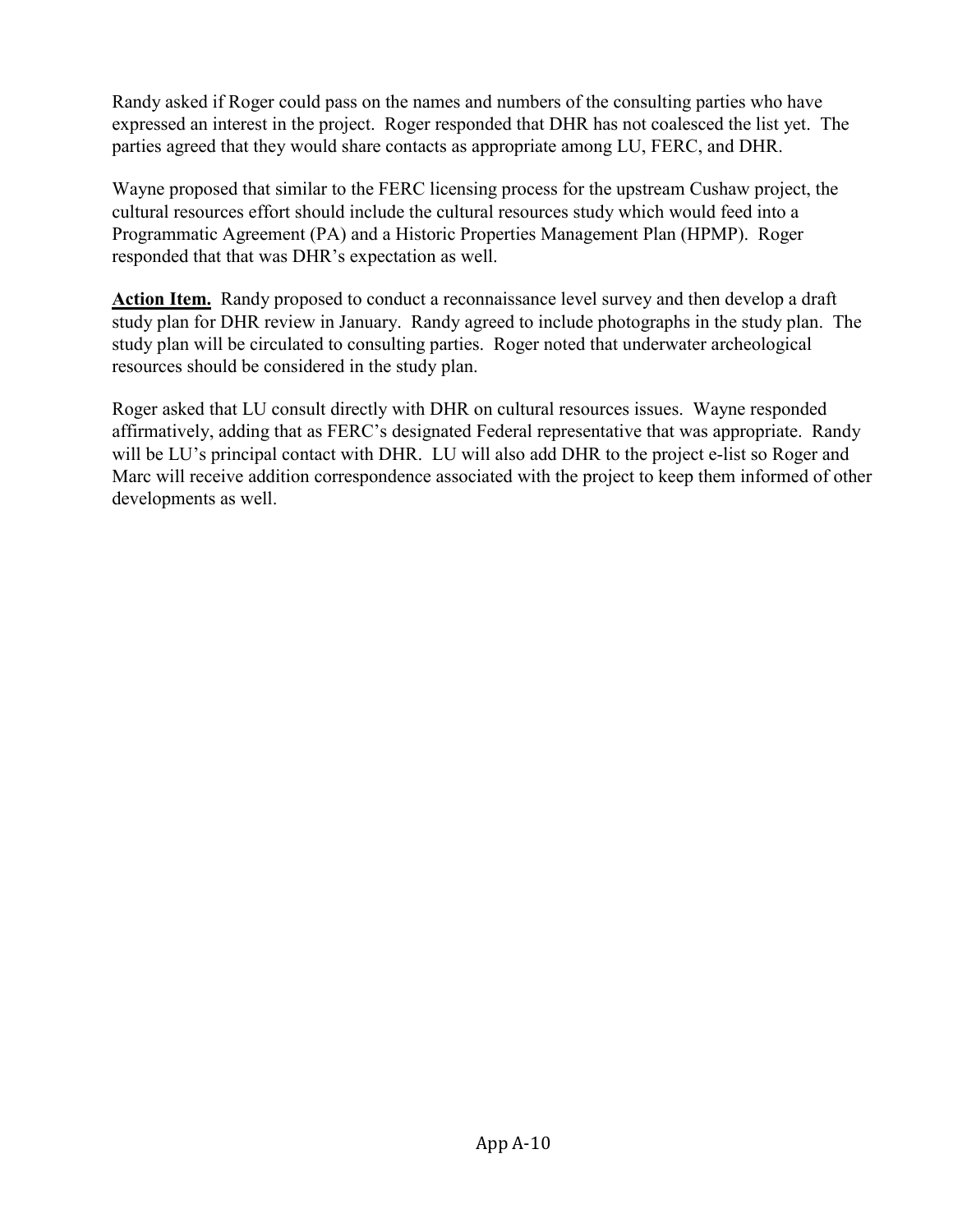Kirchen, Roger (DHR) <Roger.Kirchen@dhr.virginia.gov> To [Wayne Dyok](mailto:dyok@prodigy.net) [Holma, Marc \(DHR\)](mailto:dyok@prodigy.net) [Ben Leatherland](mailto:bll@handp.com) [Randy Lichtenberger](mailto:bll@handp.com) CC [Mark Fendig](mailto:mfendig@aisva.net) [Luke Graham](mailto:mfendig@aisva.net) 01/14/16 at 1:07 PM

This looks fine to me and we support Randy's comments.

*Roger W. Kirchen, Director Review and Compliance Division Department of Historic Resources 2801 Kensington Avenue Richmond, VA 23221 phone: 804-482-6091 fax: 804-367-2391 [roger.kirchen@dhr.virginia.gov](mailto:roger.kirchen@dhr.virginia.gov)*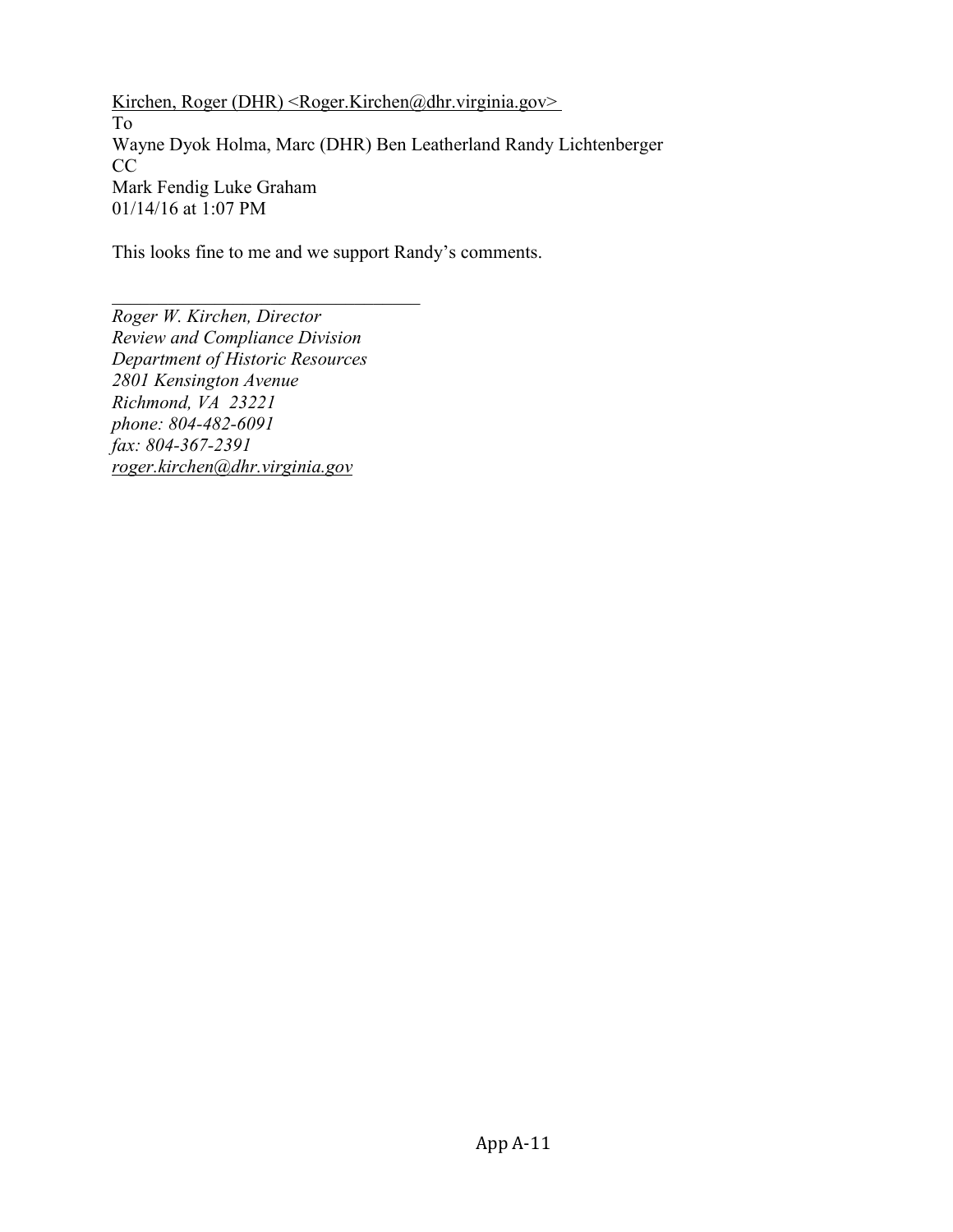Re: Scott's Mill Hydroelectirc Project - Draft Joint Meeting Summary

On Sunday, December 27, 2015 1:25 PM, Wayne Dyok <dyok@prodigy.net> wrote:

Greetings all. I hope you are having a great holiday. Attached are draft notes from our December 2, 2015 joint meeting. We propose to post the draft minutes on the<http://www.scottsmillhydro.com/>website on Tuesday. If you notice any major errors in the notes that should be immediately corrected, please let me know by early Tuesday morning.

We would appreciate any edits that you might have to the notes by January 11th. We will then incorporate the edits, finalize the notes, post on the web site and file with FERC. It would also be great if you could identify any issues that we may have missed. We can add them as a postscript. Also feel free to use poetic license for the comments you made that we may have not worded the way you intended. We did review the audio and amended our written notes to better reflect what was said.

We are trying to figure out how to post the audio on the website. Unfortunately it is about 240 MB. At a minimum we will be filing with FERC. Hopefully the notes will suffice as the audio is 2 hours and 40 minutes.

We are in the process of preparing the study plans and will have them to you in January. We propose a 30 day review period but if you need a little more time that should be fine.

Again, thank you for attending the site visit and joint meeting.

Regards,

Wayne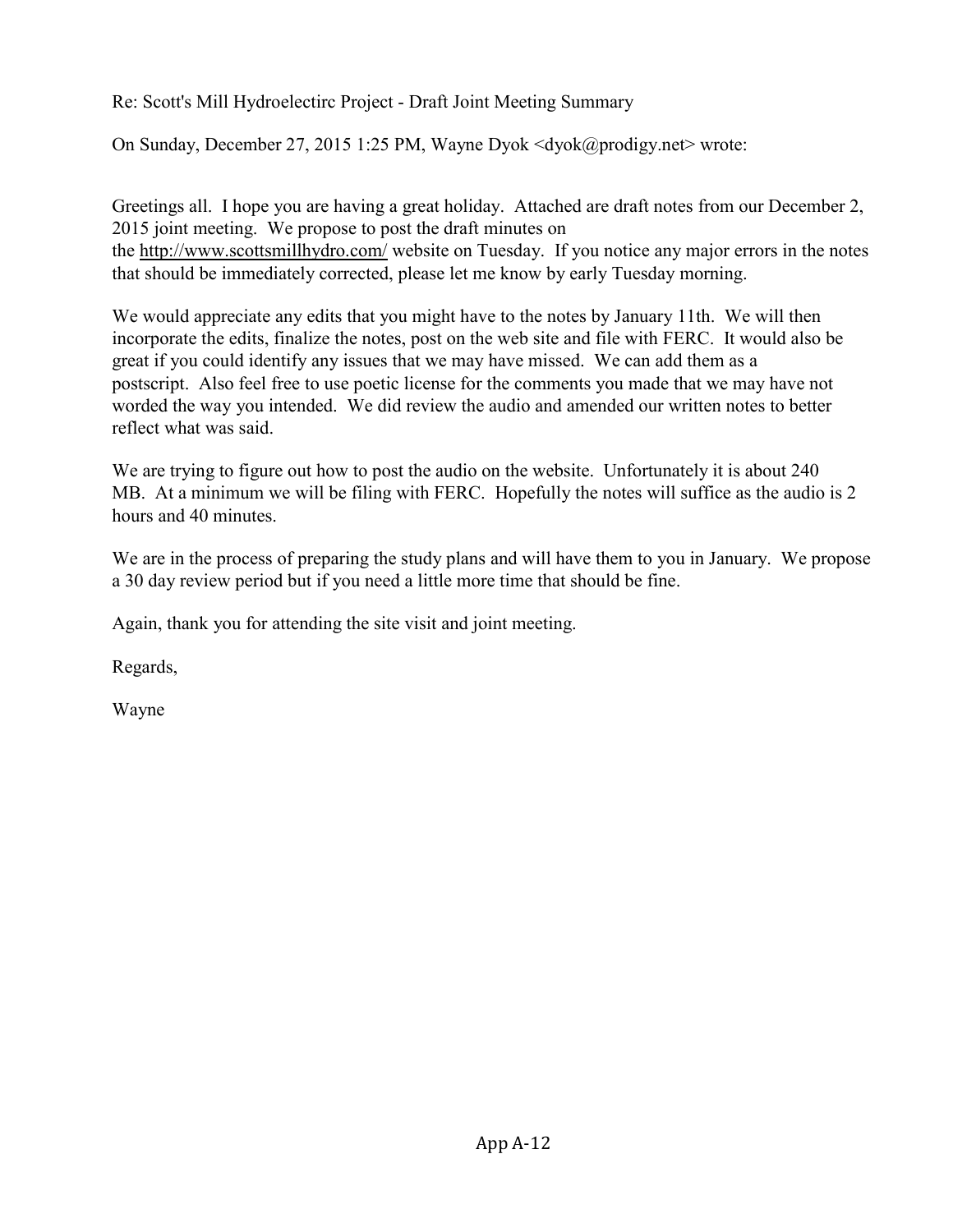# **SCOTT'S MILL HYDROPOWER PROJECT (FERC NO. 14425) NOTES OF JOINT MEETING HELD AT HURT & PROFFITT 2524 LANGHORNE ROAD, LYNCHGBURG VIRGINIA DECEMBER 2, 2015**

#### **Attendees**

Lynn Crump, Virginia Department of Conservation and Recreation

Jody Callihan, Federal Energy Regulatory Commission

Larry Jackson, APCO

Brian McGurk, Virginia Department of Environmental Quality

Justin Stauder, City of Lynchburg

Greg Poff, City of Lynchburg

Clay Sinerous, City of Lynchburg

George Palmer, Virginia Department of Game and Inland Fisheries

Scott Smith, Virginia Department of Game and Inland Fisheries

Scott Lyng, Lyng and Son Lumber

Rob Campbell, James River Association

Pat Calvert, James River Association

Ben Leatherland, Hurt & Proffitt

Randy Lichtenberger, Hurt & Proffitt

Mark Fendig, Luminaire Technologies

Kim Stein, Consultant for Liberty University

Eric Thompson, Natel Energy

Luke Graham, Consultant

Wayne Dyok, Facilitator

#### **Site Reconnaissance**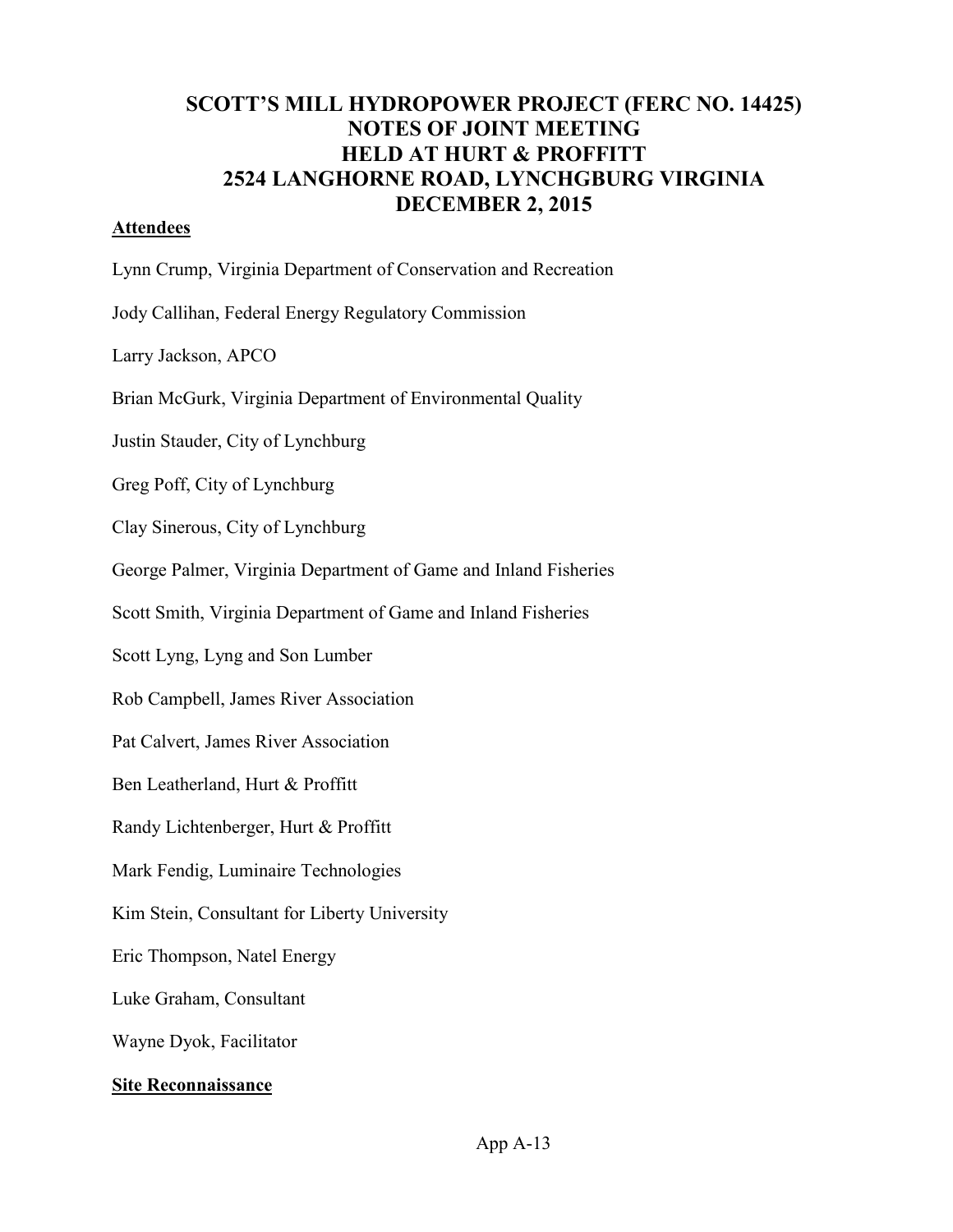Joint Meeting participants attended a site visit in the morning. The site visit began at the James River Canoe Boat Ramp approximately one half mile downstream from Scott's Mill dam. Participants then drove along the south side of the river (river left) from the dam to an upstream railroad trestle crossing of the James River. The participants returned to the south side of the dam and observed the flow over the dam (i.e., approximately 10,000 cfs), the foundation of the old Scott's Mill grist mill, the general location of the hydro project facilities, and a potential portage/boat passage site on the south side of the river. Due to safety considerations participants did not observe conditions on the north side of the river as that is an active industrial facility operated by Griffin Pipe Products<sup>[1](#page-0-0)</sup>.

# **Joint Meeting Introductions**

The agency joint meeting commenced at 1:30 pm at the office of Hurt and Proffitt. Wayne Dyok facilitated the meeting. Wayne announced that the meeting was being recorded as required by Federal Energy Regulatory Commission (FERC) regulations. He noted that a goal of the meeting was to capture issues of interest to participants. He also reviewed the agenda: project overview, presentation on Natel Energy concepts, process plan and schedule, and discussion on environmental resource issues. Wayne noted that Liberty University (LU) proposes to provide draft study plans in January and then have participants react to them rather than have participants propose studies by February 2, 2016 as required by FERC regulations. Participants then introduced themselves.

# **Project Description and Operation**

Wayne provided an overview of the project and its operation based on information provided in the Pre-Application Document (PAD). The proposed project is a low head hydropower project similar to what has previously been proposed, except that LU is considering new technology and proposes to work with licensing participants to develop a fish passage plan. The capacity would be about 3.8 MW, but that capacity has not yet been firmed. Approximately 13,500 MWh of energy would be generated annually. The project would require a short transmission line about 500 feet in length.

The project would be run of river, essentially providing constant flows downstream of Scott's Mill dam. LU is considering using flashboards at the dam and possibly raising the height of the headpond up to 3 feet. If this is done, the project would operate in coordination with the upstream Reusens Project which could then be operated in somewhat of a peaking mode. However, this is only an option to be considered at this time. Wayne commented that there is an opening between the dam and an upstream island. Water from the left side of the river could be passed through this opening to ensure that there is flow down the left side of the river.

Eric Thompson, Natel Energy, presented preliminary concepts for the powerhouse. The current thought is to place the powerhouse in the arch section of the dam towards the right side. Seven or eight turbine units are anticipated. However, the location of the powerhouse could change based upon input from interested parties.

Eric was asked what the hydraulic capacity of the powerhouse would be. This has yet to be determined, but typically run of river projects are designed to accommodate the mean flow or greater.

 $1$  Participants were shown aerial photographs of the north side of the river during the afternoon meeting.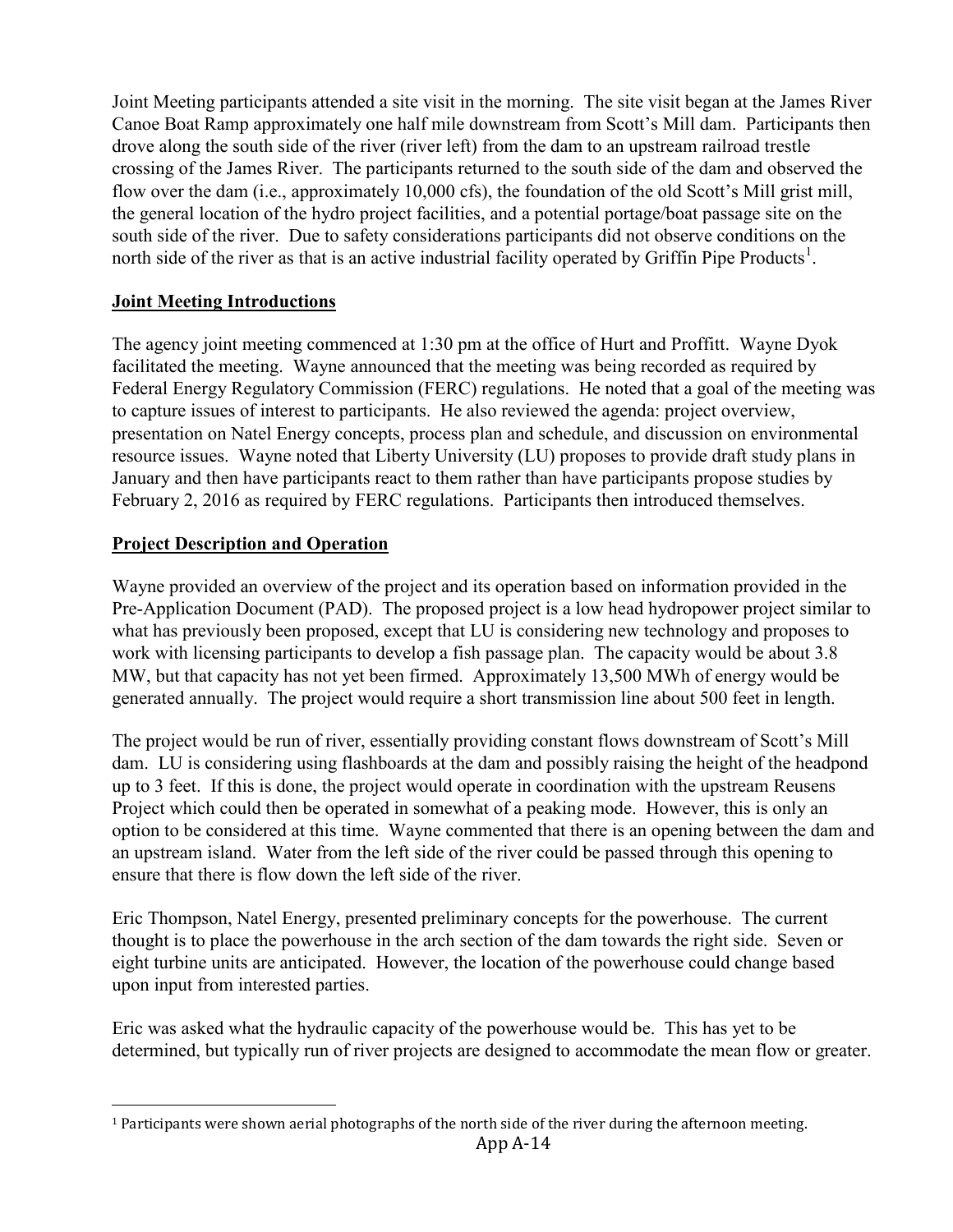Hence a capacity of slightly over 3,000 cfs may be a reasonable estimate<sup>[2](#page-0-1)</sup>. As the design is refined, the hydraulic capacity will be confirmed.

Pat Calvert, James River Association, said he envisioned that there would be adverse impacts to the dam and asked if there would be a mitigation plan. Wayne replied that no one from the Virginia Department of Historic Resources (DHR) was able to attend today's meeting, but LU plans to work closely with DHR to address potential impacts. LU would develop a Historic Properties Management Plan. Wayne also noted that parts of the dam are crumbling and the dam owner is working with DHR and the U.S. Army Corps of Engineers to address maintenance issues<sup>[3](#page-0-2)</sup>.

Scott Ling, Ling and Son Lumber, asked if LU would consider placing the dam on the east (south) side of the river. Although LU would prefer a site nearer to the transmission line interconnection on the north side, it proposed to work with participants to evaluate reasonable alternatives. In a previous FERC license application, the applicant had proposed a powerhouse on the south side.

Jody Callihan, FERC, asked about the volume of sediment to be excavated for powerhouse construction. There would need to be some level of excavation and construction of a downstream cofferdam (the Scotts Mill dam could serve as the upstream cofferdam). Eric stated that the Natel units do not require a draft tube for unit submergence, and this could result in minimal excavation. However, it may be desirable to have some level of excavation to improve energy generation efficiency.

In response to a question from Jody about access, Mark Fendig, Luminaire Technologies, responded that he has an easement across the property being leased by Griffin Pipe and across the railroad tracks to obtain construction access. Mark added that the transmission line would likely be constructed underground.

Scott asked if water to the powerhouse could be drawn from the right side of the river. LU representatives responded affirmatively. The canal side may be a third option for LU to investigate for a powerhouse.

Pat asked where the power would be used. Mark replied that it would go into the grid, but Griffin Pipe has a greater demand than the power output from the project. Pat noted that a great selling point for the project would be if it could be used locally to minimize power outage disruptions. Wayne said it could and added that project power could be used to restart the local grid after an outage since hydro has that advantage over other generation forms.

There was a discussion on the current status of the dam. It is classified as a low hazard dam, but Luminaire Technologies is in the process of getting approvals to make repairs to the dam.

After the dam discussions, Eric completed his presentation on Natel and the preliminary powerhouse design (see associated Joint Meeting PowerPoint presentation). Natel's objective is to develop

<sup>2</sup> With a 17 foot head and 80 percent turbine efficiency, a 3.8 MW project equates to a powerhouse flow of 3,300 cfs.

<sup>3</sup> Applicant and DHR discussed cultural resources issues on December 16, 2015. Notes from this discussion can be found on the project website at [www.scottsmillhydro.com.](http://www.scottsmillhydro.com/)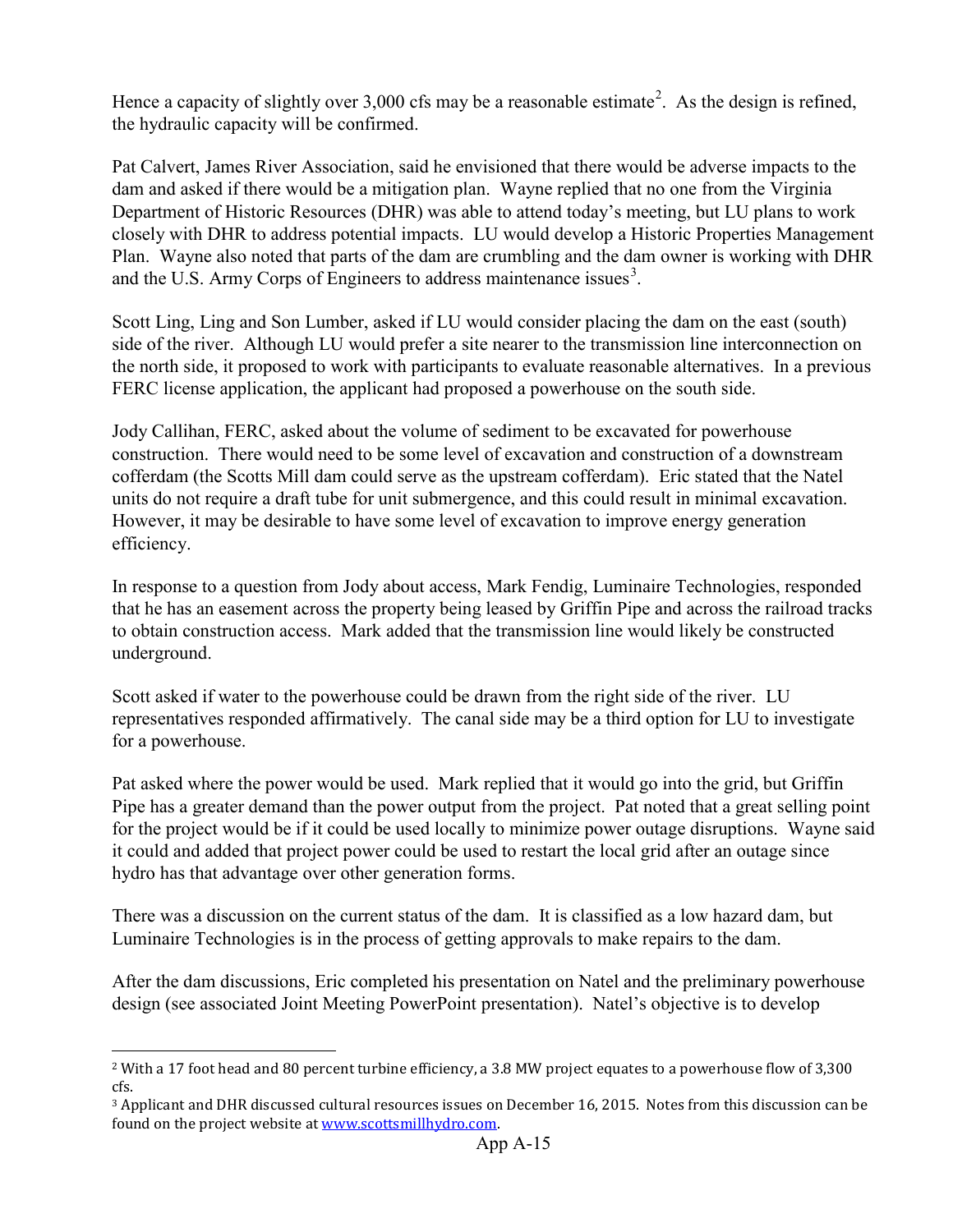standardized turbine/generator designs. One of the advantages of the Natel units is that they are less expensive than traditional low head turbine units.

# **Process Plan and Schedule**

Wayne next reviewed the Process Plan and Schedule. He noted that FERC had recently approved use of the Traditional Licensing Process (TLP). Further FERC designated LU as its Federal representative for Endangered Species Act (ESA) consultation and for consultation with the State Historic Preservation Officer (DHR). LU will be preparing a meeting summary within the next couple of weeks. Comments on proposed studies are due on February 2, 2016, but LU proposes to transmit draft study plans prior to that date so licensing participants can react to LU's draft plans rather than propose studies pursuant to FERC's guidelines. LU would also like to maximize use of its project website at [www.scottsmillhydro.com](http://www.scottsmillhydro.com/) and proposes to communicate with participants using electronic media.

Pat asked about how the Scott's Mill Project would affect Reusens Project operation. Although Reusens is currently not operating, once it is refurbished, it could operate in a coordinated fashion with Scott's Mill. Reusens could release more water during the day filling the 316 acre head pond up to three feet above current water levels. Scott's Mill would release water in a constant flow fashion, lowering the headpond level during the evening. This assumes that flashboards would be added. LU noted that the flashboard heights could be as high as three feet, but could be less than that.

# **Resource Issues**

**Recreation** - Due to participant schedules, LU began the resources issues discussion with recreation.

Lynn Crump, Virginia Department of Conservation and Recreation (DCR), asked if LU has been in contact with the federal and state agencies responsible for threatened and endangered species (i.e., U.S. Fish and Wildlife Service and DCR Natural Heritage Program). Wayne replied that Hurt & Proffitt will be coordinating with the DCR Natural Heritage Program to get the most updated list of state threatened and endangered species. LU will work with licensing participants to ensure potential effects are addressed.

Wayne summarized the recreation needs presented in the PAD that were extracted from the State Comprehensive Outdoor Recreation Plan. LU believes that there is an opportunity for a canoe portage on the left side of the river, but wants to ensure that they do not incur liability. Lynn cited Commonwealth law that as long as LU did not charge for usage, LU would not be liable. She suggested that LU consider breaching the dam on the left side of the river and creating a flume that would avoid the need to portage. This would also minimize the likelihood of that side of the river from stagnating. The Russel Fork River in Dickenson County and the Appomattox River at Harvell were cited as examples. LU reps agreed to investigate this concept as well as a portage around the dam. Lynn added that if breaching of the left side of the river is provided, it could also facilitate fish passage at the site. Other aspects of the recreation included provision of parking facilities and making facilities Americans with Disability Act (ADA) compliant.

Lynn continued that LU should consider looking at River Road as part of the scenic byway system. Wayne responded that safety is the greatest concern in any recreation endeavor.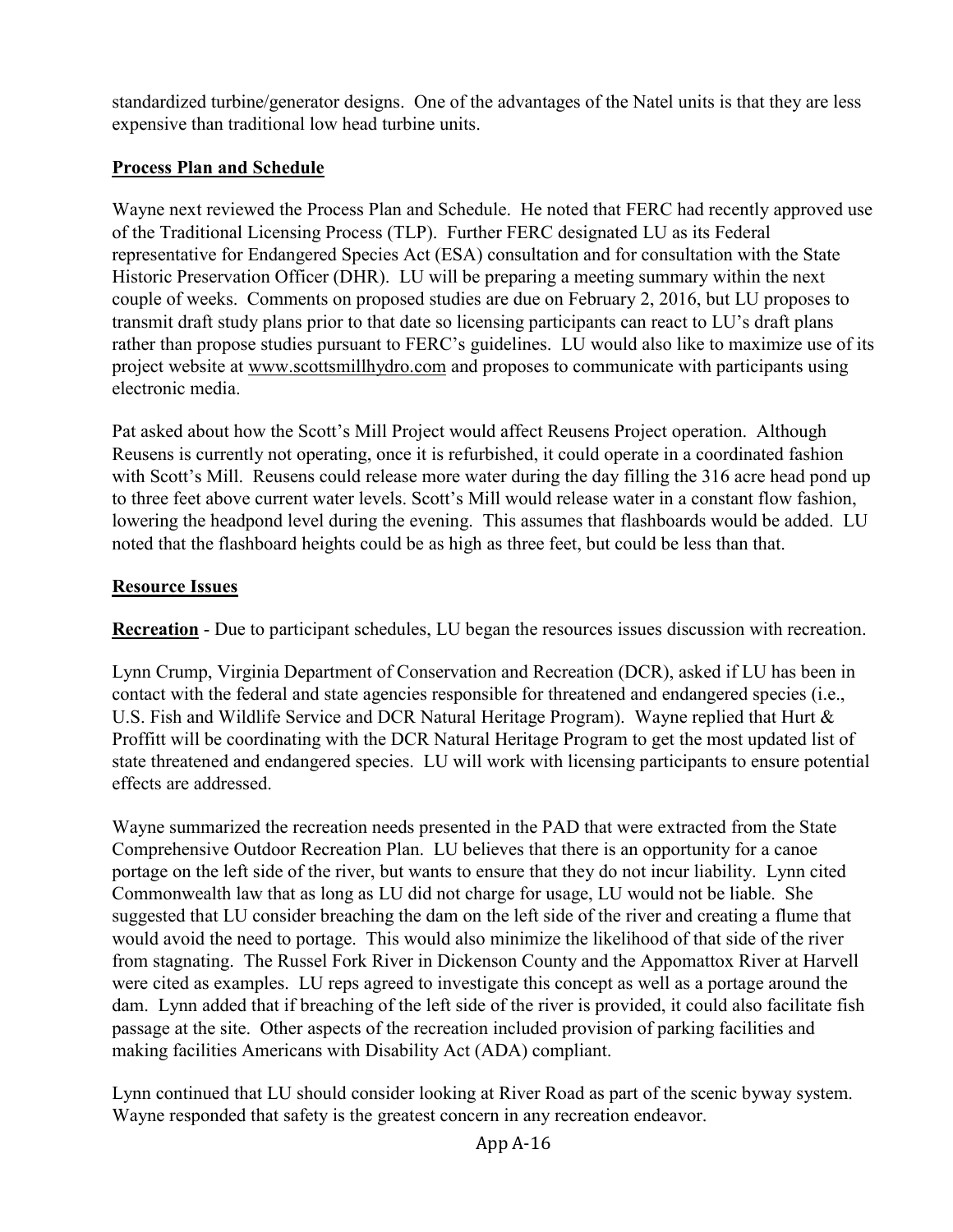Pat recommended that LU consider a boat landing upstream of the dam in the vicinity of or upstream of Harris Creek. Scott Smith, Virginia Department of Game and Inland Fisheries (DGIF), echoed that there was a need for upstream boat access in the headpond.

There was some discussion of what should be included in the project area. Wayne noted that there are two schools of thought. The first is to include only the project facilities within the project boundary and the second is to include the project facilities and the headpond. Typically FERC wants to make sure a licensee has full control over the headpond, especially if it fluctuates. However, on the downside, this could constrain LU from developing their property located upstream of the dam. Pat suggested that the project boundary include the headpond. Scott Smith added that recreation improvements do not necessarily need to be within a FERC project boundary.

Lynn expressed a concern about potential pollution related to the river sediments, particularly if the dam is breached. Wayne commented that LU will be looking at decommissioning as an alternative but because there are 7 dams within a short distance, he postulated decommissioning would not be a viable option. Pollution is an issue that will be considered. Wayne offered that the silt within the impoundment is likely in equilibrium.

Lynn also suggested that LU include some interpretation signage at the mill site, as well as natural heritage interpretation and how this might relate to the James River trail.

Pat commented that he receives the FERC recreation reports for the James River projects and there are essentially no recreation facilities. He added that there is a huge opportunity for camping, hiking and biking. He hoped that LU would consider all these resources.

Rob Campbell, James River Association, said that Amherst County should be engaged on recreation access. He noted that this project could be the start of a water trail. Wayne responded that LU had been in contact with Sara Lu Christian of Amherst County, but she was unable to attend the meeting. He added that LU intends to follow up with her. Discussion ensued about bicycling along River Road, possibly including a bike lane. Lynn suggested that a simple bench would be nice for cyclists. It was also noted that there are no public areas for camping within the Lynchburg area.

**Water Resources** - Discussion next turned to water resources/water quality issues. It was noted that water rights originating from the J.R. Canal Company had been passed on to the railroad, City of Lynchburg, and Luminaire as successor to the dam. These are flowage rights wherein there is a shared percentage of the river. It was also noted that these rights have not been exercised. Brian McGurk, Virginia Department of Environmental Quality (DEQ), stated that the Commonwealth has a different perspective on water rights. That is, the people own the water based on a 1914 Supreme Court ruling.

Brian said that LU would need to file water protection permits for the project. This includes protection of wetlands and fisheries among others, essentially all components of what goes into a Virginia Water Permit application. He said that DEQ would coordinate with FERC on the permit conditions. The conditions would be finalized after the application is submitted. The application would also need to be submitted to the U.S. Army Corps of Engineers.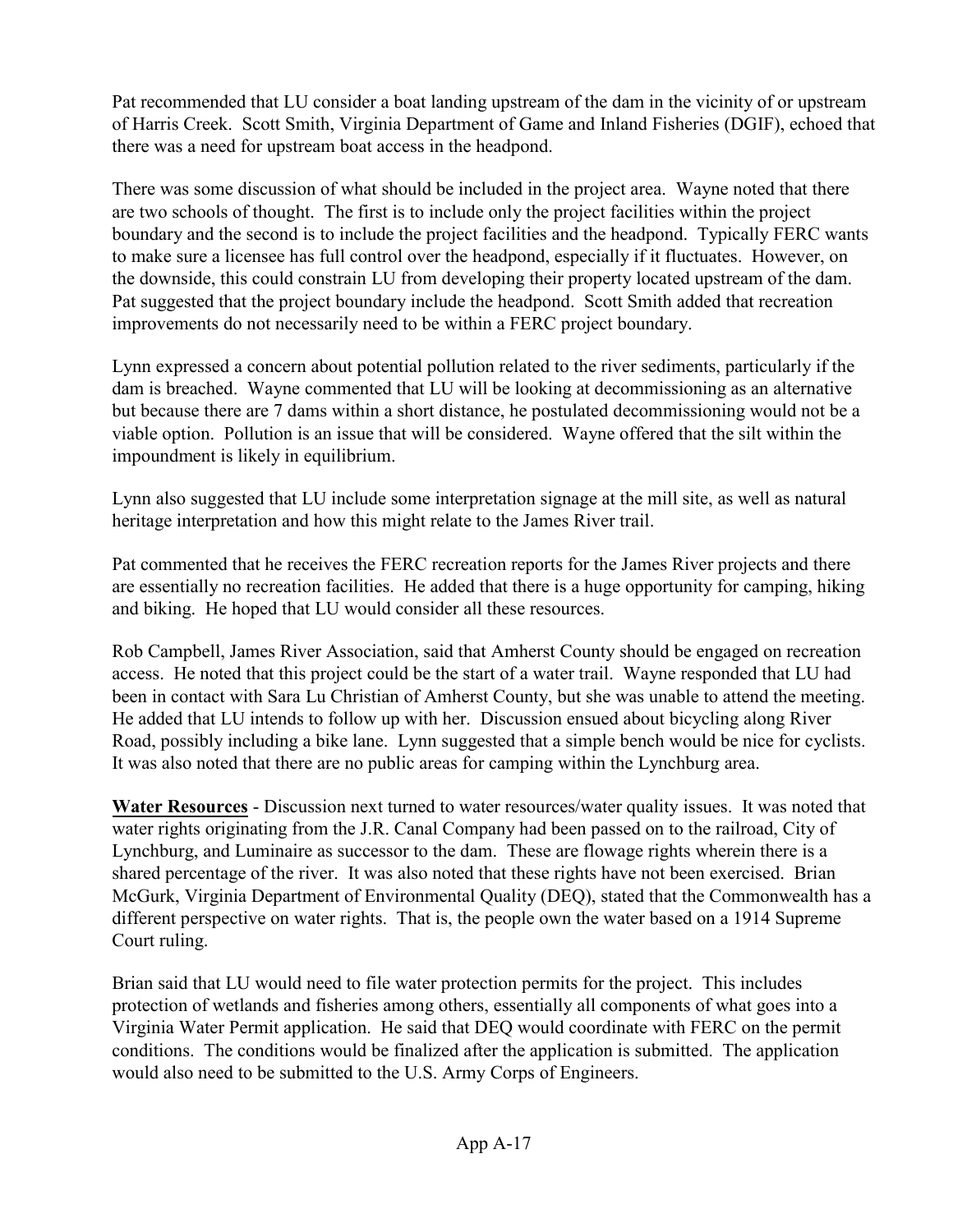Brian asked if the flashboards are added and the headpond water level is raised, would the wetlands be affected? Ben Leatherland, Hurt & Proffitt responded that one third of the island upstream of the dam is comprised of jurisdictional wetlands, with the center portion scooped out. On the left side of the island there is a 10:1 slope. This area may be forested. Depending upon the hydrological regime these trees may be able to survive. It was agreed that the wetland effects would need to be studied as the project moves forward.

Because DEQ collects water quality data immediately downstream of Scott's Mill, further water quality baseline data collection was deemed unnecessary. However, LU will need to assess the effects of diverting water through the powerhouse and away from the left side of the river on water quality both immediately upstream and downstream of Scott's Mill dam. Wayne noted that LU has already flagged this as an issue and had included the issue in the PowerPoint presentation.

**Fishery Resources** – Participants next discussed fish entrainment and mortality issues. Eric commented that one of the advantages of Natel's turbines is that there is no pressure drop across the turbine blades and that this should reduce fish entrainment injury, as a sudden pressure drop can adversely affect fish. Further turbine blade strikes which can be a cause of fish mortality should be reduced because the blades are spinning at half the speed of water, and this is much slower than with traditional turbines which spin at much greater speeds. Eric added that "computer" fish have fared well in entrainment tests to date on the Natel units. Pat stated that he would like to see real statistics on turbine mortality before he commits to this technology. Eric responded that Natel would have specific entrainment study results by the end of 2016.

Scott Smith said that fish passage would be an important part of the fishery studies. Both migratory and resident species would need to be passed. He said that some species are already present at the dam and there is no sense in delaying passage (e.g., American eel). Scott concurred that there may need to be triggers for other species like American shad. Wayne suggested that since there are seven dams involved, a trap and haul program may make the most sense. Scott agreed that trap and transport was likely the only way to go, but different options should also be considered. It was agreed that American eels could easily be passed upstream, but there is a problem getting them downstream. Wayne suggested that LU capitalize on the downstream passage research being conducted at other hydro projects and include a literature study on downstream passage as part of the study plan. There was general consensus on this but Scott added that nighttime shutdown should be considered. Scott recommended that adaptive management adjustments should be built into the fish passage program. There was no disagreement on this.

Scott continued that mussel surveys were lacking in the impoundment and immediately downstream. He thought there was some likelihood of a few mussel species being present including green floaters. He recommended that LU talk with Brian Watson at DGIF.

Pat said he wanted to see real data for fish species that may be present in the impoundment. The PAD shows that there is little difference in fish species from downstream of Scott's Mill to upstream of Cushaw dam. However, no specific data on impoundment fish species was presented in the PAD. Wayne expressed concern about the cost of potential studies to identify fish species in the impoundment. A species presence/absence assessment would not be a costly study but the cost for distribution and abundance studies could be significant because the studies would need to consider different habitat types, seasonality, life stages, potentially year to year variability, and possibly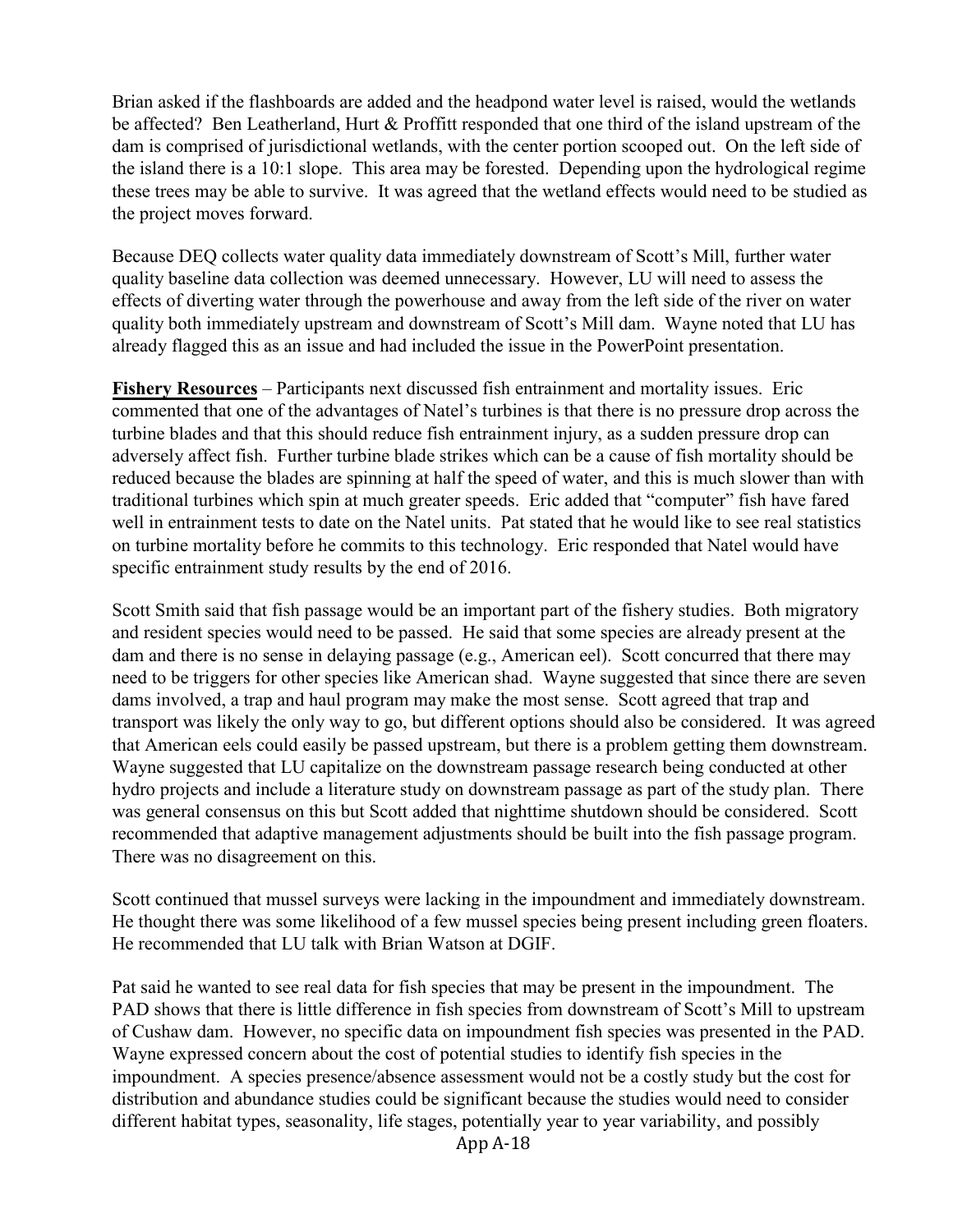require different sampling gear types. Wayne showed a slide of the criteria FERC uses to justify studies, the last criterion of which is cost. Wayne also said that the participants should consider how the fish species data would be used in decision-making. It was agreed that LU would work with DGIF to determine what existing species data was available for the impoundment and what would be required to satisfy study needs.

Scott further requested that LU assess how fish habitat would change with flow changes from one side of the river to the other and the associated water quality effects. He also asked that effects on fish habitat on either side of the river downstream of Scott's Mill dam be evaluated. It was agreed that bathymetry both upstream and downstream of the dam would likely be needed for this assessment. Brian specifically noted that LU should assess effects that may occur during drought conditions.

**Wildlife Resources** – Although there is not a significant amount of wildlife habitat associated with the project, participants requested that the effects of water level changes from flashboard installation on furbearers be assessed.

Scott said that LU should contact Rick Reynolds, DGIF's bat expert, to determine what studies may be needed to assess the effects on bats, particularly if there might be a loss of trees from water level changes.

**Other Issues** – No specific land use or socio-economic issues were raised. Wetland issues were covered under water resources. Cultural resources issues were partially discussed under recreation, but LU emphasized that they would be working closely with DHR and other interested parties including the Canal Society and Indian tribes to fully address these issues.

**Public Session** – There were no attendees to the evening public session except for FERC and LU representatives. No additional issues were identified.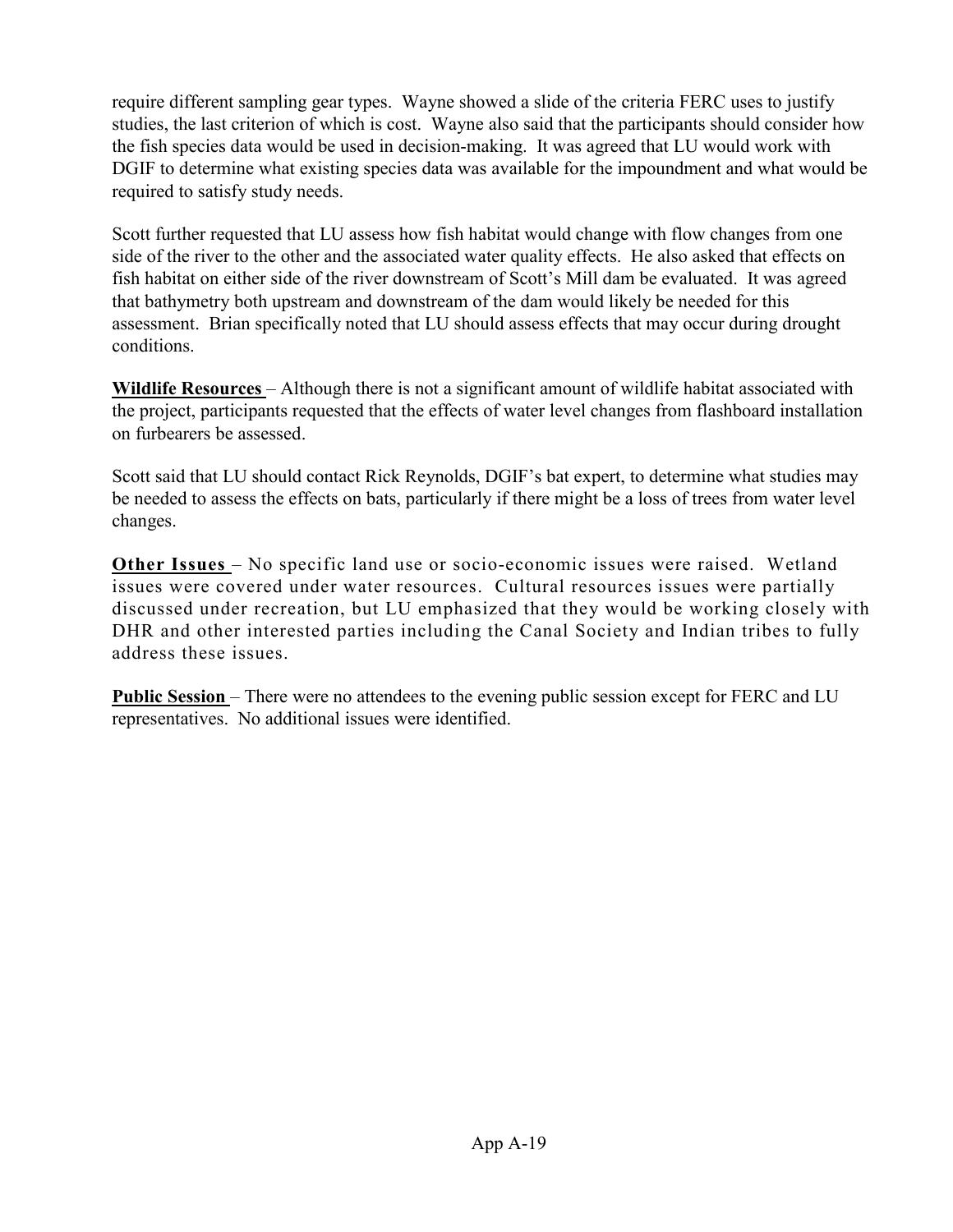

#### Water Resources 525 Taylor Street • Lynchburg •Virginia • 24501 www.lynchburgva.gov • P 434455-4250 • F 434-845-7353

January 11, 2016

WayneDyok dyok@prodigy.net

Mark Fendig mfendig@web-o.net

Kim Stein (Liberty University). kstein 1609@earthlink.net

Re: Scott's Mill Hydropower Project (FERC No. 14425) December 2, 2015 Joint Meeting

I am writing on behalf of the City of Lynchburg, Water Resources, to address questions concerning information presented at the Joint Meeting on December 2, 2015. While the City may have additional questions as the plans for the Scott's Mill Hydropower Project (FERC No. 14425) ("Project") progresses, we did want to raise two fundamental questions early to provide an opportunity for further discussion and consideration of the needs of the City of Lynchburg. The most apparent issues for Water Resources, arising from the joint meeting, concern existing rights and obligations related to the dam and protection of the water and wastewater infrastructure of the City of Lynchburg.

1. Subject: Flashboards/ pond level — "LU is considering using flashboards at the dam and possibly raising the height of the headpond up to 3 feet. If this is done, the project would operate in coordination with the upstream Reusens Project, which could then be operated in somewhat of a peaking mode."

Question: Has the impact to raw water withdrawals and pond level to surrounding City infrastructure been considered? The City utilizes the river for raw water withdrawals and the surrounding area contains public water and wastewater infrastructure (including a major wastewater interceptor and combined sewer overflow ("CSO") structures) that may be impacted.

2. Subject: Maintenance of the Dam and Cost— "Pat Calvert, James River Association, said he envisioned that there would be adverse impacts to the dam and asked if there would be a mitigation plan. Wayne replied that no one from the Virginia Department of Historic Resources (DHR) was able to attend today's meeting, but LU plans to work closely with DI--IR to address potential impacts. LU would develop a Historic Properties

Management Plan. Wayne also noted that parts of the dam are crumbling and the dam owner is working with DHR and the U.S. Army Corps of Engineers to address maintenance issues."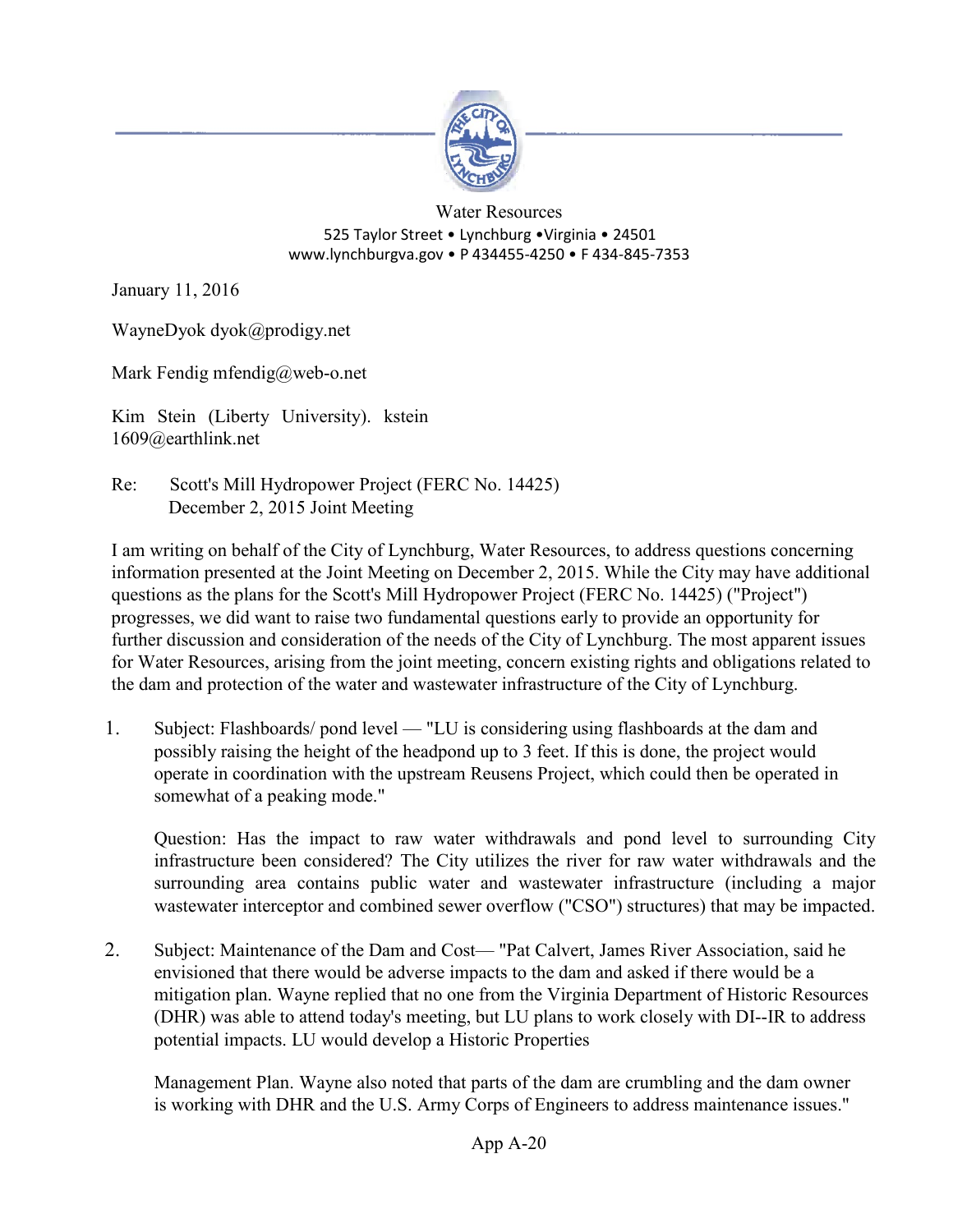Question: What has been done to consider existing rights and obligations between the

City and other parties relating, in part, to the City's right to withdraw water from the

James River and the construction and maintenance of the dam across the James River (the Scotts Mill Dam)? Maintenance of the Scotts Mill is the subject of various agreements and amendments to those agreements. The City has an interest in the protection of its rights and the management of its obligations under agreements related to the dam and the water resources in the James River.

Thank you for the opportunity to review the draft joint meeting notes. We look forward to continued discussion concerning the Project. Please refer responses to [timothy.mitchell@lynchburgva.gov](mailto:timothy.mitchell@lynchburgva.gov)

Sincerel

imothy A. Mitchell, P.E. Director

cc: L. Kimball Payne, Ill, City Manager Walter Erwin, City Attorney Department File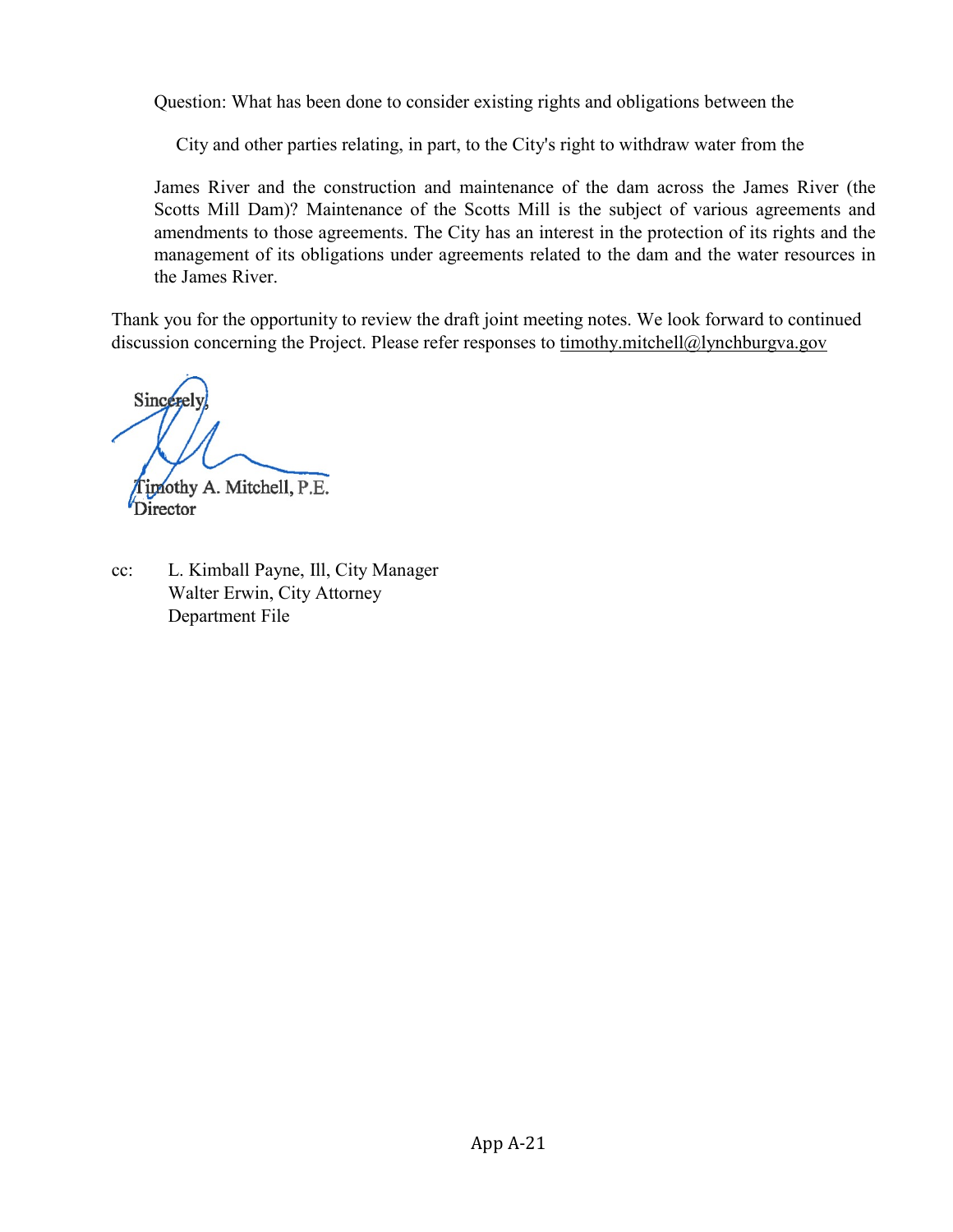[Luke Graham <scottsmillhydro@yahoo.com>](mailto:Luke%20Graham%20%3cscottsmillhydro@yahoo.com%3e) 01/18/16 at 6:16 PM

Dear Interested Party

On behalf of Liberty University we would like to thank those who attended the Scott's Mill Dam Joint Meeting on December 2, 2015. Also a big thank you to those who helped us finalize the minutes from the meeting. The final minutes are posted on LU's project website at www.scottsmillhydro.com.

Additionally we have posted Records of Conversations that we believe are relevant to the licensing process, as well as recent filings with FERC. LU intends to keep you updated on events through the website. If your situation changes and you no longer wish to receive periodic updates on the project please send an email to scottsmillhydro@yahoo.com

LU is in the process of preparing draft study plans. We expect to post them on the website this month. Our thinking is to provide a one month review. Please let us know if this does not work for you after you receive the draft plans. We plan to work with participants to try to reach agreement on the study plans prior to executing them.

Federal Energy Regulatory Commission regulations indicate that comments on the PAD and any proposed study plans are due on February 2, 2016. However, the participants agreed at the Joint Meeting that LU would provide draft plans and participants would have an opportunity to comment after receiving the draft plans. Accordingly it is not necessary to submit comments on February 2, 2016 to LU. However, LU would welcome any comments on the PAD that you care to provide at that time.

We look forward to continue working with you on the licensing.

Regards,

Liberty University licensing team

Reply Reply to All Forward More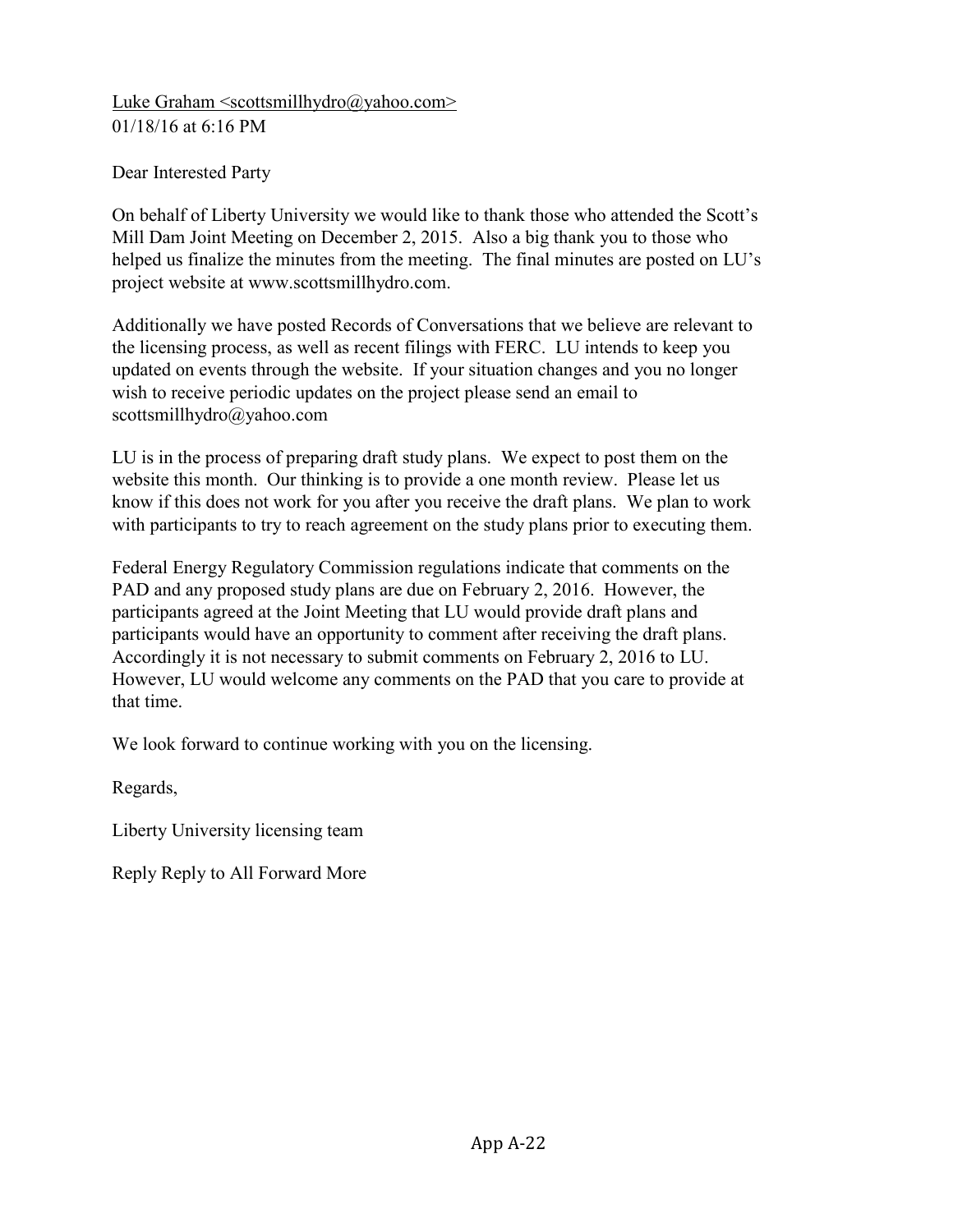[Luke Graham <scottsmillhydro@yahoo.com>](mailto:scottsmillhydro@yahoo.com) To julie.crocker@noaa.gov jeddings@achp.gov slchristian@countyofamherst.com glen.besa@sierraclub.org catherine-gray@cherokee.org and 38 more...

# 02/01/16 at 4:54 PM

Good afternoon. Liberty University (LU) had planned to distribute the study plans for the proposed Scott's Mill Hydropower Project last Friday. Regrettably we were unable to do so. LU is continuing to finalize these plans. We have a scheduled site visit to finalize one of the remaining plans on Friday. Accordingly, we anticipate posting these plans on our website early next week. We will allow adequate time for your review once we notify you that the study plans have been posted on the Scott's ll webiste. Again we apologize for any inconvenience.

On behalf of LU,

Wayne and Mark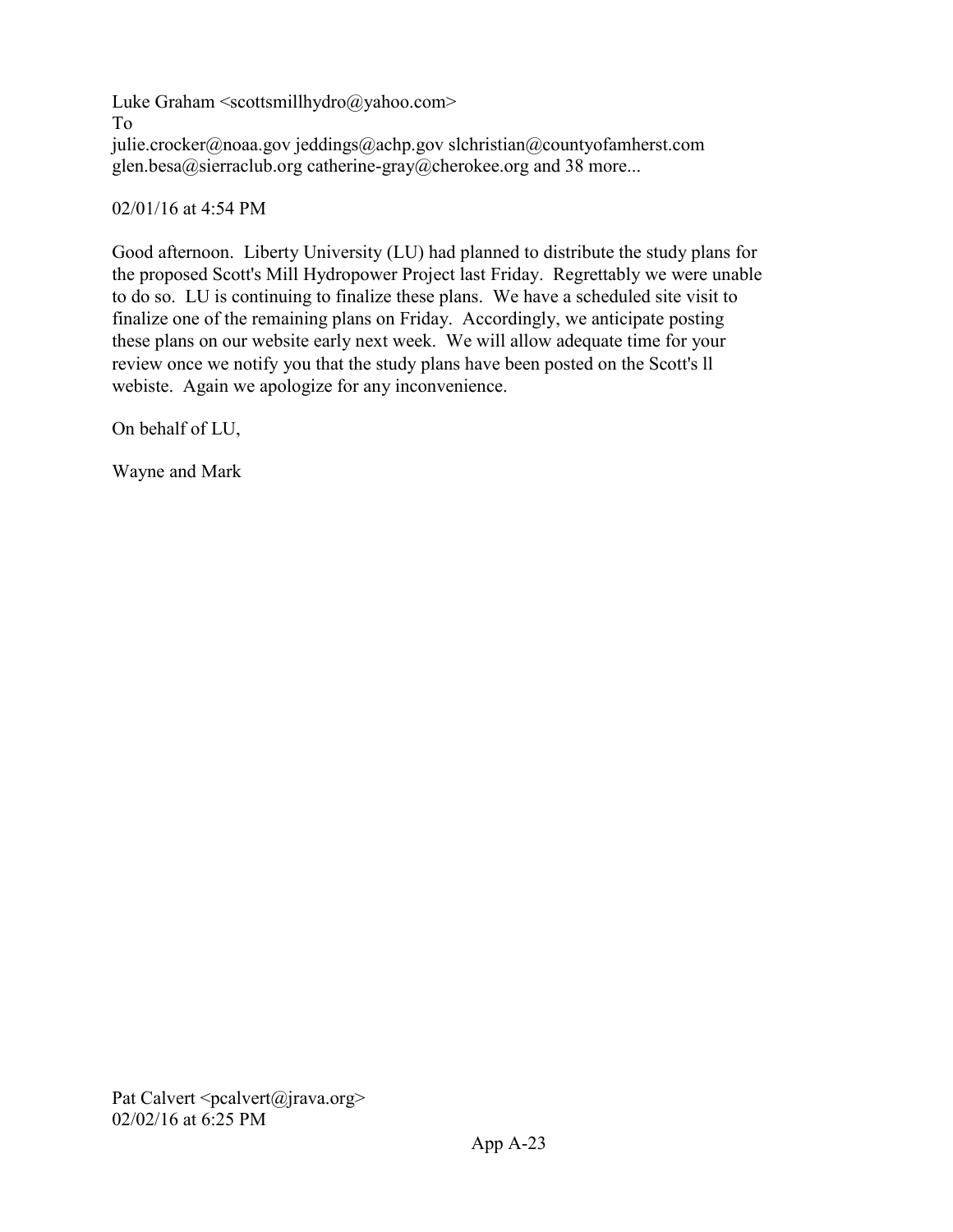Please accept the attached comments on behalf of James River Association.

Pat Calvert Upper James Riverkeeper James River Association 434.964.7635 pcalvert@jrava.org

February 2, 2016 RE: Application for FERC Project No. 14425, Scott's Mill dam hydropower proposal

To Whom It May Concern:

James River Association (JRA) is a conservation organization that has been solely dedicated to restoring and protecting the James River for over thirty-five years. On behalf of our thousands of members and supporters throughout Virginia, JRA provides these comments on the proposed licensure of the Scotts Mill dam hydropower project.

The JRA staff uses Virginia water bodies for scientific study, educational programs and recreational purposes that are vital to our mission. The JRA owns land and holds a lease to other property adjacent to the James River giving it valuable economic interests in protecting water quality. JRA members enjoy a wide range of recreational activities, including fishing, swimming, and boating, throughout the James River basin and in other Virginia water

bodies. Also, our members have important economic, professional and aesthetic interests in the health of Virginia water bodies. Thus, JRA and our members have direct, substantial, past, and ongoing interests that will be affected by this proposed project.

Aquatic Organism Passage

Scott's Mill dam serves as the first upstream complete blockage to fish and aquatic organism passage in the 340-mile mainstem James River. This proposal creates a distinct opportunity to mitigate the effects of this physical obstruction for diadromous and resident freshwater species. As restored passage is an established goal of the both state and federal initiatives in this waterbody, species of concern to consider for restored river passage include: freshwater mussels and host fish species, resident fish species (including smallmouth bass and centrarchids), migratory species (including river herring and shad, lamprey and American eel) and state and federally listed species documented within the impounded and immediate downstream waters.

Documentation Regarding Proposed Generator Units

The Applicant has proposed the use of Natel hydro units for this project. Modeling analyses are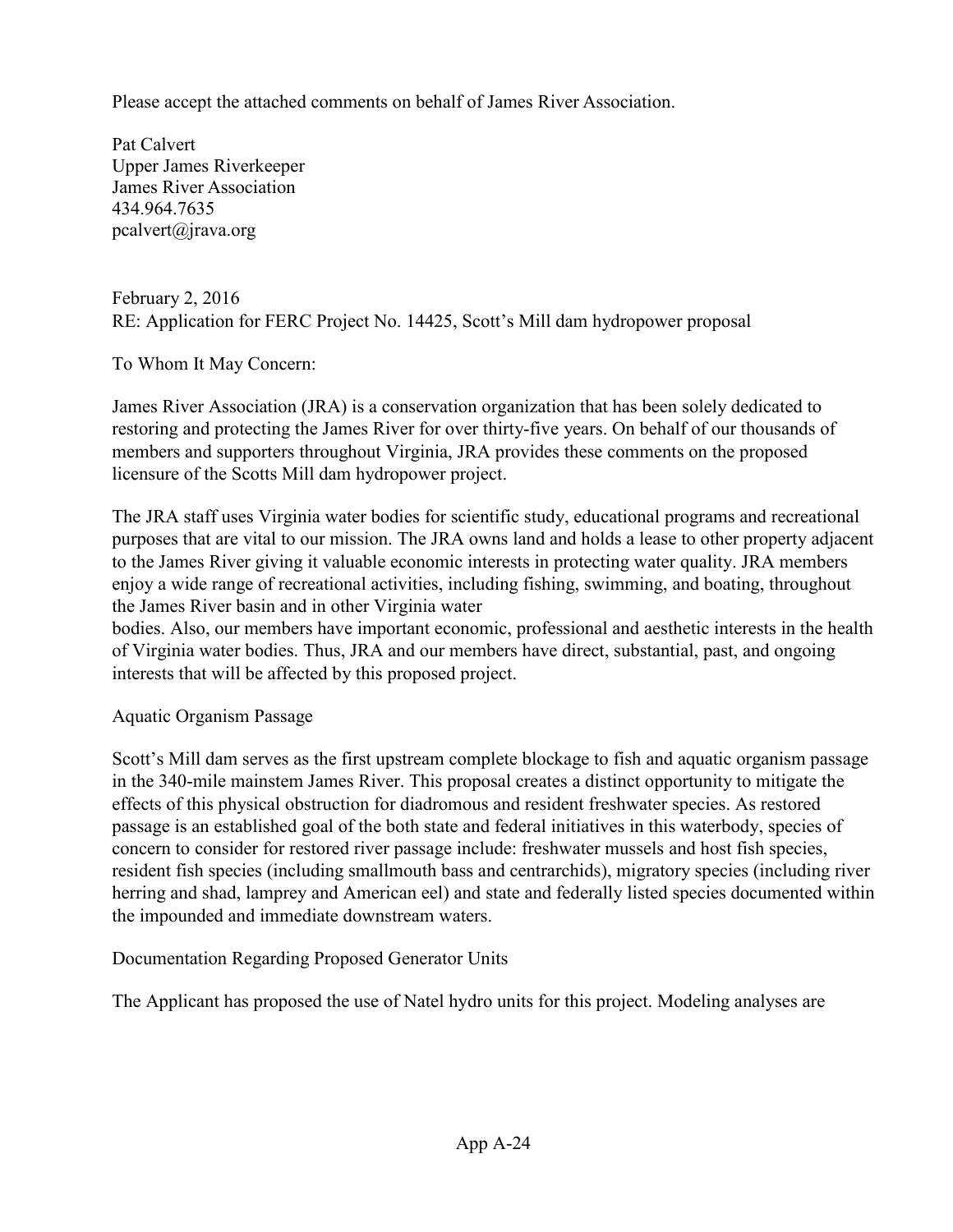insufficient to establish operational impact of these units. Observational data and statistics that provide critical information -- such as fish impingement and entrainment, measured fish mortality and passage success -- are necessary in order to determine specific product appropriateness for potential application. We request that these units be thoroughly tested and analyzed for effectiveness in protecting aquatic life and ecological integrity. These data and conclusions should subsequently be publicized and scrutinized for review prior to licensure.

# Effects of Enhanced Dam Elevation

It was suggested at the December 2, 2015 joint meeting that the dam is proposed to be raised 2 to 3 feet in height. The effects of this alteration both upstream and downstream of the dam should be determined and publicized both in writing and in visual map format. Of particular concern are resulting alterations to shoreline habitats, to downstream amenities (including public boat ramps), to available aquatic habitat and to overall downriver conditions.

### Effects of Water Diversion

Also on December 2, 2015, there was a reference to the possibility of physically diverting and concentrating the impounded waters toward the hydro units. It is recommended that the Applicant provide detailed engineering specifications on the effects of such a diversion of water. Of particular concern again are resulting alterations to shoreline habitats, to downstream amenities (including public boat ramps), to available aquatic habitat and to overall downriver conditions.

# Determination of Project Area

It was unclear on December 2, 2015 as to where the formal Project Area would extend. It is recommended that the Project Area parameters and boundaries be publicized utilizing map and aerial photography formats.

### Water Rights

It was suggested on December 2, 2015 meeting that a claim or claims to private water rights may exist in the Project Area. It is recommended that any claim to and intent to exercise private water rights be forfeited by involved parties as a term of licensure.

### Public Boating Access

As no public access is available upstream of Scott's Mill dam, there exist opportunities to create public access to the upstream, impounded waters and for safe boat passage through the renovated dam. Additional public access to the river in this section would directly contribute to the stated goals of the James River Heritage Trail, as well as the Region 2000 Greenway/Blueway initiative. Public access needs for these navigable waters are listed below: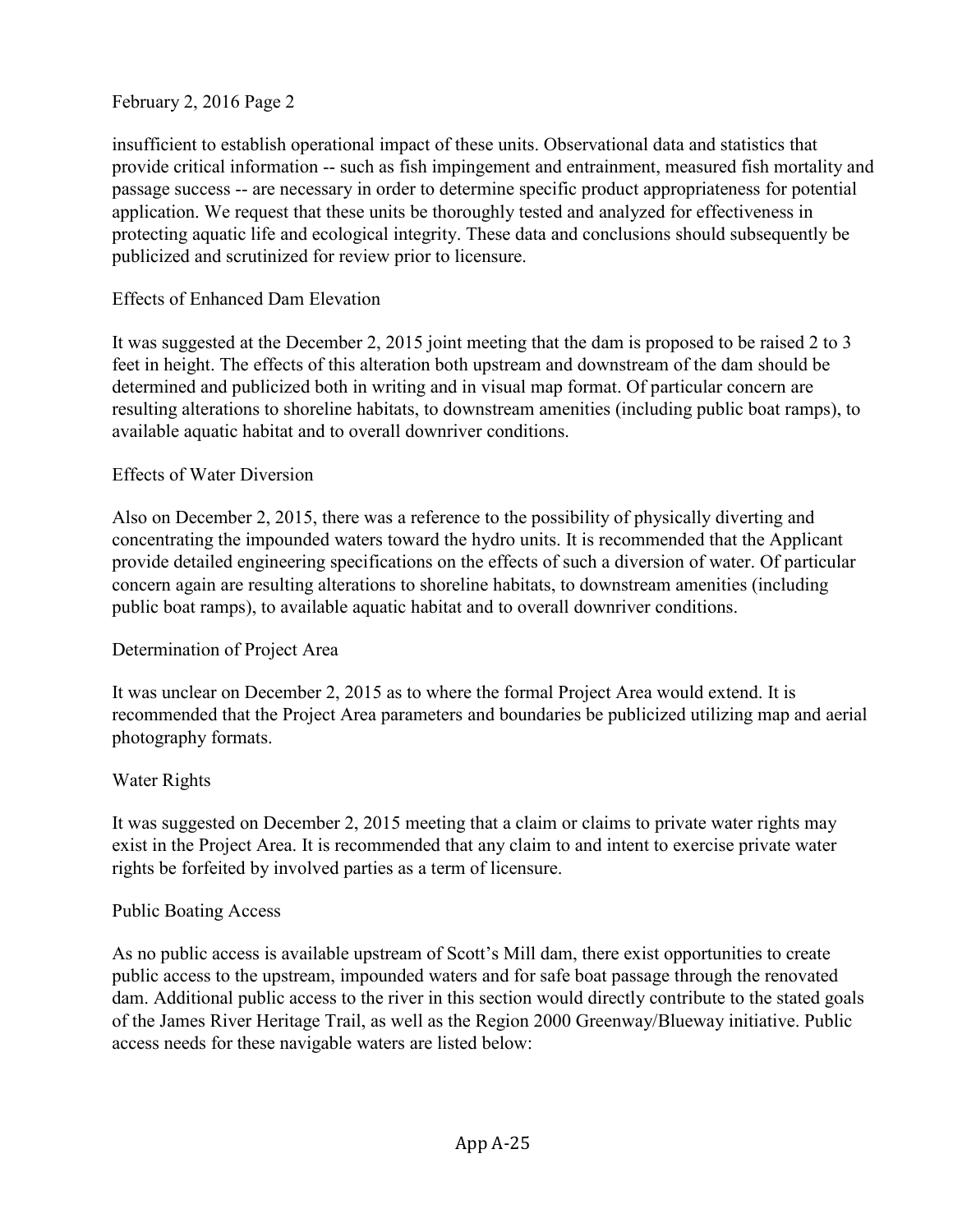- Public Boating Access point(s) to impounded waters. Applicant property on River Rd. in Amherst County adjoining the Project Area could serve as a sufficient location for public boating and recreational river access due to its proximity to both the river and the road. Sufficient space is available for parking and for an improved boat ramp.
- Boat passage. Dam designs provide for safe navigation of small watercraft (e.g. canoe, kayak) to safely descend from the impounded section into the free flowing James. Example: Bartlick Dam on Russell Fork in Southwest Virginia.
- Boat portage. The applicant should consider designing safe and public portage that would serve to connect river users between the impounded section and the downstream, free- flowing river.

# Public Fishing Access

In submitting their proposal, we request that the applicant consider public access to fishermen and sportsmen. Some of these needs may be supported by the public river access as previously mentioned, but would effectively serve more people if specific fishing areas were provided for the public that will be fishing from the shore or wading from either side of the river. The immediate Project Area regularly supports sport and subsistence fishermen but is limited to areas located downstream of the dam. Suggestions for improvements to and needs for public fishing access are as follows:

- Public Fishing Areas/Shores. The Applicant owns property on River Rd. that could serve as a location to create several suitable public fishing sites. Similar opportunities should be sought on the Lynchburg side as well.
- Public Fishing Areas/Island within impounded waters. The Applicant owns a sizeable island in the impounded section, locally known as Treasure Island. The Applicant should consider providing designated public fishing areas on this island for boater access.

Public Walking / Multi-Use Trails

When drafting their proposal, the applicant should consider installing Multi-use Pedestrian Trails. There are several local trail networks that are in close proximity to the project area and could easily be adjoined to create a larger public trail network. The island which the applicant currently owns would make a green park space and wildlife habitat to add to the nearby urban public spaces in the City of Lynchburg. The applicant also owns property on the Amherst County side of the project area that can serve as a connection to the existing trail network one half mile east on River road. Specific suggestions are listed below:

• Connector Trail to the Blackwater Creek Trail Network. Providing a connection from the project area to the existing trail would make available a new dimension for trail users and provide them with an opportunity to experience a forested space. This feature would further connect the affected community to the City of Lynchburg via a pedestrian pathway.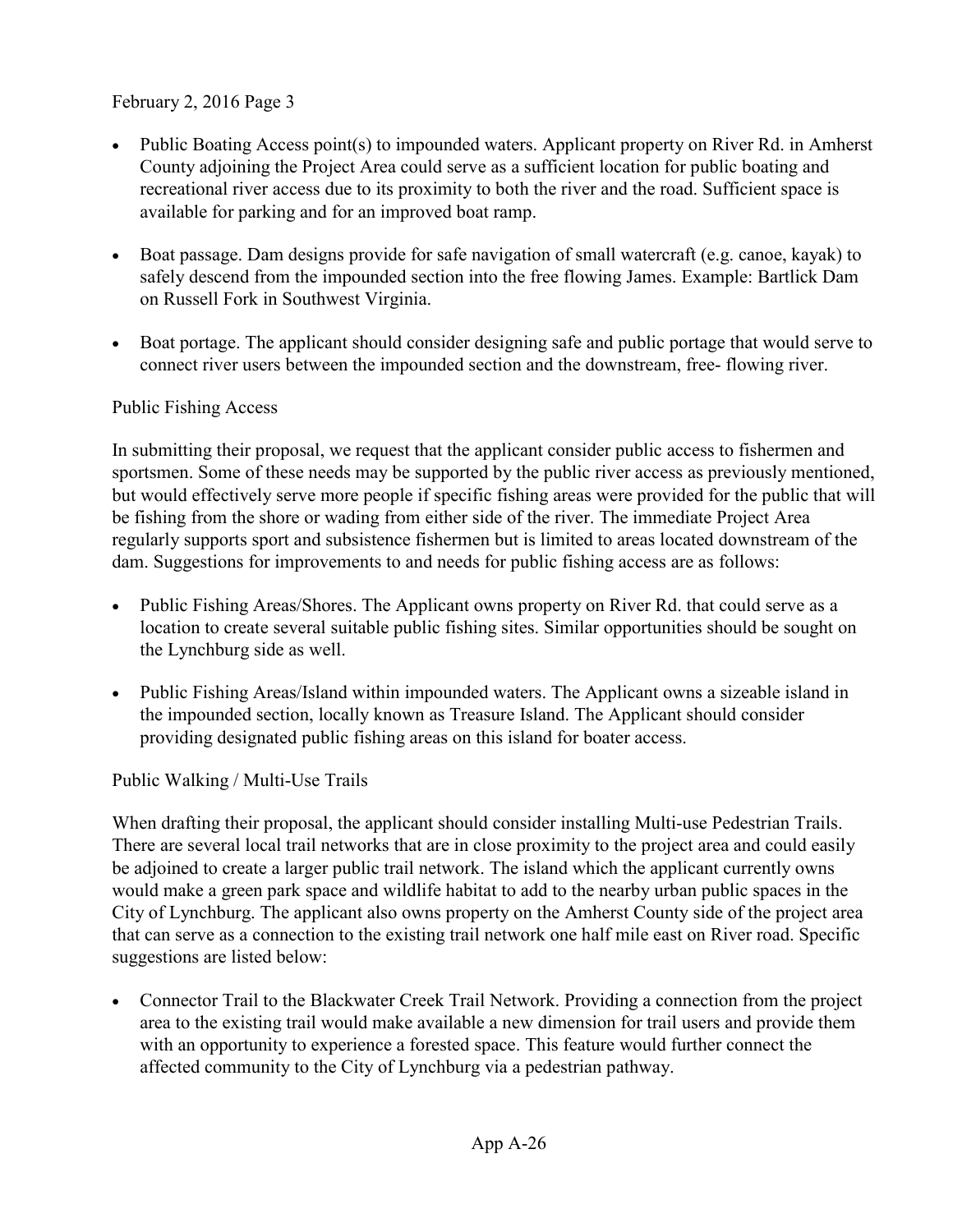• Connector Trail to Riveredge Park / Trail Network. This recently renovated park and newly installed trail lies directly downstream from the Project Area in Amherst County. This County intends for this trail to connect Amherst County (Riveredge Park) with the City of Lynchburg (Blackwater Creek Trail) to provide pedestrian and bicycle cross-river transit between Lynchburg and Amherst County. To serve this community, the applicant should look to connect their project area to these existing trail networks.

# Public Camping

When considering recreational use of lands near the Project Area, the Applicant should consider providing designated public spaces for camping and outdoor recreation. Treasure Island would meet this need, and could provide the requisite space to allow several campsites separated from a picnic area. There are no such sites for the public to access in the surrounding area and would benefit recreational needs in this section of river. A pedestrian/bicycle bridge to the island would permit access for those who are unable to access the island by boat.

- Treasure Island. This location would be ideal for several primitive campsites, and still have a significant area for picnic tables without disturbing the natural values of this largely vegetated island and wildlife habitat.
- Daniels Island. Same situation could be applied here if the applicant owns the island. It to lies within the impounded area.

### Public Parkland

The applicant should consider dedication of public parkland to both view and recreate in the impounded section. As an example, Amherst County's Monacan Park is located immediately upstream of the adjacent Reusens Dam (FERC Project No. 2376) as part of this dam's licensure. The owners of the dam own the parkland and lease that land to the county to have a public area for the community to enjoy the river. This park contains improved boating access, picnic and pavilion facilities, docks and fishing opportunities for the public to enjoy at their convenience. The aforementioned property on River Road would meet this need. Treasure Island was historically a park that served as a frequented and popular destination for the public. Restoring the island to this use would be a tremendous asset for the surrounding communities.

### Historical Interpretation

The proposed area for this hydropower project will likely impact several historical community features. The portion of the dam that is located closest to Lynchburg, which is the proposed site of the generator units, is the oldest dam structure -- known as the Horseshoe Dam. This significant historical construction supported and made possible the existence of the James River and Kanawha Canal. Impacts to any portion of the Horseshoe Dam would alter its original state in a way that would make this piece of Lynchburg history remain incomplete in perpetuity. On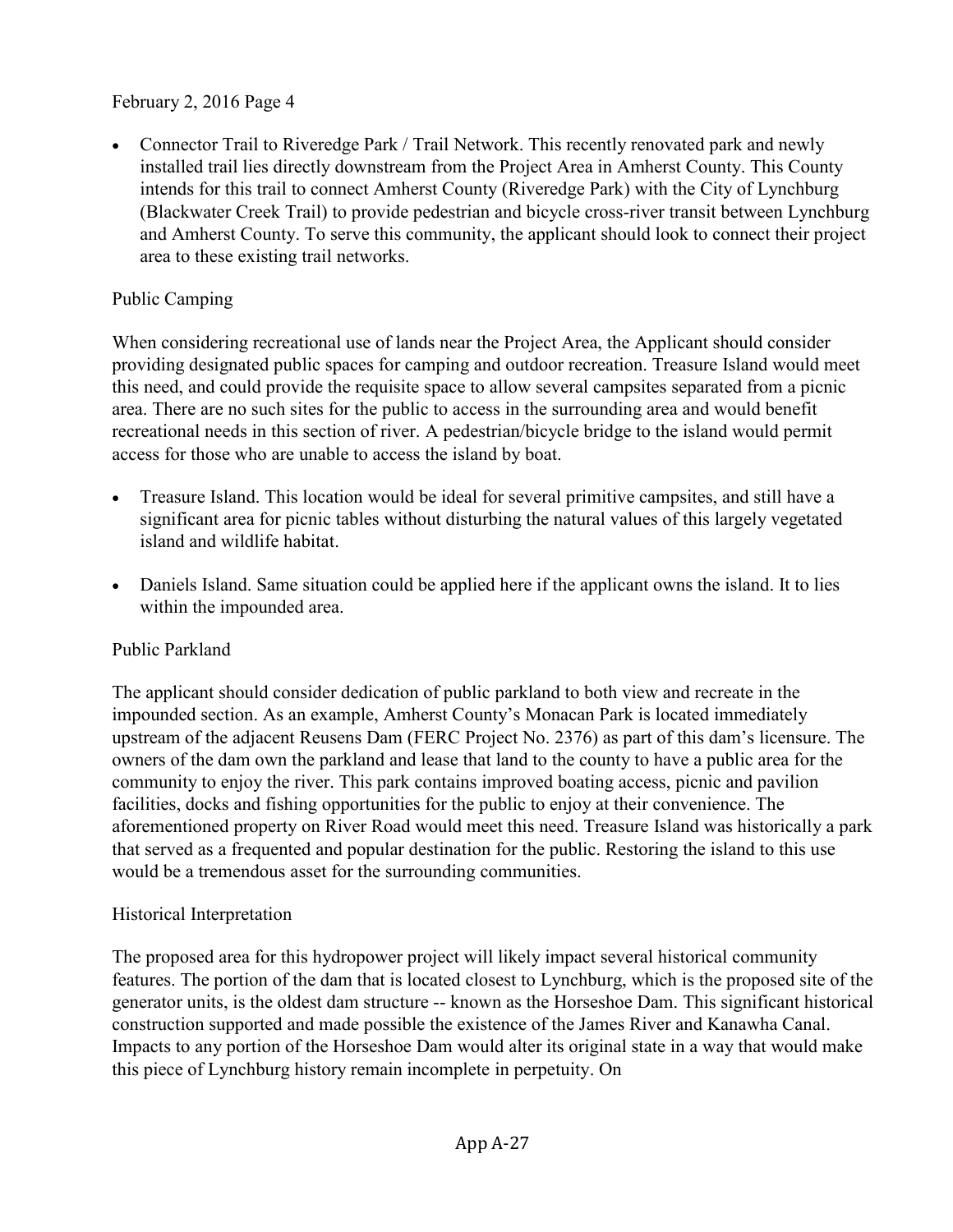the Amherst County (north) side of the dam are the remains of the historic dam's namesake -- Scotts Mill. These structures too are an important historical site that will be potentially impacted by proposed activities. Furthermore, the impounded waters created by this project were once readily available to bateaux, packet boats and to commercial river traffic, which were paramount to the founding of Lynchburg.

As these historical features will be impacted, we recommend that the Applicant develop -- in collaboration with the Lynchburg Museum System and/or qualified stakeholders -- appropriately designed historical interpretive signage that will preserve these critical properties. Signage could be installed at public river access locations and within the project area to inform the public of the historical, commercial and social significance of this section of the James River. Prospective locations where signage could be placed listed are:

- Riveredge Park (Amherst County)
- $7<sup>th</sup>$  Street Public Boat Landing (City of Lynchburg)
- River Front Park and Percival's Island (City of Lynchburg)
- Newly dedicated public access areas and parklands

We are optimistic that these comments will prove helpful towards a meaningful and cooperative licensure process. Thank you for providing James River Association with this opportunity to voice our interests through these requests for study consideration. Please feel free to contact me at (434) 964-7635 or PCalvert@JRAva.org if you have any questions or additional requests.

Respectfully submitted,

Patrick L. Calvert Upper James RIVERKEEPER®

Cc: Mark Fendig, Wayne Dyok, Kim Stein

[Wayne Dyok <dyok@prodigy.net>](mailto:dyok@prodigy.net)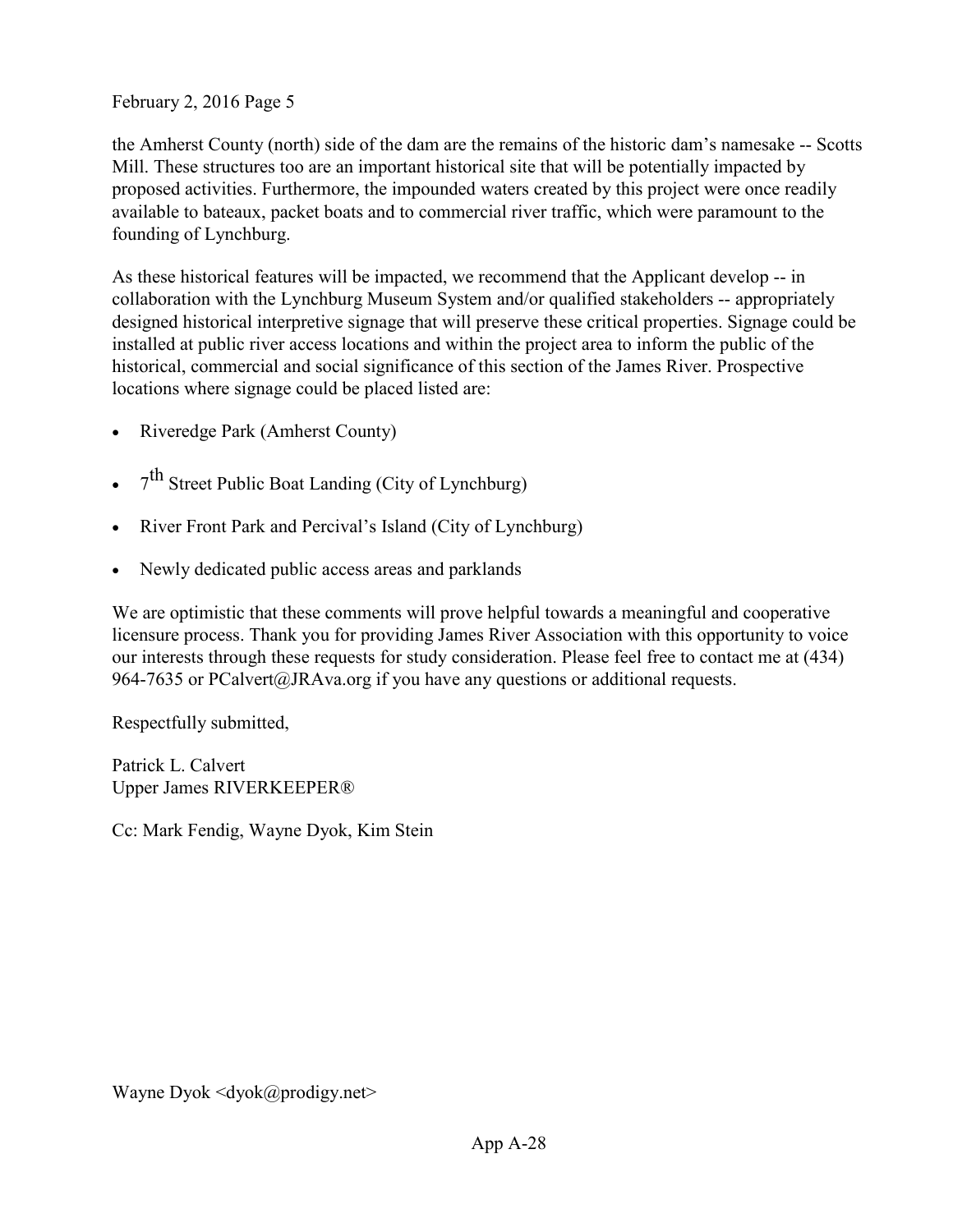#### 02/02/16 at 8:02 PM

Pat - Thanks for your comments. I think we are addressing them in the various study plans, but I will go back and verify that we have addressed all of them. This is very helpful.

Wayne

Luke Graham <scottsmillhydro@yahoo.com> 02/08/16 at 4:58 PM

#### BCC

jeddings@achp.gov Robert Bennet Glen Besa sbanks@blm.gov bmcgreg2010@gmail.com and 38 more...

Dear Licensing Participant:

Liberty University (LU) has now posted the draft study plans for the proposed Scott's Mill Hydroelectric Project on its web site at http://www.scottsmillhydro.com./ Based on informal discussions with licensing participants and the December 2, 2015 Joint Meeting LU developed 17 study plans. These draft plans along with Appendices can be assessed on the web site under the Study Plan tab. http://www.scottsmillhydro.com/study-plan.html The Appendices also show recent photographs of the portion of the site that we were unable to access on December 2nd due to safety considerations.

The study plans reference cultural resources Site Assessment forms. At this time these forms are not being made public.

We respectfully request that you provide your comments on the Pre-Application Document and draft study plans by Wednesday, March 10, 2016. Comments should be emailed to scottsmillhydro@yahoo.com. We would appreciate if you could copy Wayne Dyok at dyok@prodigy.net and Mark Fendig at mfendig@aisva.net. Please let us know if you cannot make that date. Thank you.

Regards,

Mark, Kim, Ben, Luke and Wayne

-----Original Message----- From: Randy Lichtenberger [mailto:rml@handp.com] Sent: Tuesday, February 09, 2016 9:48 AM To: Kirchen, Roger (DHR)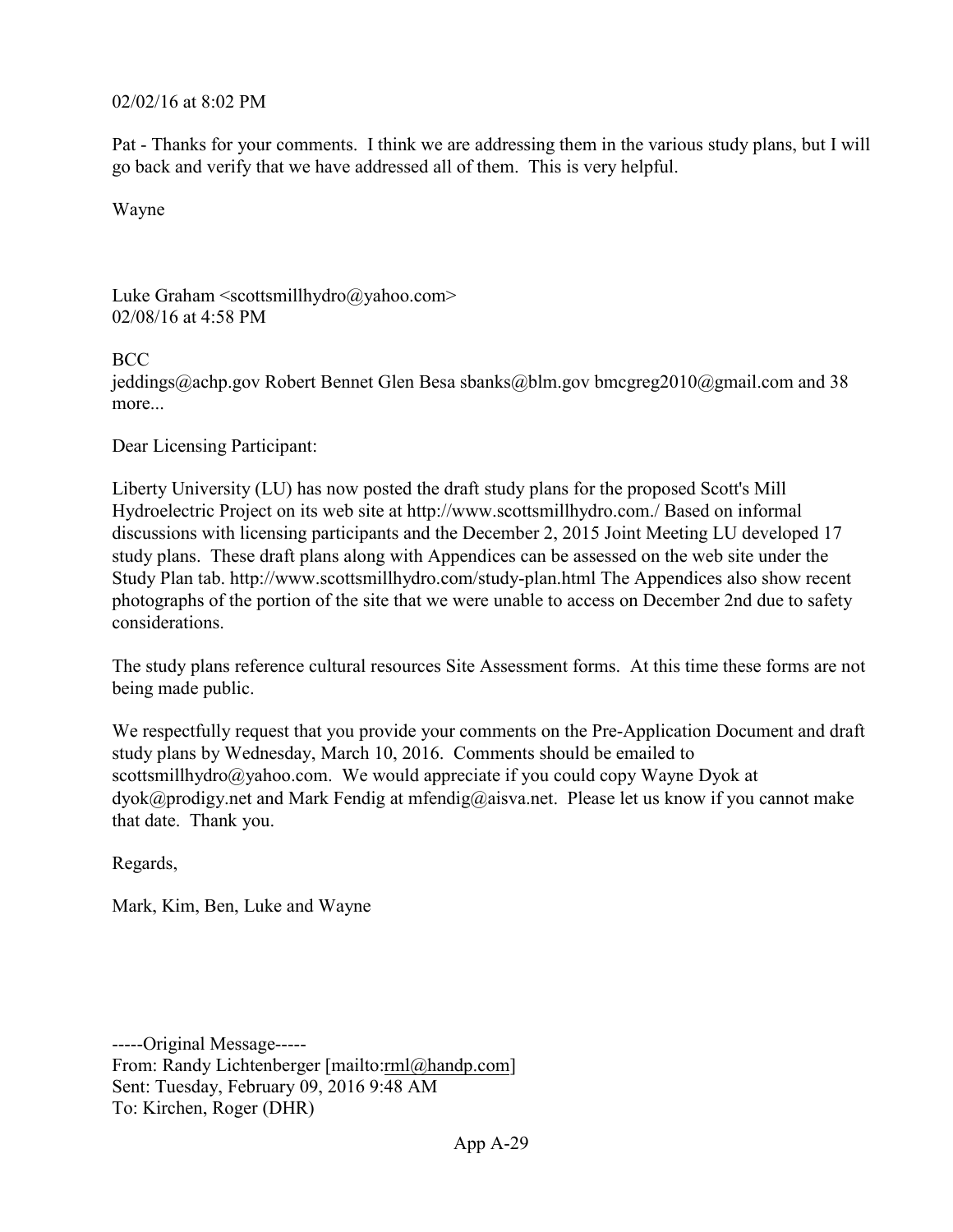Cc: [dyok@prodigy.net;](mailto:dyok@prodigy.net) Ben Leatherland; [kstein1609@earthlink.net;](mailto:kstein1609@earthlink.net) [mfendig@aisva.net](mailto:mfendig@aisva.net) Subject: Scott's Mill Hydro draft CR study plan

Roger,

Please find attached a copy of the draft study plan for cultural resources (see page 51) for the proposed Scott's Mill Hydro Project and corresponding appendices. These have also been posted to and are available for download from the website www.scottsmillhydro.com. I have also attached three site forms, representing the previously recorded resources in the preliminary APE. They are referred to in the draft study plan as Attachments 1 - 3. We have refrained from posting these online until ascertaining from the VDHR that these may be publicly shared. It is my opinion that they do not contain sensitive information and could be shared online, but please let us know if you concur.

We look forward to receiving VDHR's comments on the draft study plan.

Randy Lichtenberger Director of Cultural Resources

HURT & PROFFITT 2524 Langhorne Road, Lynchburg, VA 24501 Phone: 434-546-6158 - Fax: 434-847-0047 Email: [rml@handp.com](mailto:rml@handp.com) - Web: [www.handp.com](http://www.handp.com/)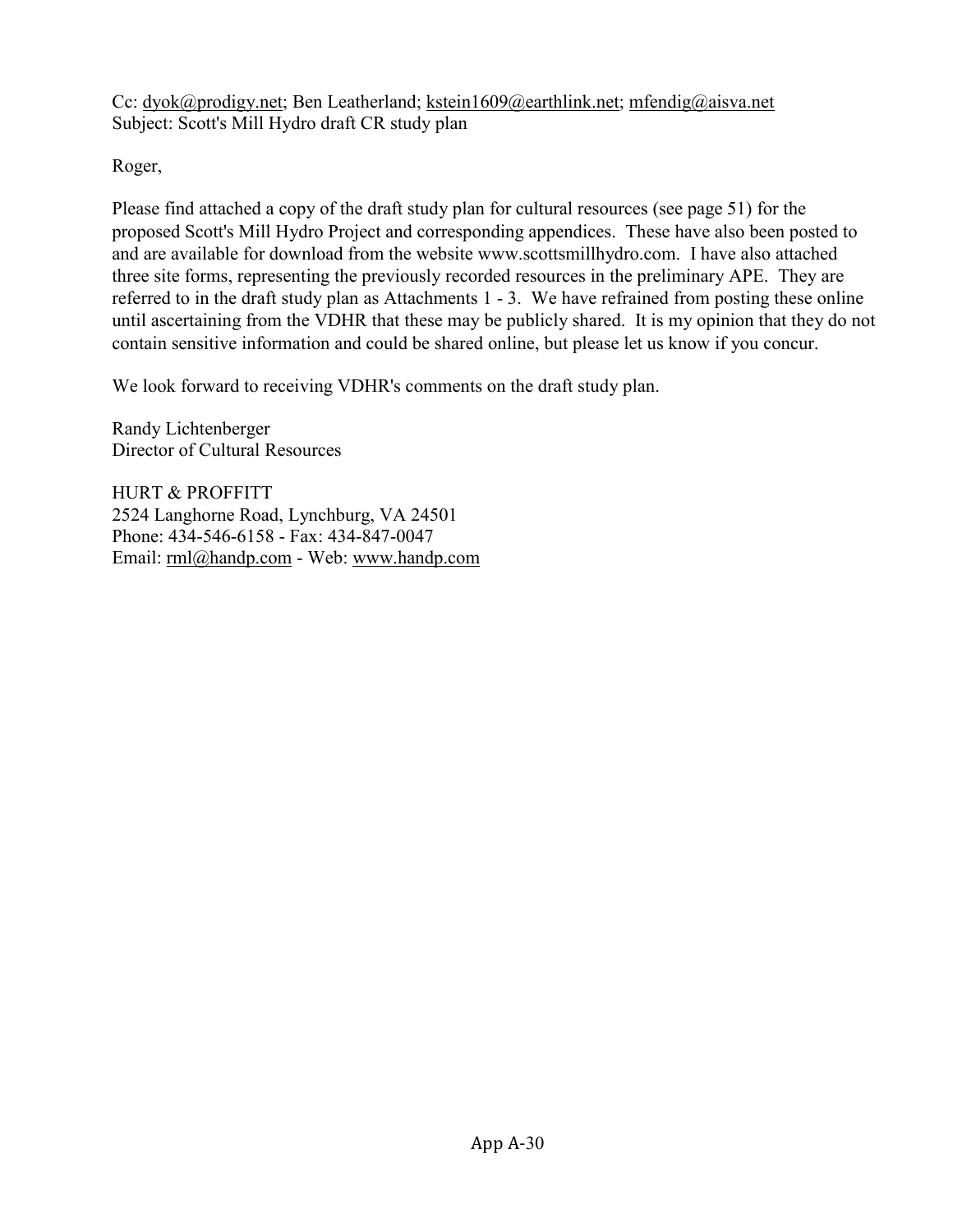Kirchen, Roger (DHR) <Roger.Kirchen@dhr.virginia.gov> To [Randy Lichtenberger](mailto:rml@handp.com)  CC [dyok@prodigy.net Ben Leatherland](mailto:dyok@prodigy.net) [kstein1609@earthlink.net mfendig@aisva.net](mailto:kstein1609@earthlink.net)  03/17/16 at 7:08 AM

DHR supports the proposed Cultural Resources Study Plan and has no comment at this time. Further, we do not object to the posting of the three site forms as attachments to the Study Plan; however, we ask that the locational maps appended to each of the forms be removed to protect sensitive locational information for these and adjacent sites.

Roger W. Kirchen, Director Review and Compliance Division Department of Historic Resources 2801 Kensington Avenue Richmond, VA 23221 phone: 804-482-6091 fax: 804-367-2391 [roger.kirchen@dhr.virginia.gov](mailto:roger.kirchen@dhr.virginia.gov)

 $\mathcal{L}_\text{max}$  , where  $\mathcal{L}_\text{max}$  and  $\mathcal{L}_\text{max}$  and  $\mathcal{L}_\text{max}$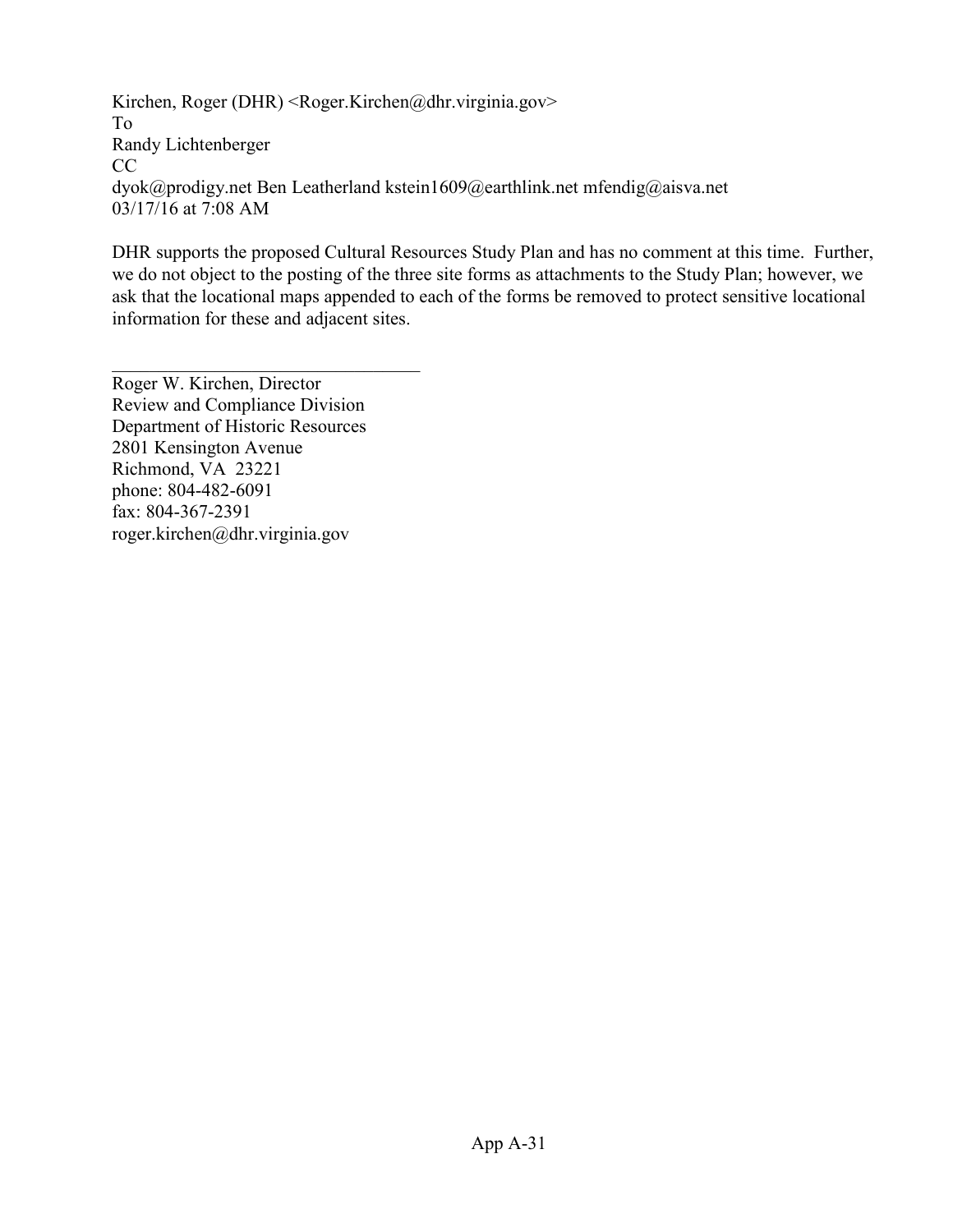[Luke Graham <scottsmillhydro@yahoo.com>](mailto:Luke%20Graham%20%3cscottsmillhydro@yahoo.com%3e)

Dear Interested Party:

Liberty University has filed with FERC the attached letter and the draft Study Plan for the Scott's Mill Hydroelectric Project.

Also, there was a typographical error in the weir equation Study Plan 1, with the H and Q being transposed. This was corrected and the document was reposted yesterday. The calculations were correct however.

If you have any questions, feel free to contact Wayne Dyok at 916 719-7022. We look forward to receipt of your comments in March.

Regards, Wayne

02/12/16 at 11:53 PM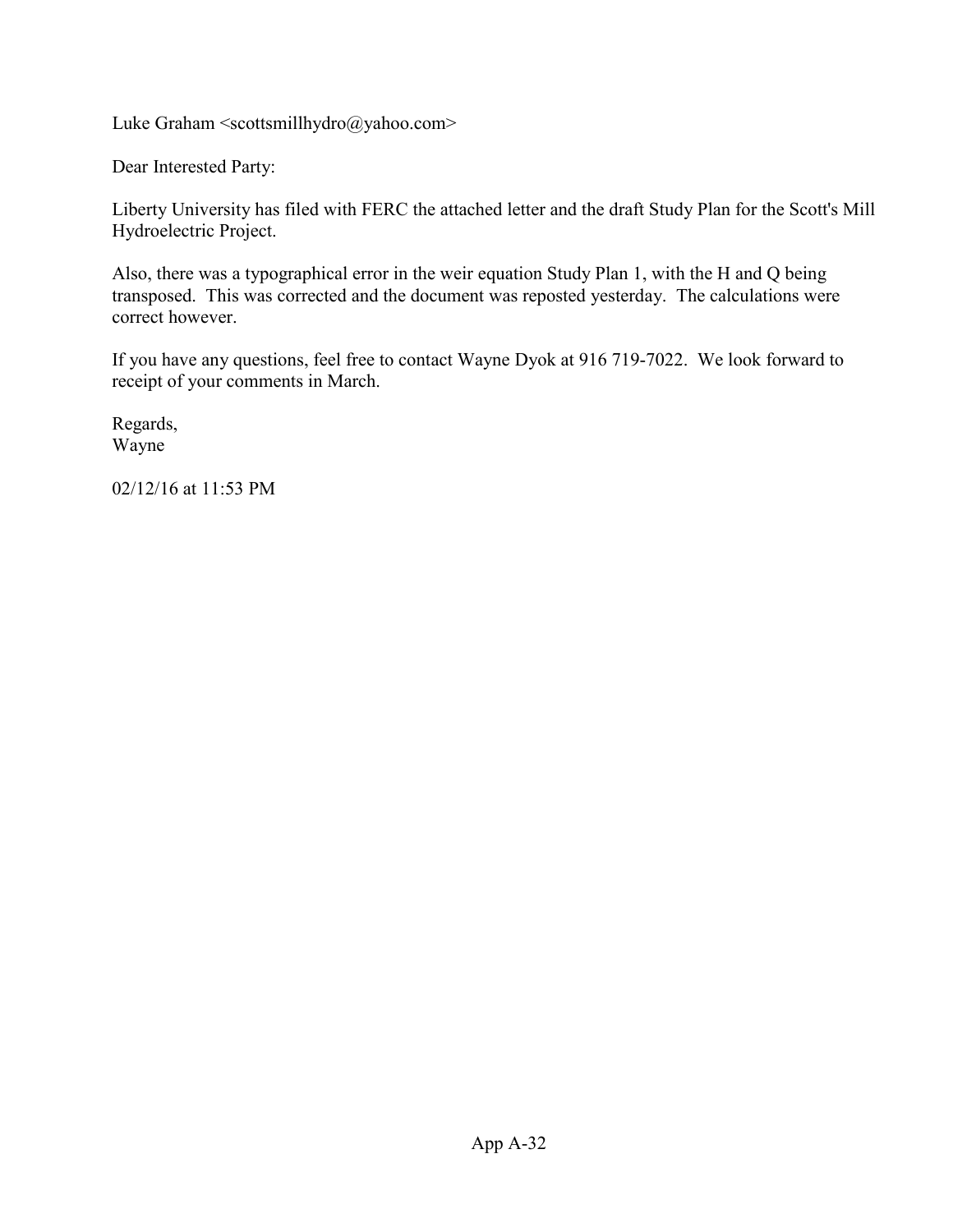February 12, 2016 Via Electronic Filing Ms. Kimberly D**.** Bose, Secretary Federal Energy Regulatory Commission 888 First Street, N.E. Washington, D.C. 20426

Re: FERC Project No. P14425-000 Scott's Mill Hydroelectric Power Project Transmittal of Draft Study Plan

Dear Secretary Ms. Bose:

On behalf of Liberty University (LU), enclosed please find the draft Study Plan for the Scott's Mill Hydroelectric Power Project. LU posted the draft Study Plan on its web site at [www.scottsmillhydro.com](http://www.scottsmillhydro.com/) on February 8, 2016 and pursuant to the Communications Protocol simultaneously emailed resource agencies, Indian tribes, non-government organizations and other interested parties of the availability of the draft Study Plan. LU is requesting that participants comment on the PAD and draft Study Plan by March 10, 2016. LU intends to continue to work with licensing participants to finalize the Study Plan after comments have been received.

Licensing participants and LU agreed at the December 2, 2015 Joint Meeting that LU would prepare the draft Study Plan based upon comments received at the Joint Meeting and additional consultation. LU suggested at the meeting that participants provide their Study Plan comments one month after receipt of the draft Study Plan.

If you have any questions please contact the undersigned at (916) 719-7022.

Respectfully submitted,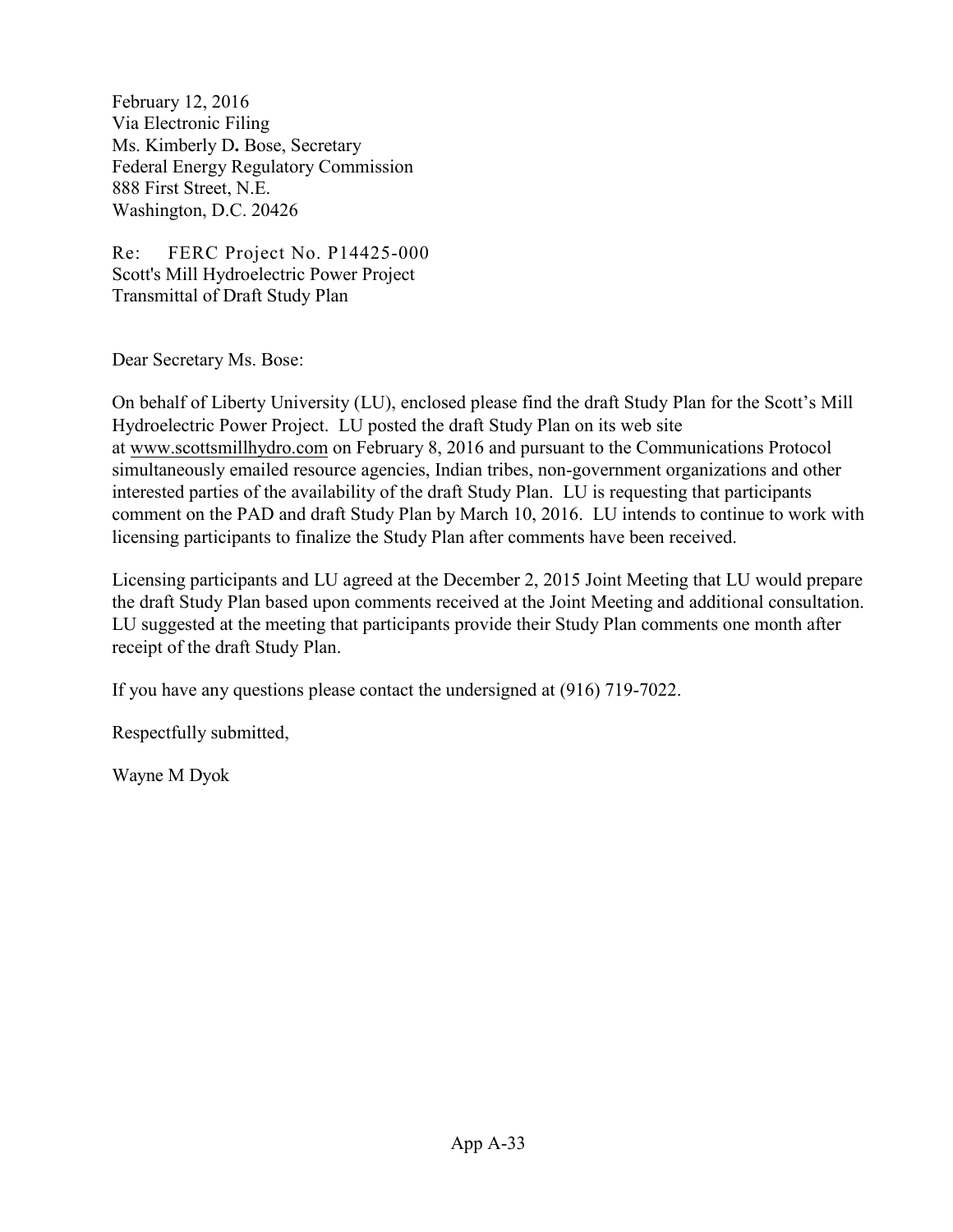McGurk, Brian (DEQ) < Brian.McGurk@deq.virginia.gov> 03/11/16 at 11:58 AM

Please see the attached memorandum containing comments on the Study Plans.

Brian McGurk, P. G. Office of Water Supply Virginia Department of Environmental Quality

brian.mcgurk@deq.virginia.gov 804-698-4180 mailing address: P.O. Box 1105, Richmond VA 23218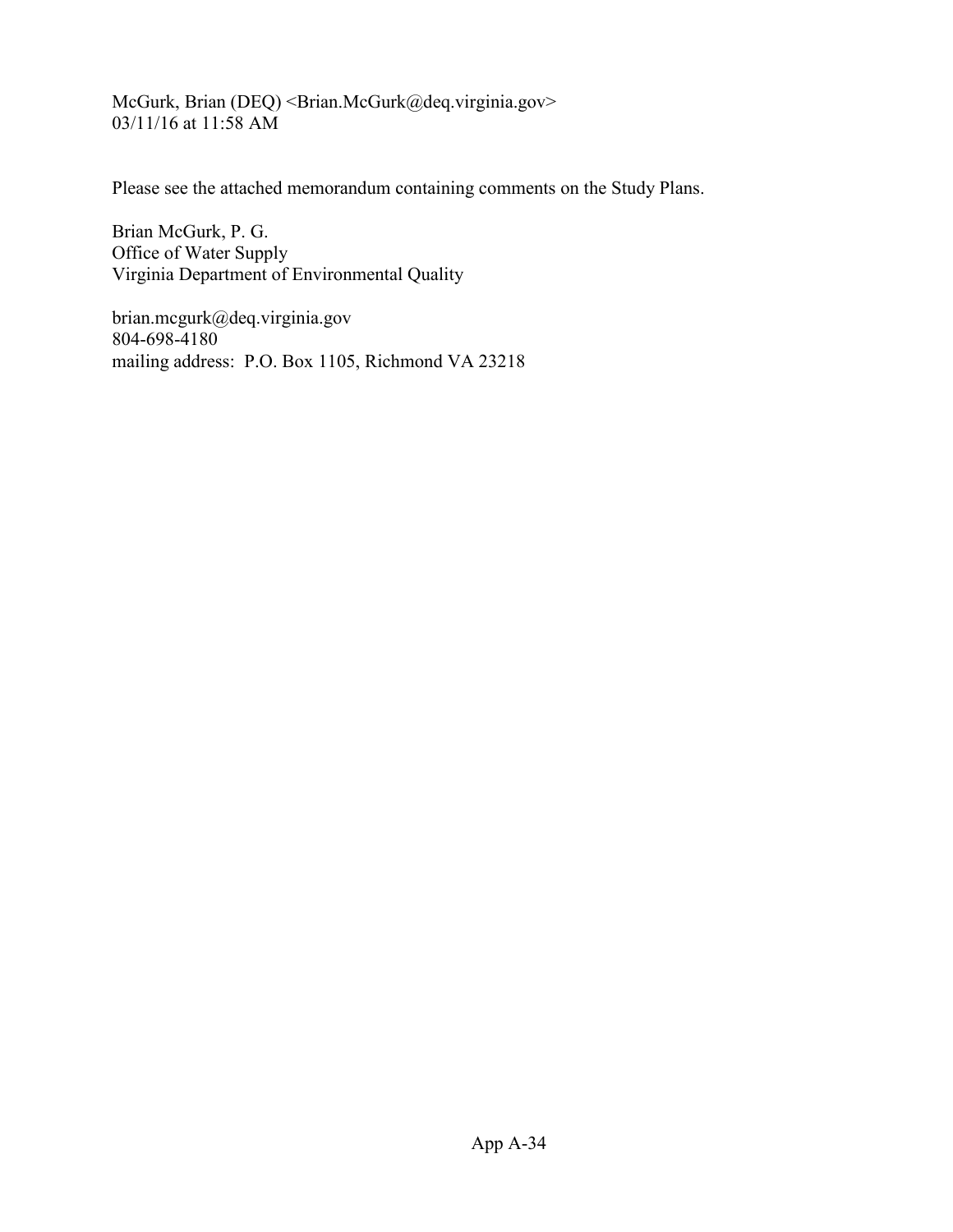Molly Joseph Ward Secretary of Natural Resources MEMORANDUM

March 11, 2016 COMMONWEALTH of VIRGINIA DEPARTMENT OF ENVIRONMENTAL QUALITY Street address: 629 East Main Street, Richmond, Virginia 23219 Mailing address: P.O. Box 1105, Richmond, Virginia 23218 Fax: 804- 698-4019 - TDD (804) 698-4021 To: Kim Stein, Liberty University From: Brian McGurk, Mark Richards, Mark Bushing (DEQ) [www.deq.virginia.gov](http://www.deq.virginia.gov/)

Re: Scotts Mill Hydropower Project (FERC P-14425), Request for Comments on Draft Study Plans Thank you for the opportunity to provide comments on the Draft Study Plans. Following below are DEQ comments on the draft plan. Study Plan 1: Water Levels

According to the description of the project, inflow that is less than the hydraulic capacity of the hydropower facility will be diverted to the facility, causing little to no flow over the top of the dam. This will apparently result in little to no flow to a portion of the river downstream for significant periods during low flow conditions on the river. The study plan should include the following:

- Specification of the number and location of upstream and downstream staff gauges and the planned frequency of water level monitoring at each gauge
- It was stated that due to the long period of flow recording in the James, no additional flow data are needed. The study plan should identify the flow gauge(s) from which data will be relied upon and how discharge at other locations will be transferred to the dam location.
- The monitoring should 1) capture low flow periods when there is little to no flow over the dam under the current condition, and 2) occur downstream of the dam along the left side of the river so that post-project effects upon the area immediately downstream can be estimated.

The plan should specify who will perform the monitoring and describe how the proficiency and/or experience of the workers will be determined.

Study Plan 2: Bathymetry Survey

The plan should specify who will perform the survey and describe how the proficiency and/or experience of the surveyors will be determined. Why is the use of sidescan sonar the most appropriate methodology?

David K. Paylor Director (804) 698-4020 1-800-592-5482 P-14425 Study Plan Comments March 11, 2016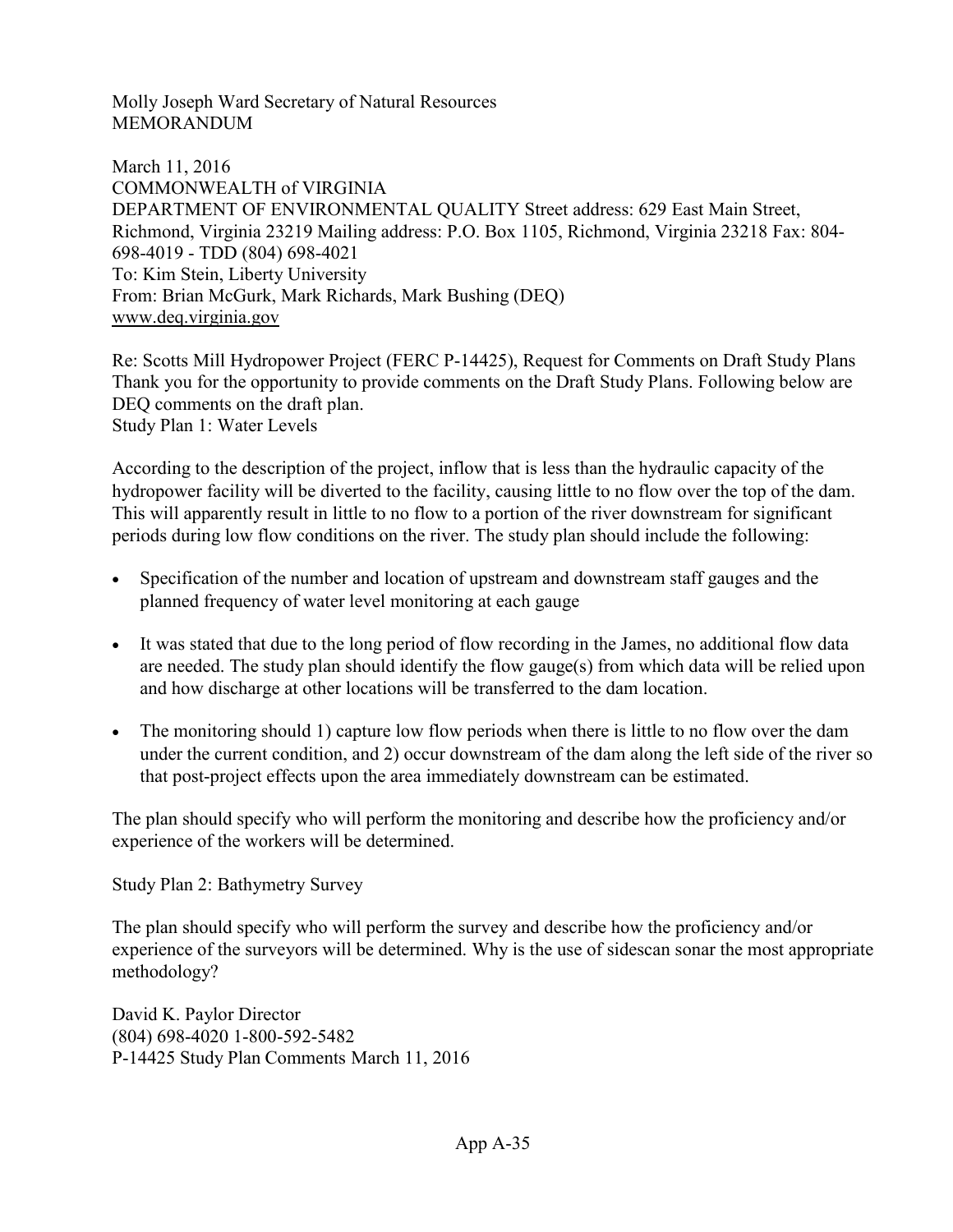#### Page 2 of 3

How will the map mentioned in section 10 be used to help determine flow pattern changes for preand post-project conditions?

Study Plan 3: Water Quality Effects of Flow and Water Level Changes

The PAD stated that the powerhouse will be located behind the 140-ft long gravity arch spillway. If the project layout has been changed or might be changed from that described in the PAD then the alternative project layouts should be identified explicitly as dependent upon the results of the studies.

The plan should specify who will perform the monitoring and describe how the workers' proficiency and/or experience will be determined. How will appropriate sampling points be determined? Will the sampling include the entire water column?

The plan states that it may be necessary to measure water velocities upstream of Scott's Mill dam to verify existing flow patterns during low flow conditions. Such measurements would be used to verify the accuracy of flow pattern predictions based on bathymetry and water level data. These measurements should be considered as definitely necessary and not optional.

The plan should explain why the approach considered (without a modeling effort to assess changes in flow patterns) should yield reasonable results rather than just including a statement to that effect.

Study Plan 4: Sediment Chemical Analysis

There is obvious concern that PCB contaminated sediment exists upstream of the dam and could be re-suspended during the dredging/sediment excavation effort. While recognized within this proposed study, the characterization appears to fall short.

First, DEQ suggests U.S. EPA Method 1668 be used for a portion of the sediment samples. This will provide a complete characterization within those samples for all PCB congeners and will account for weathering that may have occurred particularly in the deeper, anaerobic sediments. Targeting a small list of PCB congeners, such as those proposed can lead to an underestimation of total PCBs and an inaccurate level of existing contamination. A list of VELAP certified labs that perform method 1668 can be found on DEQ's PCB TMDL website. EPA Method SW-846- 8082 can also be used but should be calibrated against 1668 to see what percentage of PCB may be missed. A couple of side by side samples should accomplish this task.

Second, the characterization should be spatially more robust. Two samples above and below the dam seems inadequate and would not accurately characterize the existing sediments, especially above the dam. Apparently there are currently three separate locations where the powerhouse could potentially be located. Sampling should occur in each of the three potential powerhouse locations if there is a potential for sediment disturbance in these areas. Also, without knowing the depth of the existing sediments that have accumulated, a 6'depth may not be adequate.

P-14425 Study Plan Comments March 11, 2016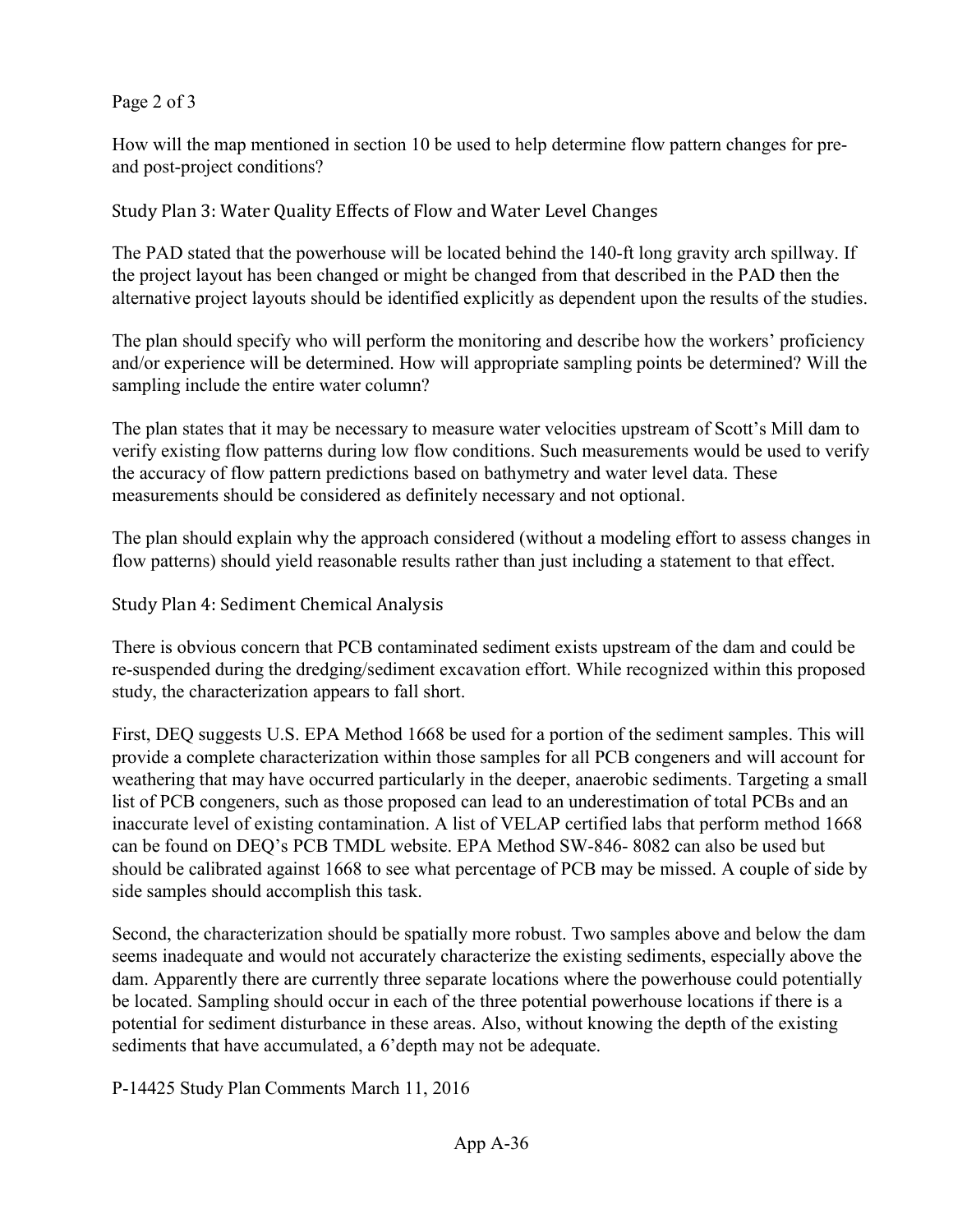Page 3 of 3

Third, if the sediment is contaminated what measures will be taken to minimize re-suspension and release of the sediment? Also, how and where will the sediment be disposed? Depending on the level of contamination in the sediments, it may be necessary to collect water samples during excavation and have them analyzed for PCBs using method 1668.

The broader list of analytes appears adequate. DDT and metabolites should be retained for evaluation particularly for the deeper sediments.

Study Plan 8: Fish Passage

The development of trigger numbers for implementing upstream fish passage should not be completed until the powerhouse facility specifications have been completed.

Study Plan 10: Wetland Assessment

Jurisdictional determinations have previously been confirmed for Daniel Island and Treasure Island. Digital files are available from DEQ.

Daniel Island has contains wetlands (19.10 acres) on the southern tip of the island (closest to the dam) and an increase of 2-3 feet of water height (somewhere around 514 to 516 elevation) will flood a portion of that area. There are two vernal pools on this island. The study should include an assessment to see if there are rare or endangered species utilizing these pools.

Finally, it is important to note that the additional information and/or results from the studies, along with any other information collected to support the Scotts Mill Project License Application process, should be incorporated into a Virginia Water Protection (VWP) permit application so that the §401 certification is included as part of the Final License Application. It is recommended that, in order to expedite the §401 certification process, the licensee should begin the VWP permit application process as soon as possible.

Please contact Brian McGurk using the contact information below if you have any questions about these comments:

Brian McGurk DEQ Office of Water Supply P. O. Box 1105 Richmond VA 23218 Brian.McGurk@deq.virginia.gov 804-698-4180

Cc: Craig Nicol Wayne Dyok Mark Fendig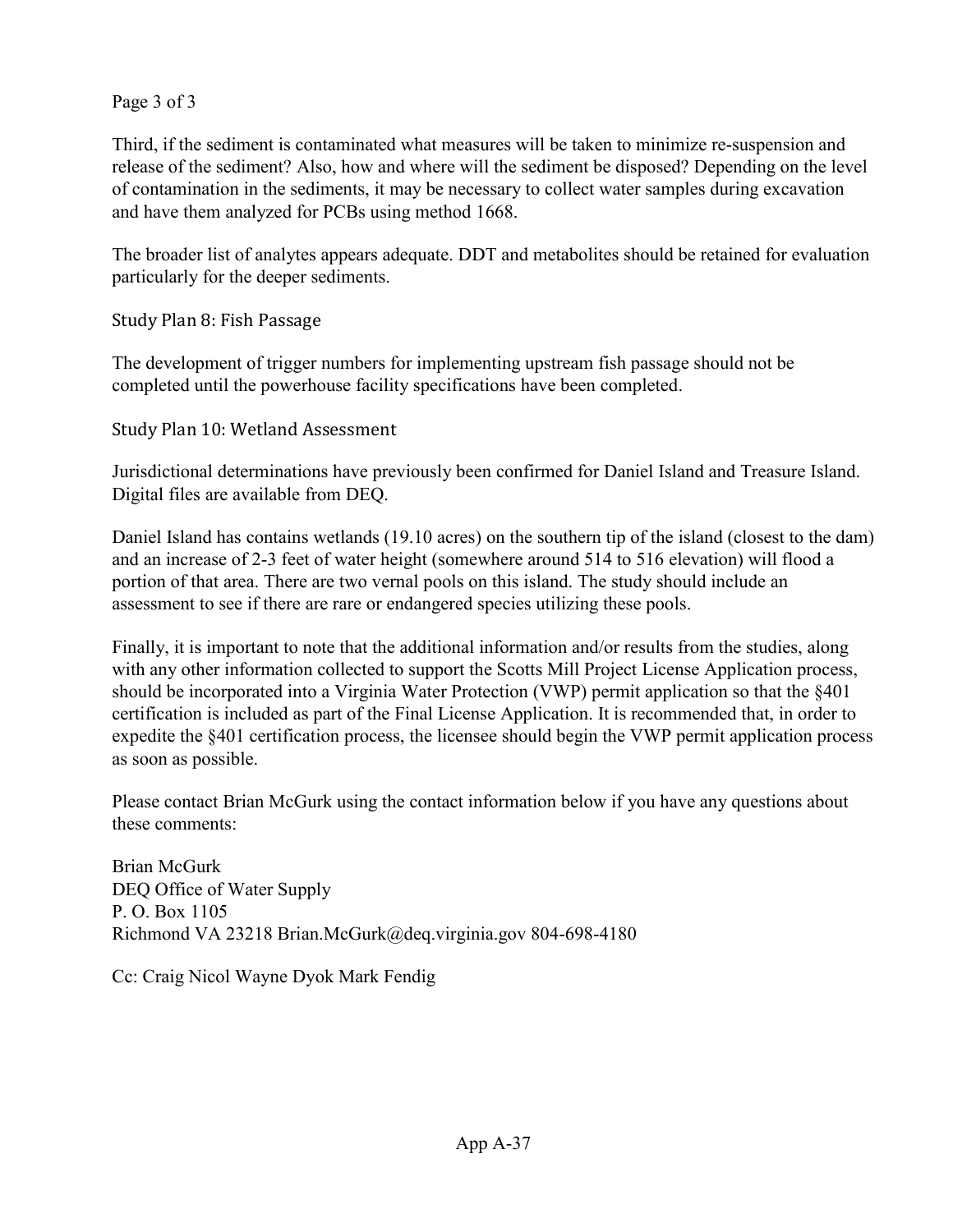[Scott.Smith@dgif.virginia.gov> S](mailto:Scott.Smith@dgif.virginia.gov)cotts Mill Hydro Team:

Attached are DGIF's comments regarding the proposed study plans for the Scotts Mill Hydro FERC licensing. Please let me know if you have any questions or comments. Scott M. S

#### To: [scottsmillydro@yahoo.com](mailto:scottsmillydro@yahoo.com)

CC: [Wayne Dyok Mark Fendig](mailto:dyok@prodigy.net) [Palmer, George \(DGIF\)](mailto:George.Palmer@dgif.virginia.gov) [ProjectReview](mailto:George.Palmer@dgif.virginia.gov) (DGIF) [luke graham](mailto:lukegraham_5@yahoo.com)

03/11/16 at 1:17 PM

Scotts Mill Hydro Team:

Attached are DGIF's comments regarding the proposed study plans for the Scotts Mill Hydro FERC licensing. Please let me know if you have any questions or comments.

Scott M. Smith

Scott M. Smith Region 2 Fisheries Manager Virginia Dept. of Game and Inland Fisheries 1132 Thomas Jefferson Rd. Forest, VA 24551 434/525-7522 (ext. 106) scott.smith@dgif.virginia.gov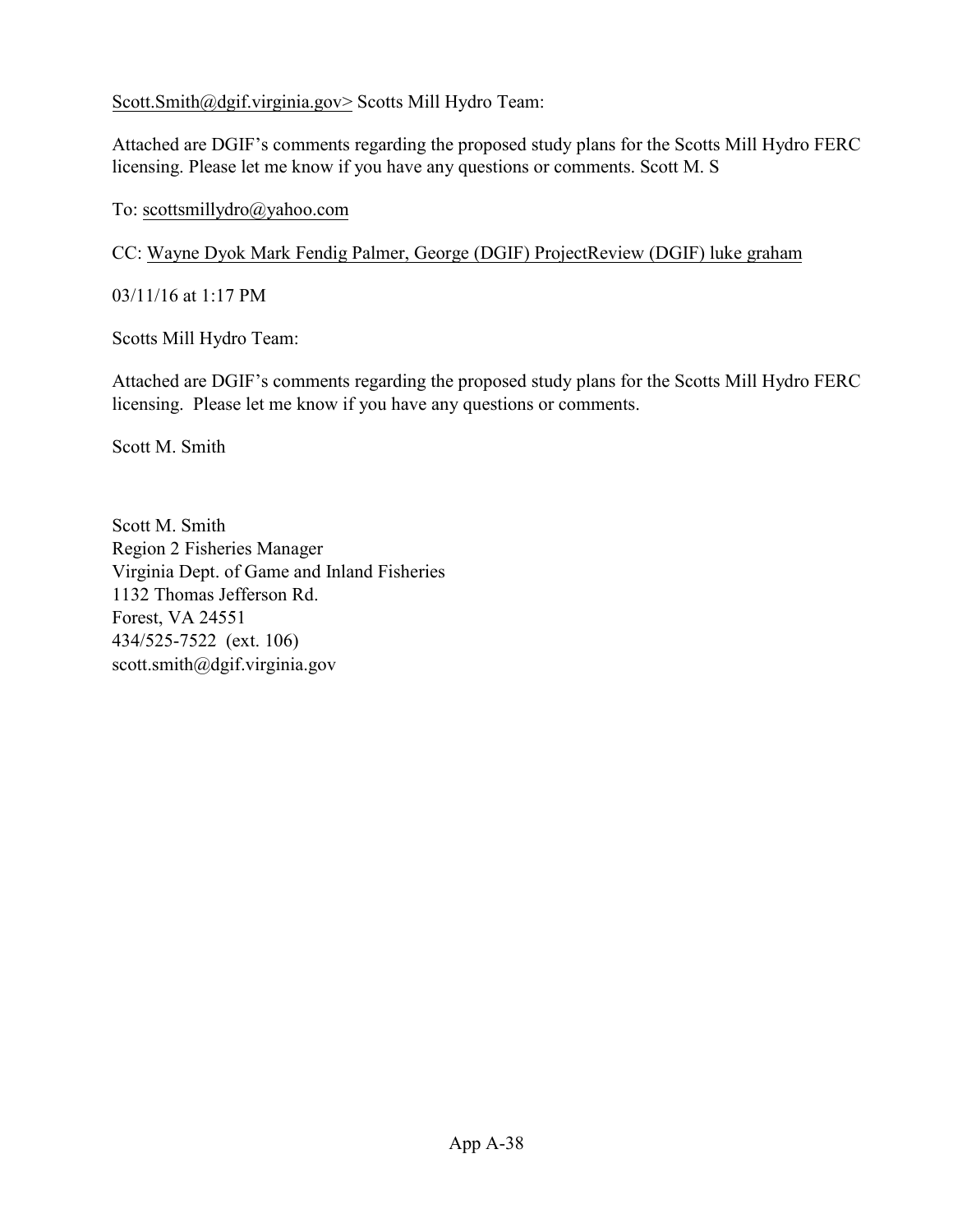

**COMMONWEALTH of VIRGINIA** 

Molly J. Ward *Secretary of Natural Resources*

*Department of Game and Inland Fisheries* 

**Robert W. Duncan** Executive Director

10 March, 2016

To: Scotts Mill Hydro FERC Licensing Team

RE: Scotts Mill Hydroelectric Project (FERC No. 14425) Application for New License Comments on Draft Study Proposals

Dear Scotts Mill Hydro Team:

The Virginia Dept. of Game and Inland Fisheries (DGIF) has reviewed the Draft Study Plan proposals, and offers the following comments on these proposals.

# **Study 1 – Water Level Assessment**

It is unclear from the document where the staff gages will be located. Particularly downstream from the dam, the location of the gages could be critical. Additional information (planned locations) of these gages is needed to fully assess this study. Additionally, if this study is completed during the first half of 2016, it will likely only cover a relatively narrow range of potential river flows. How will water levels be assessed at unmeasured flows, particularly on the low end of the scale? Finally, it is unclear how water levels downstream can be assessed without the powerhouse in place. Water levels are likely to change substantially downstream once flows are diverted through the powerhouse.

# **Study 2 – Bathymetric Survey**

We believe the bathymetric survey should extend upstream to the base of Reusens Dam, and downstream to the hydraulic control feature located immediately above the mouth of Blackwater Creek. This is the area that will be impacted by elevation changes in the reservoir and flow diversion through the powerhouse. Thus, data will be needed throughout this entire area to evaluate potential impacts from the project operations.

#### **Study 3 – Water Quality**

The draft proposes to use water quality data collected approximately 1.25 km below the dam to evaluate the impacts of project operations on temperature and dissolved oxygen (DO). We have concerns that, particularly in the case of DO, this may not be representative of conditions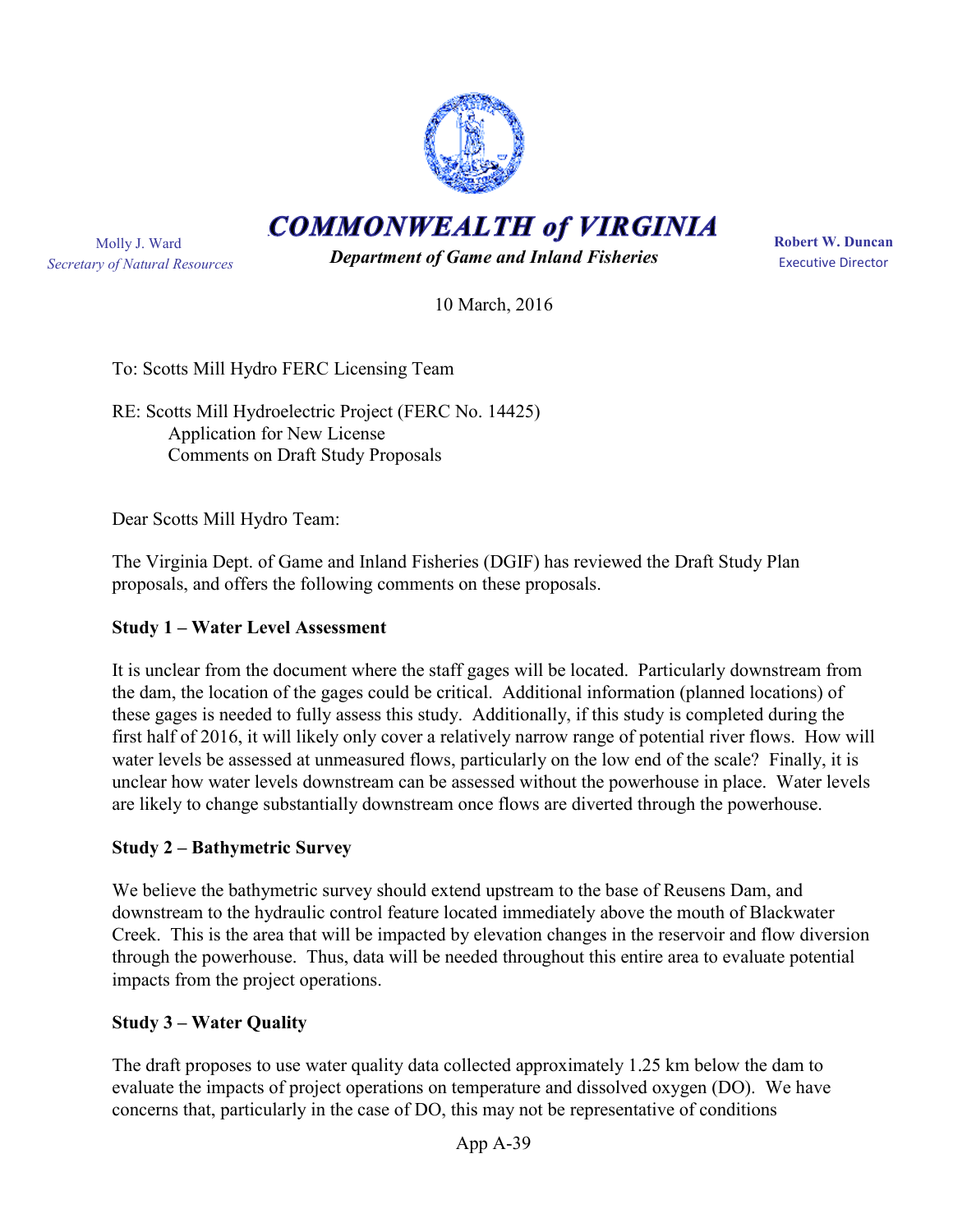immediately below the dam. In addition, currently water flows over the top of the dam, which would change when flows are diverted through the powerhouse. Thus, DO levels below the dam may be significantly different under project operating conditions compared with current conditions. Temperature and DO data from the reservoir (particularly under low flow and high temperature conditions) are needed to ascertain the potential for downstream impacts. We would also need to evaluate the alteration of water quality parameters associated with diversion of flows to the powerhouse. Additionally, should project operations result in low DO levels, potential mitigation measures should be investigated.

#### **Study 4 – Sediment Analysis**

You may wish to consider adding copper to the metals analysis of the sediments, as this element has been demonstrated to be toxic to aquatic life at elevated levels.

#### **Study 5 – Impoundment Fish Community**

We have no additional comments on this proposed study.

#### **Study 6 – Turbine Entrainment/Impingement**

Given that a final design for the turbines has not been completed, we cannot provide a determination regarding the adequacy of this proposed study. Since the applicant is considering a novel design (as well as more traditional ones), there are no extant data to evaluate fish entrainment/impingement and passage survival. As such, we cannot evaluate this until a turbine design is determined. Once that has been done, we can then provide guidance as to the appropriate study design. Additionally, a literature-based study may be insufficient to evaluate impacts to aquatic resources, but we cannot determine whether or not empirical data are needed until we know what the turbine design and capacity will be. Therefore, we recommend delaying the design and implementation of this study until the engineering aspects have been completed. This would be particularly applicable should the novel turbine design be chosen.

#### **Study 7 – Impacts to Aquatic Habitat**

It is unclear how aquatic habitat will be assessed from the study proposal. Diversion of flows through the powerhouse will result in substantial habitat changes downstream. Given the high quality of the existing habitat, any changes will potentially have deleterious effects on aquatic life. We suggest that, in consultation with stakeholders, a PHABSIM study be undertaken in the reach between the dam and Blackwater Creek. This would include collection of pre- and post-construction data to empirically compare habitat alterations associated with flow diversion. Should these comparisons indicate changes in quantity/quality of habitat, potential mitigation measures should be evaluated as part of this study. A3AAPP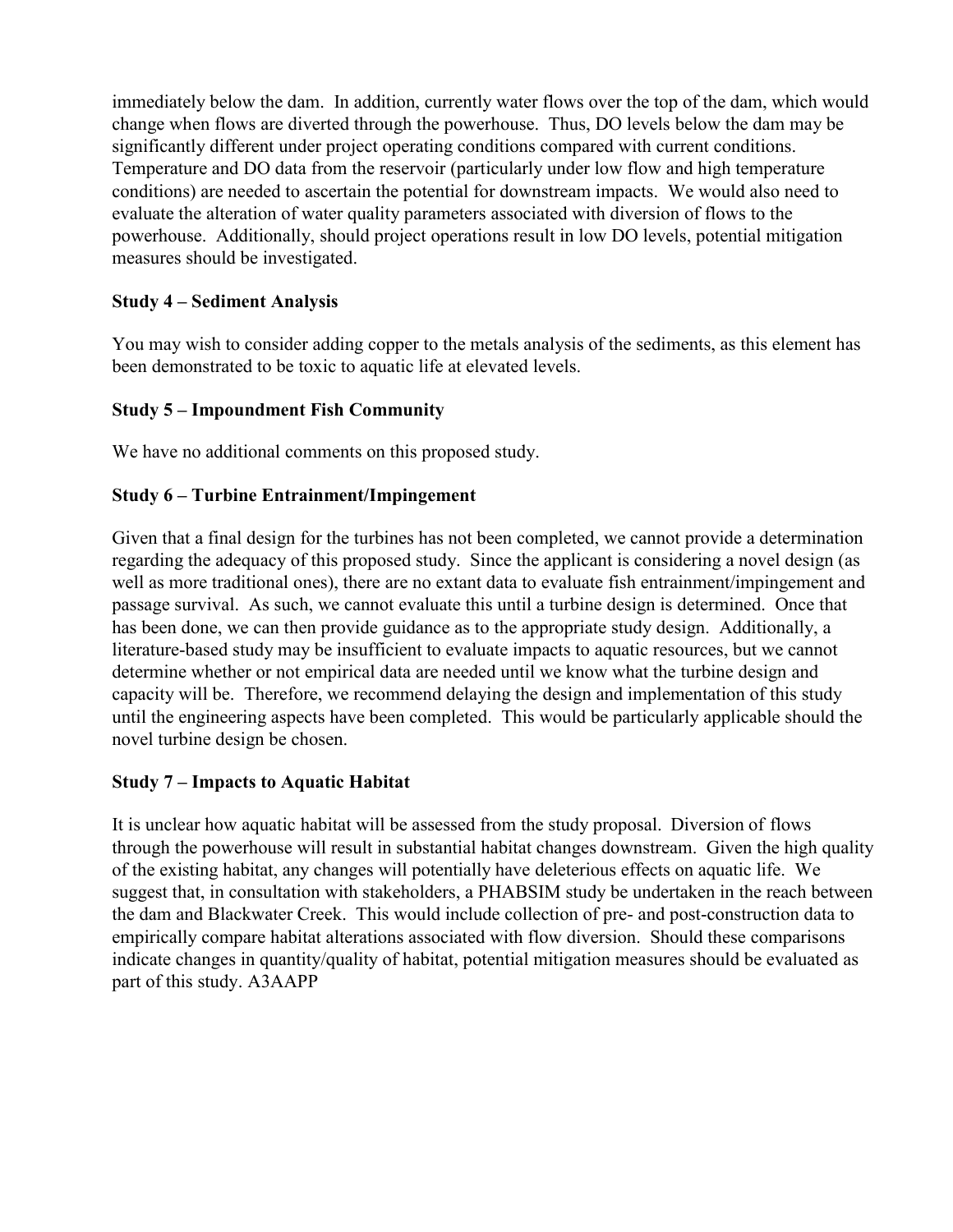#### **Study 8 – Fish Passage**

Based upon the proposed study, we have significant concerns regarding downstream fish passage. The proposal was vague as to how downstream passage would be undertaken and coordinated, particularly among multiple dam operators. We suggest a much more detailed study design regarding downstream passage. We disagree with the statement that little habitat for migratory species currently exists between Cushaw and Scotts Mill dams. In reality, there is a substantial amount of habitat in this reach, particularly when tributaries are included. As such, we believe that fish passage (upstream and downstream) is warranted at all of these dams. Currently, the only migratory species present in substantial numbers in the project area are American Eel and Sea Lamprey. This study proposal should include provisions for passing these species (as well as resident species) around Scotts Mill Dam (upstream and downstream). Additionally, the study should examine upstream/downstream passage of American Shad and resident species in greater detail. As it is currently drafted, the proposed study does not provide sufficient information to determine its suitability, and significantly greater detail is needed.

#### **Study 9 – Mussel Survey**

The geographic scope of this study should be Reusens Dam to the mouth of Blackwater Creek, as this is the river segment that will be potentially impacted by project operations. Other than this, we concur with the design of this study.

#### **Study 10 – Wetland Assessment**

We have no additional comments on this proposed study.

# **Study 11 – Terrestrial Resources**

We have no additional comments on this proposed study.

# **Study 12 – Protected Species**

We have no additional comments on this proposed study.

#### **Study 13 – Bat Survey**

We have no additional comments on this proposed study.

#### **Study 14 – Recreation Resources**

We have no additional comments on this proposed study.

#### **Study 15 – Cultural Resources**

We have no additional comments on this proposed study.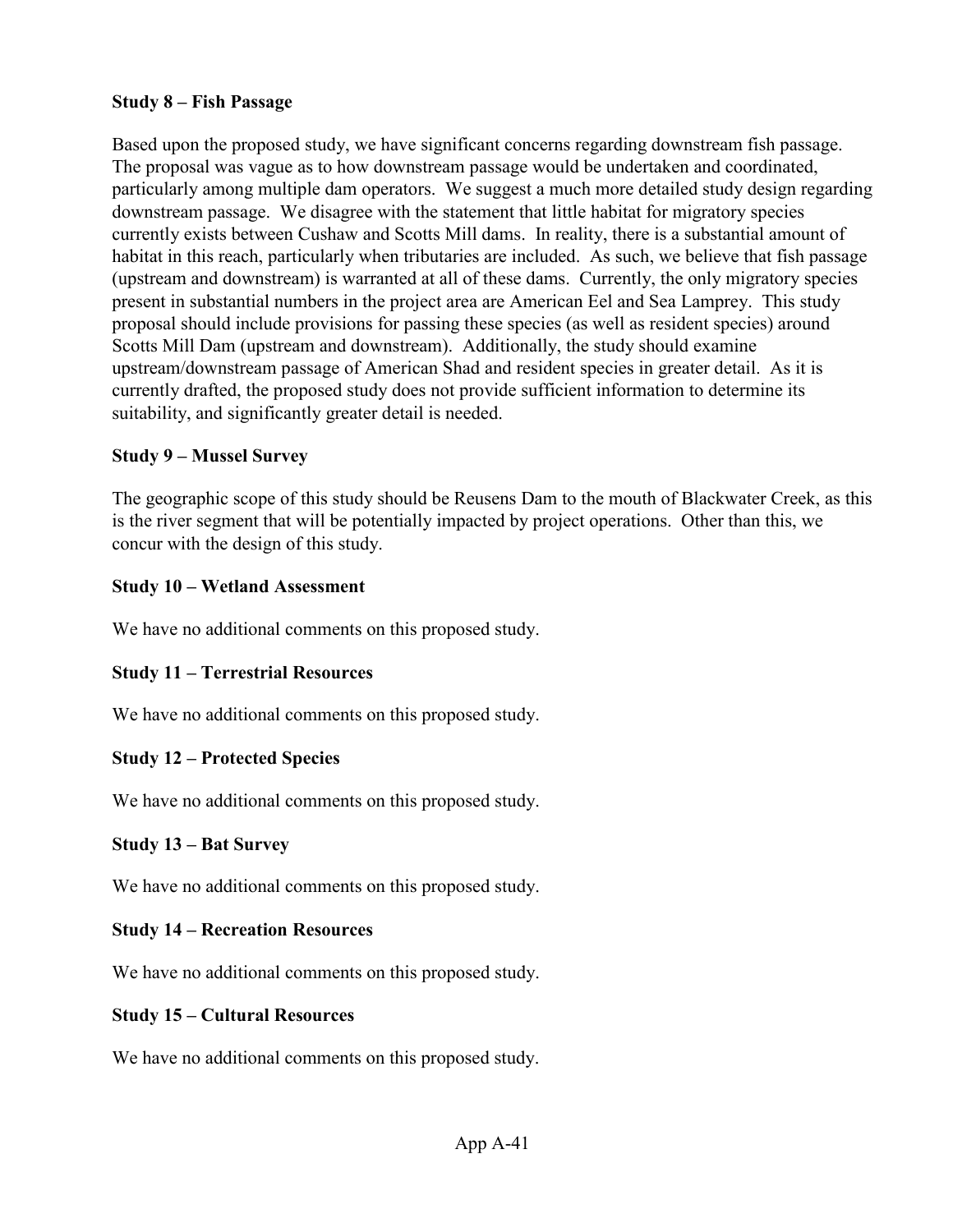#### **Study 16 – Visual Resources**

We have no additional comments on this proposed study.

#### **Study 17 – Decommissioning**

We have no additional comments on this proposed study.

Submitted by Scott M. Smith Regional Fisheries Manager Virginia Dept. of Game and Inland Fisheries 1132 Thomas Jefferson Rd. Forest, VA 24551 434/525-7522 [Scott.Smith@dgif.virginia.gov](mailto:Scott.Smith@dgif.virginia.gov)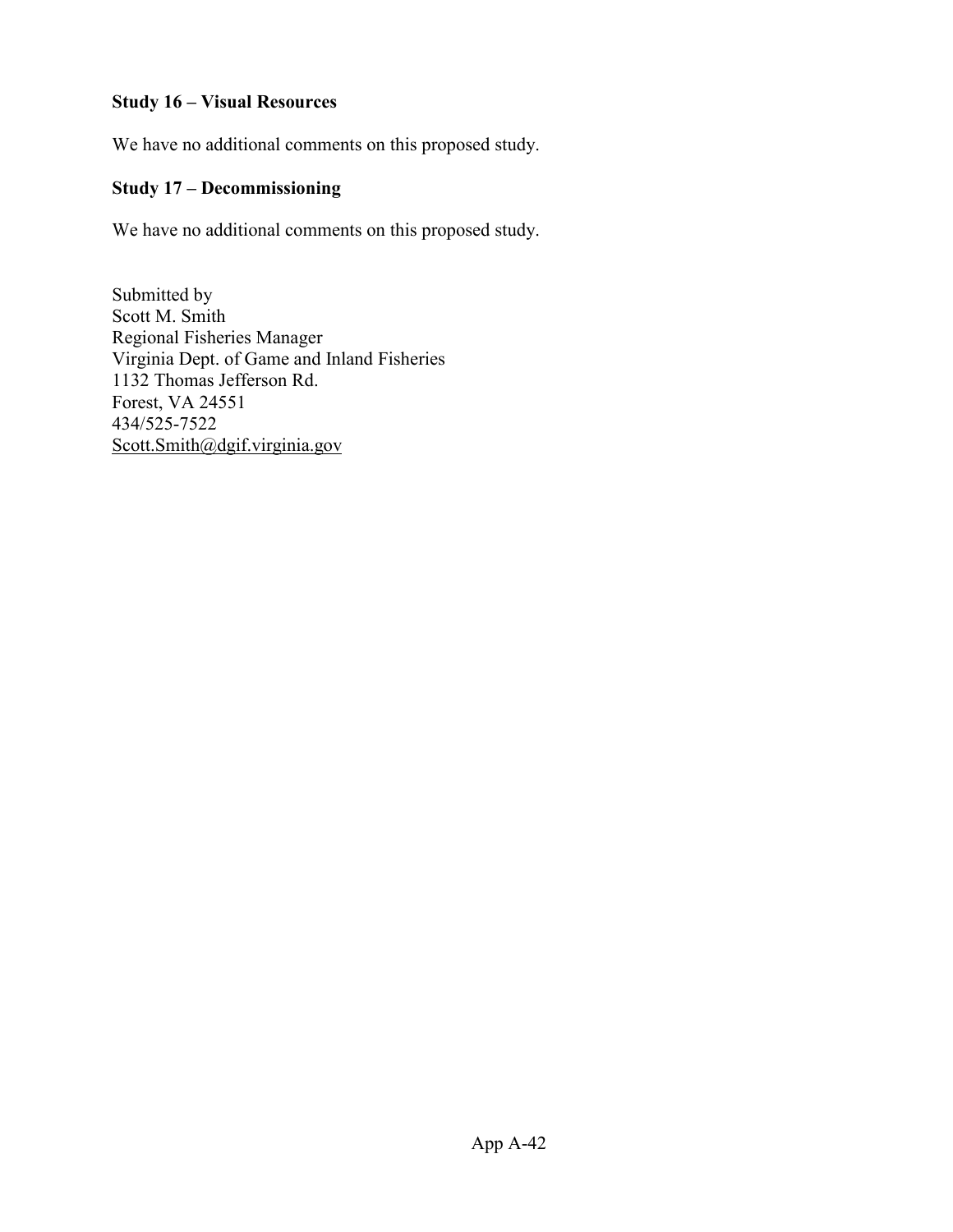Luke Graham <scottsmillhydro@yahoo.com>

03/22/16 at 11:25 AM

Glen,

We talked on Friday about the Scotts Mill Hydropower project. The public comments deadline regarding the study plans for this project has already passed. However, if you still wish to submit comments we will accept them until this Friday (3/25/2016). You can access the proposed study plans at the project website: www.scottsmillhydro.com . If you have any further questions feel free to email us at scottsmillhydro@yahoo.com or you can call me at  $(907)$  227-9861. Hope to see your comments soon.

Regards,

Luke Graham

---------------------------------------------------------------------------------------------------------------------------

[Luke Graham <scottsmillhydro@yahoo.com>](mailto:Luke%20Graham%20%3cscottsmillhydro@yahoo.com%3e) 

03/23/16 at 7:34 PM

Pat,

I have attached a copy of my write up for the conversation we had on 3/16/2016 regarding the Scotts Mill Hydropower project study plans. If you have any additional comments or changes you would like to add please let me know and I will make them before posting this record to the website.

Sincerely,

Luke Graham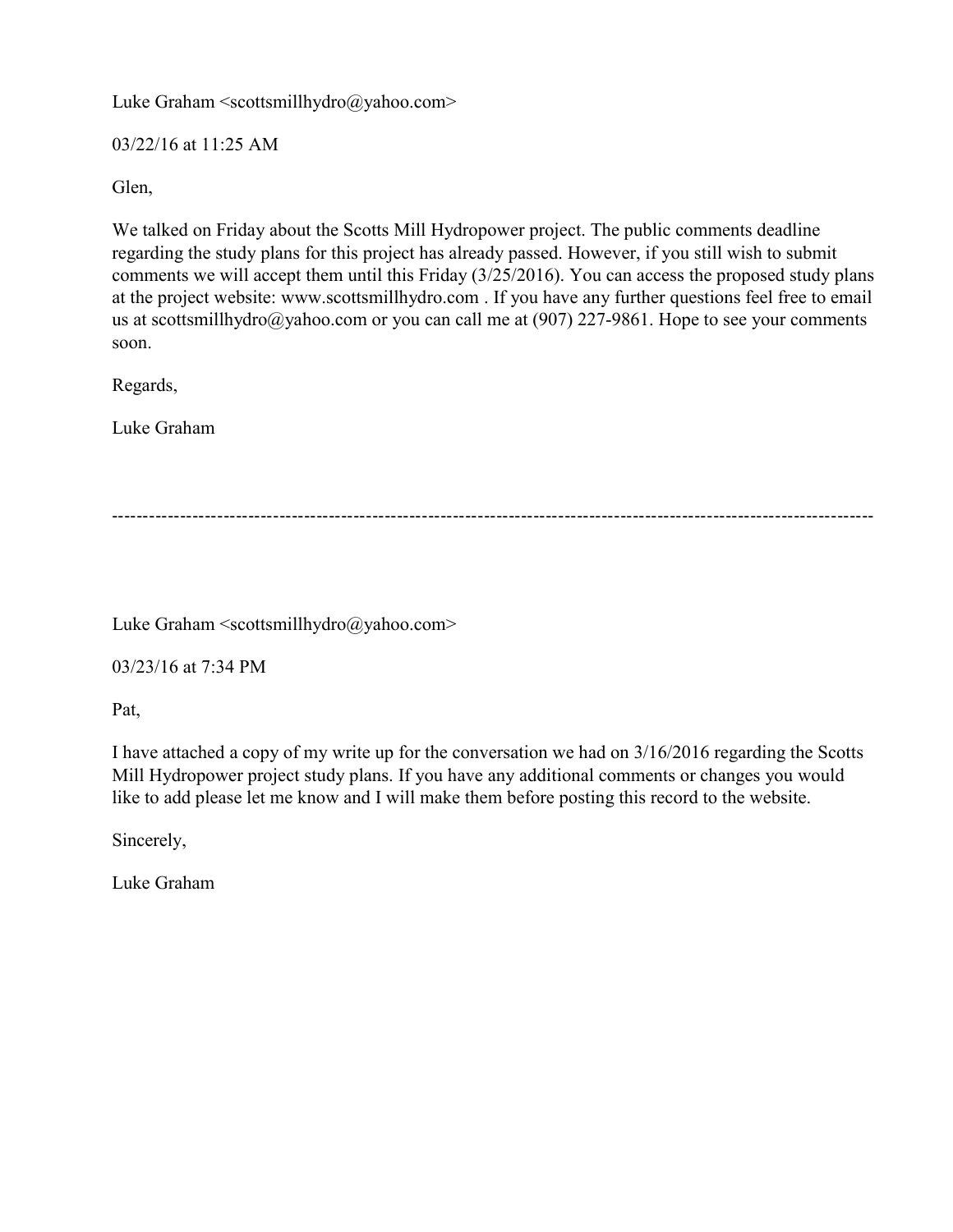# **RECORD OF TELEPHONE CONVERSATION**

Person Called- Pat Calvert Affiliation- James River Association Phone Number- (434) 964-7635 Call Originator- Luke Graham Date- March 16, 2016

#### **Summary of Discussion**

I contacted Pat Calvert of the James River Association to ask if he had any additional comments regarding the study plans submitted for the Scotts Mill Dam Hydropower Project. Pat expressed that he had already addressed most of his concerns in comments he had previously submitted. However, he did add that he was concerned about the lack of investigation into the perceived water rights of the owners/licensee of the Scotts Mill Dam Hydropower project. Pat stated that he would like to know if the owners/licensee of the Scotts Mill Hydropower Project would seek to exercise any water rights. Additionally, he wanted to know what specific water rights are granted to the owner/licensee of the project according to the Virginia Dept. of Environmental Equality. Pat stated that most of this concern came from the fact that many downstream users (City of Lynchburg, VA) depend upon the James River as a secondary source of drinking water.

Prepared By:

Luke Graham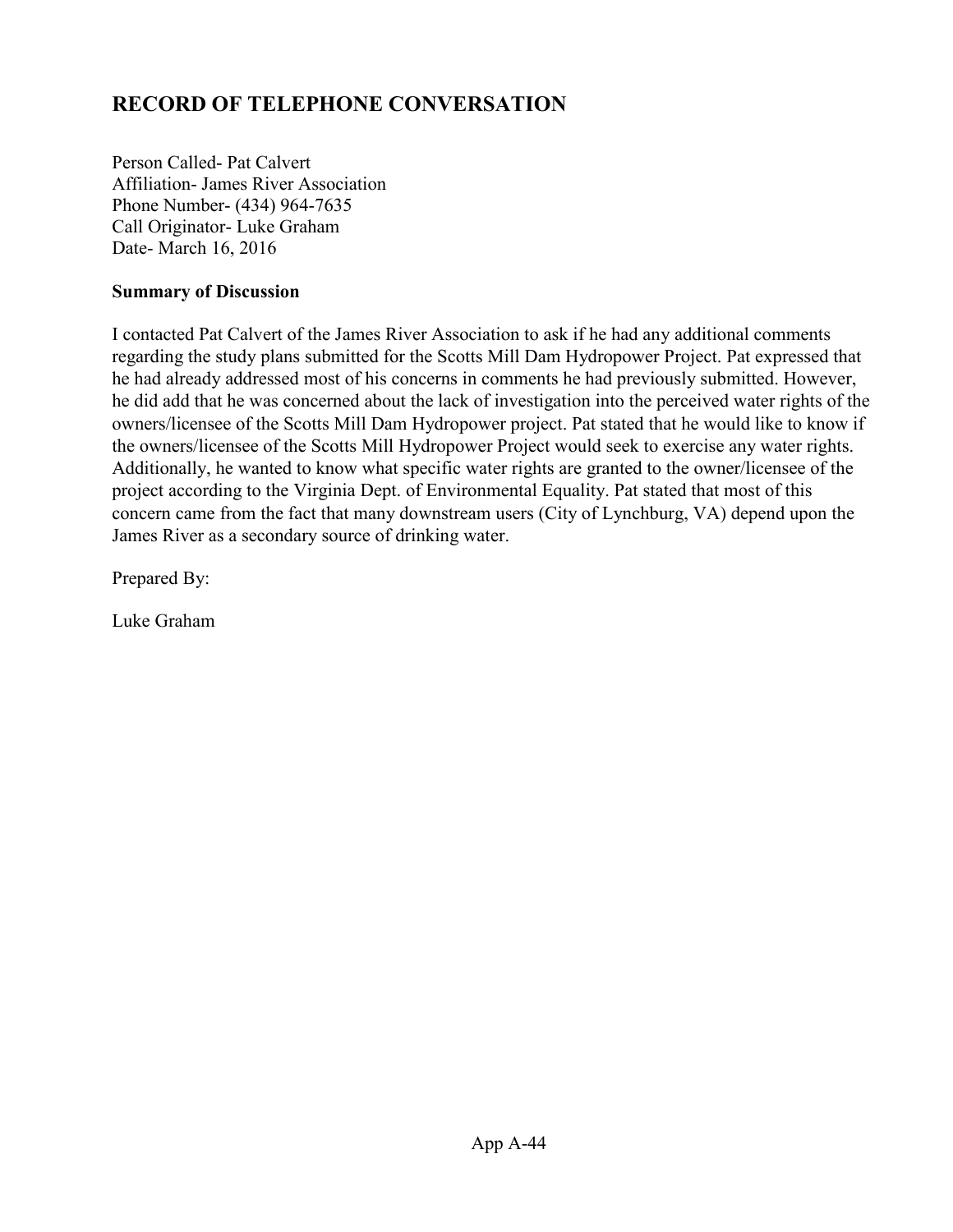To [Randy Lichtenberger](mailto:rml@handp.com) CC [dyok@prodigy.net Ben Leatherland](mailto:dyok@prodigy.net) [kstein1609@earthlink.net mfendig@aisva.net](mailto:kstein1609@earthlink.net)  03/17/16 at 7:08 AM

DHR supports the proposed Cultural Resources Study Plan and has no comment at this time. Further, we do not object to the posting of the three site forms as attachments to the Study Plan; however, we ask that the locational maps appended to each of the forms be removed to protect sensitive locational information for these and adjacent sites.

Roger W. Kirchen, Director Review and Compliance Division Department of Historic Resources 2801 Kensington Avenue Richmond, VA 23221 phone: 804-482-6091 fax: 804-367-2391 [roger.kirchen@dhr.virginia.gov](mailto:roger.kirchen@dhr.virginia.gov)

 $\mathcal{L}_\text{max}$  , where  $\mathcal{L}_\text{max}$  and  $\mathcal{L}_\text{max}$  and  $\mathcal{L}_\text{max}$ 

---------------------------------------------------------------------------------------------------------------------------

daniel crawford  $\langle$ dbcrawford $\langle$ @cox.net $\rangle$ 03/24/16 at 7:47 PM

The use of an existing dam to generate power seems a win-win for all. The Sierra Club's primary focus for decades has been rapid climate change, and robust investment in renewable energy sources is our only hope for avoiding the worst consequences of climate disruption. The Scotts Mill Hydro Project is a step in the right direction.

Dan Crawford Chair, Roanoke Group, Sierra Club 2311 Kipling St. S.W. Roanoke, Va. 24018 dbcrawford@cox.net 540-343-5080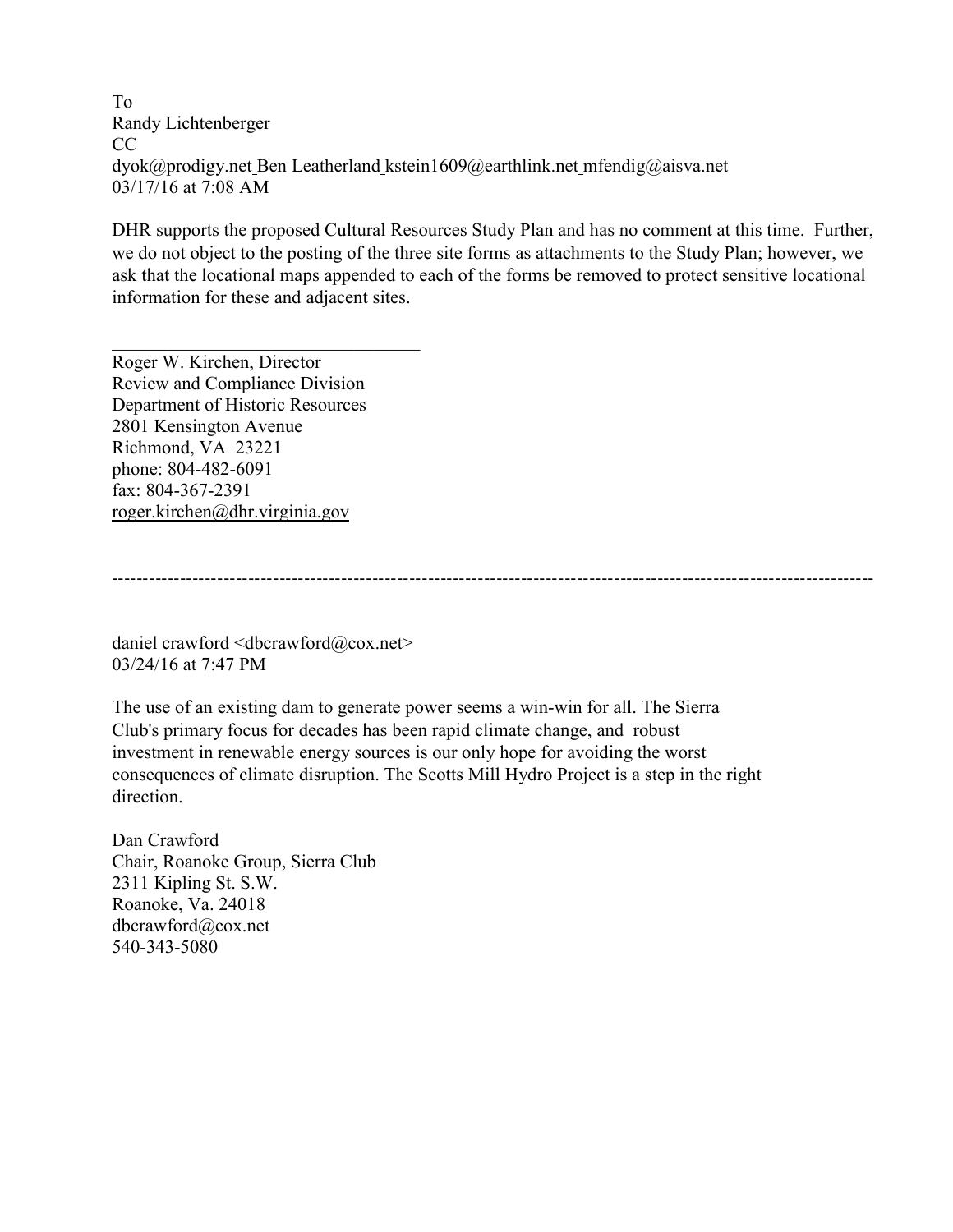To: [dyok@prodigy.net](mailto:dyok@prodigy.net) 

03/29/16 at 8:23 AM

Hi Wayne,

I'm sorry I have not returned your calls. I am in the middle of pulling together a big report that is due out on April 12. Unfortunately, I won't have any time to dedicate to looking at this until after that time. I'm sorry if you've been waiting to hear from me.

Regards,

Jessie

--------------------------------------------------------------------------------------------------------------------------

Jessie Thomas-Blate Associate Director of River Restoration and Most Endangered Rivers Coordinator

American Rivers 1101 14th St., NW, Suite 1400 | Washington, D.C. 20005 Phone: (202) 347-7550 | Email: jthomas@amrivers.org [www.americanrivers.org](http://www.americanrivers.org/) | [Facebook.com/AmericanRivers](http://www.facebook.com/AmericanRivers) | [Twitter.com/AmericanRivers](http://www.twitter.com/americanrivers)

Rivers connect us. Show your support for clean water and healthy rivers at [www.AmericanRivers.org/Donate](http://www.americanrivers.org/Donate)

Please consider the environment before printing this e-mail.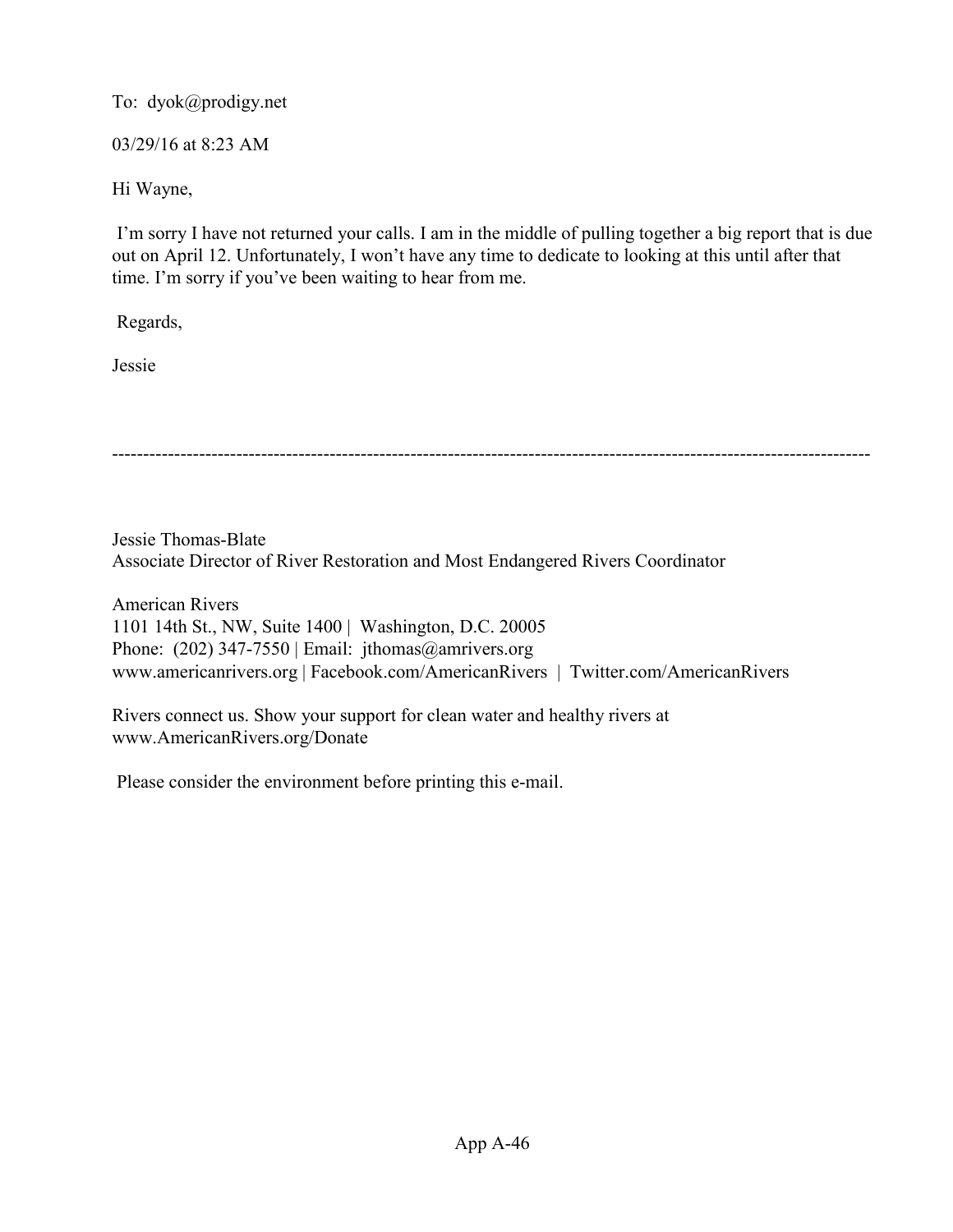Hi Brian, Mark, Mark, and Tony.

Attached are draft notes of our April 19th meeting. They are succinct, but I believe they capture the essence of our discussions. Can you take a quick look at them and edit as you deem appropriate. Thanks.

We would like to file these notes with FERC along with a revised study plan and also include your study plan comment letters and our responses. I hope to send out the revised study plan and comment letters tomorrow.

We will also post everything on the Scott's Mill website once we hear back from you. We have been implementing the study plan and will also have an update on that to our participant list in the next week or so.

Regards,

Wayne.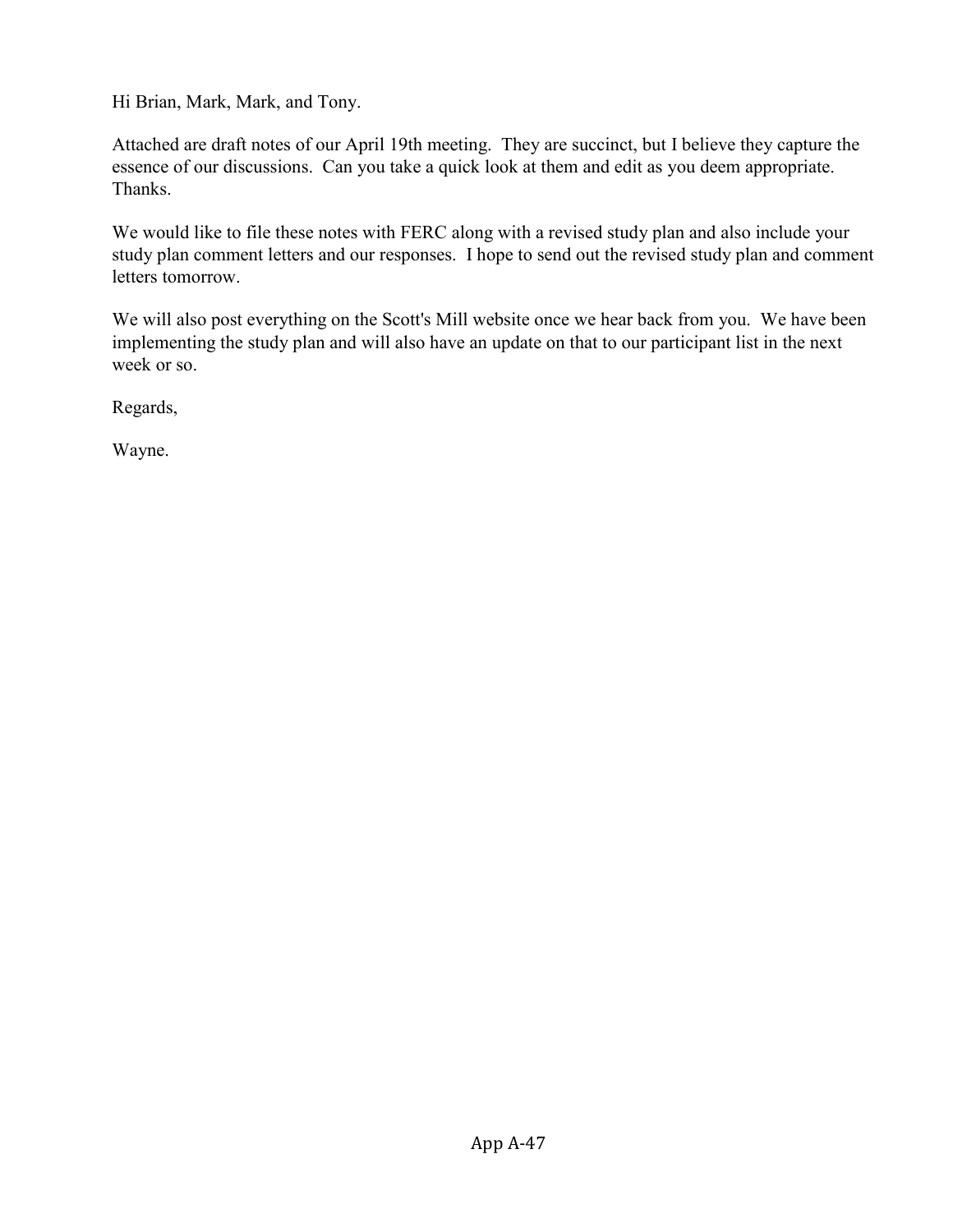# **SCOTT'S MILL HYDROPOWER PROJECT (FERC NO. 14425) NOTES OF MEETING VIRGINIA DEPARTMENT OF ENVIRONMENTAL QUALITY AND LIBERTY UNIVERSITY REPRESENTATIVES VDEQ OFFICE 7705 TIMBERLAKE ROAD, LYNCHBURG VIRGINIA APRIL 19, 2016**

#### **Attendees**

Brian McGurk, Virginia Department of Environmental Quality (VDEQ)

Mark Bushing, VDEQ

Mark Richards, VDEQ

Anthony Cario, VDEQ

Ben Leatherland, Hurt & Proffitt

Mark Fendig, Luminaire Technologies

Wayne Dyok, H2O EcoPower

#### **Site Reconnaissance**

The attendees conducted a site reconnaissance of the north side of Scott's Mill dam adjacent to Griffin Pipe Company property. They observed firsthand the arch section of the dam, canal remnants, water level gauge locations, and potential construction approach.

#### **Meeting Notes**

The meeting attendees discussed VDEQ's March 11, 2016 comments on the Scott's Mill Hydropower Project (FERC No. P-14425) draft study plan. Wayne Dyok provided an overview of the water level measurements. Liberty University (LU) concurred with VDEQ comments on water levels. Monitoring will capture low flow periods both upstream and downstream of the dam.

Wayne said that the bathymetry survey was currently being undertaken. He explained how the survey was being conducted and the equipment being used.

Mark Fendig noted that flashboards were installed in the 1960s on Scott's Mill dam. He also commented that debris will be an issue in operating the project.

Mark Bushing stated that VDEQ is not looking for water quality improvements, but is concerned that construction and operation of the project not exacerbate water quality problems.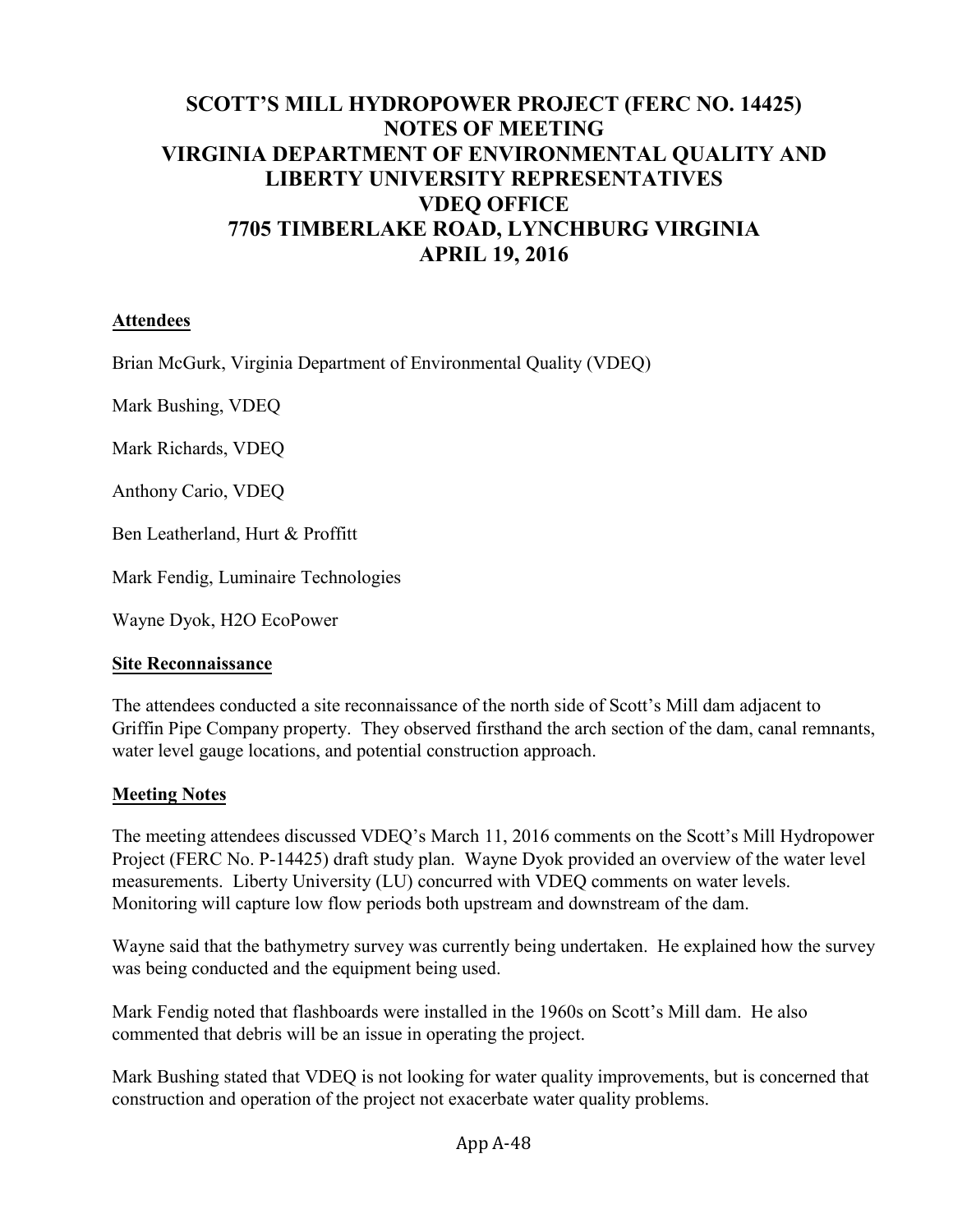LU agreed that both water velocity and dissolved oxygen (DO) measurements are appropriate in the headpond and downstream. LU will take synoptic DO measurements during low flow conditions downstream of Reusens dam, halfway between Reusens and Scott's Mill, and immediately upstream of Scott's Mill dam upstream of the arch section of the dam. Additional DO measurements will be made downstream of the Scott's Mill dam. Continuous DO measurements will be taken upstream of the arch section of the dam to better understand diurnal DO variability during low flow conditions. Tony suggested that LU consider pre- and post-project DO sampling. LU concurred with Tony's suggestion.

Attendees next discussed the sediment chemical analysis. VDEQ noted that this part of the James River is impaired for fish tissue and PCBs. A TMDL (total maximum daily load) is expected by 2022. VDEQ commented that some point source measurement of PCBs appear high in the Lynchburg area, suggesting that something is happening upstream. VDEQ asked if there would be resuspension of sediment during construction and operation. Other than dredging upstream during construction, LU does not anticipate resuspension beyond what takes place during current conditions.

LU concurred with using EPA Method 1668. However, because less sediment would be disturbed during construction than originally thought by VDEQ, it was agreed that the number of samples needed could be reduced from VDEQ's March 11 recommendations. Ben Leatherland recommended one or two samples with composites at various depths. Since there is little sediment immediately downstream of the dam, it was thought that only one surficial sample might be needed. (See revised study plan for additional details.)

VDEQ asked about disposal of the dredged sediments. Mark Fendig responded that LU planned to place the dredged sediments on Daniel Island. VDEQ asked that LU define the excavation boundary and the volume of material to be dredged. LU will do this as part of the engineering effort and include in the draft license application. VDEQ said they were not concerned about other organic chlorines.

Attendees next discussed the wetlands assessment. VDEQ stated that there are no wetlands on Treasure Island.

It was also noted that no sediments are behind Rock 10 dam (also known as West Rock Dam), which is downstream from Scott's Mill.

Attendees lastly discussed the Virginia Water Protection permit application. Ideally this permit should be filed as part of the draft license application. VDEQ noted there will be a public noticing period and potentially a public meeting. VDEQ staff noted the process is likely to take 120 days or more with a 30-day public notice. It will be incumbent upon LU to notice the pre-application.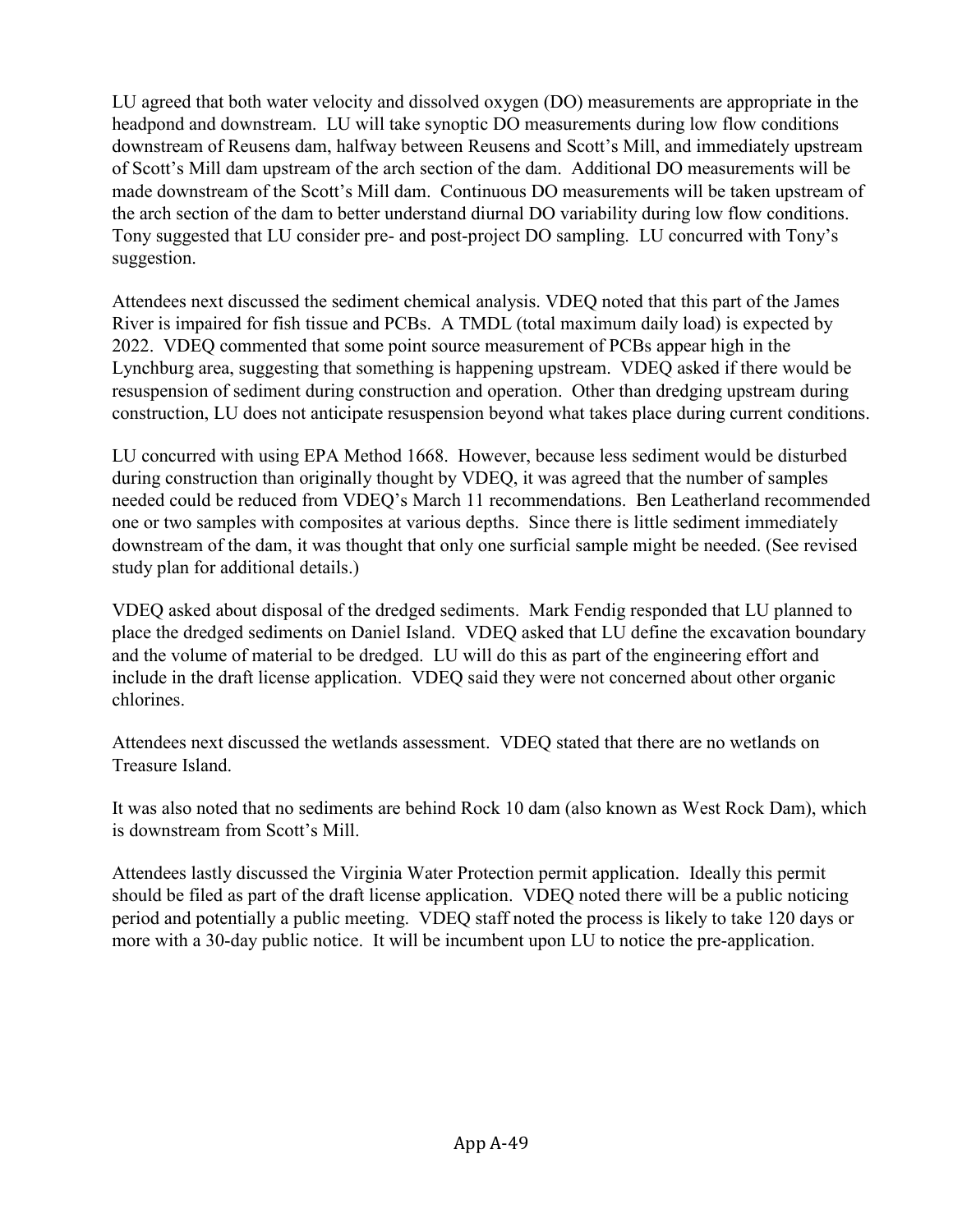# **RECORD OF CONVERSATION**

Person Called- Alan Weaver

Affiliation- Virginia Department of Game and Inland Fisheries

Phone Number- (804) 367-6795

Call Originator- Luke Graham

Date- May 16, 2016

Summary of Discussion:

I contacted Alan Weaver of Virginia Dept. of Game and Inland fisheries to inquire about fish passage for Scott's Mill Dam. I asked what requirements there would be (in regards to run numbers) to initiate a trap and transport program for American Shad on the James River (at Scott's Mill Dam). Mr. Weaver stated that currently the Shad run on the James River (as well as the Susquehanna river) has been far below their targeted population levels with runs only reaching numbers from ~100- 1000 fish in recent years at Bosher's Dam. He stated that this was far lower than the targeted goal of 1,000,000 fish for the entire James River. Additionally, he noted that instead of having a targeted number of shad reaching Scott's Mill Dam to initiate a trap and transport program, he would be more likely to recommend a daily trap and transport program during peak shad run dates.

However, Mr. Weaver stressed during the conversation that he was more concerned with the passage of American Eel and Lamprey at Scott's Mill Dam. Mr. Weaver stated that currently there is a trap and transport program for American Eel at the Roanoke Rapids Dam. However, he recommended that instead of a trap and transport program, he would rather see Scott's Mill Dam install a vertical slot fishway to allow passage of all fish species within the James River. This was due to the difficulty in having to create different capture/transport programs for all migratory fish species (i.e. American Shad, American Eel, Lamprey etc.) He also noted the importance of resident species fish passage within the James as another reason for being in favor of a vertical slot fishway over other fish passage methods.

Prepared By:

Luke Graham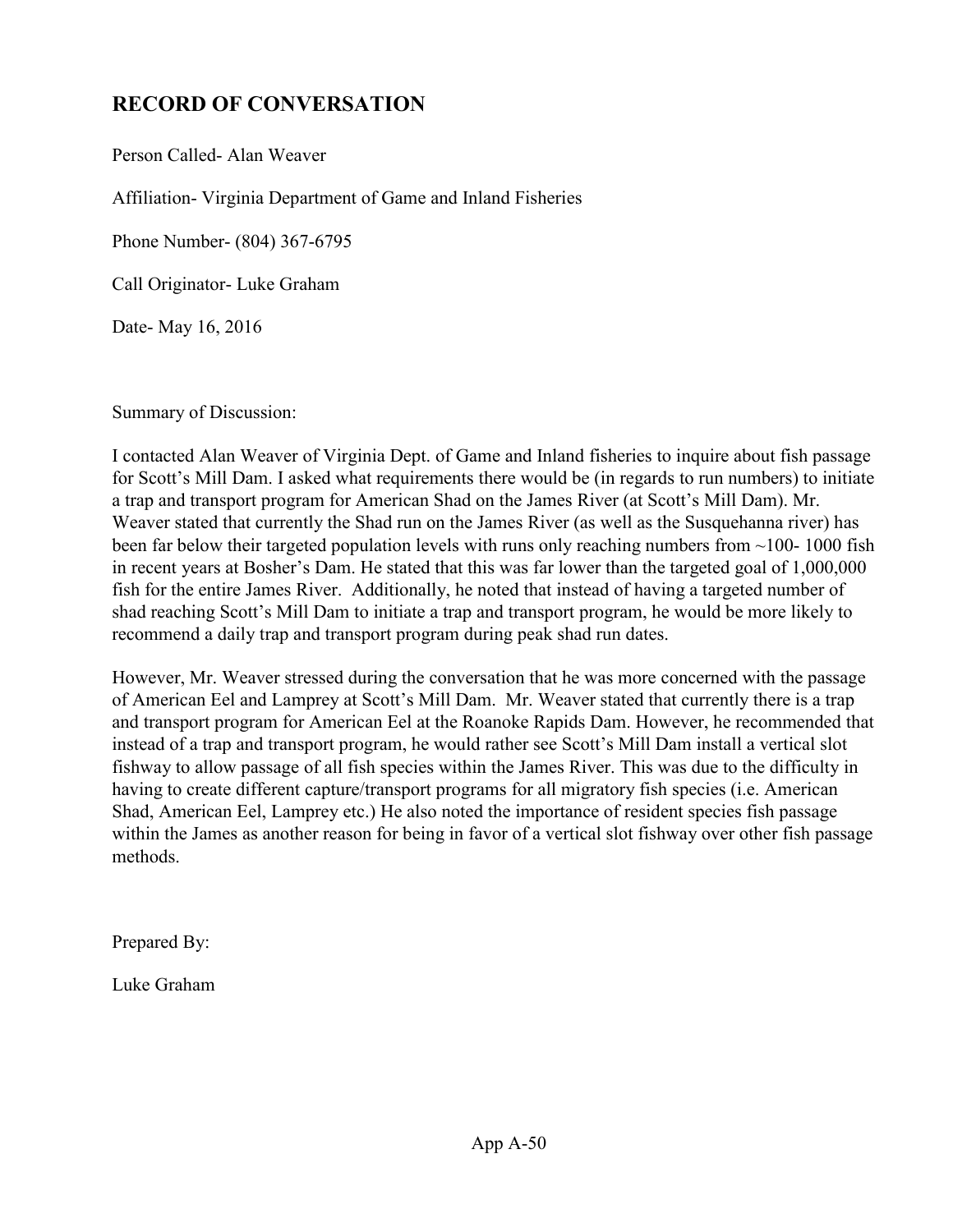Pat Calvert  $\leq$  pcalvert $\omega$  jrava.org > 06/08/16 at 7:52 AM This message contains blocked images.

#### Show Images Change this setting

Wayne,

Is LU still pursuing licensure of Scott's Mill dam hydro project?

Thank you,

Pat Calvert Upper James Riverkeeper Tel. (434) 964-7635

---------------------------------------------------------------------------------------------------------------------------

Wayne Dyok  $\langle \text{dyok}(\hat{\alpha})$  prodigy.net $\rangle$ 06/08/16 at 5:06 PM This message contains blocked images.

> Show Images Change this setting

Hi Pat. Yes. I will be filing a revised study plan next week. We have been talking with DEQ, DGIF and USFWS.

We also did the bathymetry study and have been monitoring the gauges we installed.

I have been meaning to get out an email to the distribution list.

Feel free to call me at 916 719-7022.

Sent from my iPhone

Wayne Dyok  $\langle \text{dyok}(\omega) \text{prodigy.net} \rangle$ 06/08/16 at 10:09 PM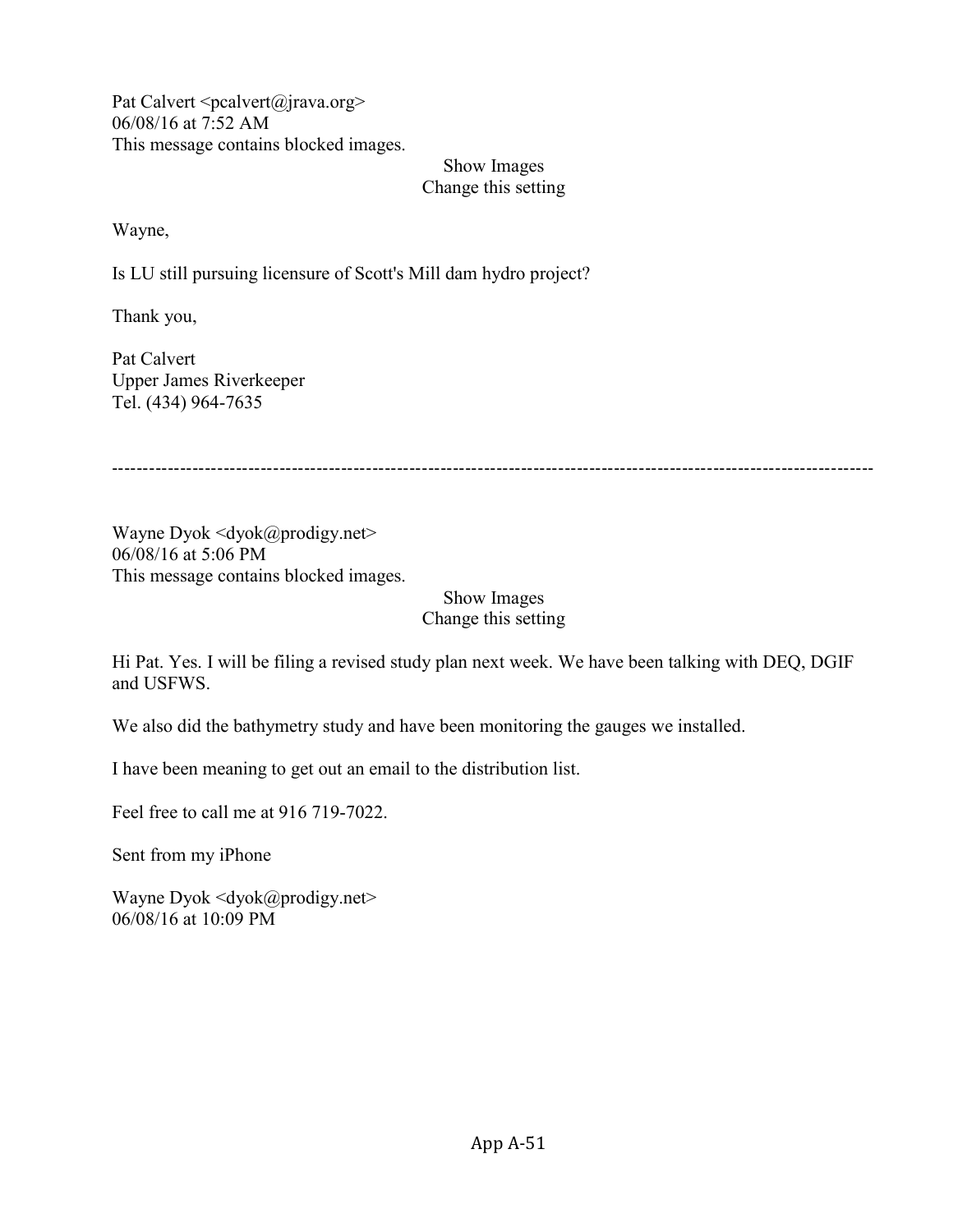To: [Scott Smith](mailto:scott.smith@dgif.virginia.gov) [McGurk Brian \(DEQ\)](mailto:scott.smith@dgif.virginia.gov) [David Sutherland](mailto:david_sutherland@fws.gov) [Kirchen Roger \(DHR\)](mailto:david_sutherland@fws.gov) [Holma Marc](mailto:marc.holma@dhr.virginia.gov)  [\(DHR\)](mailto:marc.holma@dhr.virginia.gov) and 4 more...

CC: [Luke Graham](mailto:lukegraham_5@yahoo.com) [Mark Fendig](mailto:lukegraham_5@yahoo.com) [kstein1609@earthlink.net](mailto:kstein1609@earthlink.net) [Ben Leatherland](mailto:kstein1609@earthlink.net) [Randy Lichtenberger](mailto:rml@handp.com) and 2 more...

06/16/16 at 1:19 PM

Good afternoon everyone. After a very frustrating time trying to file the revised study plan for the Scott's Mill Hydropower Project, we were finally successful in getting it filed with FERC this morning. It turns out the problem was on their end, and was not my computer after all. I should have had more faith in my system.

I want to thank all of you for commenting on the draft study plan/Pre-Application Document. We carefully reflected on all the comments and revised the draft plan accordingly. We are including the revised study plan, your comment letters, LU's responses, notes of our meeting with VDEQ, and a record of conversation with Alan Weaver of VDGIF on fish passage as part of this email. We are not including the cultural resources appendices to the study plan because that file is voluminous. You can access it on the Scott's Mill (or FERC) website if you are interested. It does have nice photos of the project, which causes the file to be large.

We will be adding all these files to the website this weekend. We will also get out an update on the project to all participants by next Monday.

As a quick update on the project, we have sufficient water level data at various James River flows to understand the flow/water level relationships up to about 12,000 cfs. We are in the process of examining existing flow patterns. We learned from the bathymetry and velocity measurements taken to date that the flow velocities in the headpond are very slow. This is due to the fact that the headpond is much deeper than we anticipated. Water levels are constant across the river at the dam site. Downstream is a little different. The river is shallow and there is a small water level differential across the dam, with the right side being about 0.2 to 0.3 feet higher than the left side, thus causing some flow from the arch section, laterally to the left side of the river.

We have also been talking to Alan Weaver at VDGIF on fish passage. At this time there seems to be a desire to have fish passage at Scott's Mill immediately into the headpond. This would certainly work to get fish into Scott's Mill headpond and tributaries that feed the headpond. However, we are concerned that if fish passage is added to all the dams, we might not be able to restore fish habitat upstream of Cushaw Dam. While we acknowledge that the James River and Susquehanna Rivers are different, we are well aware of the problems with timely upstream passage when the American shad negotiate each of the 4 dams on the Susquehanna versus when they used to trap and haul the shad. I know David Sutherland is well aware of this, so we plan to counsel with him and VDGIF as the fish passage study effort progresses.

Eric Thompson of Natel has been working with us on the entrainment study. We provided the list of fish species for Natel to evaluate for downstream passage. These include American eel, lamprey, American shad, river herring, and resident species (e.g., bass and suckers). If we have omitted any key fish species, please let us know.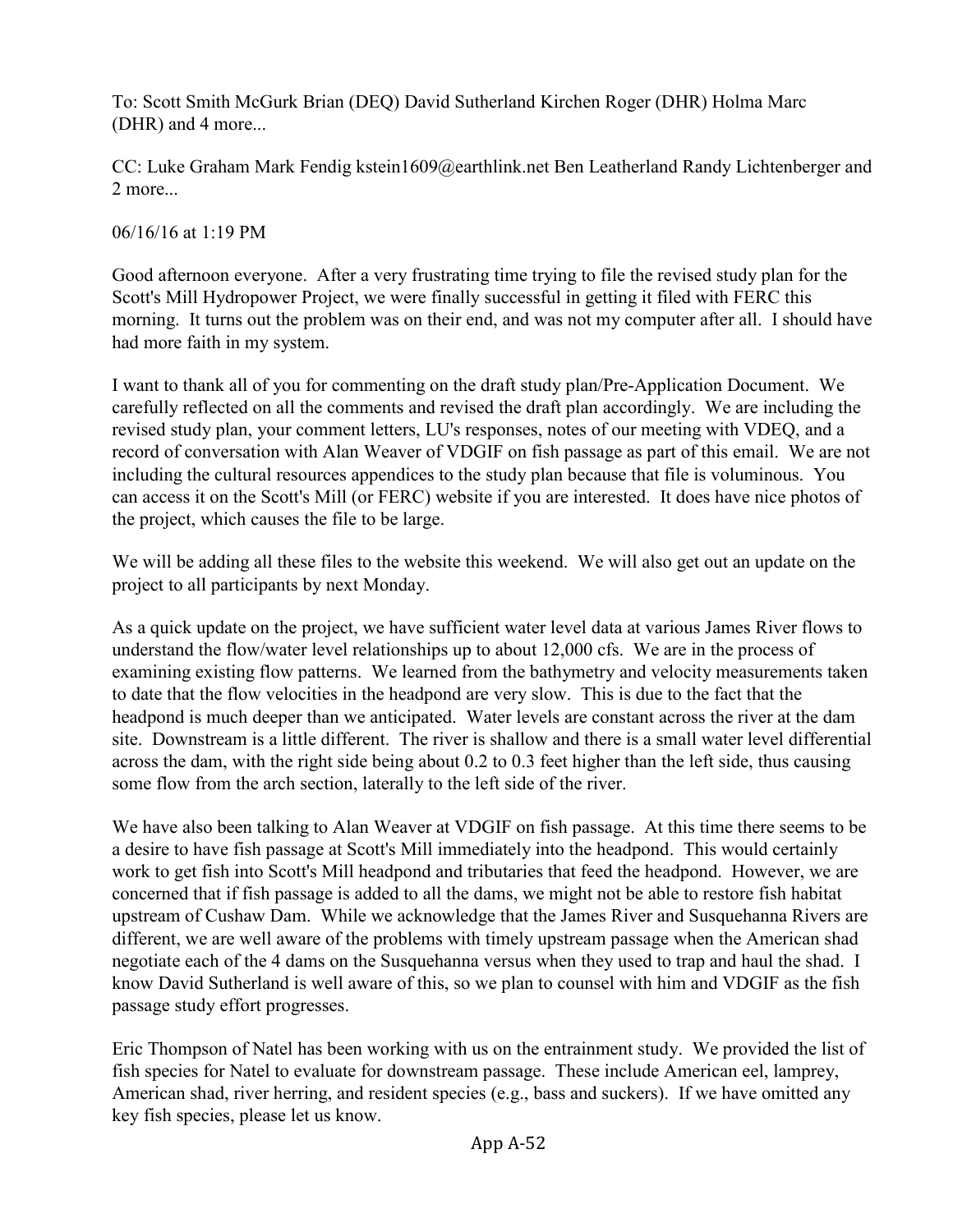Our critical path study is likely the dissolved oxygen study. We need low flow, hot conditions before we undertake that effort. Once we get that data, we will be assembling the draft license application and draft VWP application. We will certainly stay in touch as the studies progress.

Also feel free to contact me if you have any questions or further comments.

Regards,

Wayne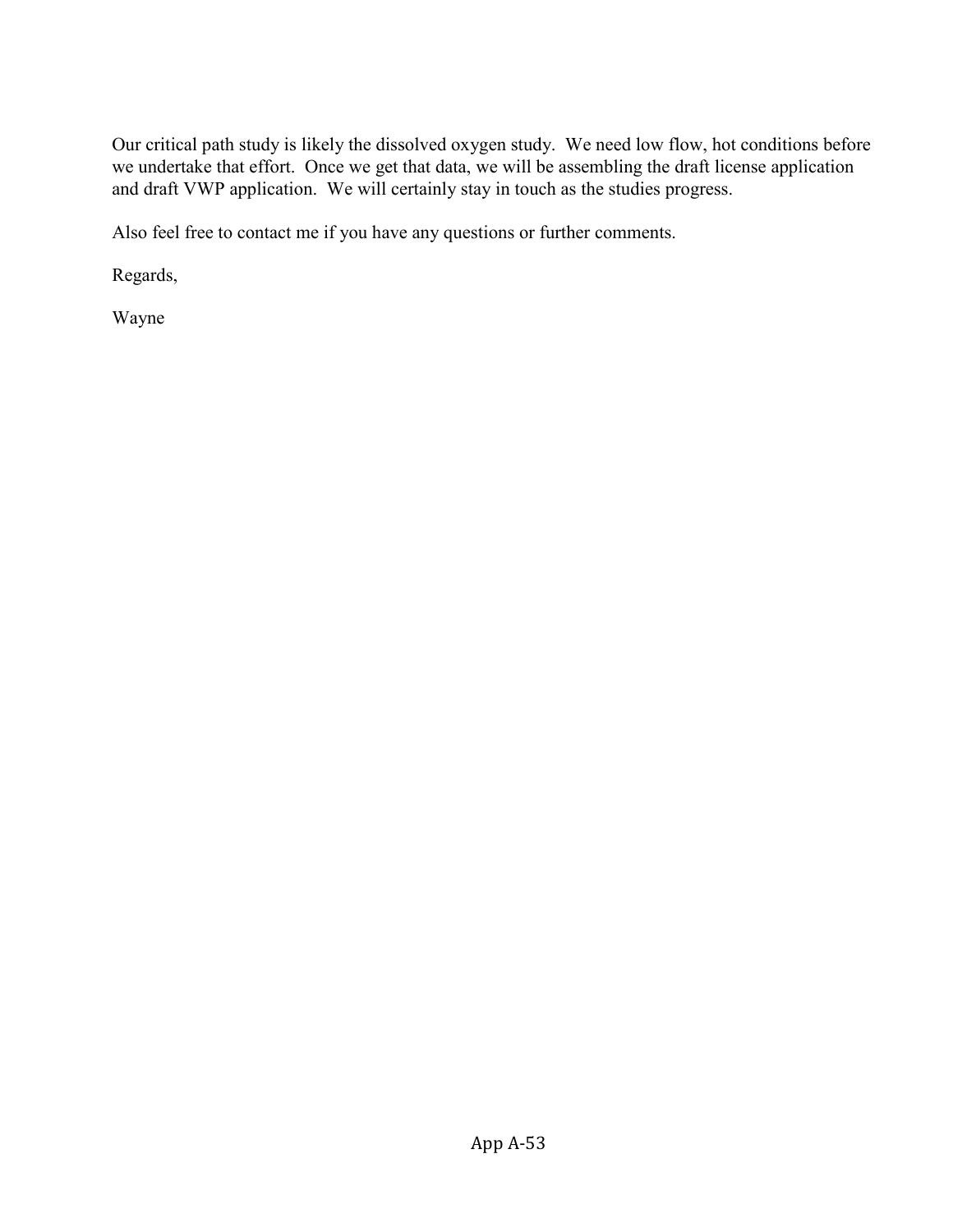# **SCOTT'S MILL HYDROELECTRIC PROJECT (FERC No. 14425)**

# **STUDY PLAN COMMENT RESPONSES**

# **VIRGINIA DEPARTMENT OF GAME AND INLAND FISHERIES**

#### **Study 1- Water Level Assessment**

Liberty University (LU) proposes to locate staff gauges on the left side of the river, immediately upstream and approximately 100 feet downstream of Scott's Mill dam, and on the right side approximately 50 to 100 feet upstream and downstream of the dam. Two four-foot high gauges will be placed on the left side of the river (north side) on the bank. The bottom elevation of the gauge will be approximately dam crest height in order to capture water levels at the lowest flows and moderately high discharges. The downstream gauge will be similarly placed on the left bank so that the zero point captures the water level during the low summer flows.

Two gauges will be placed on the right bank or on the south side of Daniel Island about 50 feet upstream of the proposed powerhouse location. One gauge will have the zero point at about the dam crest elevation to measure low summer flows. The second 4-foot high gauge will be placed higher on the bank with the zero point just below the four-foot level of the first gauge to provide a continuous record of water levels over about an 8-foor range. This will cover water levels from very low flows to flood flows.

The two downstream gauges will be placed on the right bank downstream of the powerhouse in the vicinity of the tailrace. There will be a similar overlap in gauges heights to span about an 8-foot range in tailwater levels.

The gauges will be surveyed to provide relative water level differences among all gauges and the dam crest elevation.

The gauges will be read manually. The date/hour will be recorded so the data can be correlated with the Holcomb Rock gauge. The goal of this study is to take sufficient readings under various flow conditions to span water levels from flood conditions to low water.

The water levels will be used to verify the coefficient of discharge for the dam. Assuming that sufficient flow ranges are measured, LU will be able to accurately predict upstream and downstream water levels for Holcomb Rock flows.

Periodic measurements of the gauge located near the  $7<sup>th</sup>$  Street Boat Ramp will also be taken to assist in the overall understanding of streamflow downstream of Scott's Mill Dam.

To assess post project conditions, LU will consider both flashboard and no-flashboard conditions. For the no-flashboard conditions, LU will be able to manage water levels at the dam crest height until the maximum hydraulic capacity of the turbines is reached (i.e., about 4,500 cfs). For flows above 4,500 cfs, water levels will be a function of the weir equation developed for existing conditions, less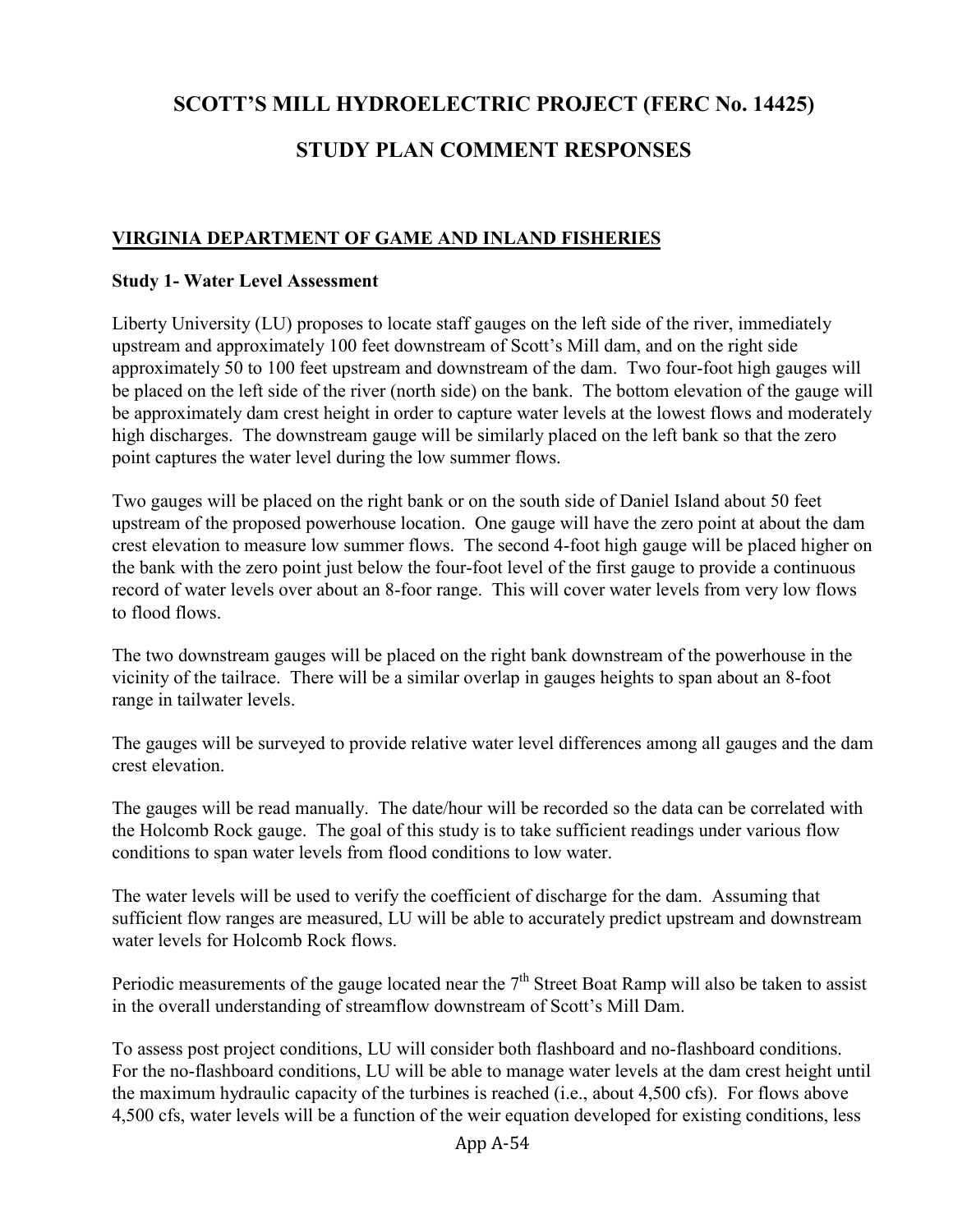the flow that is discharged through the powerhouse. LU will look at the downstream bathymetry and channel hydraulics to estimate backwater conditions on the left side of the river. LU will then be able to determine if some water should be diverted to the left side of the river or if some water should be discharged over the dam to protect water quality and aquatic habitat.

For flashboard conditions, the weir coefficient will be replaced by the discharge coefficient for the proposed flashboards. These coefficients will be obtained from manufacturer data as that information is routinely provided. LU will be able to manage upstream water levels up to the hydraulic capacity of the powerhouse. Above that flow, water will flow over the flashboards. LU's proposed operations will dictate what the water levels will be up to the hydraulic capacity of the turbines. LU will calculate upstream water levels for flow conditions that exceed the hydraulic capacity of the turbines.

# **Study 2 – Bathymetric Survey**

Our sense is that flow patterns upstream near Reusens dam will be dictated by how flow is released over the dam and/or through the turbines. Our initial assessment was that flow patterns upstream of Scott's Mill would be influenced by powerhouse/spillway releases upstream to just upstream of Woodruff Island. Flow patterns may be a little more complicated if flashboards are installed. Because of the uncertainty of flow patterns at this stage since we do not have the bathymetry, LU agrees to expand the bathymetry effort to Reusens Dam. LU concurs with VDGIF to extend the downstream bathymetry to the mouth of Blackwater Creek.

# **Study 3 – Water Quality**

LU agrees that there may be changes in DO and water temperature during low flow and high air temperature conditions. Under current conditions, reaeration of flow is expected downstream of Scott's Mill even if DO is low immediately upstream. This may not be the case during project operations. LU agrees to monitor DO and water temperature at low flow higher temperature conditions upstream and downstream of Scott's Mill Dam. LU will also measure water temperature downstream of Reusens Dam to measure DO degradation as flow moves downstream. LU estimates that it would take aseveral days for water to travel from Reusens Dam to Scott's Mill Dam under existing low flow conditions. This time could be increased if flashboards are installed. Having this information will aide LU in determining potential mitigation measures should DO degrade during post-project conditions. As part of this study LU will investigate mitigation options to protect habitat from decreased DO and higher water temperatures during hot, low flow conditions. Such measures may include discharge of water over the spillway.

# **Study 4 – Sediment Analysis**

LU met with Virginia Department of Environmental Qualtiy on April 19. Based on that meeting it was determined that metals analysis of sediments is not warranted.

# **Study 6 – Turbine Entrainment/Impingement**

LU will consult with VDGIF on the turbine entrainment study as the design is developed. The study will be deferred until more information on the design is available.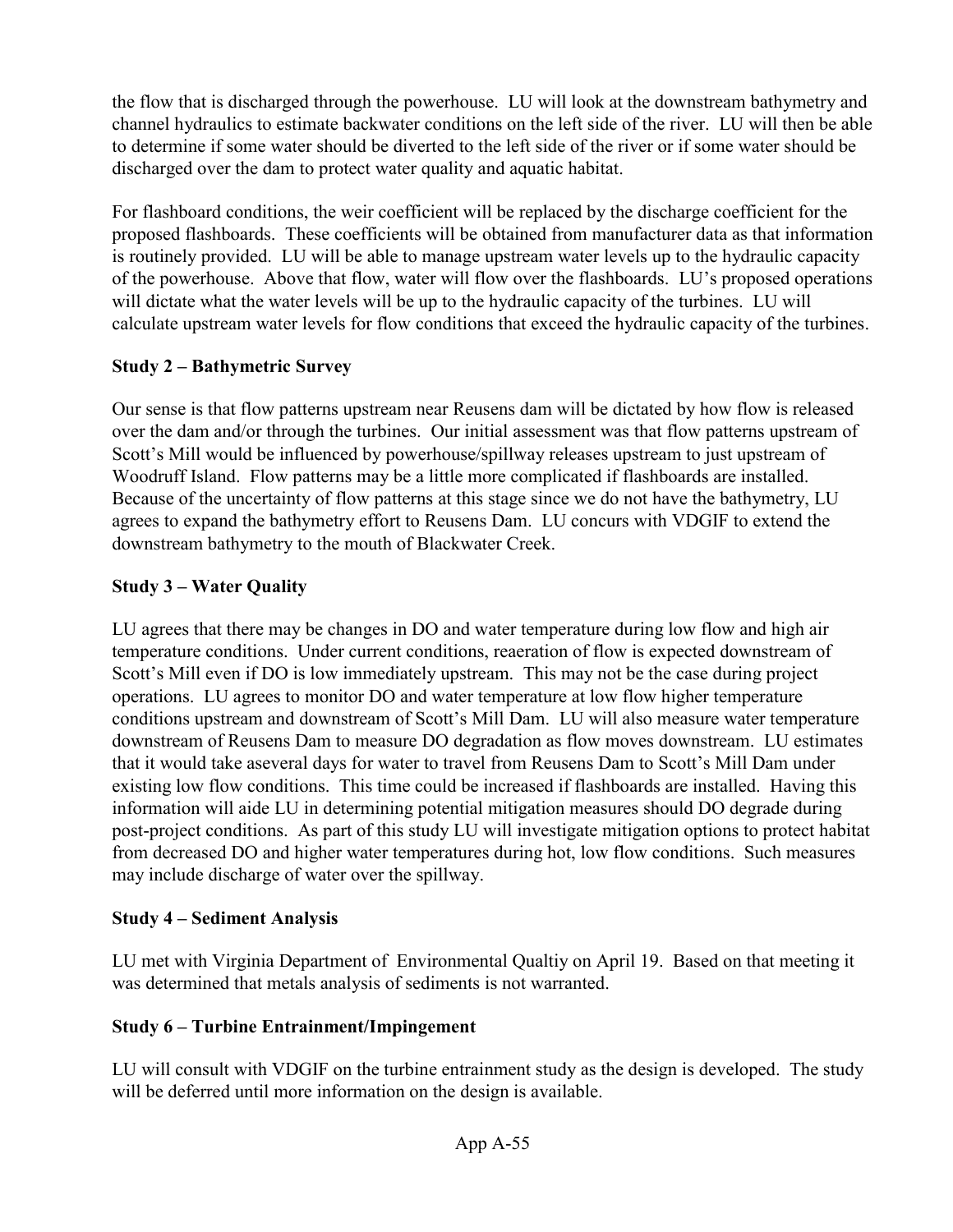# **Study 7 – Impacts to Aquatic Habitat**

LU has concerns that PHABSIM will not provide the requisite data to evaluate impact to aquatic habitat. To our knowledge PHABSIM does not have the ability to determine flow pattern changes. LU's proposal is to assess changes in flow patterns and water quality to estimate habitat effects. Under normal flow conditions, LU expects that velocities upstream of the dam will be less than 1 foot per second (e.g., 3,000 cfs average flow divided by 800 foot width and 5 foot average depth). LU will be able to determine post project depth changes and intends to estimate velocity changes. As a check on velocity, LU proposes to collect velocity data during the bathymetry study at various locations in the impoundment and at two cross sections downstream of Scott's Mill Dam. These velocity measurements can be used as a check on the flow pattern analysis.

# **Study 8 – Fish Passage**

We agree that there is some vagueness in the fish passage study as we have not held discussions with the upstream dam owners. We propose to conduct this as an iterative study with VDGIF, USFWS and other parties that have an interest in fish passage. The first part would be to conduct the literature survey and better understand the current status of fish restoration and timing and initial plans for fish passage (e.g., pass American shad upstream of Scott's Mill only or haul them upstream of Cushaw dam).

We defer to VDGIF on the restoration of habitat between Scott's Mill and Cushaw Dam. We will work with VDGIF on an initial proposal to pass American eel and Sea Lamprey upstream of Scott's Mill. Eel and lamprey passage can be incorporated into project construction. We will expand the study to include passage upstream and downstream of Scott's Mill.

# **Study 9 – Mussel Survey**

LU will expand the mussel survey to include the area from Reusens Dam to the mouth of Blackwater Creek.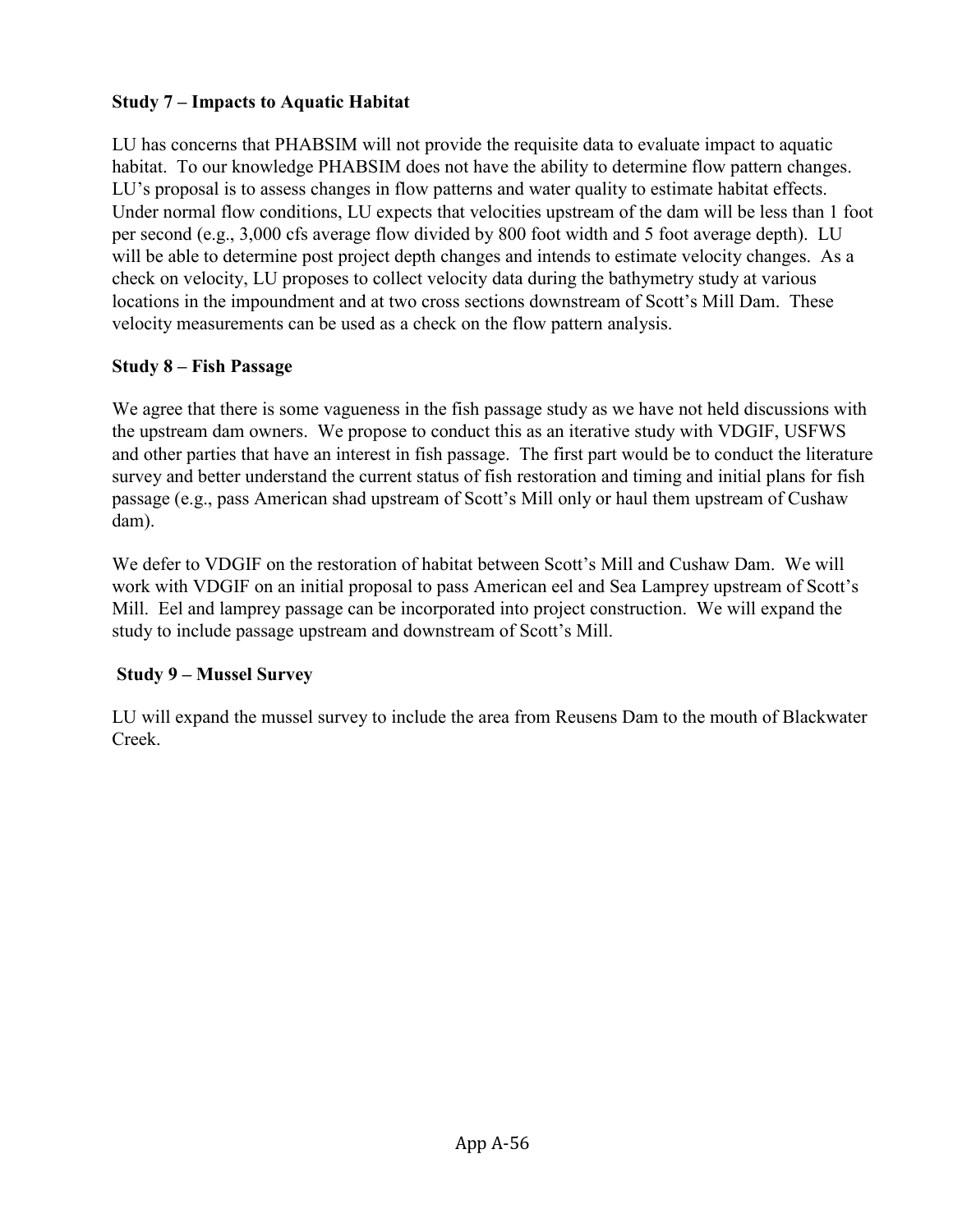# **VIRGINIA DEPARTMENT OF ENVIRONMENTAL QUALITY**

# **Study 1- Water Level Assessment**

LU concurs with DEQ's recommendations for Study Plan 1. (See response to VDGIF.) LU will correlate the water levels with the Holcomb Rock gauge. LU will also capture water levels during low flow conditions. LU staff or Hurt and Proffitt staff will record water levels.

# **Study 2 – Bathymetric Survey**

The bathymetric survey will be conducted by Luke Graham with local support. As a fishing guide, Mr. Graham routinely uses side scan sonar to monitor bathymetry. He is familiar with mapping water depths. LU plans to use a Humingbird Helix Series side scan sonar. LU will be able to distinguish between soft and hard sediments using this type of sonar. LU believes that side scan sonar will provide the needed results in a cost effective manner.

The map will be used in conjunction with upstream water levels to determine flow patterns. LU will use transects, water level differences, river slope, velocity patterns under existing conditions, and proposed project operations to estimate flow patterns. That information will be used to determine water temperature and DO effects.

# **Study 3 – Water Quality**

LU concurs that the alternative project layouts should utilize study results. As appropriate, mitigation measures will be undertaken to minimize project effects.

LU anticipates that experienced technicians from Hurt and Proffitt will measure water quality parameters. Resumes will be provided to DEQ at DEQ's request.

LU concurs that velocity measurements will be valuable in verifying existing flow patterns. Accordingly LU will take velocity measurements at a number of locations upstream of Scott's Mill Dam and at two cross sections downstream. Because of the relative shallow depth of the river, LU proposes to take velocity measurements at 0.2 and 0.8 depths as that will provide a reasonable average velocity for that location.

LU will explain why this approach is sufficient. Should resource agencies determine that this approach yields insufficient accuracy, a numerical modeling approach could be undertaken. LU will have the necessary information to conduct such modeling with the bathymetry and water level data. Modelers should also be able to estimate Mannings n for the modeling analysis. LU believes that costly modeling is unwarranted because mitigation steps can be undertaken to minimize project effects including passing low flows over the Scott's Mill Dam during low flow, warm conditions.

# **Study 4 – Sediment Chemical Analysis**

During our April 19<sup>th</sup> meeting, LU discussed the sediment chemical analysis and procedures to minimize re-suspension of materials during construction. Study 4 has been modified accordingly.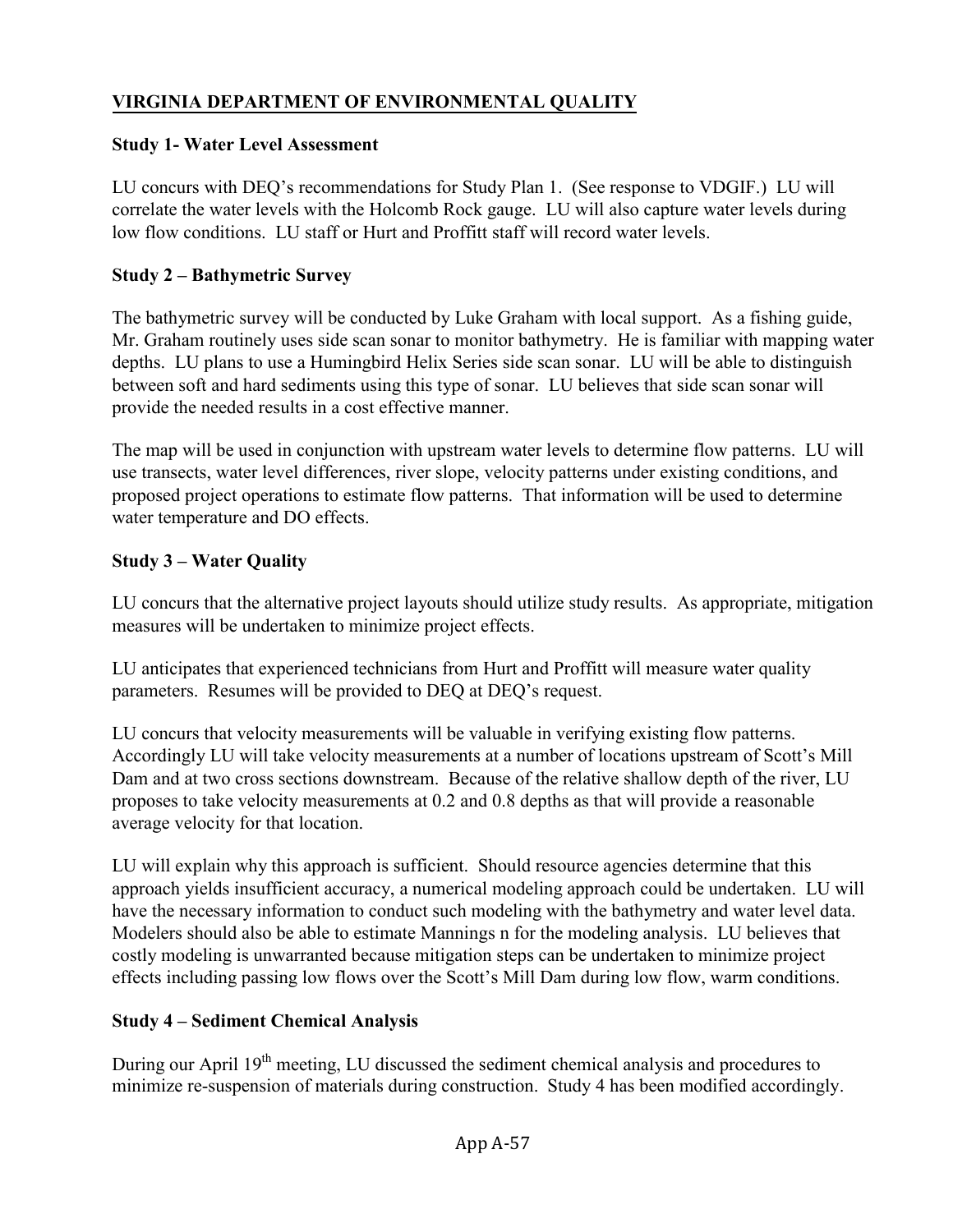#### **Study 5 – Fish Passage**

LU is proposing an iterative fish passage study approach (see response to VDGIF). We concur that trigger numbers should be developed later in the fish passage study process.

#### **Study 10 – Wetland Assessment6**

Hurt and Proffitt will work with VDEQ to obtain the jurisdictional wetlands information currently available. LU will modify the study plan to assess if there are rare or endangered species using the vernal pools on Daniel Island.

LU will discuss with VDEQ on how best to incorporate information from the licensing process into the Virginia Water Protection permit application.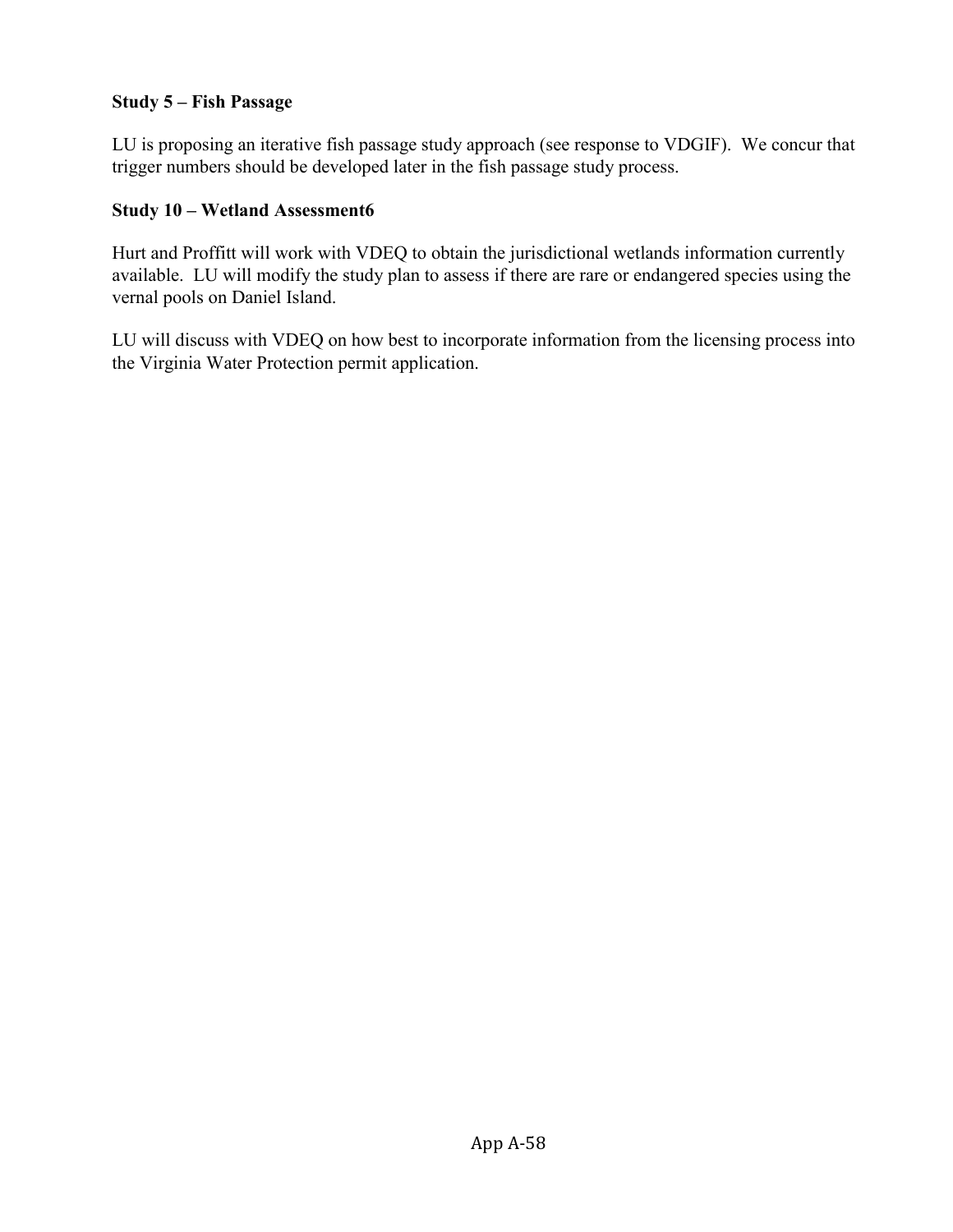[Wayne Dyok <dyok@prodigy.net>](mailto:Wayne%20Dyok%20%3cdyok@prodigy.net%3e) 06/20/16 at 9:19 PM

To: Larry Jackson, APC

Hi Larry. Attached is a letter Liberty University LU) filed with FERC today under the Reusens docket. (It will be posted tomorrow.) Because the proposed Scott's Mill Project can affect Reusens in two significant ways, we deemed it appropriate to notify you through this email and through the FERC docket. I am sure you are aware that LU is considering flashboards at Scott's Mill and these could affect generation at Reusens. Secondly, we are working with the USFWS and VDGIF on fish passage. We initially thought that this would be a trap and haul program. However, in talking further with the resource agencies, we have added volitional fish passage. Given that Reusens is coming up for relicensing we would like to work with you and the resource agencies to determine the best plan going forward. Can you provide the name and contact information for someone at APC that we can include in the consultation process? We expect to contact that individual in July once we have gathered additional information on fish passage.

Kindest regards, Wayne Dyok

2 Attachments View all Download all

Download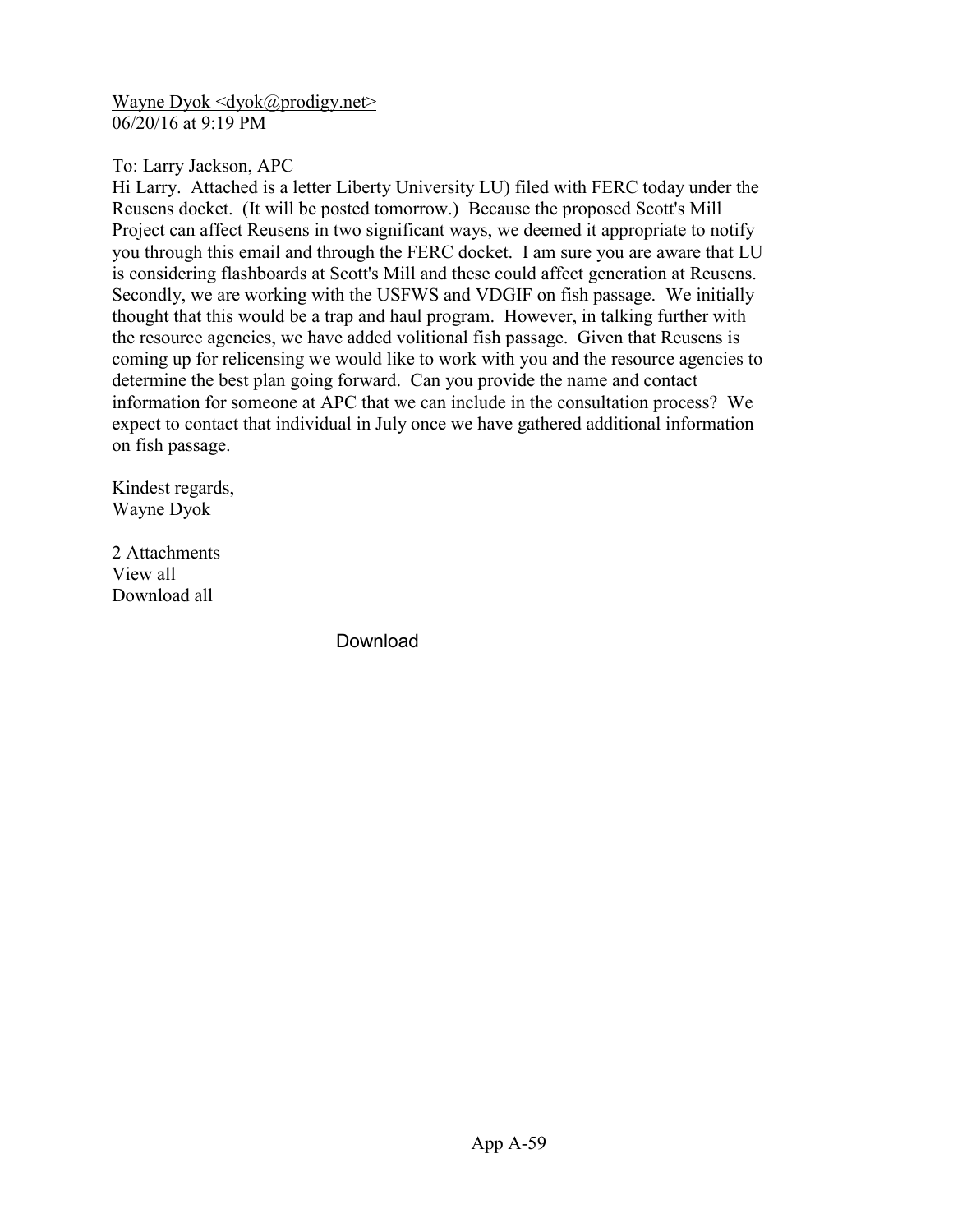June 20, 2016

*Via Electronic Filing*

Ms. Kimberly D**.** Bose, Secretary Federal Energy Regulatory Commission 888 First Street, N.E. Washington, D.C. 20426

**Re: FERC Project No. P-2376**

**Reusens Hydropower Project,** 

#### **Notification of Issues on Scott's Mill Hydropower Project Potentially Affecting Reusens Relicensing**

Dear Ms. Bose:

Liberty University (LU), preliminary permit holder for the proposed Scott's Mill Project (FERC Project No. 14425), LU is providing advance notification to the Federal Energy Regulatory Commission (FEFC) and Appalachian Power Company (APC) that the licensing of the Scott's Mill Hydropower Project could affect the Reusens Project in at least two ways. LU is potentially proposing to add flashboards to Scott's Mill Dam that could back water up to Reusens Dam and affect power generation. Secondly, LU is working with resource agencies and interested parties to develop a fish passage plan for the James River upstream of Scott's Mill. Both a trap and haul and a volitional fish passage plan are being considered. At the request of resource agencies LU is considering passage for American shad, river herring, American eel, lamprey, and resident fish species.

LU informed APC of these issues at the Scott's Mill Pre-Application Document joint meeting held on December 2, 2015, at which an APC representative attended. However, at that time LU was considering only a trap and haul program. Through continued discussions with resource agencies, LU and the resource agencies have expanded the study plan to include upstream and downstream passage at Scott's Mill. LU's revised study plan is included in this filing.

Over the several months LU has been implementing the Study Plan for the Scott's Mill Project. In particular, LU is undertaking the initial phase of the fish passage study which is being conducted in an iterative manner.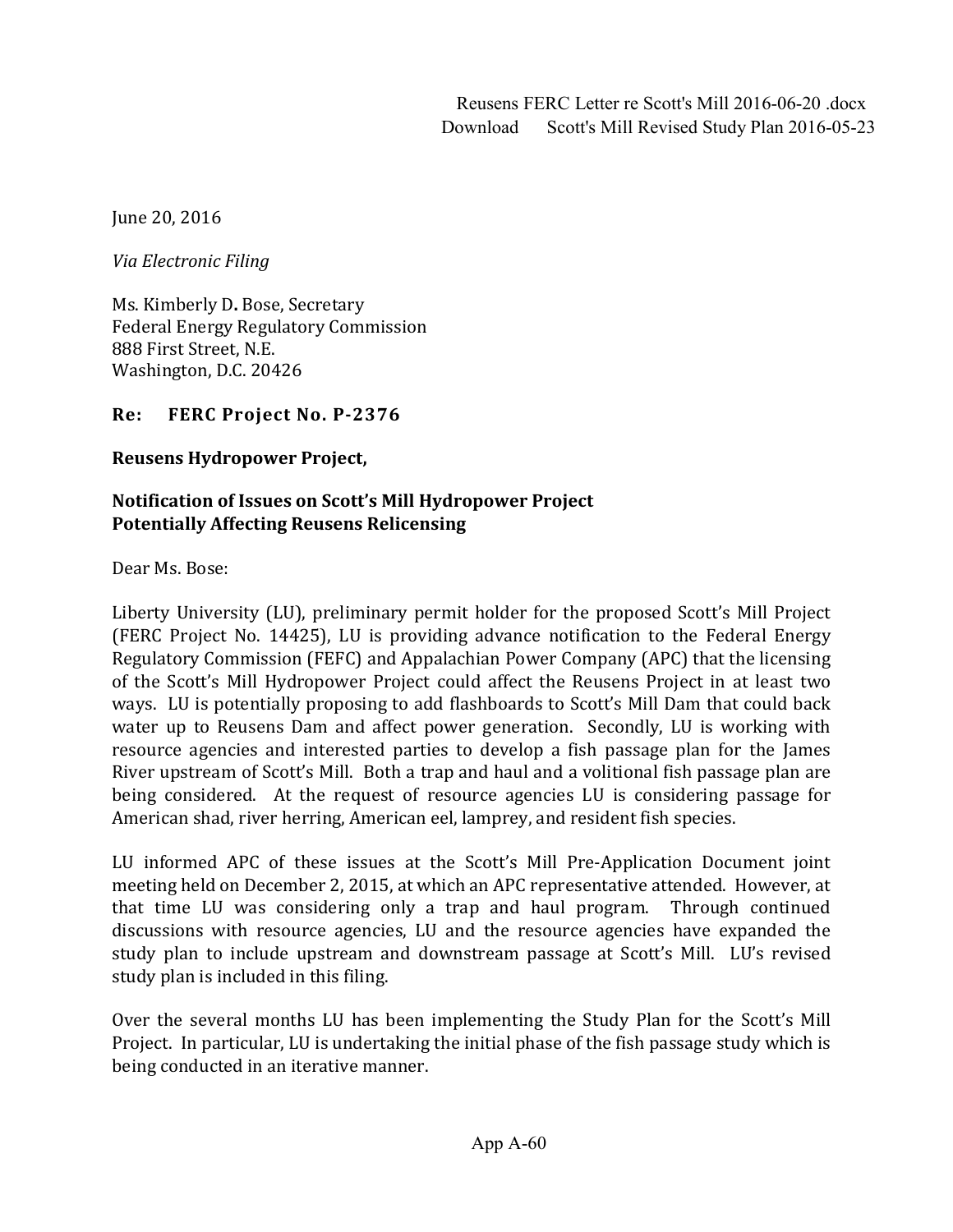LU is copying APC on this filing and anticipates APC's full participation in that study, particularly since the license for the Reusens Project expires on March 1, 2022, necessitating APC filing a Notice of Intent with FERC by March 1, 2017 that APC intends to either file for a new license or surrender their existing license for the Reusens Project. LU is also copying the U.S. Fish and Wildlife Service and the Virginia Department of Game and Inland Fisheries who have been working cooperatively with LU on this issue. LU also understands that the Reusens Project has not operated for the last six years and that APC is currently considering upgrades to the project, which could affect future fish passage plans.

Please contact the undersigned at (916) 719-7022 if you have any questions or comments.

Respectfully submitted,

Wayne MD yok

Wayne M. Dyok for

LIBERTY UNIVERSITY, INC.

Cc Larry Jackson, APC Scott Smith, VDGIF David Sutherland, USFWS Kim Stein Mark Fendig, Luminaire Technologies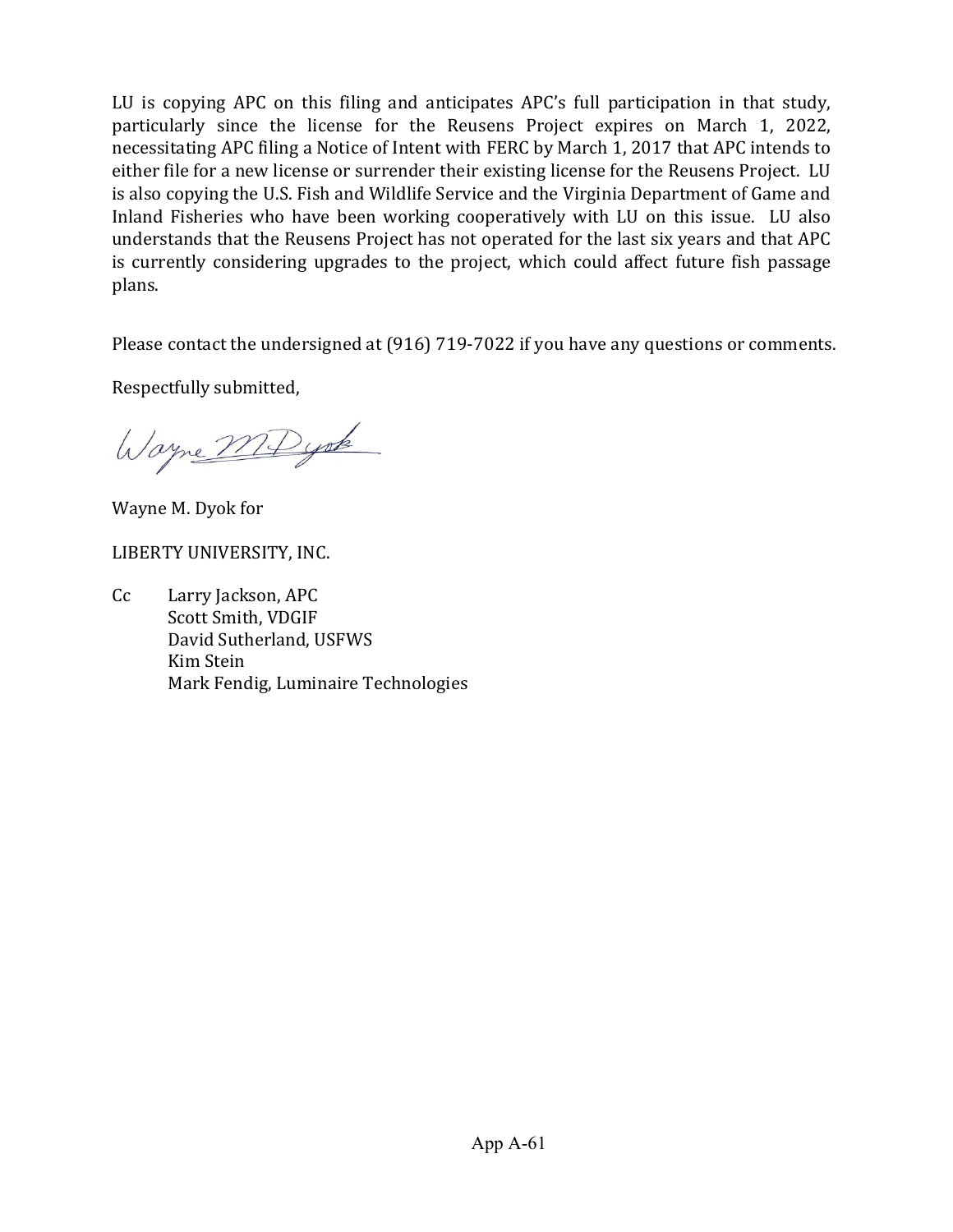**From:** Wayne Dyok [\[mailto:dyok@prodigy.net\]](mailto:dyok@prodigy.net) **Sent:** Friday, September 16, 2016 1:04 PM **To:** McGurk, Brian (DEQ); Smith, Scott (DGIF); Pat Calvert; Cario, Anthony (DEQ); David Sutherland **Cc:** Luke Graham; Mark Fendig; Ben Leatherland **Subject:** Fw: DO data compilation

Hi Brian, Scott, Pat, Anthony, and David. Attached are dissolved oxygen data collected by Ben Leatherland of Hurt and Proffitt last Friday and Monday of this week. On Friday, Ben took a longitudinal DO profile from upstream of Reusens to Blackwater Creek. He left the meter in the river just upstream of the arch section over the weekend to get a time history. On Monday, Ben took cross section and vertical profiles. Flow at Holcomb Rock on Monday was about 740 cfs and the air temperature was relatively high at approximately 90 F (32 degrees C). There was almost no flow over the arch section of the dam. (Luke will be putting up some pictures on our website of flow over the dam next week when we have a chance to organize the photos.)

I was pleasantly surprised by the results. The DO was higher than what I would have expected given the low flows and hot temperatures. Upstream of the dam DO varied from 6.6 to 9.0 mg/l over a day. The water temperature varied by less than a degree C. We did see a minor change in DO from surface to bottom in the deepest section of the river (i.e., about 23 feet deep), but that was expected. In essence there was little stratification. Similarly there was not much change in DO longitudinally. In particular with almost no flow going through the section on the right side of Daniel Island the DO in that section of the river was similar to what was measured on the left side (looking downstream). I believe the data provided by Ben are self explanatory.

Based on the results of the DO sampling, our thoughts are that we have sufficient DO data to characterize the baseline DO in the river during hot, low conditions. (Over the week the flow at Holcomb Rock has fallen slightly rom 740 to 704 cfs.) Brian do you agree we have sufficient DO data?

We have coordinated the mussel survey with Brian Watson. That is planned for the first two weeks in October. Brian plans to participate in the survey.

We are also talking to Eagle Creek Energy, the entity that is purchasing Reusens, on fish passage. Scott, I hope to get in touch with you soon to coordinate that effort.

The remaining studies are moving along including the engineering effort. We should have an update for licensing participants in the next couple of weeks.

Mark and I met with LU on Monday and we plan to have further discussions with LU in the coming weeks as we map out the licensing schedule and further develop the engineering design and cost estimate.

Please let me know if you have any questions.

Kindest regards,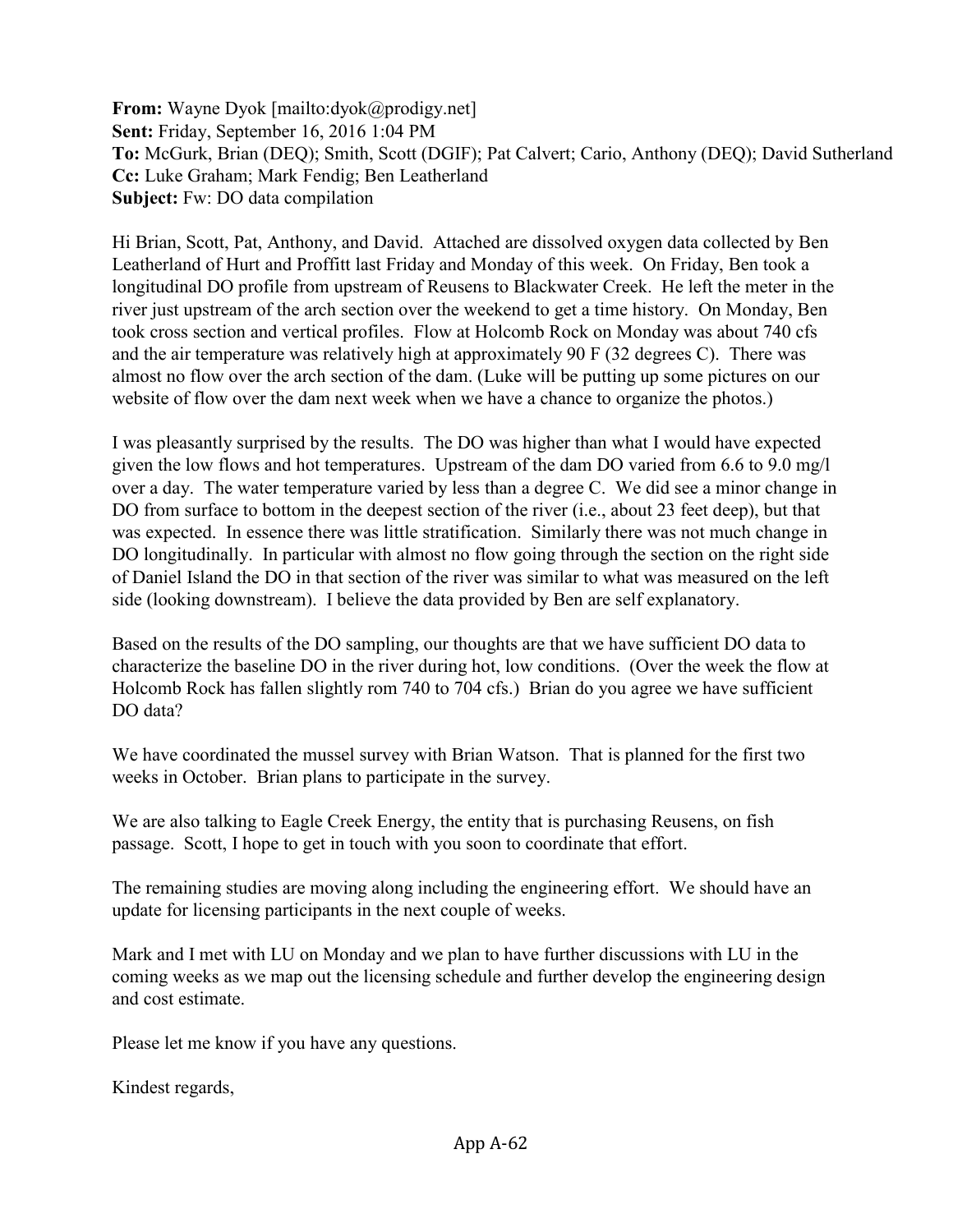Wayne

On Tuesday, September 13, 2016 6:59 AM, Ben Leatherland <br/>  $\text{Coll@handp.com}$  wrote:

Hi Mark/Wayne,

Attached, please find the compiled DO data from the riverbank (on Friday, 9/9/16), from upstream of the Scott's Mill Dam arch section (Friday-Saturday, 9/9/16-9/10/16), and from the main channel of the river near the buoys (Monday, 9/12/16).

A few notes and observations:

- 1) The data were collected on sunny days in late summer, with daytime temperatures of 75- 90 degrees F, when there had been no rain in the previous four to five days.
- 2) Data were collected using a YSI Pro ODO meter (s/n 16F102537), which was new at the time of sampling, and was calibrated to barometric pressure on 9/9/16, according to YSI instructions (and based on Lynchburg Airport NWS/NOAA preceding 72-hr data, corrected for sea level).
- 3) The 9/9/16 riverbank data and longer-term 9/9/16-9/10/16 data were from depths of less than 0.5m.
- 4) The batteries in the DO meter died on 9/10/16, and therefore limited the volume of 9/9/16- 9/10/16 data.
- 5) Aquatic vegetation and algae may be partly responsible for the higher daytime DO measurements.
- 6) The 9/12/16 cross-section data were collected by trailing the meter cable/probe behind a canoe, using 10s logging intervals. Due to the forward movement of the canoe, the actual measurement depths are likely slightly less than the noted cable lengths.
- 7) The 9/12/16 cross-section data were collected from the left riverbank to Daniel Island. As a result, the deepest/fastest water measurements are generally within the first half of the data for each cross-section.
- 8) A total of four vertical profiles were measured, all in the main river channel upstream of the Scotts Mill Dam straight section. Profiles 1-3 were in the main channel of the river, within 100m of the left riverbank. Vertical Profile 3 was the deepest of the three. Vertical Profile 4 was within 100m of Daniel Island. No vertical profile data was collected upstream of the Scotts Mill Dam arch section.
- 9) The 9/12/16 vertical profiles suggest a gradual decrease in temp and DO with increasing depth. The temp range was generally 1.2-2.0 degrees C, which would seem to indicate little thermal stratification through the water column.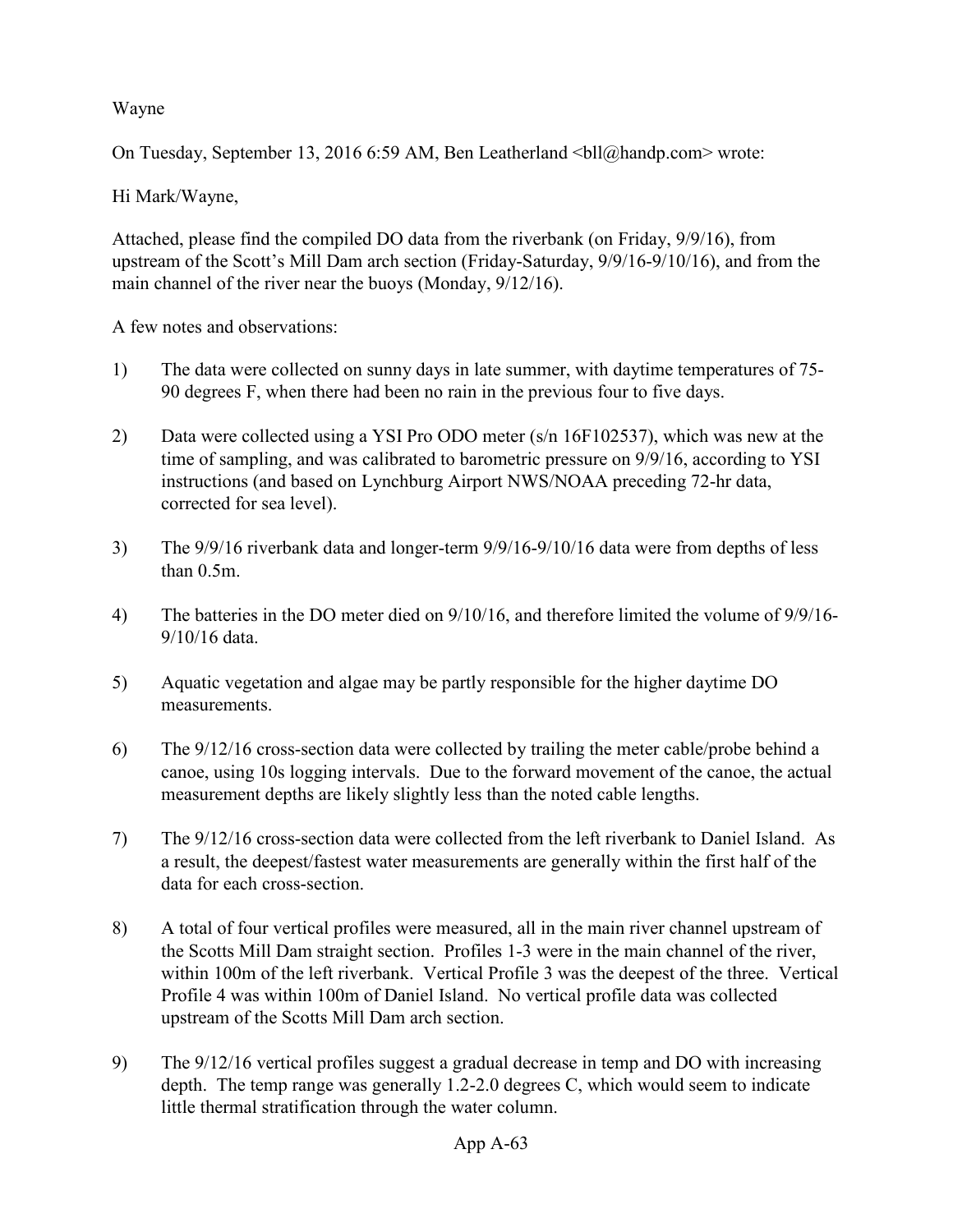10) The 9/12/16 vertical profiles suggest a general decrease in DO with increasing depth, with 20.8-25.9% difference between highest and lowest measurements. The lowest measured DO was 82.5% (Vertical Profile 3, at approximately 8-10m depth). The highest DO measurement was 108.5% (Vertical Profile 1, within 1-2m of the water surface).

Please review these data, and call with any questions. Thanks, and have a great day.

Ben Leatherland Environmental Scientist

# **HURT &PROFFITT** *CIVIL ENGINEERING & SURVEYING SINCE 1973*

2524 Langhorne Road, Lynchburg, VA 24501 Phone: 434-847-7796 x686 - Fax: 434-847-0047 - Cell: 540-520-1533 Email: [bll@handp.com](mailto:bll@handp.com) - Web: [www.handp.com](http://www.handp.com/)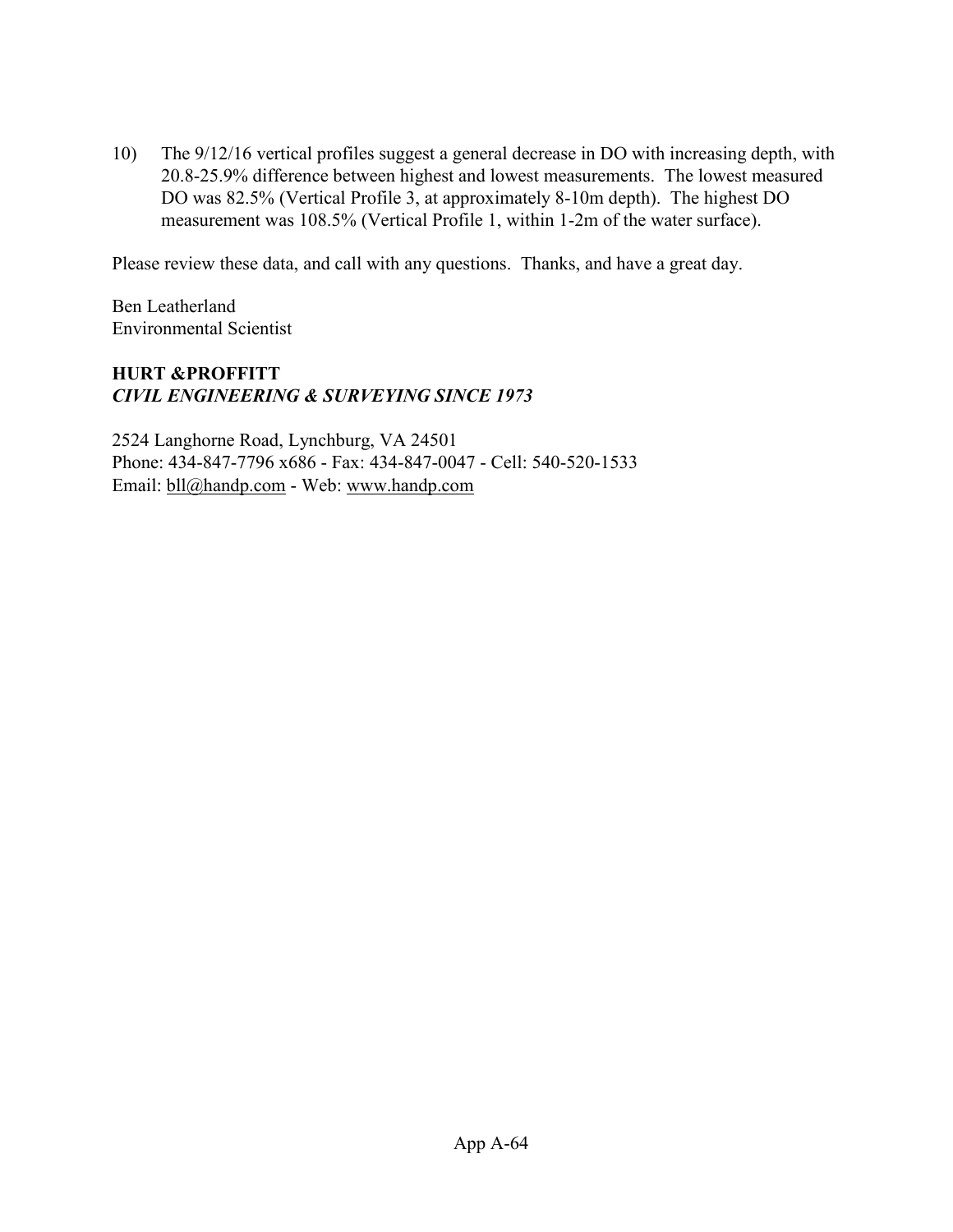**From:** Wayne Dyok [\[mailto:dyok@prodigy.net\]](mailto:dyok@prodigy.net) **Sent:** Monday, September 12, 2016 1:20 PM **To:** Ben Leatherland **Cc:** [mfendig@aisva.net](mailto:mfendig@aisva.net) **Subject:** Re: DO data from deployed meter

If that is possible, can you take a reading across the river where the buoys are. And take a couple of vertical profiles.

Sent from my iPhone

---------------------------------------------------------------------------------------------------------------------

On Sep 12, 2016, at 1:15 PM, Ben Leatherland  $\frac{\text{b}ll(\partial \theta)$  handp.com > wrote:

Hi Mark/Wayne,

Here are the DO data from the deployed meter (see below). Unfortunately, the measurements ended after 21 hours. The batteries were dead when we picked up the meter this morning. As expected, the lowest DO measurement was at night (at about 3am) and the highest measurement was during the day (at about 10am). Please review, and give me a call to discuss. I'm on a conference call until about 2:00pm. Do you want us to go collect deeper water data today?

Thanks.

|              |               |               | 50m u/s of Scott's Mill Dam arch section, 9/9/16-<br>$9/10/16$ , site 012, beginning at 16:24pm |           |                 |       |                     |
|--------------|---------------|---------------|-------------------------------------------------------------------------------------------------|-----------|-----------------|-------|---------------------|
| <b>Meter</b> | <b>Actual</b> | <b>DO</b>     | D <sub>O</sub>                                                                                  | Temp      | <b>Pressure</b> | Depth | <b>Notes</b>        |
| time         | time          | $\frac{9}{6}$ | (mg/L)                                                                                          | $(^{0}C)$ | (mm Hg)         | (m)   |                     |
| 0:37         | 17:01         | 100.9         | 7.9                                                                                             | 27.9      | 753.1           | 0.3   |                     |
| 1:37         | 18:01         | 99.6          | 7.8                                                                                             | 27.9      | 752.9           | 0.3   | 6pm, $9/9/16$       |
| 2:37         | 19:01         | 99.0          | 7.8                                                                                             | 27.9      | 752.9           | 0.3   |                     |
| 3:37         | 20:01         | 96.5          | 7.6                                                                                             | 27.8      | 752.8           | 0.3   | 8pm                 |
| 4:37         | 21:01         | 95.1          | 7.5                                                                                             | 27.8      | 753.2           | 0.3   |                     |
| 5:37         | 22:01         | 94.1          | 7.4                                                                                             | 27.7      | 753.2           | 0.3   | 10 <sub>pm</sub>    |
| 6:37         | 23:01         | 92.0          | 7.2                                                                                             | 27.7      | 753.9           | 0.3   |                     |
| 7:37         | 0:01          | 89.8          | 7.1                                                                                             | 27.6      | 754.3           | 0.3   | 12 midnight, 9/9/16 |
| 8:37         | 1:01          | 88.7          | 7.0                                                                                             | 27.6      | 754.9           | 0.3   |                     |
| 9:37         | 2:01          | 86.0          | 6.8                                                                                             | 27.6      | 755.5           | 0.3   | 2am, 9/10/16        |
| 10:37        | 3:01          | 83.9          | 6.6                                                                                             | 27.5      | 755.9           | 0.3   |                     |
| 11:37        | 4:01          | 89.8          | 7.1                                                                                             | 27.6      | 756.2           | 0.3   | 4am                 |
| 12:37        | 5:01          | 91.8          | 7.2                                                                                             | 27.8      | 756.1           | 0.3   |                     |
| 13:37        | 6:01          | 95.8          | 7.5                                                                                             | 27.9      | 755.8           | 0.3   | 6am                 |
| 14:37        | 7:01          | 97.5          | 7.6                                                                                             | 28.0      | 755.6           | 0.3   |                     |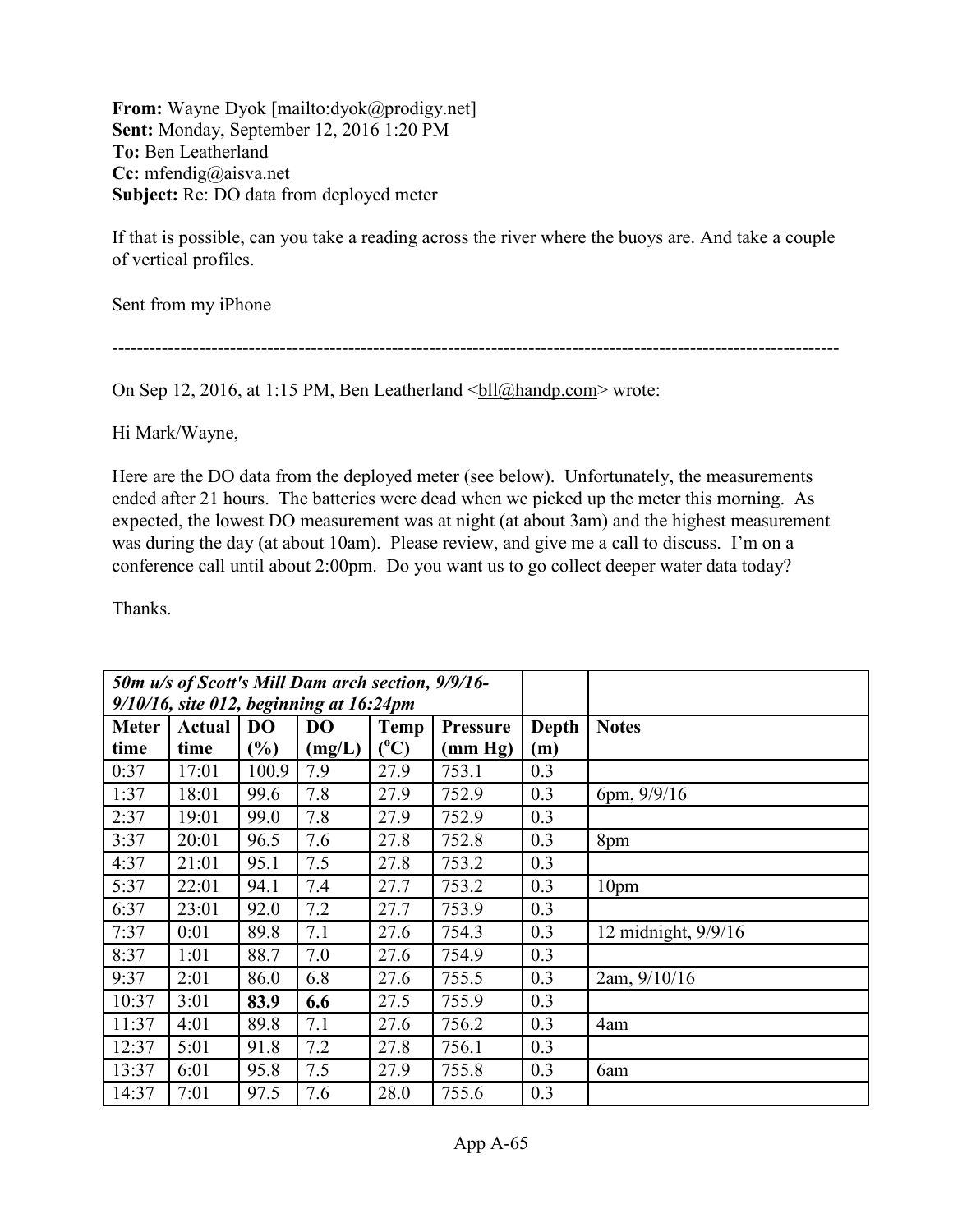| 15:37 | 8:01  | $108.0$   8.4 |     | 28.2 | 755.4 | 0.3 | 8am                |
|-------|-------|---------------|-----|------|-------|-----|--------------------|
| 16:37 | 9:01  | 114.9         | 9.0 | 28.2 | 755.0 | 0.3 |                    |
| 17:37 | 10:01 | 113.2         | 8.8 | 28.3 | 754.9 | 0.3 | 10am               |
| 18:37 | 11:01 | 109.2         | 8.5 | 28.1 | 755.2 | 0.3 |                    |
| 19:37 | 12:01 | 102.2         | 8.0 | 28.0 | 755.9 | 0.3 | 12 noon, $9/10/16$ |
| 20:37 | 13:01 | 98.8          | 7.8 | 27.9 | 756.8 | 0.3 |                    |
| 21:37 | 14:01 | 95.3          | 7.5 | 27.8 | 757.3 | 0.3 | 2 <sub>pm</sub>    |

Ben Leatherland Environmental Scientist

**HURT & PROFFITT** *CIVIL ENGINEERING & SURVEYING SINCE 1973* 2524 Langhorne Road, Lynchburg, VA 24501 Email: [bll@handp.com](mailto:bll@handp.com) - Web: [www.handp.com](http://www.handp.com/)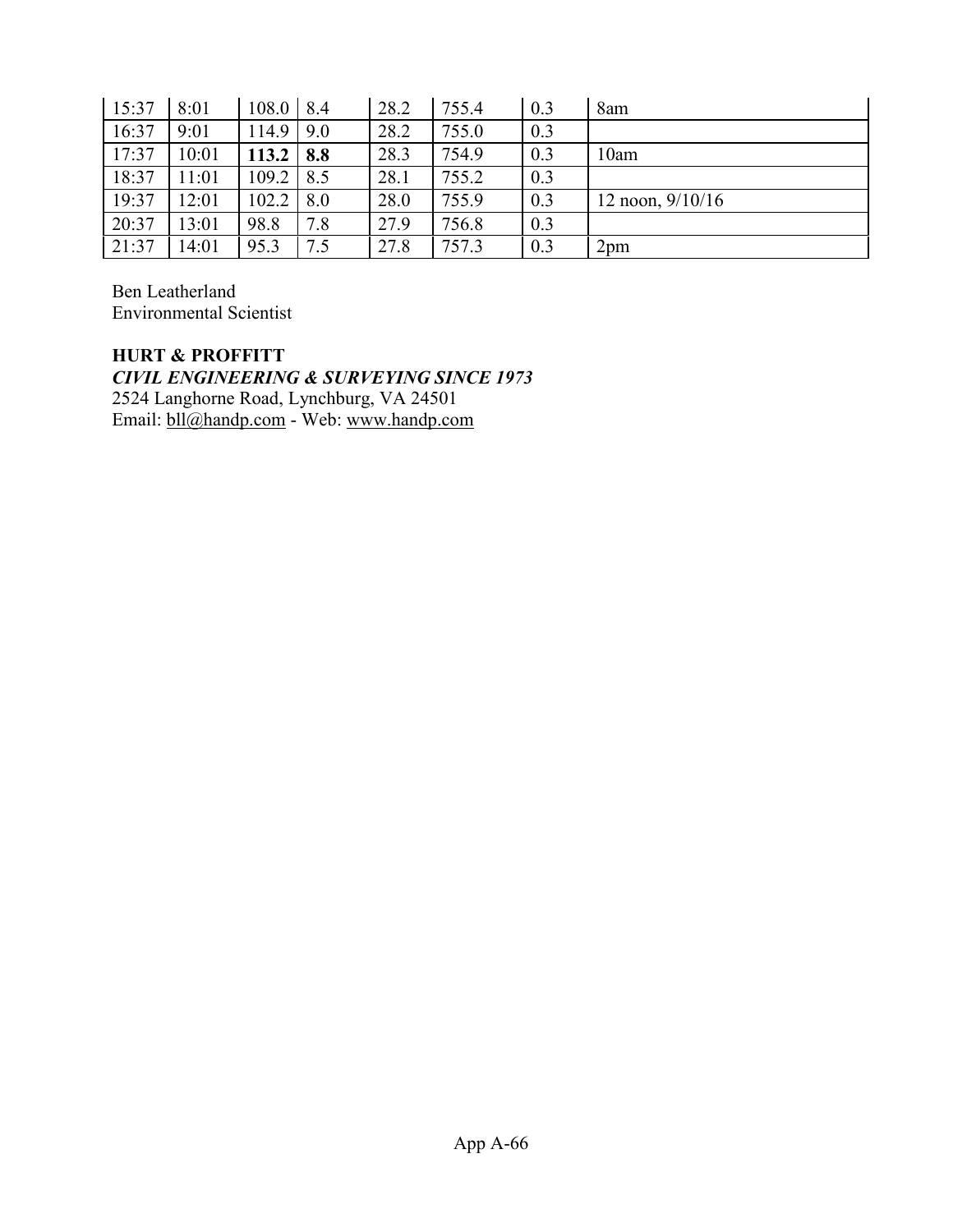McGurk, Brian (DEQ) < Brian.McGurk@deq.virginia.gov>

To: [Wayne Dyok](mailto:dyok@prodigy.net)  CC: [Cario, Anthony \(DEQ\)](mailto:Anthony.Cario@deq.virginia.gov) [Bushing, Mark \(DEQ\)](mailto:Anthony.Cario@deq.virginia.gov) [Richards, Mark \(DEQ\)](mailto:Mark.Richards@deq.virginia.gov) 09/29/16 at 9:45 AM

Wayne

I got your phone message yesterday. I consulted with my colleagues about the sufficiency of the water quality data that you sent. Please see their questions that I've highlighted in the emails below.

Also, I presume that a report describing Study #3 and its results will be prepared and submitted to FERC, as with results from the other Studies. Is that correct? I see on your website that there are images of the bathymetry. Have reports been prepared for Studies #1  $\&$  #2?

Once the reports of the Studies are complete, I'm figuring that you will prepare and submit to DEQ an application for a Virginia Water Protection (VWP) permit. Do you have a projected time frame for the preparation and submittal of that application?

Thanks!

Brian

Brian McGurk, P. G. Office of Water Supply Virginia Department of Environmental Quality brian.mcgurk@deq.virginia.gov 804-698-4180 mailing address: P.O. Box 1105, Richmond VA 23218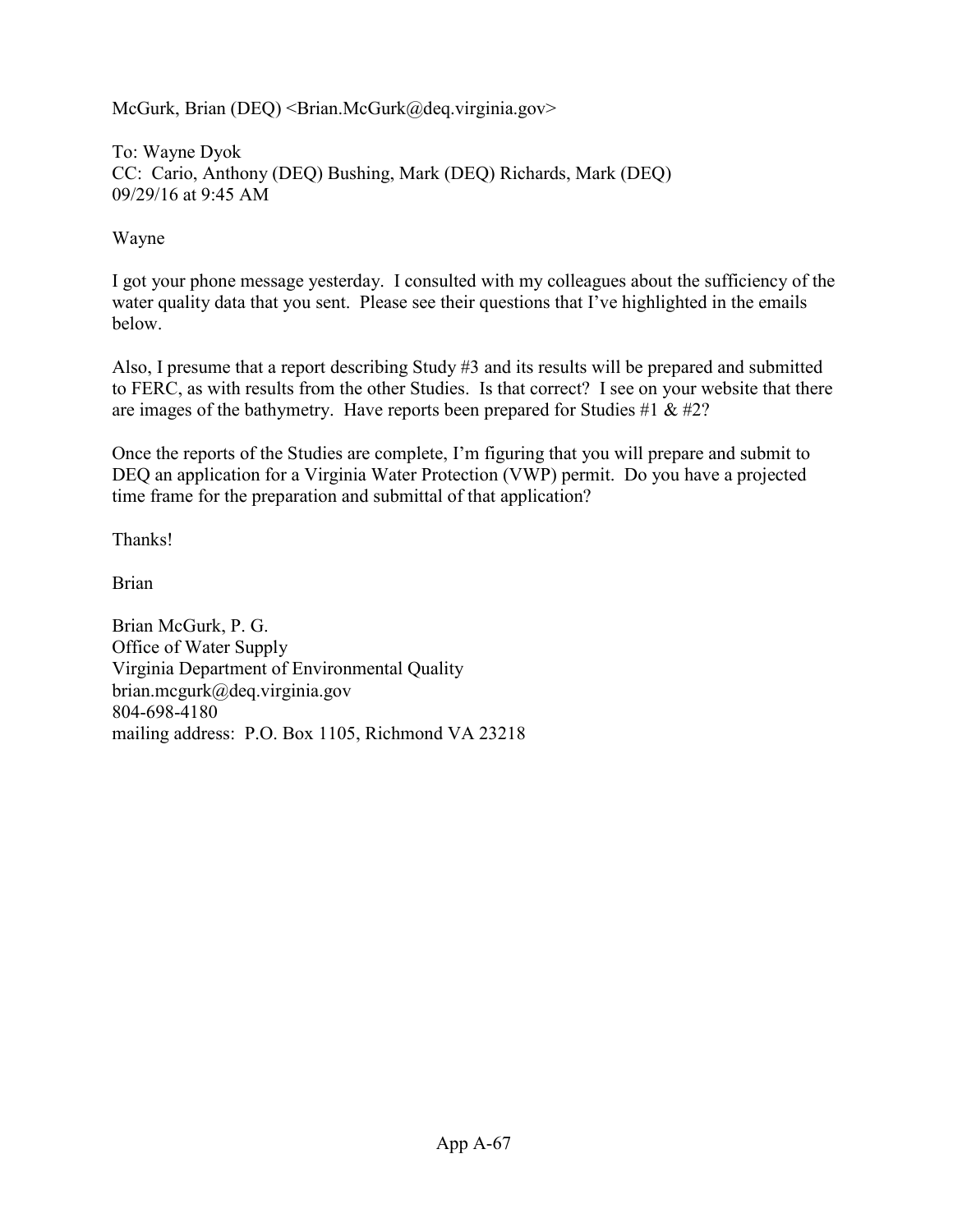**From:** Cario, Anthony (DEQ) **Sent:** Thursday, September 29, 2016 12:04 PM **To:** Bushing, Mark (DEQ); McGurk, Brian (DEQ) **Subject:** RE: DO data compilation

Brian,

I would also like to see a map of where these samples were taken and some more weather info.

I would like them to submit a comparison of their data to other ambient data for that section of the James River to show that it falls in the range of what's expected. The air temperature is not terribly high when they measured. Higher day and night temperatures earlier in the summer may cause some lower DO numbers and temp numbers but hard to say really.

# *Tony Cario*

Environmental Specialist Office of Water Supply Department of Environmental Quality P.O. Box 1105, Richmond, VA 23218 804-698-4089 [anthony.cario@deq.virginia.gov](mailto:anthony.cario@deq.virginia.gov) [www.deq.virginia.gov](http://www.deq.virginia.gov/)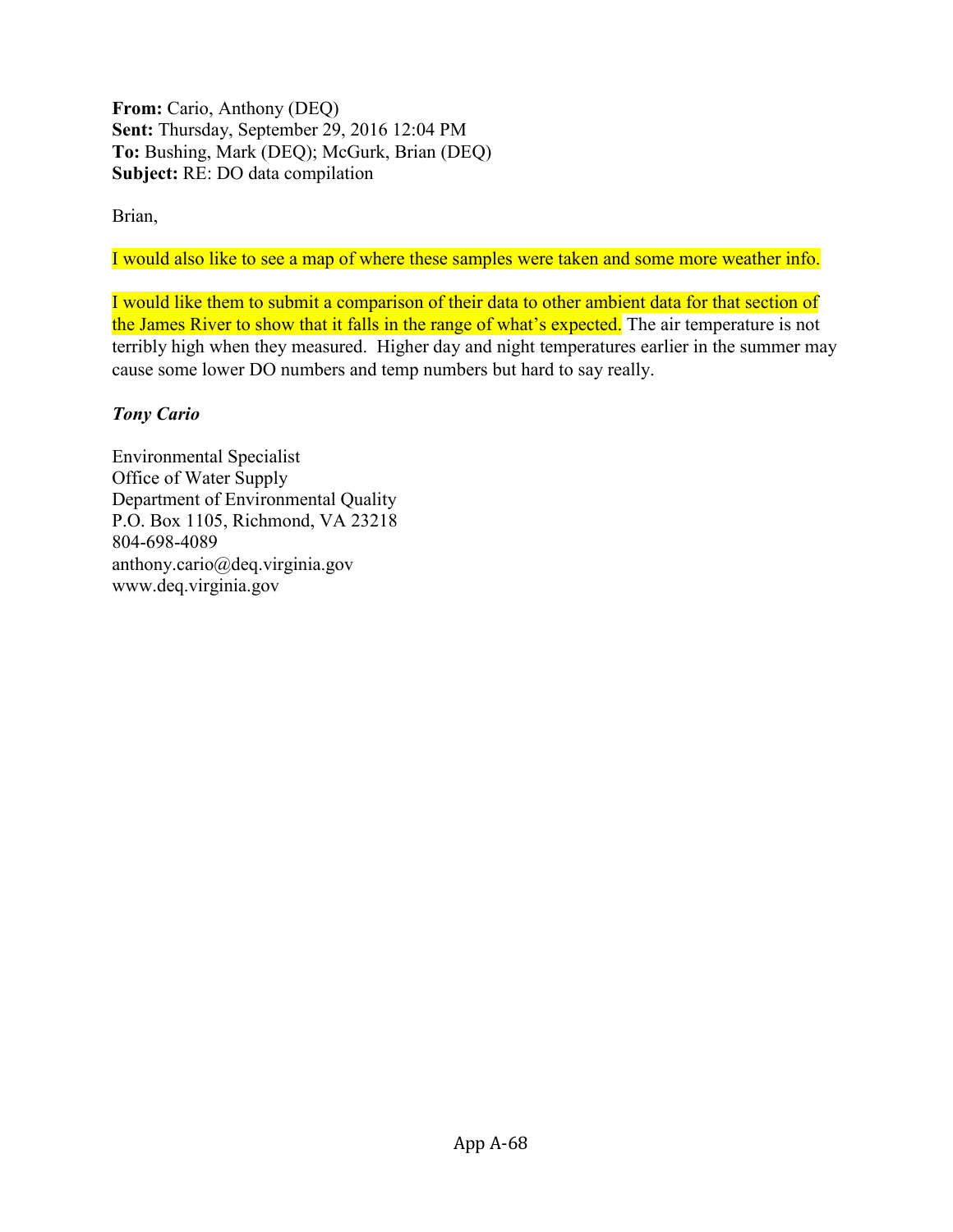**From:** Bushing, Mark (DEQ) **Sent:** Thursday, September 29, 2016 7:44 AM **To:** McGurk, Brian (DEQ) **Cc:** Cario, Anthony (DEQ) **Subject:** RE: DO data compilation

Agree, this seems to be Study Plan #3.

Couple quick things I would request;

- the time that the samples (only one with times is the Deployed DOP meter) were taken;
- a little more weather info (have that it was sunny on 9/9, but what about the other days? have no rain within 4 days on the 9<sup>th</sup>, but on the  $12<sup>th</sup>$ , no rain within 5 days – hum, how can that be?);
- $\cdot$  a map showing where each of the sites (12) and the cross-sections and vertical profiles were taken (not shown in the study plan);
- what is the difference between these Cross-sections (1vs. 2 and 3a vs. 3b? these say the same things?);
- vertical profiles should be known depth, not approximate. Looking at the vertical profiles, I am quite surprised that there is 30 feet of depth anywhere in that stretch of the river. could be wrong.

Mark F. Bushing DEQ BRRO-L 434-582-6240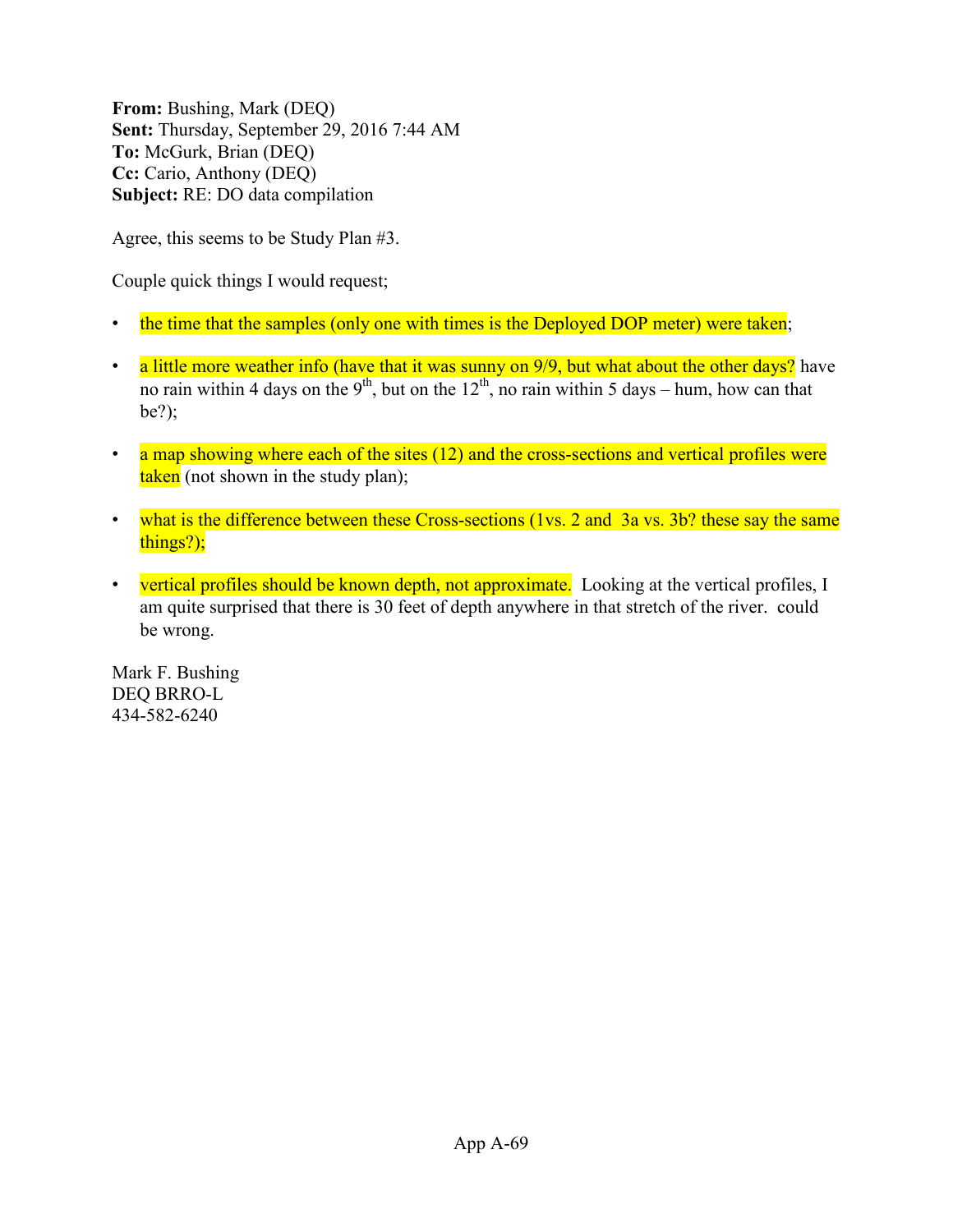**From:** McGurk, Brian (DEQ) **Sent:** Wednesday, September 28, 2016 7:53 AM **To:** Bushing, Mark (DEQ) **Cc:** Cario, Anthony (DEQ) **Subject:** FW: DO data compilation

Hey Mark

Could you take a look at these water quality data collected around Scotts Mill Dam? Wayne has asked me whether these data are sufficient for their study. It appears to me that what they've reported follows Study Plan #3 (Water Quality Effects of Flow and Water Level Changes, attached). Do you think that this is sufficient?

Thanks!

Brian McGurk, P. G. Office of Water Supply Virginia Department of Environmental Quality [brian.mcgurk@deq.virginia.gov](mailto:brian.mcgurk@deq.virginia.gov) 804-698-4180 mailing address: P.O. Box 1105, Richmond VA 23218

---------------------------------------------------------------------------------------------------------------------

[Reply Reply to All Forward More](https://mg.mail.yahoo.com/neo/launch?.partner=sbc&.rand=7qj0t234ih818)  Wayne Dyok  $\langle \text{dyok}(\hat{a}) \text{prodigy.net} \rangle$ .

Good afternoon Brian, Tony, Mark and Mark. Here is our initial response to your email.

First, we have completed studies 1 and 2, but not prepared reports. We have not made a final determination whether we will do short specific reports or include the information in the draft application and as a supplement to the Virginia Water Protection Permit. For the water level measurements, we have data at the lower and average flows and even moderately high flows. I am hopeful that Mark will get the water levels for the flows currently being experienced (i.e., about 20,000 cfs). The upstream water levels behave exactly as we predicted from the weir equation.

We did experience some vandalism or flow destruction of the downstream gage on the left side of the river, but we have sufficient data for the tailwater rating curve and updated our energy calculation accordingly.

Believe it or not, the deepest point in the headpond is about 25 feet deep. This was measured by Luke in the bathymetry survey and then Ben went out and collected water temperature and DO data in the area where the buoys are located which is the deepest part of the headpond. His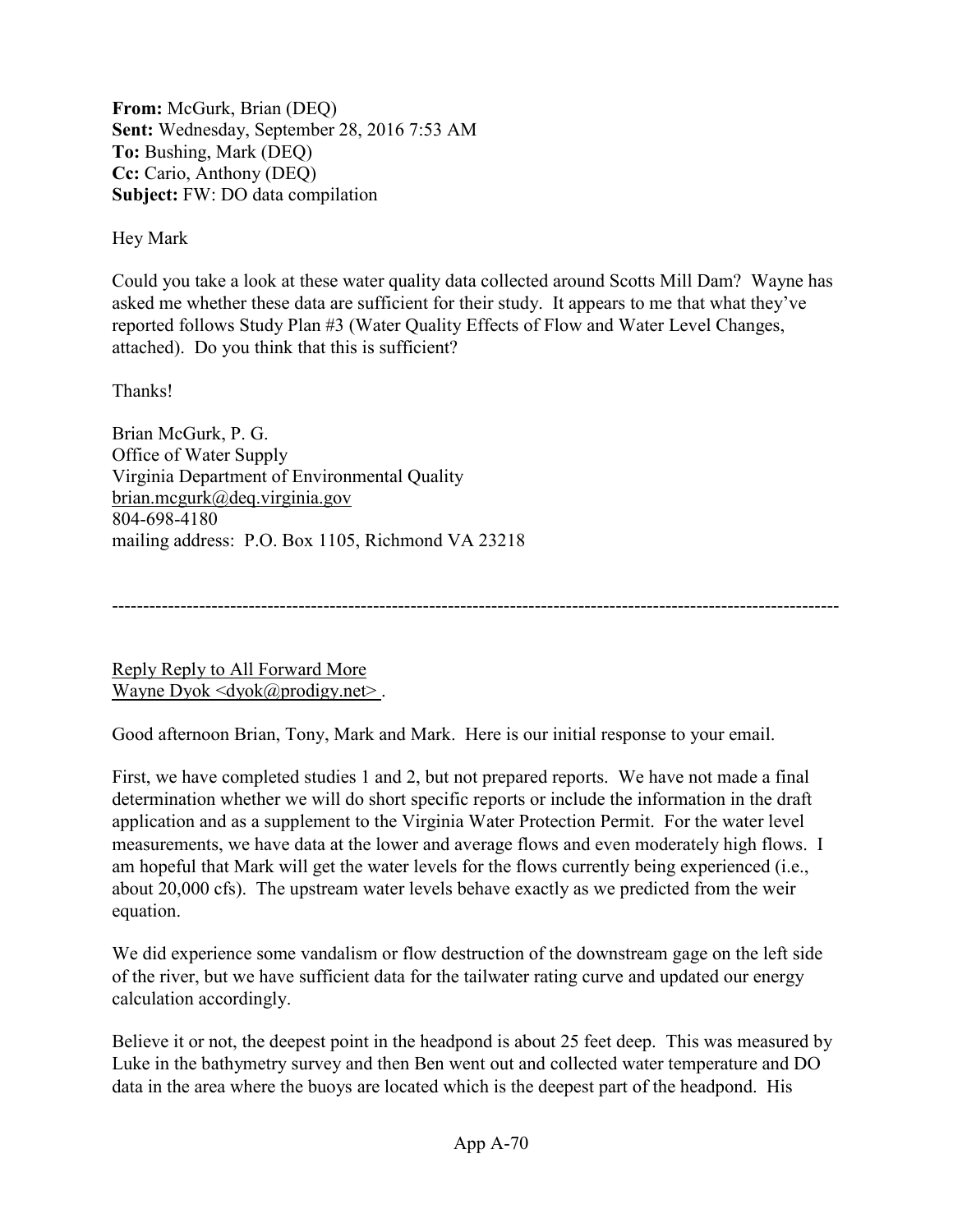measurement corroborated the bathymetry study results as he measured a depth of about 8 meters (i.e., 26 feet).

I forwarded your email to Ben. He will factor your questions/requests into his report or section write up for the draft application. For sure we will include a map with the locations of the measurements. We will also include additional information about the weather on all sampling days. To the extent that Ben can come up with ambient DO data, we ill include that with our assessment.

We had to wait until flows got to about 1,000 cfs before we could take the DO measurements as we felt low flows would be most critical for the DO measurements. When we got to a low flow level, we were still experiencing relatively hot conditions. We just did not get the low flows until around the end of August. The good news is that DO was not a problem even in the areas with very little or no flow such as upstream of the arch arch section of the dam.

As for when we file the draft application, I cannot give you a definitive date. We are planning for about the end of the year. We have another internal meeting with LU coming up in about two weeks and I am hopeful that everything will come together to proceed as quickly as possible to wrap up all studies and prepare the draft application and VWPP.

Brian - Mark Fendig and I will be back in touch with you after the LU meeting.

Wayne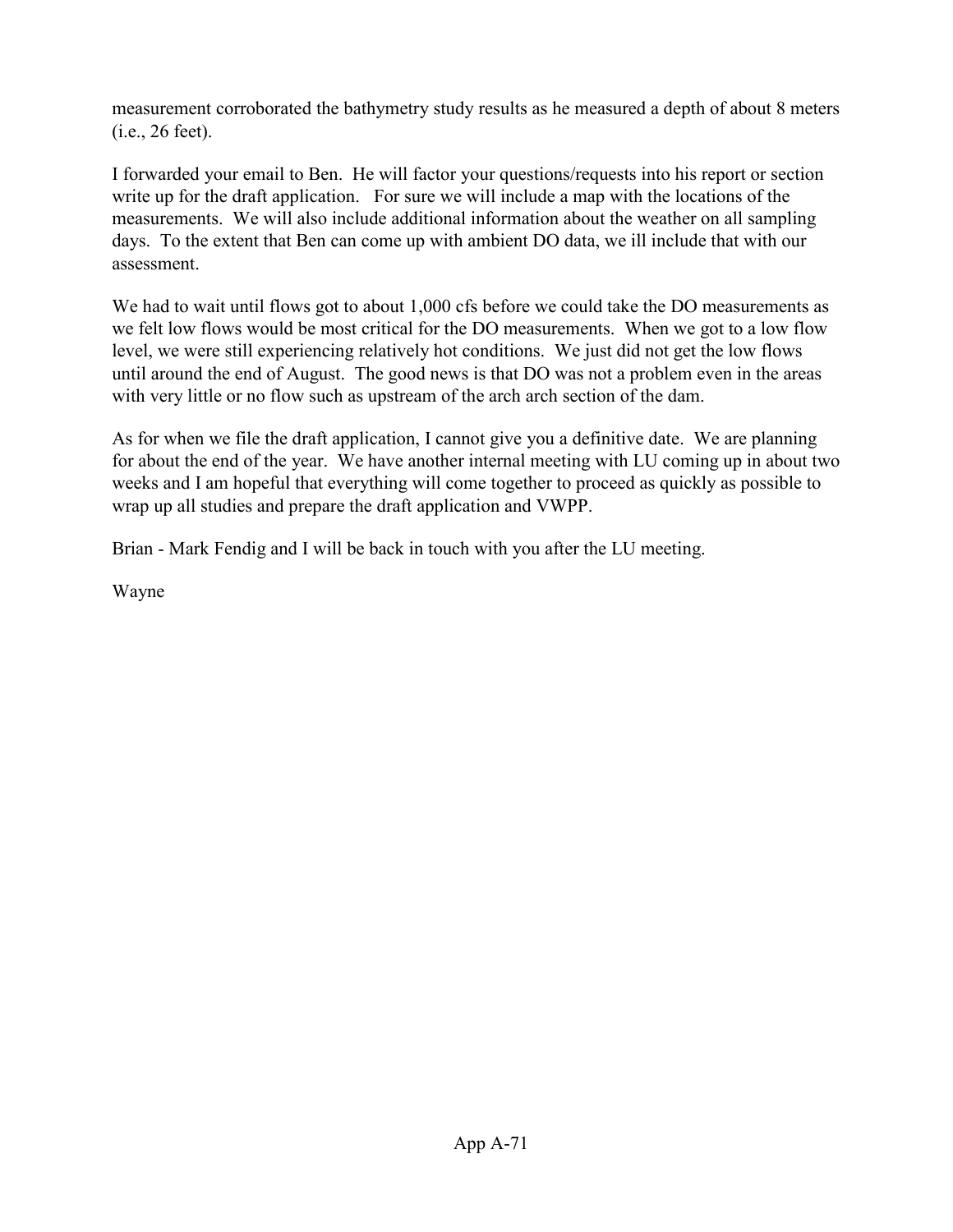McGurk, Brian (DEQ) < Brian.McGurk@deq.virginia.gov>

Hi Wayne I hope that you are enjoying the Holidays immensely. Just checking in with you regarding the status of preparing a JPA for the Scotts Mill Dam project.

Take care,

Brian

Brian McGurk, P. G. Office of Water Supply Virginia Department of Environmental Quality brian.mcgurk@deq.virginia.gov 804-698-4180 mailing address: P.O. Box 1105, Richmond VA 23218

---------------------------------------------------------------------------------------------------------------------

From: Wayne Dyok [mailto:dyok@prodigy.net] Sent: Saturday, October 01, 2016 6:00 PM To: McGurk, Brian (DEQ) Cc: Cario, Anthony (DEQ); Bushing, Mark (DEQ);

To: [Wayne Dyok](mailto:)  12/28/16 at 12:57 PM

To: [McGurk, Brian \(DEQ\)](mailto:Brian.McGurk@deq.virginia.gov)  CC: [Cario, Anthony \(DEQ\) Mark Fendig](mailto:Anthony.Cario@deq.virginia.gov)  12/28/16 at 1:41 PM

Hi Brian. First, happy holidays and best wishes for the new year.

Yes, we are working on the license application and the 401 application. We have completed all the field studies. The engineering is lagging a bit because our consultant was overbooked, but they should catch up in January. I need their input before we can complete a couple of the studies.

I expect to have an update in about 2 weeks. Starting next Tuesday, I will be out of pocket until about mid-January as I am having a surgical procedure to repair my shoulder.

Kindest regards,

Wayne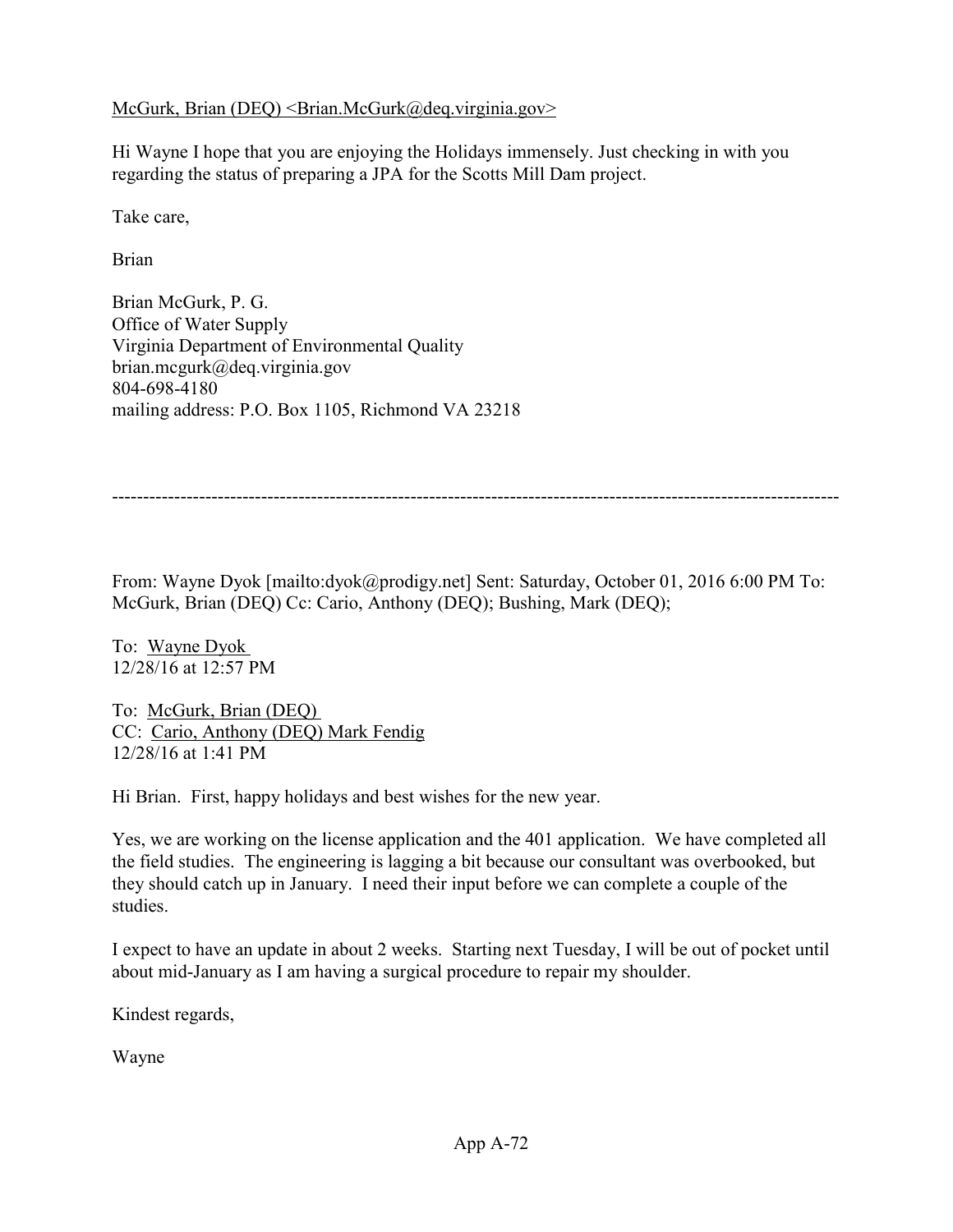F**rom:** Wayne Dyok [mailto:dyok@prodigy.net] **Sent:** Friday, August 04, 2017 12:10 AM **To:** Sutherland, David; Smith, Scott (DGIF) **Cc:** Brett Towler; Mark Fendig **Subject:** Re: Scotts mill dam on the James River

David, Scott and Brett - Would you be available for a conference call with Eagle Creek Energy (Reusens) and Mark Fendig and me (Scott's Mill) on either August 24 or 25?

Mark and I convened a conference call with Eagle Creek to coordinate our fish passage efforts. We discussed options for passing both Sea Lamprey and American eel and potentially American shad down the road. They would like to hear directly from you on what species need passing, the associated timing of fish passage, and your thoughts on how best to pass the fish (e.g., trap and haul and some type of fish ladder).

Brett, can we talk early next week? As David likely mentioned to you, we are in the final stages of preparing our draft license application for the Scott's Mill Hydropower Project. Irrespective of how the discussion with Eagle Creek turns out, I would like to get your thoughts on fish passage, monitoring, and O&M.

Regards, Wayne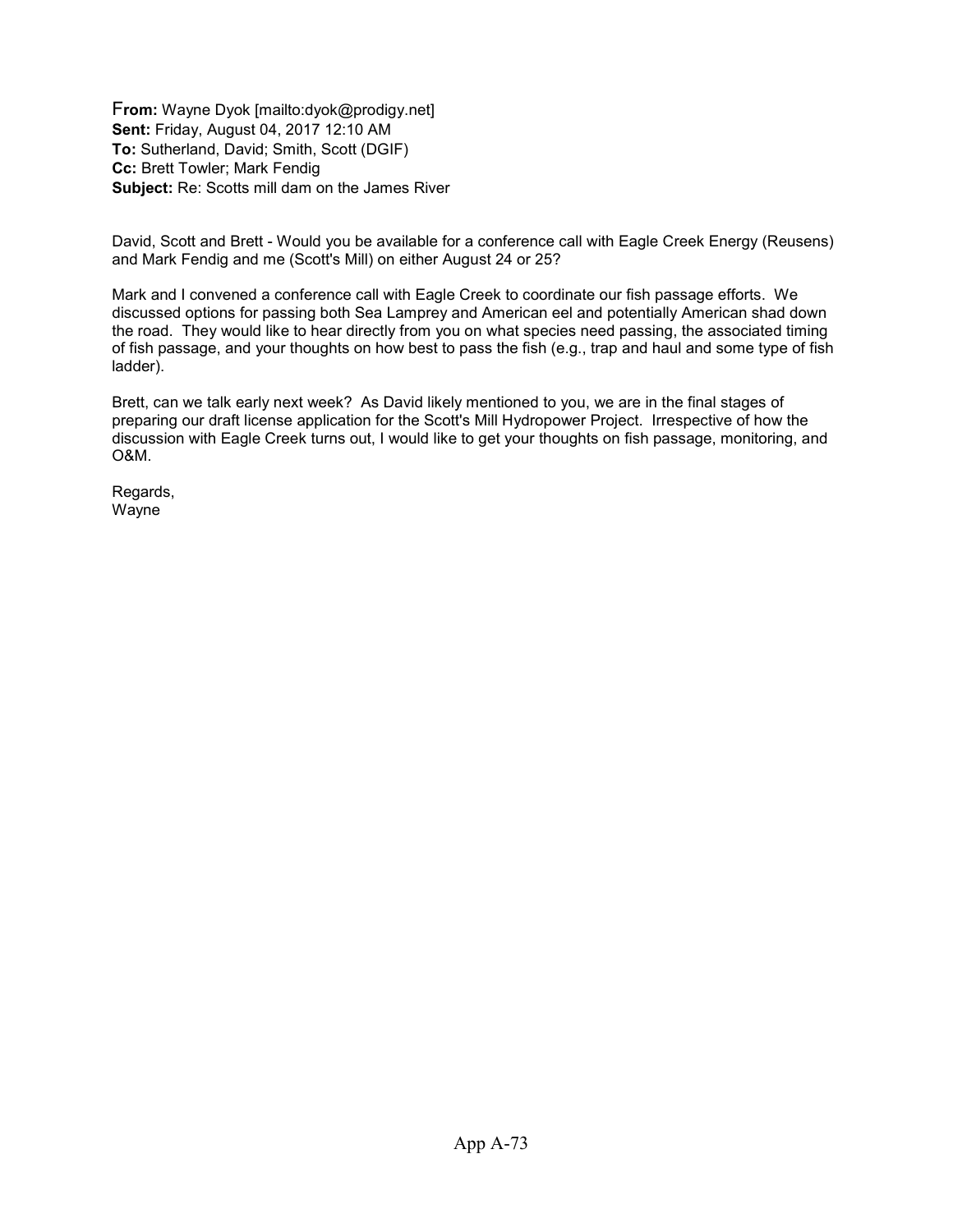## **RECORD OF TELEPHONE CONVERSATION REUSENS AND SCOTT'S MILL HYDROPOWER PROJECTS**

#### Conference Call Participants

Scott Smith – Virginia Department of Game and Inland Fisheries (VDGIF) Alan Weaver – Virginia Department of Game and Inland Fisheries David Sutherland – US Fish and Wildlife Service (USFWS) Jessica Pica – USFWS Brett Towler – USFWS Bob Gates – Eagle Creek Energy (Reusens Project) Dan Parker – Eagle Creek Energy (Reusens Project) Mark Fendig – Owner Scott's Mill Dam, rep for Liberty University Wayne Dyok – Consultant for Scott's Mill Project Licensing

Date – August 25, 2017

#### **Agenda**

- 1. Fish species to pass
- 2. Upstream Passage
- 3. Downstream Passage
- 4. Monitoring
- 5. Maintenance

#### **Summary of Discussion**

#### Fish Species Passage

After the introductions, the resource agencies<sup>[4](#page-0-0)</sup> stated that they would like to see river connectivity, passage of anadromous and catadromous fish and resident fish species. More specifically, there appears to be an immediate need to pass American Eel and Sea Lamprey. Scott's Mill representatives noted that they have been moving forward on the licensing of Scott's Mill assuming that, at a minimum, American Eel and Sea Lamprey would need to be passed.

Eagle Creek asked if there was a fish restoration plan for the James River. At this time, no James River restoration plan has been developed, but the agencies operate under the Atlantic States Marine Fisheries management plans. However, there has been a concerted effort to restore anadromous fish, and specifically American Shad. The VDGIF pointed out that American Shad, American Eel and Sea Lamprey pass through the Boshers vertical slot fishway annually along with 20 plus other riverine fish species. The participants concurred that restoration of American Shad has not yet achieved target levels to fill the amount of spawning

<sup>4</sup> Collectively VDGIF and USFWS are referred to as resource agencies. Since they are working together on fish passage, these notes do not differentiate among agency participants.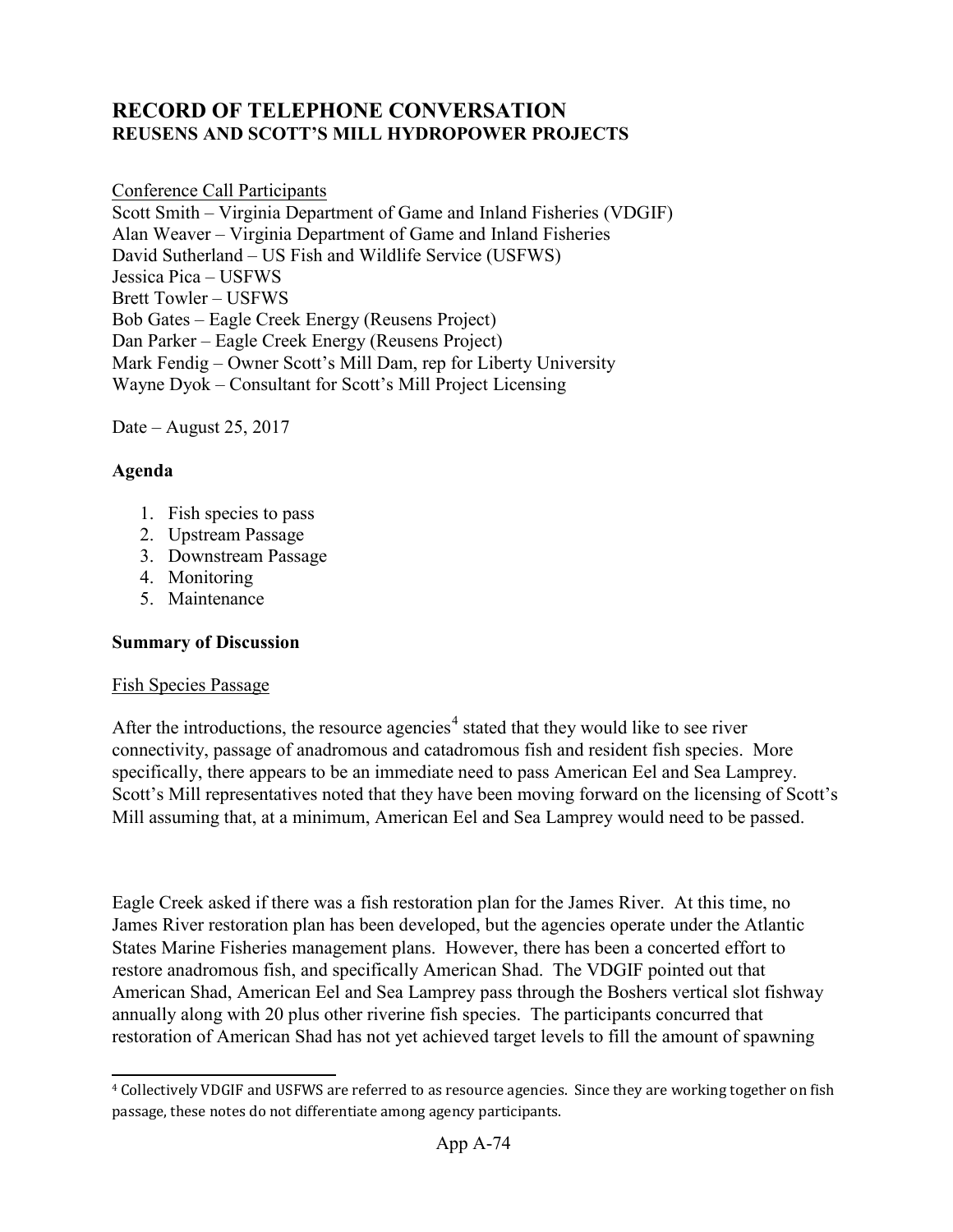and rearing habitat upstream of Bosher's Dam. The agencies commented that there are a variety of reasons for the low abundance. Hence in the short-term, American Shad passage is not as critical as for other species, but could become critical in the future.

Besides American Eel and Sea Lamprey, there was no final decision as to what additional species need to be passed now or in the longer term. The agencies will make a final decision later that will consider the James River basin upstream of Richmond, including the 7 dams situated within a 22-mile section of the James River, species needs, passage cost, and likelihood of success. (There is approximately 137 miles of mainstem habitat between Bosher's Dam and Scott's Mill Dam. There is an additional 153 miles of habitat on major James River tributaries between Scott's Mill and Boshers Dam. Upstream of Cushaw Dam, there is a considerable amount of mainstem and tributary habitat that historically supported diadromous fish, although dams on the James River have limited fish movement since the 1840's.)

Eagle Creek observed that a trap and haul program might best serve the needs of the basin upstream of Scott's Mill because of the challenges and costs associated with moving aquatic species upstream of 7 dams. (This could be a more significant challenge at Reusens as the Reusens Dam is about 40 feet high.)

Scott's Mill representatives observed that Gizzard Shad have been reported by anglers to be immediately downstream of Scott's Mill dam and American Eel have been observed as far upstream as Cushaw Dam, but not in great numbers. This was confirmed by VDGIF.

In response to a question about the Scott's Mill dam licensing status, Wayne responded that the draft application is expected to be distributed in September. For a variety of reasons, Liberty University will likely transfer the license to another entity after the license is issued. In the meantime, the application is being prepared with the intent to have safe, timely, and effective fish passage for both American Eel and Sea Lamprey.

Eagle Creek noted that they expected to start relicensing of Reusens in about 18 to 24 months. (The Reusens license expires on February 29, 2024.)

### Upstream Fish Passage

The agencies suggested that Scott's Mill work closely with them on the upstream design before a draft license application is developed. Wayne responded that is the intent, particularly once conceptual ideas and resource goals are integrated. **Action Item.** Scott's Mill will work with its fish passage consultant and the USFWS to lay out potential fish passage approaches. This will include a trap and haul program, a nature-like fishway around the dam, and a fishway design to move American Eel and Sea Lamprey into the Scott's Mill headpond. Agencies specifically asked about the potential for a nature-like fishway. Preliminary work done by Scott's Mill indicates that a nature-like fishway would be on the order of 400 to 600 feet-long based on a head of about 17 feet. Given the limited room on the left side of the James River, necessary fishway length, and the fact that most flow will be on the right side of the river, the left side may not be feasible. Also on the right side, space is limited by the needs of U.S. Pipe Company for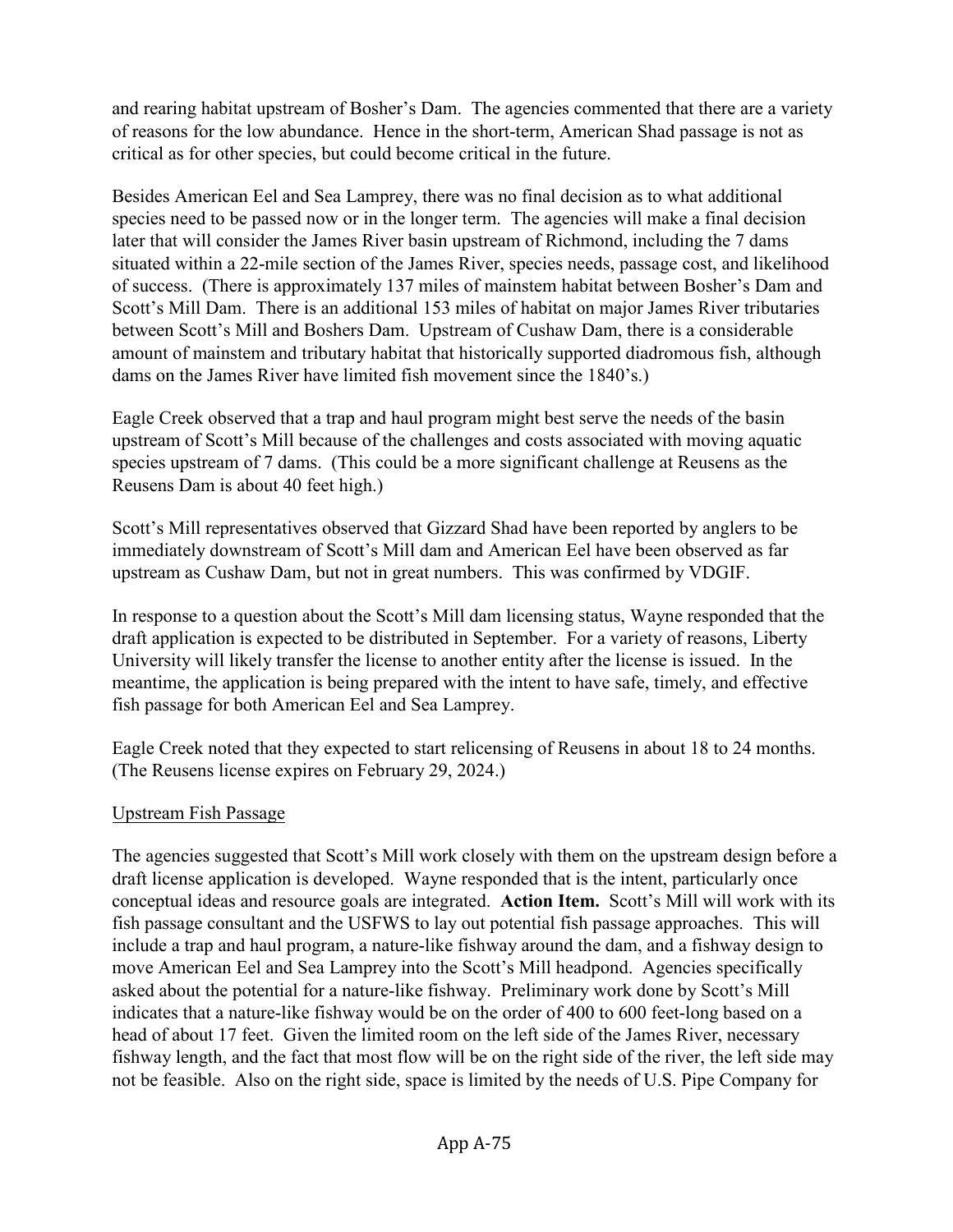storing their pipe. Hence Scott's Mill has been focusing on the area immediately to the left of the arch section of the dam as that area was historically used to provide for fish passage.

**Action Item.** Wayne suggested that it might be best to include the options for fish passage in the draft license application and then continue to work on the approach that is in the best public interest during the 90-day application review period.

**Action Item.** Scott's Mill representatives will contact the other owners of the hydropower projects upstream (i.e., Holcomb Rock, Coleman Falls, Big Island, Snowden and Cushaw) to set up another conference call with resource agencies and dam owners. This meeting should occur once Scott's Mill preliminary information on fish passage becomes available.

#### Downstream Passage

This agenda item was not discussed due to lack of time.

## Monitoring

Wayne asked what type of monitoring requirements the resource agencies would expect to see. Because these are relatively small run-of-river projects, they cannot afford high monitoring costs. It was agreed that fish counts would be needed at least initially to monitor passage success. VDGIF monitors the James River mainstem annually and that will certainly help with the monitoring. However, tributaries are not currently monitored. Scott's Mill requested that the agencies work with the dam owners to develop a plan that limits overall costs and possibly includes more agency involvement. This should be at a basin level upstream of Bosher's dam.

### Maintenance

This agenda item was also not discussed due to lack of time.

Agencies also asked about mussels. Wayne responded that Brian Watson of VDGIF had been provided a copy of the mussel survey conducted upstream and downstream of Scott's Mill dam. The report will be included as an appendix in the Scott's Mill license application.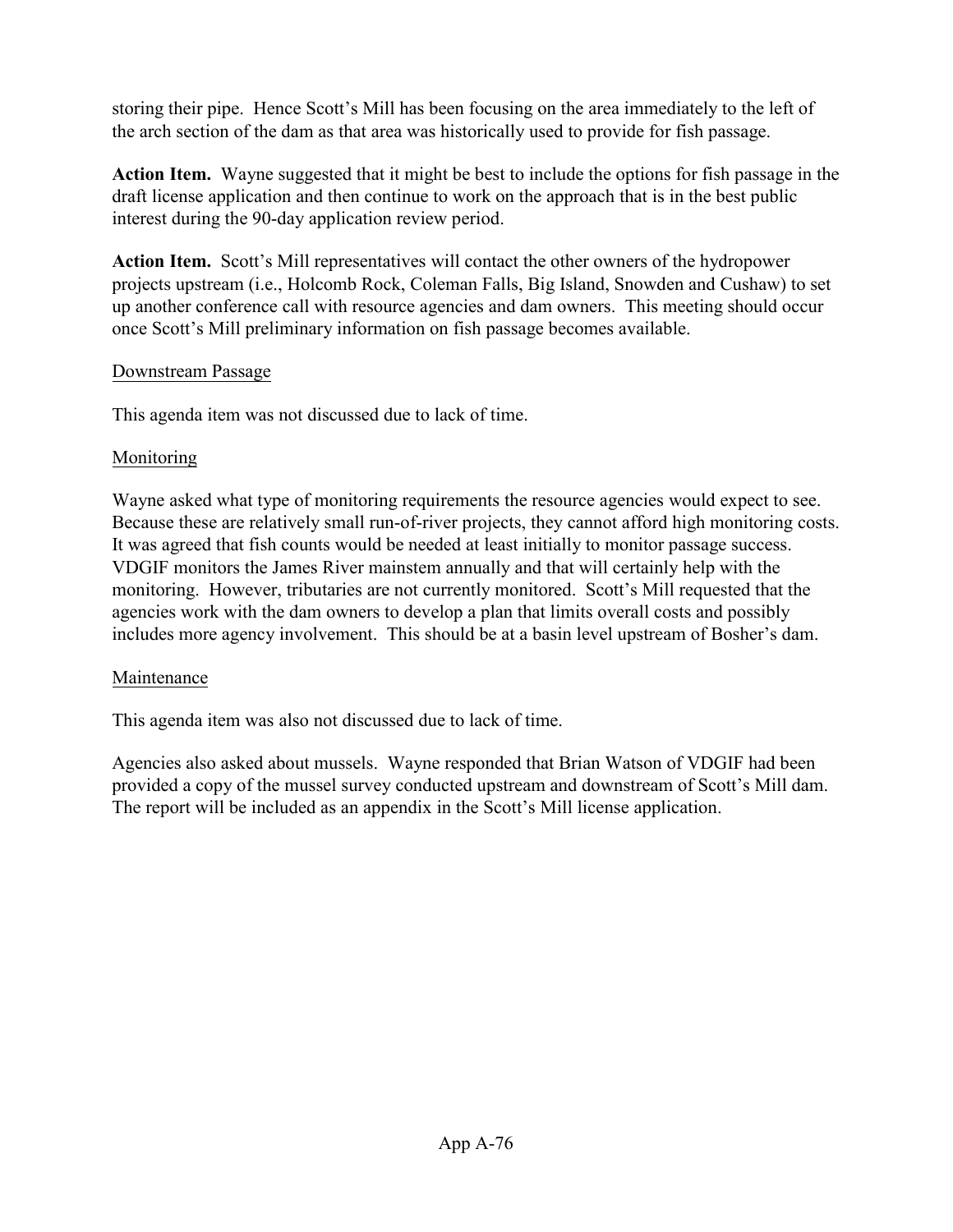#### **September 29. 2017 RECORD OF TELEPHONE CONVERSATION for SCOTT'S MILL HYDROPOWER PROJECTS, P-14425**

Conference Call Participants Scott Smith – Virginia Department of Game and Inland Fisheries (VDGIF) Alan Weaver – VDGIF David Sutherland – US Fish and Wildlife Service (USFWS) Jessica Pica – USFWS Brett Towler – USFWS Greg Allen – Alden Research Laboratory (Alden) Steve Amaral - Alden Wayne Dyok – Consultant for Scott's Mill Project Licensing

### **Agenda**

- 6. Overview of Alden Fish Passage Report
- 7. Status of James River American Shad Stocking
- 8. Short-term Fish Passage Approach
- 9. Longer-term Fish Passage Approach
- 10. DOE Fish Passage Funding Opportunity Announcement
- 11. Scott's Mill License Application Status

#### **Summary of Discussion**

Before the participants discussed the agenda, David Sutherland asked if the applicant had filed the last conference call notes with FERC. Wayne Dyok responded that they would be included in the consultation record, but if the agencies preferred, the record of conversation could be filed on its own. He suggested that it might be better if both those notes and the notes from the ensuing conversation be filed at the same time. The call summary notes will be filed with the FERC following the review of this summary.

1. Overview of Alden Fish Passage Report

Alden provided an overview of their September 21, 2017 Hydro Fish Passage Initial Assessment report that they had prepared for the Scott's Mill Hydropower Project. Alden considered American Eel, Sea Lamprey, American Shad and other riverine fish species.

Wayne was asked if FERC had agreed to the increased head that Scott's Mill is proposing for the project by adding either 2-foot high flashboards or a 2-foot high cap. Wayne explained that the applicant has not discussed this in detail with FERC, but plans to propose the spillway cap/flashboards to essentially maintain similar upstream water levels to what are experienced today and to increase annual generation. Applicant proposes to maintain a constant water level just below the proposed crest elevation of 516.4 feet until the hydraulic capacity of the plant is reached (i.e., about 4500 cfs). Under existing conditions, water levels during flows of 3200 cfs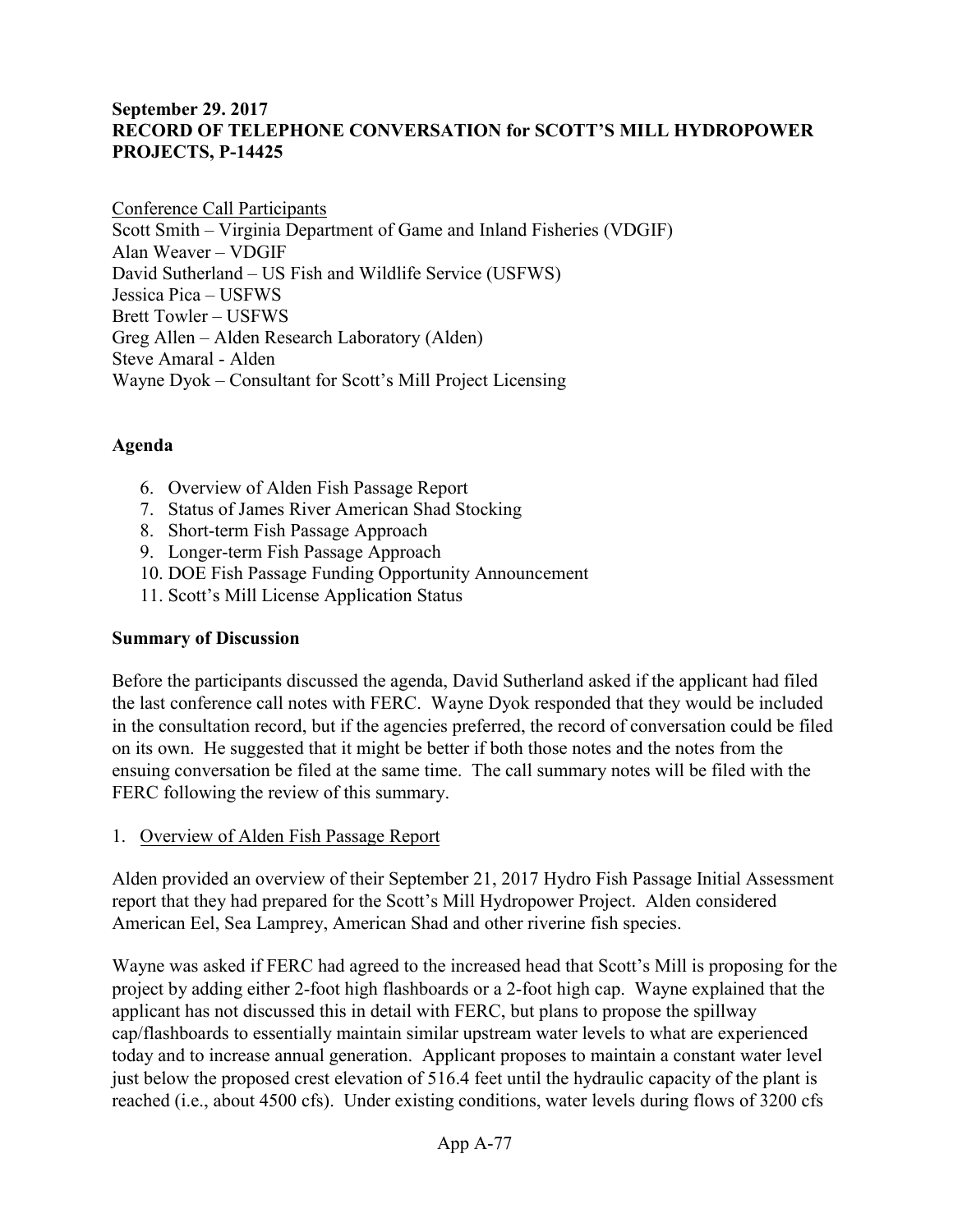are about 1 1/2 feet above the dam crest and under low flows about one foot. (Applicant will provide a table comparing pre- and post-project water levels in the license application and how the change affects flooding and fish passage.)

Alden described the American eel and sea lamprey upstream passage approach to use a ramp with substrate and pegs for smaller eel, which could be used at the project.

The participants discussed examples of sea lamprey passage on the west coast and in Ireland. Alan Weaver noted that Bosher's dam passes large numbers of sea lamprey. Data on passage is contained in a thesis prepared by a Virginia Commonwealth University student. **Action Item.** Alan will send a digital version of the thesis and provide to Alden and the rest of the group. David Sutherland noted that Turner's Falls fishway on the Connecticut River has quite a few lamprey. Wayne agreed that the license application will discuss the need for lamprey passage.

Scott observed that the middle James River has eels in the 180 mm range with the smallest being about 130 to 140 mm. Alan added that the eels at Bosher's range from 6 to 9 inches (150 to 230 mm).

Greg Allen stated that a key consideration in passage of American eel and sea lamprey would be where to site the ramp. It was noted that American eel and sea lamprey are not great swimmers. How Sea Lamprey release and reattach will also be a passage design criteria as well as a suitable substrate to accommodate passage of both species.

Steve Amaral commented that sea lamprey passage experience is limited, but Steve believes that current eel ramps have been functioning in a manner that facilitates sea lamprey passage. Brett Towler noted the design work that the U.S. Army Corps of Engineers has been doing with lamprey on the west coast. Pacific Lamprey (Lampetra tridentate) are not exactly the same as Sea Lamprey (Petromyzon marinus) so we need to be sure that design is based on our east coast Sea Lamprey's ascending ability. Wayne said that Alden would work with the agencies on a ramp design as soon as agreement could be reached on how best to move forward with fish passage.

Alden then summarized the design approach for riverine and anadromous fish passage. A vertical slot fishway was found to be the best option, but could be 520 feet long to accommodate potential dam elevation changes. Alan suggested that the Alden design was conservative compared to the Bosher's design which has a 0.75 foot drop per pool with 13 pools 10 feet by 12 feet long and a slope of 6.25 percent. Slot width is 16". Alan felt that Bosher's was effective in passing fish, specifically noting that Bosher's passed as many as 4000 gizzard shad per hour. Greg responded that Alden had used the new guidelines from the US Fish and Wildlife Service, resulting in a more conservative design than at Bosher's dam. Participants acknowledged that if the Bosher's design criteria were to be used the estimated \$5 to \$10 million cost could be reduced.

Greg also noted that a vertical slot design was preferable to a Denil fishway, because of the number of species to be passed. Wayne cautioned the group that Alden's design was a highlevel approach based on the guidelines and that if this option were selected, the applicant would work with the agencies on the specifics of the design.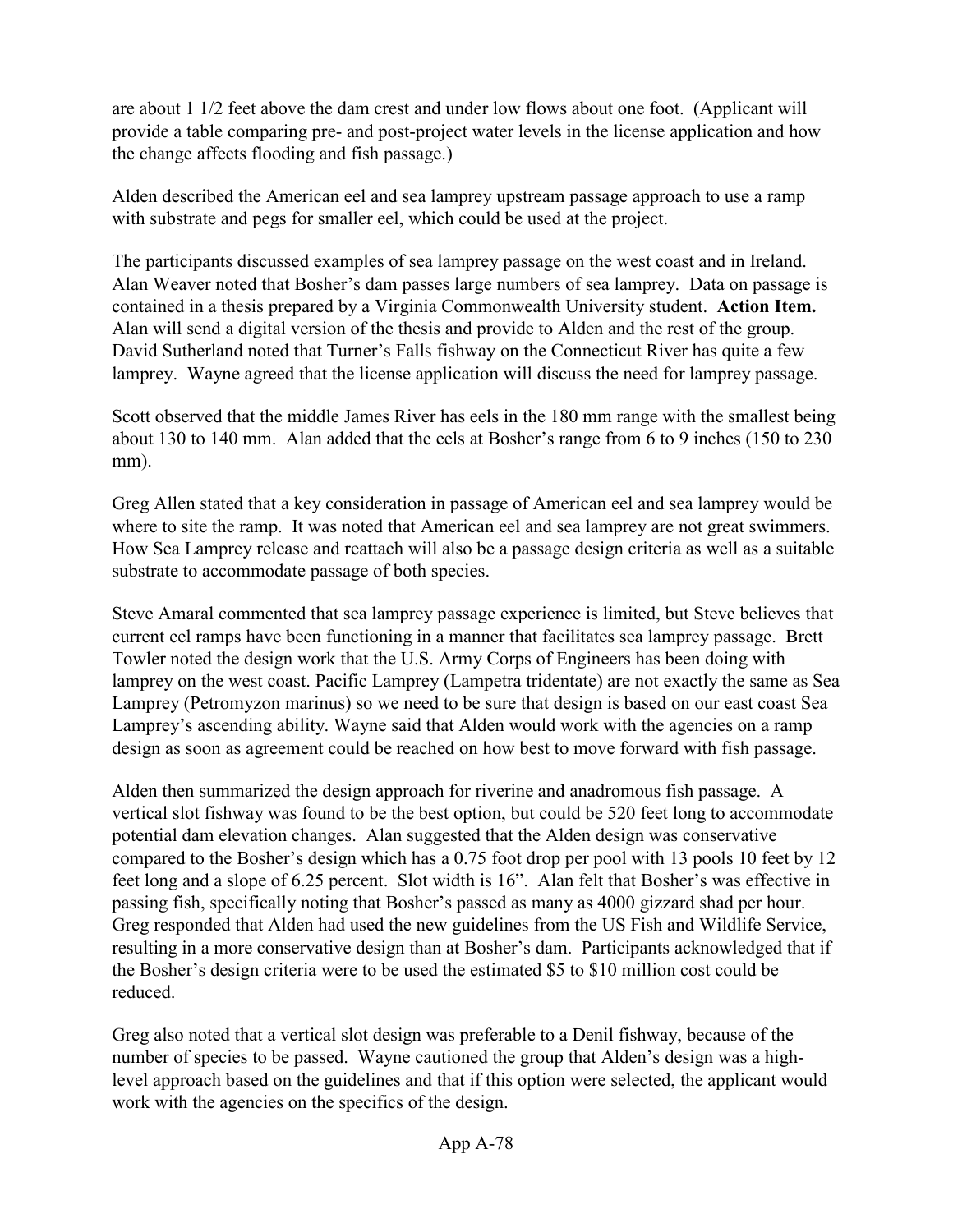Greg next described the nature-like fishway, which based on a 2 percent slope could require a length of 850 feet. The challenge is in finding a location for the nature-like fishway. Wayne suggested that the abandoned water supply canal could be considered if channel width could be reduced from the 20-foot design width assumed by Alden. The cost of the nature-like fishway was similar to the vertical slot and perhaps less if the US Fish and Wildlife Service guidelines are used. An agency field visit to Scott's Mill is being considered in the next few weeks to consider passage options.

Lastly Greg described the trap and haul approach. Although the cost is similar to that of other designs, an advantage is that it could provide upstream passage at more than one dam. The agencies suggested that Alternative 2 (vertical slot) provides more bang for the buck, because a trap and haul program could be built in with that option, as well as the immediate volitional passage for all species. The agencies also mentioned that quite a bit of habitat exists between the dams (main stem and accessible tributaries). Further discussion on the preferred approach was deferred to later in the discussion.

### 2. James River American Shad Stocking Program

Wayne Dyok noted that Alden had provided him with a "Bay Journal" article that Virginia was halting the shad stocking program in the James River, because there were only limited signs of recovery (Karl Blankenship, Bay Journal, September 17, 2017), and the amount of money spent on shad fry stocking was not justified. It was originally thought that opening up the James River and placing a fishing moratorium on American shad would trigger a restoration, but unfortunately the long-term average was only about 200 returning adults annually through the fall zone up to and through the fishway. It was thought that passage of American shad at Scott's Mill will not be required for some time. The Virginia Institute of Marine Science (VIMS) catch index is downriver of Richmond, but has also been well below targets. There is no total American Shad annual population estimate for the James River, only indices of abundance from the fishway count and the VIMS catch index. There is spawning habitat on the James in the fall zone below Bosher's fishway and in several tidal miles downstream of Richmond. The total number returning to the James River annually is a much higher number than at the Bosher's fishway. The Bosher's count is only providing information on the numbers of Shad moving into the middle James beyond Richmond, not the number of Shad in the entire James River. While there is spawning habitat available downstream of Boshers Dam, access to all historical spawning and rearing habitat is considered to be a necessary part of **fully** restoring the James River American Shad population.

In response to a question from Wayne on what might be the cause of the low returns, it was thought that the inshore and off-shore commercial fishing, as well as loss of habitat are important factors effecting the stock abundance. Wayne asked why the Potomac American shad restoration program seemed to be doing well. David responded that the Potomac River was an unregulated river with high quality habitat and good water quality. David added that passage on the Susquehanna might also be better if the fish were better managed with the hydro turbines. It may just be a matter of time for the James River.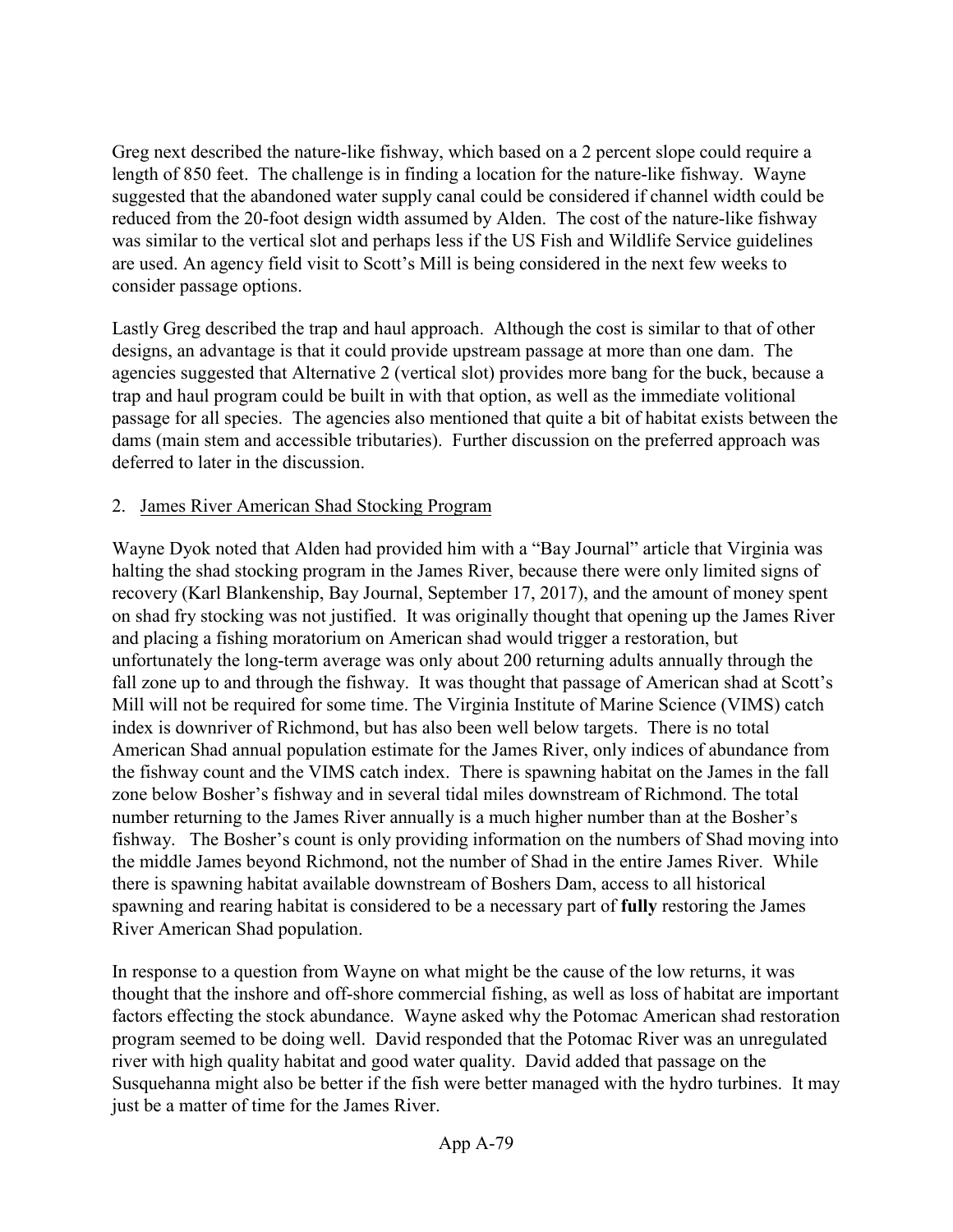### 3. Short-term Fish Passage Approach

Wayne presented the applicant's short-term approach. He suggested that it makes sense to immediately pass American eel and sea lamprey and the applicant is prepared to do so. He suggested that in the longer term a trap and haul program could be implemented, or perhaps a vertical slot fishway at Scott's Mill. He expressed concern that the cost of fish passage at each dam via a vertical slot fishway may not be supported by the upstream projects, especially the smaller ones, and a project like Reusens that has about a 40-foot head would have a very large cost. He then added that the Big Island dam is key to the operation of Georgia Pacific's mill located there. He did not see that dam being removed. He further noted that Reusens serves as a water supply reservoir for the City of Lynchburg. Scott Smith commented that Reusens is actually the secondary water supply source for Lynchburg. It is unlikely that Reusens dam would be decommissioned if the hydro project became uneconomic to operate because of a fish passage requirement. Wayne also stated that it is also unlikely for the Scott's Mill dam to be decommissioned because it serves as an emergency water supply.

Scott noted that he had previously talked to the City engineers and they informed him that Scott's Mill dam was not needed for operation of the emergency supply. He had previously had the same understanding as Wayne that the City needed Scott's Mill dam for its emergency supply. **Action Item.** Wayne to verify with the City of Lynchburg whether Scott's Mill dam is needed for the City's emergency water supply.<sup>[5](#page-0-1)</sup>

David commented that the USFWS would work with all upstream dam owners to ensure passage at all dams with consideration of the economic costs associated with passage. David continued that he favored the one stage passage option (i.e., something like the vertical slot fishway that could pass all species including American eel and sea lamprey) He did not prefer the trap and transport option. He also noted it would be a Herculean task to get all participants to agree on a fish passage program now, considering that licenses expire at different times. He also said it is challenging to get FERC to open up a project license.

Alan echoed David's thoughts. He expressed concern that if only American eel and sea lamprey are passed now, developing a trigger for non-diadromous fish passage would be problematic because non-diadromous fish that would benefit from a passage facility are already present. These local fish that spend their entire life cycle in the freshwater river still move up and down stream for spawning and feeding purposes. Additionally, if Scott's Mill includes a vertical slot fishway then that could be used to trap fish and transport fish upstream. Wayne commented that is a possibility but the applicant either needs additional outside funding from grants or upstream dam owners, who might be inclined to participate in a trap and haul program if that avoided the high cost of upstream fish passage at their facility. He noted that Scott's Mill will produce about

<sup>5</sup> Subsequent to the conference call Wayne spoke with Mark Fendig, owner of Scott's Mill dam. He stated that Scott's Mill dam is needed for the City to maintain its water right. Point of technicality here, Lynchburg does not have a "water right", per se. They have a valid Virginia Water Protection Permit that allows them to withdraw a permitted amount of water. However, this is not the same thing as a "water right".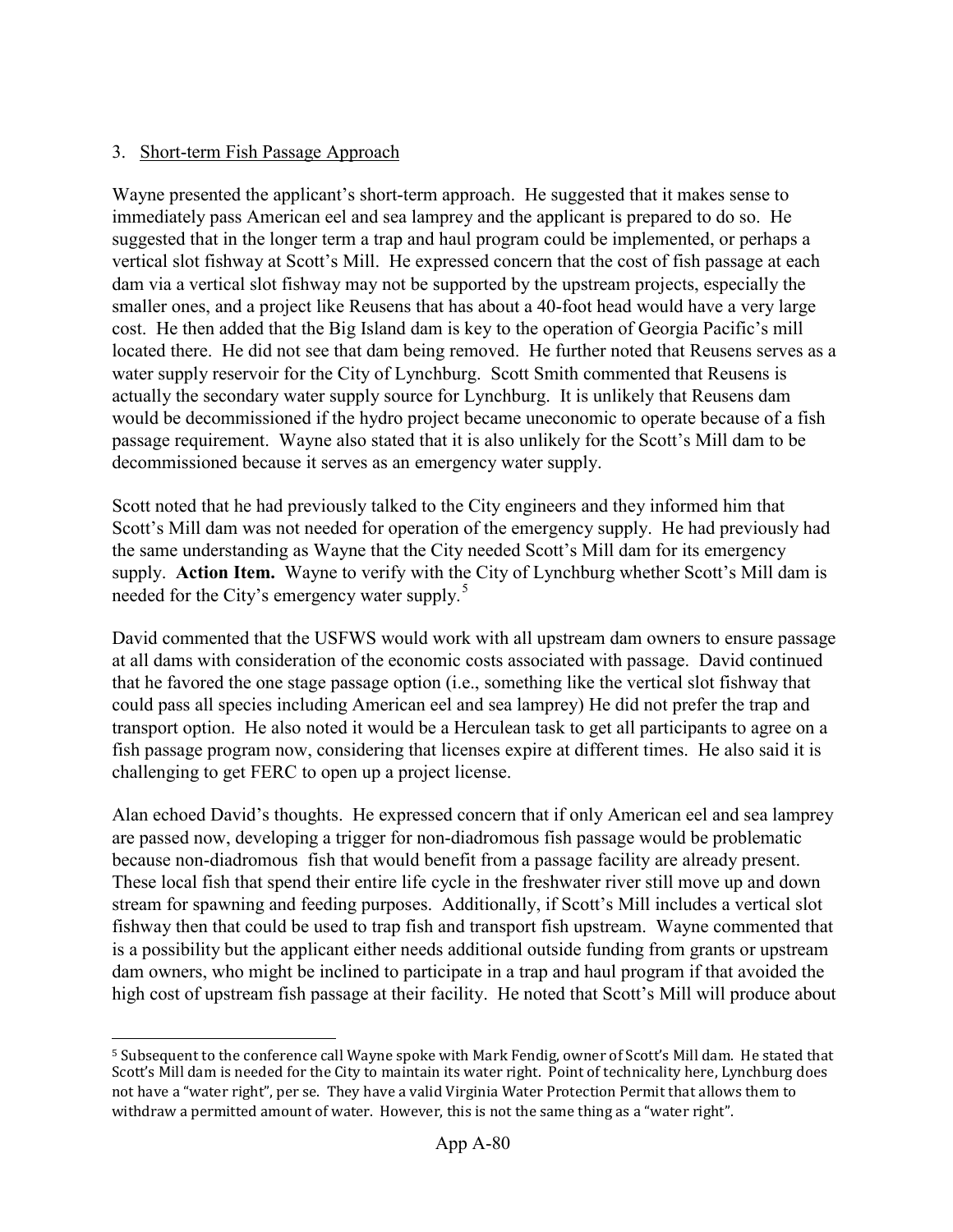20,000 MWh annually. At about \$50/MWh that equates to an annual income of \$1,000,000. Adding \$5 to \$10 million in capital costs would almost surely render Scott's Mill uneconomic without additional outside funding. At this time, Scott's Mill is able to accommodate some level of fish passage, but not the full amount for a vertical slot fishway.

Wayne acknowledged the agencies desires. He reiterated his concern that the hydropower projects on the James River could not support fish passage at each dam because of the high cost. He said that he had hoped the agencies would approve a short-term plan for passage of American eel and sea lamprey, with a longer-term goal of passage for resident and other anadromous species. Given that the agencies did not want to take that direction, he asked the agencies to conference and get back to the applicant on how they would like to proceed with fish passage. **Action Item.** The agencies will discuss and amend the minutes to reflect how they wish to continue fish passage discussions or inform the applicant of their fish passage requirements and have the applicant work directly with them on the design, assuming the applicant is willing to try that approach.

David said this discussion did not cover downstream migration. Wayne agreed and said that the Scott's Mill power plant was being designed to minimize mortality to downstream migrants to the extent possible. Further the turbines being proposed are slower rotating turbines. Since there would be flow over the dam when flows exceed the hydraulic capacity of the plant, this could also be a mechanism for downstream passage. Wayne also said that the upstream dam owners would also be required to implement downstream fish passage. Wayne recommended that a conference call be held among all dam owners and the agencies to talk about fish passage. David suggested that such a conference call was premature.

### 4. Longer-term Fish Passage

Because the agencies preferred a one stage alternative, the longer-term approach was subsumed in agenda item 3.

## 5. DOE Funding Opportunity Announcement

Wayne noted that the US Department of Energy had recently issued a Funding Opportunity Announcement for grant funding for modular fish passage designs. He asked if the agencies would be willing to draft letters of support for Scott's Mill being used as a test site. David agreed that USFWS would be willing to support Scott's Mill as a test site for cost-effective and safe fish passage.

## 6. Scott's Mill License Application Status

Wayne said that although there is a little more work needed to wrap up the Scott's Mill license application, the hope is to get agreement on the fish passage approach and then expeditiously wrap up the application. Wayne had hoped to get concurrence on a short- and longer-term approach and then have Alden work directly with the agencies to develop a conceptual approach for fish passage. He noted that since there is no agreement yet, the collaborative fish passage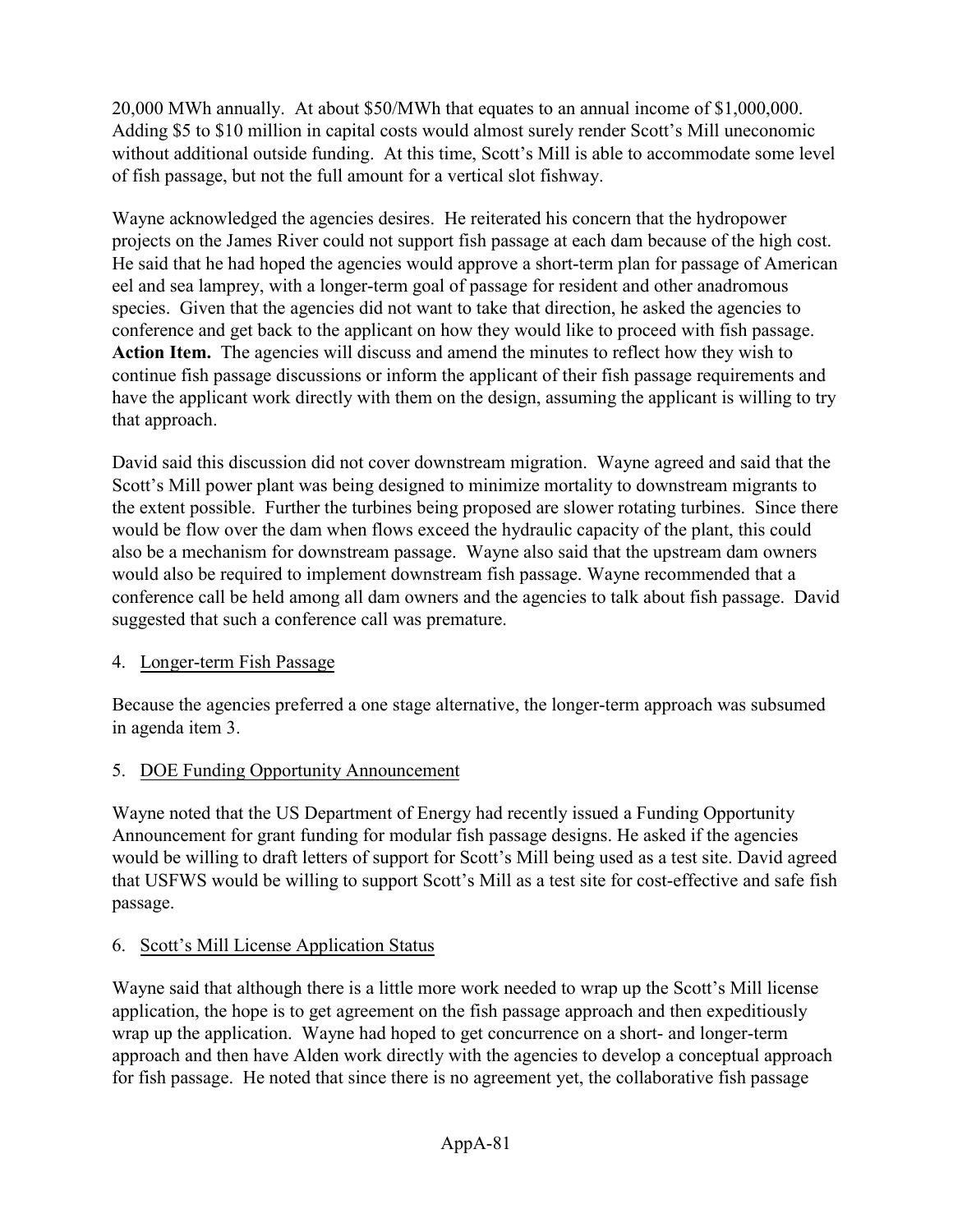design approach would need to wait until after the agencies conferred and Wayne could talk with his client.

David asked to have the study reports provided to the agencies. **Action Item.** Wayne agreed to talk with the applicant to see if he would release the letter reports for the studies. Some are stand alone, but others are included directly into the license application, making it difficult to pull out those studies. Wayne decided that since the application needs to be filed soon because the preliminary permit is expiring, he was just planning to include the reports with the draft application.

## Additional Agency Comments October 17, 2017

As requested by the applicant's consultant in the October 29, 2017 call summary, and in light of the pending expiration of the preliminary permit application on November 13, 2017, the State of Virginia Department of Game and Inland Fisheries and the U.S. Fish and Wildlife Service (Agencies) would like to provide the following comments on the Scott's Mill Preliminary Permit coordination leading to the draft application. The following recommendations are likely the most cost effective for the applicant and provides the most assurance for safe, timely and effective fish passage at the proposed Scott's Mill Project. A bypass around the dam with a nature-likefishway is still a consideration pending a site visit later this year.

- 1. The Agencies requested copies of the study results, but have not received most of the reports. While the freshwater mussel survey report was provided to us weeks ago, all of the other reports regarding hydrology, flow and habitat have not been provided to the agencies. The Agencies requested recommendations on fish passage must be considered preliminary in the absence of the study reports. The agencies will conduct a site visit as soon as November and look forward to our review of the studies for the hydroelectric project.
- 2. The Agencies first recommendation is for construction of volitional American eel (eel) and sea lamprey (lamprey) passage over the Scott's Mill Dam and in to the headpond behind the dam. This permanent eel and lamprey passage structure, and or passage structures, may need to be removable during the winter for safety. The Agencies consider this the preferred measure for eel and lamprey passage at Scott's Mill Dam.
- 3. A second recommendation is providing fish passage for American shad and nondiadromous species from downstream of Scott's Mill Dam to the headpond upstream of the dam. This could be in the form of a vertical-slot fishway, a nature-like fishway, or a trap and transport facility. The Agencies can provide additional comments regarding the design, location, time of construction etc. of any proposed fish passage facility once the applicant determines the type of fish passage facility they wish to pursue.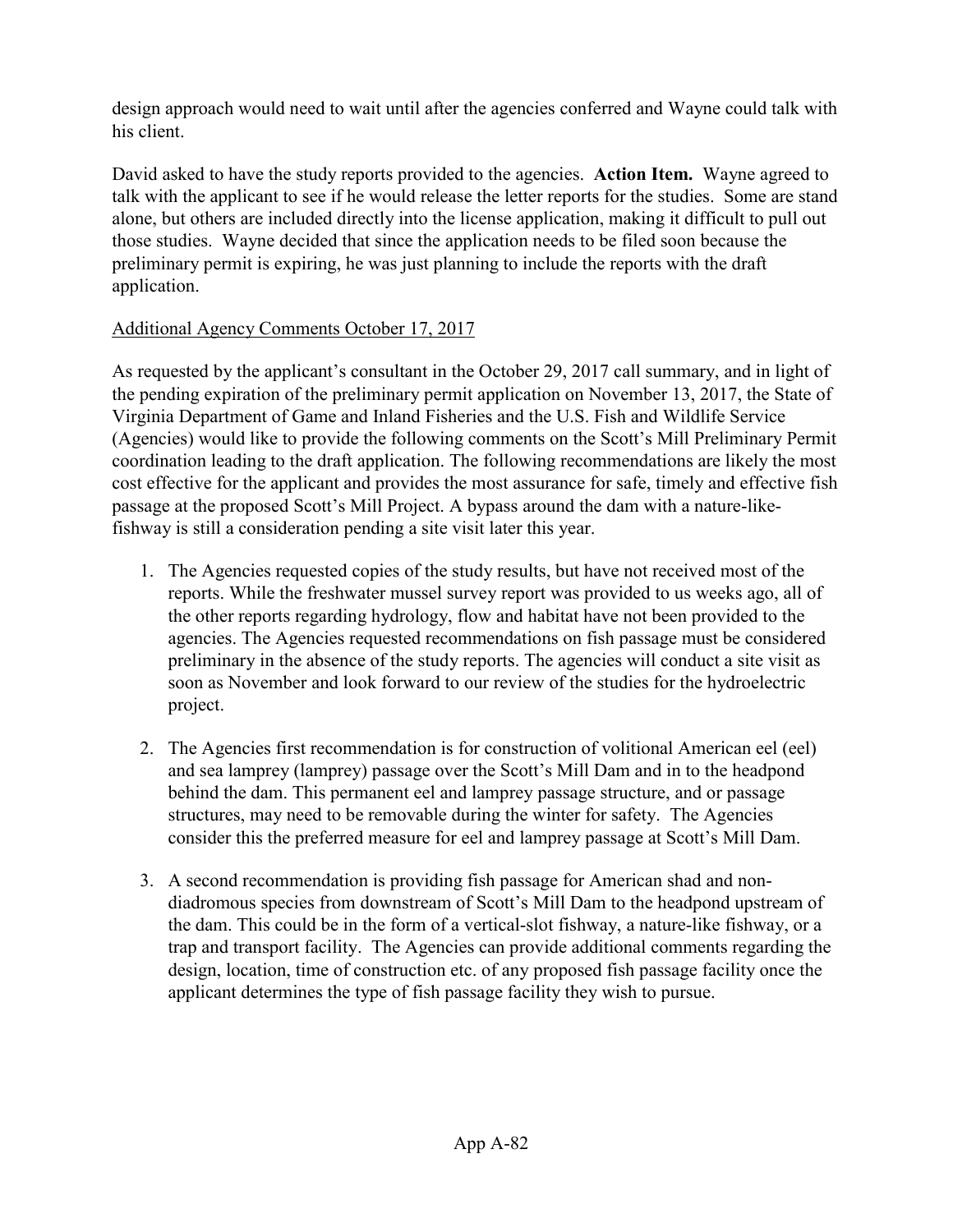## **RECORD OF TELEPHONE CONVERSATION SCOTT'S MILL HYDROPOWER PROJECT**

Conference Call Participants Scott Smith – Virginia Department of Game and Inland Fisheries (VDGIF) Alan Weaver – VDGIF David Sutherland – US Fish and Wildlife Service (USFWS) Greg Allen – Alden Research Laboratory (Alden) Brian McMann – Alden Kathie Leighton – Littoral Power Systems (LPS) Wayne Dyok – Consultant for Scott's Mill Project Licensing

Date – November 6, 2017

#### **Agenda**

- 12. American Eel and Sea Lamprey Conceptual Fish Passage Design
- 13. Upstream Anadromous and Resident Fish Passage
- 14. Department of Energy Fish Passage Funding Opportunity Announcement

#### **Summary of Discussion**

#### 1. American Eel and Sea Lamprey Conceptual Fish Passage Design

After introductions, Greg Allen, Alden, provided an overview of the American Eel and Sea Lamprey conceptual fish passage design. He referred to the design figures previously transmitted to the agencies. Since American eel migrate along the margins, Alden determined that the best location for siting the upstream passage was on the river banks. Since there are no specific upstream fishway designs for Sea Lamprey on the east coast, experience at other passage facilities provided the basis for siting. At these locations, Sea Lamprey tend to follow the main flow. Accordingly, Alden sited the first ladder on the north (left) side of the river adjacent to the dam abutment and the second facility adjacent to the powerhouse, at the location of the old fishway. Greg noted that the ramp design for American Eel and Sea Lamprey is similar in slope and width. Alden is proposing one ramp at each location as identified on drawings A1 and B1. Alden proposes to adjust the substrate for species and size. Vertical pegs will be used for larger American eel. Geotech fabric will be used for smaller eels and smother surfaces for Sea Lamprey. As we get further into the design, the design will be adjusted to include additional specifics on dimensions and substrate. The design is based on a maximum head of 17 feet, with resting boxes being placed every 10 vertical feet. Sea Lamprey require about the same number of resting boxes.

Alan Weaver, VDGIF, said that upstream eel passage was fairly well known. He noted Sea Lamprey are not the same as what is passed on the west coast and may require a ground-breaking design.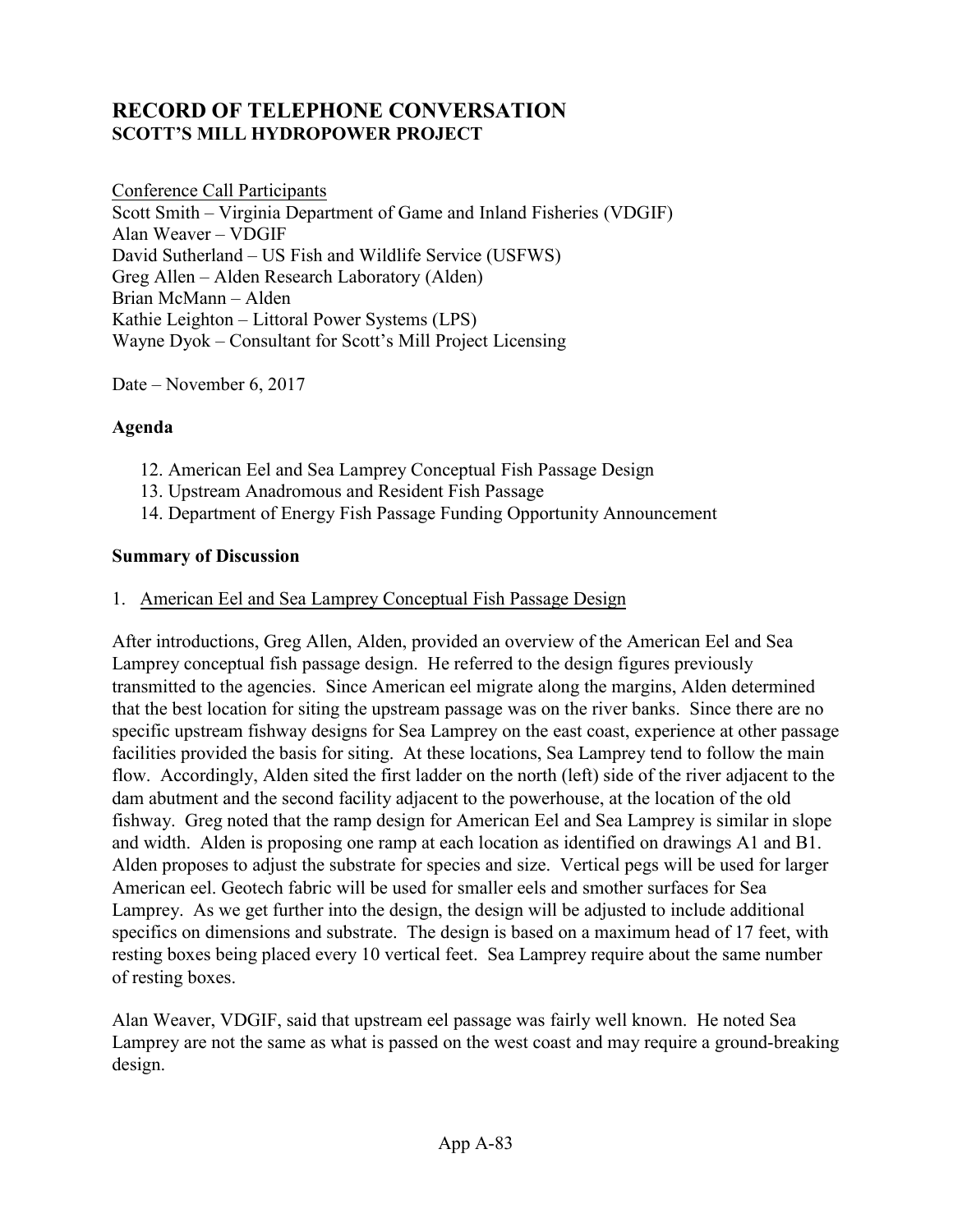Wayne observed that the Scott's Mill dam owner embraces fish passage and is willing to work towards installing a vertical slot fishway. If Sea Lamprey passage is not successful at the American eel/Sea Lamprey passage locations, then a vertical slot fishway would resolve that concern, assuming licensing parties could agree on design and funding of a cost-effective vertical slot fishway. Alan thought that use of the various substrates for the ramp design may cover his concerns.

David Sutherland, USFWS, inquired why the second American eel/Sea Lamprey passage facility was more towards the middle of the dam, rather than on the south bank. He suggested that it may be difficult for American Eel swimming up the south bank to get across the powerhouse flow. He recommended an entrance downstream of the tailrace as an alternative. Greg agreed that the eel ramp could be placed on the south (right) bank. Participants agreed that the location of the second eel ramp should be moved to the right bank.

Alan stated that if the eel ramp is moved to the right bank. Then the vertical slot fishway could be located at the site of the old fishway, adjacent to the powerhouse. **Action Item.** The participants agreed to move the second American Eel/Sea Lamprey ramp to the right bank. This permits the vertical slot fishway to be located immediately to the left of the powerhouse.

Alan inquired about the near field and far field for American Eel and Sea Lamprey attraction flow. The concern was that American Eel and Sea Lamprey may not be attracted in the same way. If attraction flow conditions need to be species specific, it may require having separate entrances and one common passage channel – if that is even feasible. David concurred and asked about where the quiescent water would be. Wayne responded that during upstream migration periods, the powerhouse could be operated such that the turbine units on the right side could be left off if flows are less than the 4,500 cfs hydraulic capacity of the plant. This may result in quiescent water being available on the right bank (south side). Engineering analysis is required with any design.

In response to a question about the turbine units, Kathie Leighton, LPS, said that a couple of turbines are slightly different than other units in that they have controls while other units are fixed. Since the controlled units would operate more frequently, Wayne recommended that these units be put further away from the right bank. USFWS has expressed the importance of fish friendly turbines, and plan to withhold additional comments until they have designs to evaluate.

Kathie continued that these "controller" units have pitch and frequency control to optimize efficiency over a range of flow conditions. The remaining units would be fixed to minimize turbine costs. In response to a question about turbine speed, Kathie stated that LPS is working with the manufacturer to reduce the turbine speed. At this time, the maximum speed is 400 rpm, but it is hoped that the speed could be reduced to between 150 to 200 rpm.

Alan postulated that the overall attraction flow at location A may be quiescent and that might not be best for the vertical slot fishway. He asked if it might be possible to adjust the location of the vertical slot fishway to find the appropriate flow field. To ensure appropriate attraction flows at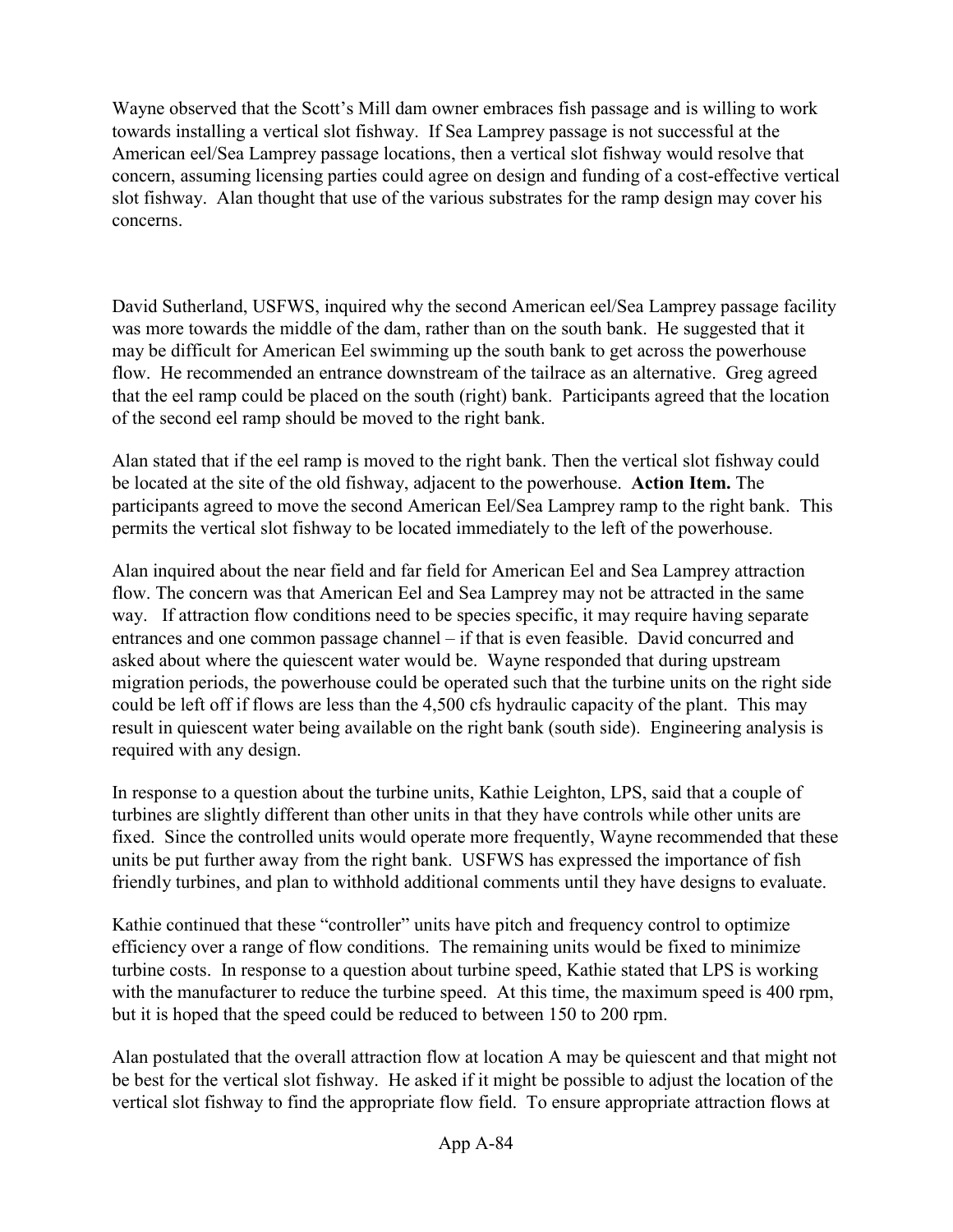the vertical slot fishway, Wayne suggested that discharge from one or possibly two turbine units on the left side of the powerhouse could be adjusted to direct flow to the left. He noted that the discharge point from the tailrace would be about 60 feet downstream of the arch section based on the current design. This could act as both an attraction flow and to facilitate circulation of water immediately downstream of the spillway during lower flow periods when there is little or no flow passing over the spillway. At present there is an island that separates the proposed tailrace discharge from the area downstream of the spillway. Deepening of the opening between the island and the dam may be needed to provide some flow on the left side of the island.

Alan asked if the Applicant is proposing one eel ramp at either location A or location B, or two ramps. Greg responded that Alden had recommended providing ramps at both locations. Alan commented that made sense. Wayne added that Alden was given design flexibility to propose superior solutions. If the ramp costs were prohibitive, then the concept of one or two ramps could have been revisited, but based on the estimated cost, Applicant concurs that both ramps should be installed.

Wayne continued that for the short term after construction, the Applicant would be responsible for testing and monitoring of the ramps to ensure that they functioned properly. As for long term operation and monitoring, he proposed that the Applicant continue to work with the agencies on a longer-term plan. Agency participation in operation and monitoring of the ramps will be important. The agencies responded that that sounded good. It will be important to get good passage numbers at the ramps.

Greg noted that the current ramp design is compatible with monitoring since the outlet has a higher elevation than the headpond. In response to a question from David about whether the plan includes a location for collection and monitoring, Greg said that the plan is simpler than that. The passed fish could be monitored by placing a bucket at the end of the ramp and checked on a daily basis. David recommended that Alden talk to Stuart Welsh of the Shenandoah Cooperative Unit since they have a fully functioning monitoring system at the Millville site. This is a secure location that is automated. He suggested that something like this be integrated into the eel passage. **Action Item.** Greg agreed to look into this and contact Stuart ( 304-293- 2941 x35006).

Alan asked if the eel ramp would be removable for floods. Greg replied that Alden has looked into this. The ramps could be removed in the fall. However, the locations are relatively sheltered and it might be more cost effective to leave the ramps in place and just repair them after floods. This can be more fully addressed during the detailed design.

David commented that Potomac 4 and 5 designs are protected. Jessica Pica commented that typically the USFWS designs for a 50-year flood. Wayne responded that a 50-year flood design may not be needed here because the tailwater rises so quickly that there is little head difference between the upstream and downstream water levels at high flood flows. A more critical case could be at lower floods. This will need to be examined during the detailed design phase. Greg concurred that based on his review of the flood conditions, a 50-year flood may not be the best approach for the design.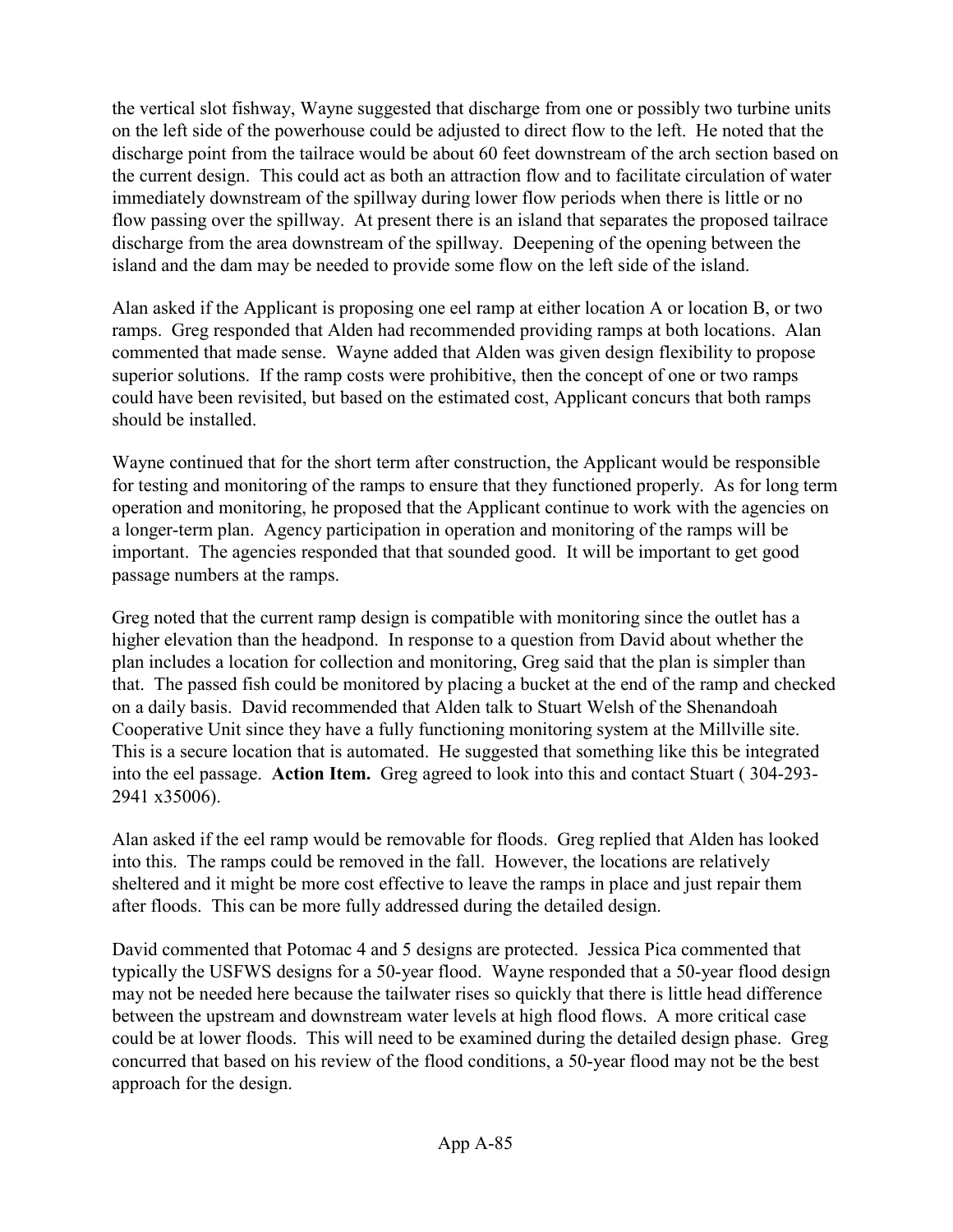Participants next talked about having a site visit to review the design location options for both the ramps and vertical slot fishway. Wayne mentioned that the site visit should also consider the old, abandoned waterworks canal on the right bank as a nature-like fishway. The participants agreed that this made sense as an alternative.

Wayne mentioned that the Applicant is looking at distributing the draft license application on November  $20^{th}$ . A November  $14^{th}$  site visit to confirm locations was deemed appropriate. Scott Smith will provide a boat to better observe the potential fish passage locations.

Alan and Greg discussed the separate substrates that will be incorporated into the ramp design. Alan said he was satisfied that one ramp could accommodate both American Eel and Sea Lamprey and the various size categories of each species subject to proof by monitoring in the case of Sea Lamprey since less is known about using this type of passage for Sea Lamprey.

Wayne mentioned that the location of the ramp on the left bank makes it more challenging to have a canoe portage on the left side of the river as there is little room on that side of the river between the dam and road. Scott agreed that a portage around the dam was an important element of the project. **Action Item.** Wayne and Scott will discuss the location of the canoe/kayak portage at the November  $14<sup>th</sup>$  site visit.

### 2. Upstream Anadromous and Resident Passage

Wayne presented two options for moving forward with the vertical slot fishway. The preferred option is to have all dam owners between Scott's Mill and Cushaw cooperate to fund the vertical slot fishway with a trap and haul component. In this way, at least for the next licensing period, the dam owners would not need to install similar upstream facilities at their projects, other than the American Eel and Sea Lamprey ramps. The second option is to acquire grant funding similar to what was done at Bosher's dam. It was agreed that obtaining grant funding if the hydropower project moves forward would be difficult because many potential funding entities cannot fund private developments.

Wayne commented that some third-party funding may already be available since a need for fish passage has already been established. He continued that the owner of the dam, and not necessarily the Applicant, would like to see fish passage move forward irrespective of whether the Scott's Mill Hydropower Project moves forward. At this time, the project economics look reasonable, particularly since LPS has come in to design a modular system and reduced costs by about 30 percent from a conventional design. Therefore, it is likely that the project will move ahead, but potential power off-takers will not commit to a power sales agreement until after a license is issued and the project is real. If a power sales agreement cannot be reached (a more unlikely outcome) and the project needs to sell into the PJM system, the power sales rates could make the project marginally uneconomic. In that event, the agencies could still work with the dam owner to obtain the necessary grant funding. Wayne said the dam owner would like to make this a win-win situation for the fish.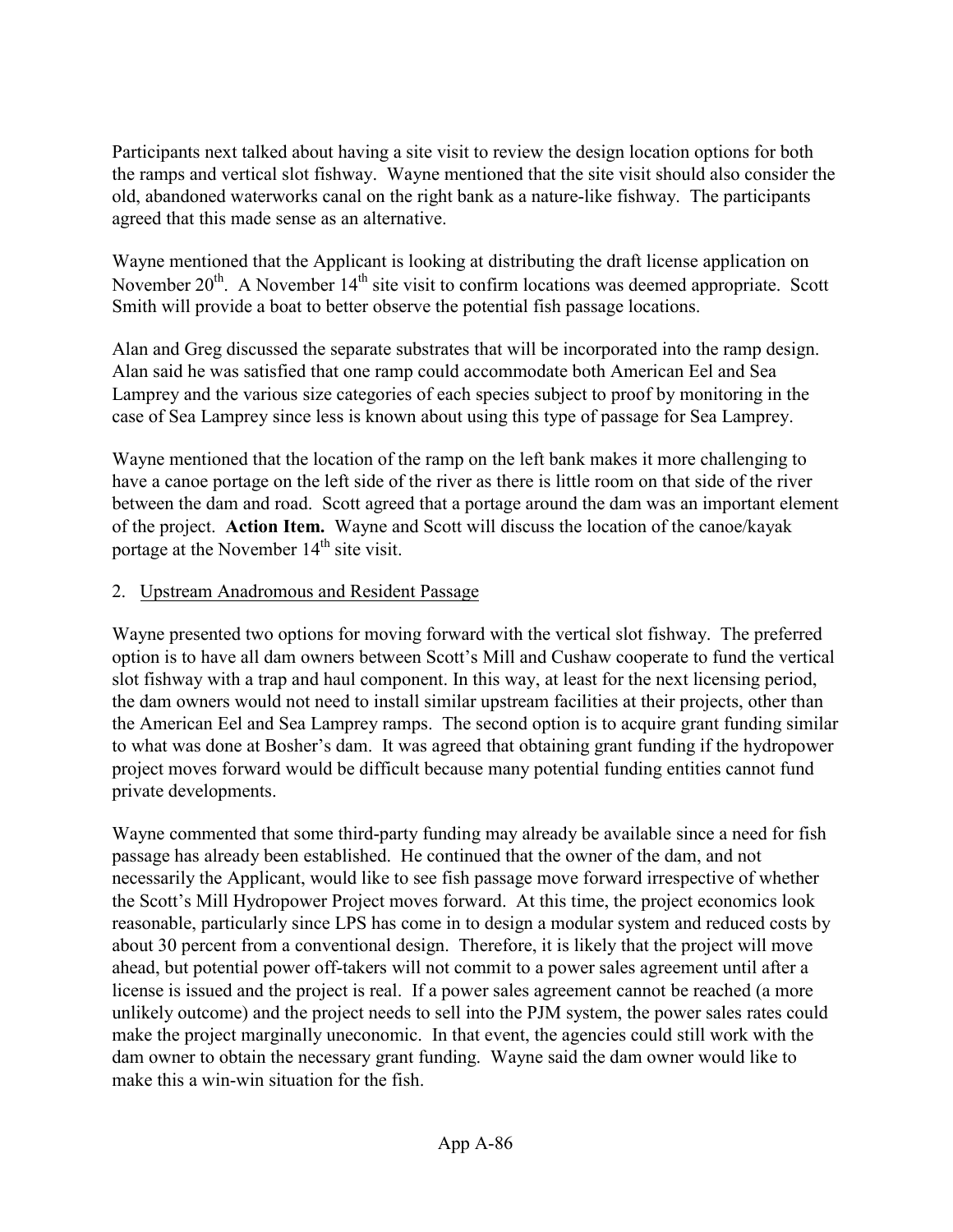Scott asked if the nature-like fishway is a viable option, and could it be built to also serve as a trap and transport facility. Greg answered that the nature-like fishway could be designed more like a traditional fishway at the exit point, so it could be used for trap and transport. In this way, flow can also be controlled. Scott stated that if this turns out to be the more viable option then VDGIF would be fine with that approach as well.

### 3, Department of Energy Fish Passage Funding Opportunity Announcement

Kathie provided an overview of the US Department of Energy (DOE) Funding Opportunity Announcement (FOA) on Fish Passage. DOE is soliciting proposals for new approaches to fish passage in an effort to reduce the design and construction costs. Given that there are about 412 projects that will be up for relicensing in the near future and that many of these are smaller projects, DOE is looking for innovative approaches to pass key fish species. LPS is pursuing this opportunity and has taken a modular approach to reduce costs. If the fish passage components can be standardized and applied across a variety of sites, these building blocks can be constructed off-site and capitalize on economies of scale. This could reduce construction costs. LPS is preliminarily considering using the Bosher's dam vertical slot fishway as a reference site. LPS would like to reduce civil costs on the order of 50 percent.

Kathie continued that LPS is interested in working with the resource agencies on establishing engineering criteria for a large number of facilities. If Bosher's Dam is used, then Scott's Mill Dam might present a good opportunity to verify the approach. The DOE FOA would provide some grant funding, but it would be great if additional grant funding could be made available. Kathie added that Alden is a key member of the LPS team.

Scott asked if this was akin to a Lego fishway. Kathie agreed with Scott's analogy.

Alan noted that he had worked on the design and monitoring at Bosher's Dam. He said the agencies already have the criteria for fish passage established and the basic design has not changed. The key is to site the fishway properly. Both rock excavation and dam alteration were deemed necessary at Bosher's Dam. The construction cost in 1999 was \$1.5 million. Similar fishways today might be on the order of \$3.5 to 5 million. Alan added that it would be hard for him to imagine that a new (modular type) facility could be built for less money. He continued that they were able to obtain grant funding and private donations because the dam was a municipal facility. Henrico draws water from behind the dam. He was doubtful that state and federal grant monies could be obtained for a private venture.

Wayne commented that that it is understood for a FERC licensed project and that is why the base plan is to work with upstream dam owners to develop a trap and transport approach and thereby limit the upstream owners' liability. Both the Reusens and Snowden projects are coming up for relicensing soon. It is hoped that they will cooperate on a basin-wide approach. If that fails, it may still be possible to move forward with the Scott's Mill Hydro development, but the Applicant would need to consider all the variables affecting project economics. As noted previously in these minutes, the Dam owner is willing to continue to work with the agencies if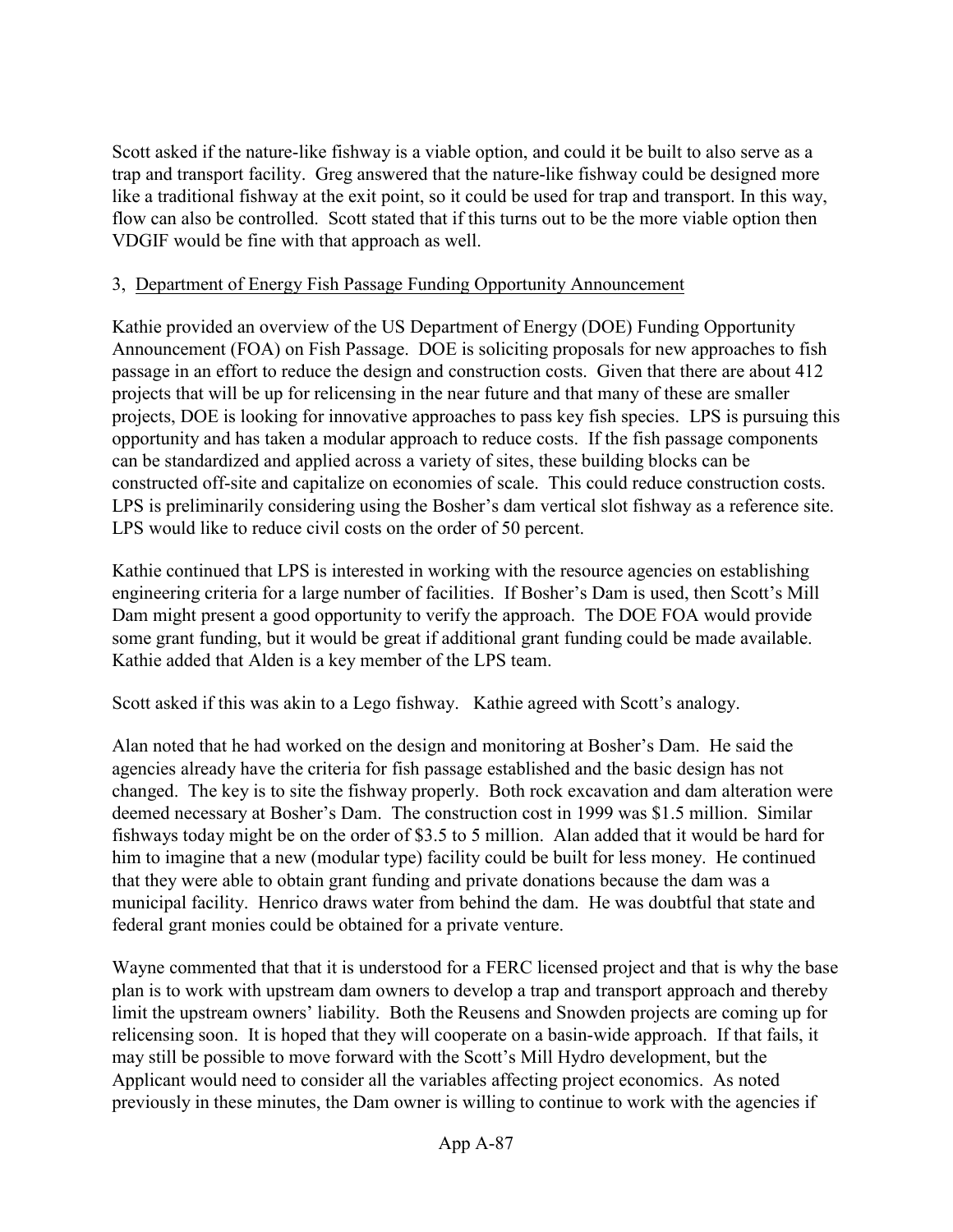cooperation is not forthcoming and the project economics no longer work. In a worst-case scenario, the hydropower project does not go forward, but the fish passage facility does through additional grant funding. The Scott's Mill Dam owner is willing to move forward on the basis that the dam remains and additional grant monies can be made available beyond which the dam owner can raise. The Scott's Mill Dam owner cannot afford to be out-of-pocket for the fish passage costs, but will certainly cooperate to make fish passage happen. If this worst case happens, then the upstream owners will need to deal with fish passage as part of their own relicensing.

Scott thought this approach looked reasonable to him. David asked what species would be passed. Wayne responded that the agencies would need to make that determination, but it could include resident fish species, Gizzard Shad, and in future, American Shad. Of course, American Eel and Sea Lamprey would also be passed.

Alan noted that Bosher's was the only vertical slot fishway in Virginia, but there were numerous others going in elsewhere. These are cast in place projects, but he thought that there could be cost savings for portions of fishways that are constructed off-site and shipped.

David asked Kathie about whether DOE has established criteria for upstream and downstream passage. She responded that this would be one of the first tasks to be undertaken if LPS is awarded a DOE grant. She proposed that this could be developed with the resource agencies. At this time, DOE's preference is for passage of fish species of concern (e.g. Endangered Species Act-listed fish, adult American Eel, and migratory fish). LPS has considered the species being passed at Bosher's and thought that the species being passed there would be a good first start.

David talked about the Susquehanna River as an example for establishing the passage criteria. He also spoke about the eel passage opportunities on the Potomac River. **Action Item.** Kathie agreed to share a non-proprietary summary of the concept paper submitted to DOE. If the agencies are interested in participating, then LPS would like to work with them to help define the requirements. **Action Item.** Wayne agreed to provide Kathie with the contact information for the agency call participants.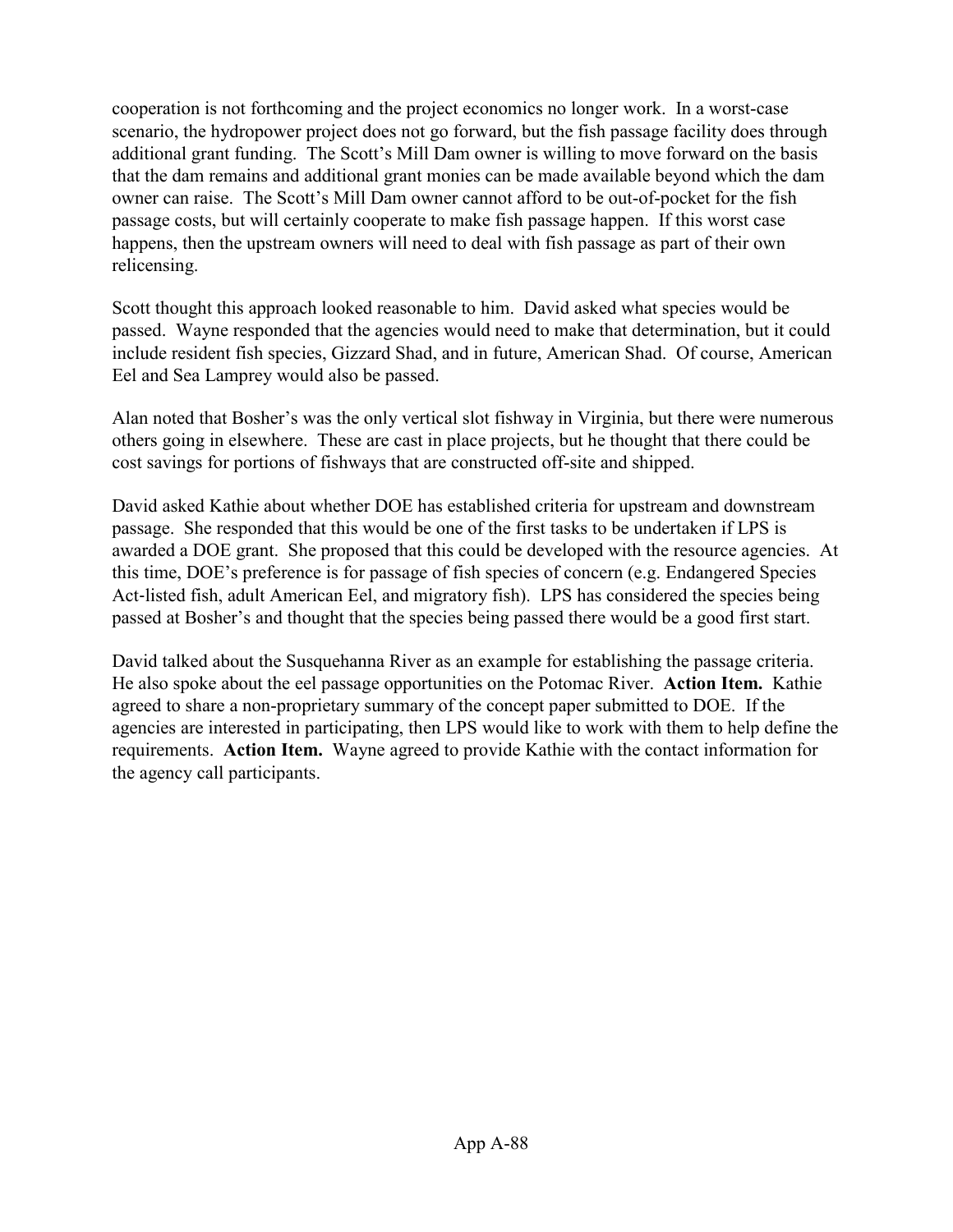# **SCOTT'S MILL HYDROPOWER PROJECT FISH PASSAGE SITE RECONNAISSANCE**

Participants Scott Smith – Virginia Department of Game and Inland Fisheries (VDGIF) Alan Weaver – VDGIF Dan Goetz - VDGIF David Sutherland – US Fish and Wildlife Service (USFWS) Jessica Pica - USFWS Mark Fendig – Luminaire Technologies Wayne Dyok – Consultant for Scott's Mill Project Licensing

Date – November 14, 2017

#### **Summary of Site Reconnaissance**

The USFWS and VDGIF met with representatives of the proposed Scott's Mill Hydropower Project at the Scott's Mill Dam site to identify potential sites for: (1) American Eel and Sea Lamprey upstream passage, (2) a vertical slot fishway for passage of anadromous and resident fish species, and (3) a nature-like fishway. James River flow during the site reconnaissance was approximately 1,200 cfs at Holcomb Rock gauge.

The USFWS, VDGIF, and Scott's Mill representatives were in agreement at the outset that upstream fish passage is immediately needed for American Eel and Sea Lamprey irrespective of whether hydropower is a part of the project. The parties agreed to work together to make that happen. It makes most sense to construct the upstream passage at the same time as the proposed power plant is constructed in order to minimize project costs. No decision has yet been made on the timing for the installation of upstream passage of other anadromous fish and resident fish species pending an alternative analysis.

The participants first observed the arch section of the dam on the right side of the river (west side) and the old "fishway" located adjacent to the arch section of the dam. There was general agreement that the American Eel/Sea Lamprey passage structure on the right side of the arch section was appropriately located along the bank. Under certain alternatives, it is preferable to provide a quiescent water area on the right side of the arch section to attract American Eel. Other alternatives could be enhanced by rotating the power plant so that the discharge is directed away from the right bank, and the turbine discharge is across the river and along the upstream end of the island. The area across the river from the power plant is a productive fish habitat area. To reduce head loss, it may be requested to deepen the existing approximately 100-foot wide opening. This will be done during the detailed design of the power plant and fishways. Wetland impacts to the island habitat should be minimized to the maximum extent possible in the later designs.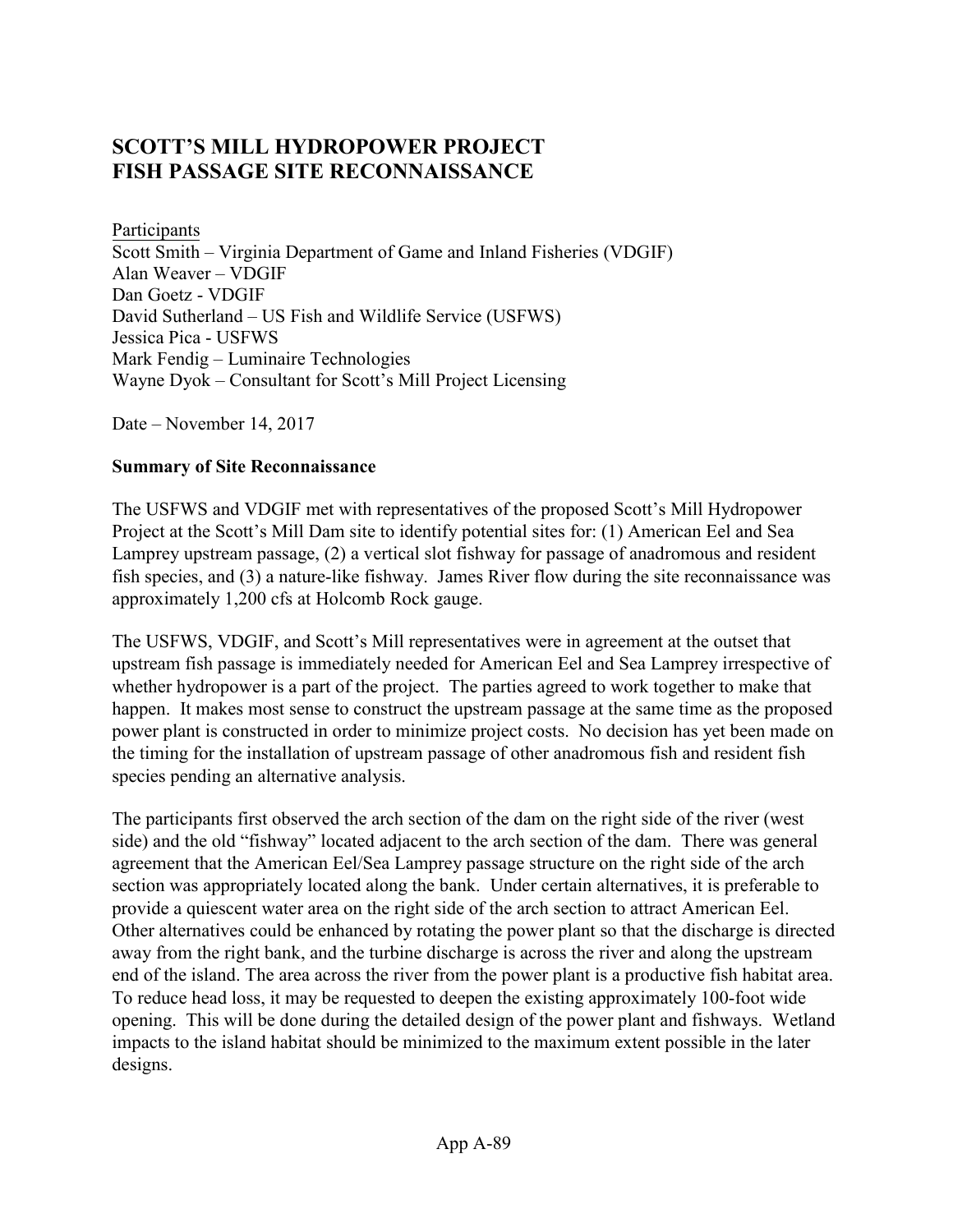The VDGIF and USFWS were pleased with the concept designs Alden Laboratory has completed for American Eel/Sea Lamprey fishway at the Scott's Mill Dam. The resource agencies and Scott's Mill representatives were in agreement that the detail designs should continue to involve all parties to ensure the design meets the needs of the target fish species.

The participants next examined the proposed location for a vertical slot fishway. The old fishway location may be an appropriate location if required attraction flows can be established in conjunction with the fishway entrance. A potential concern for fish swimming up the right side might be how they would get across the powerhouse flow. This will need to be given further consideration during the detailed design phase of the project. Since long-term plans call for fish passage, consideration of the vertical slot or nature-like fishway should be taken into account during the design of the power plant. All the alternatives are still in review by the fish biologists and fish passage engineers.

The site reconnaissance participants next assessed the existing 22-foot wide water works canal as a possibility for a nature-like fishway. This is the only feasible location on the right side of the dam for a nature-like fishway. If the 22-foot width is acceptable for the nature-like fishway, the portion of the water works canal near the dam seemed suitable, as well as the area upstream of the dam. The water works canal would be suitable for the first 200 feet downstream of the dam. Downstream of that, the nature-like fishway would conflict with the US Pipe Company operations. The existing pipe storage area could be relocated, but it would be important to avoid siting of the nature-like fishway near the US Pipe buildings. There appears to be sufficient room to locate the nature-like fishway entrance upstream of the US Pipe buildings, but the vertical bank would need to be excavated where the entrance would be located. Further downstream the water works canal discharges into the James River and that would simplify the construction effort, but use of this portion would adversely affect US Pipe operations. Accordingly, it was thought that having the entrance about 500 feet downstream of the dam would be the least disruptive to the US Pipe operations. Having the nature-like fishway entrance this far downstream of the dam is a potential concern because the upstream migrants may have a difficult time finding the entrance and may swim upstream of it and possibly never find the fishway entrance. An initial recommendations would place the entrance less than 100 feet downstream of the turbine discharge. The installation of a low-head check dam or some other directional device was discussed as a possible way to direct upstream migrants into the naturelike fishway. However, this may not accommodate upstream migrants that end up on the far side of the large island. Use of the waterworks canal would require coordination with the Virginia Department of Historic Resources as the waterworks canal is listed on the National Register of Historic Places.

The last stop on the reconnaissance was to examine the American Eel/Sea Lamprey fishway on the left (east) side of the river. There was general agreement on the location of the fishway as shown on the Alden drawings. It was thought that it might be preferable to locate most of the fishway structure on the left side of the abutment wall to protect it from flood flows and debris. Scott's Mill representatives also plan to construct a canoe portage on the left side of the river. It is hoped that this could be constructed to the left of the fishway. Design of the portage will need